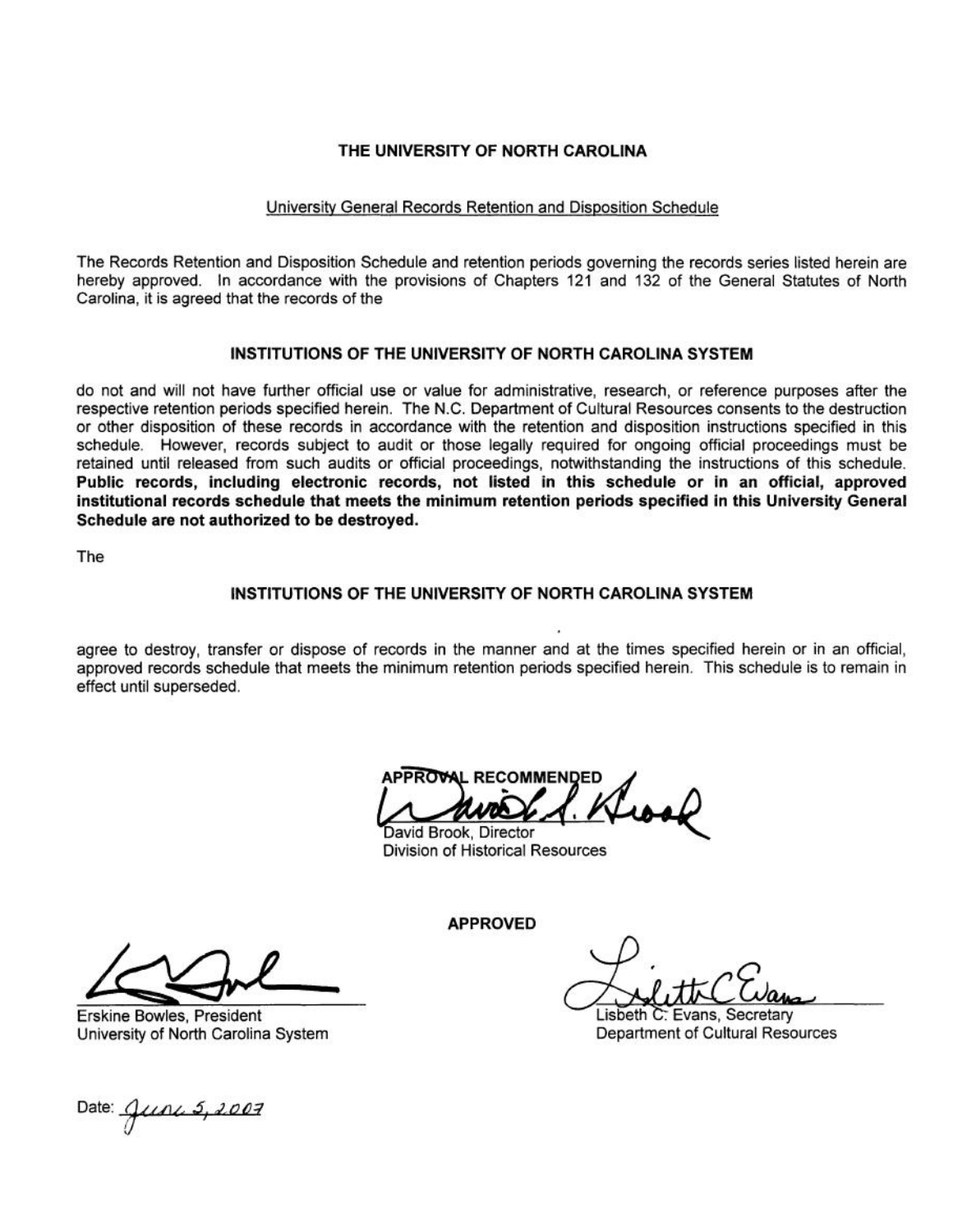# **UNIVERSITY OF NORTH CAROLINA**

# **General Records Retention and Disposition Schedule**

**April 2007**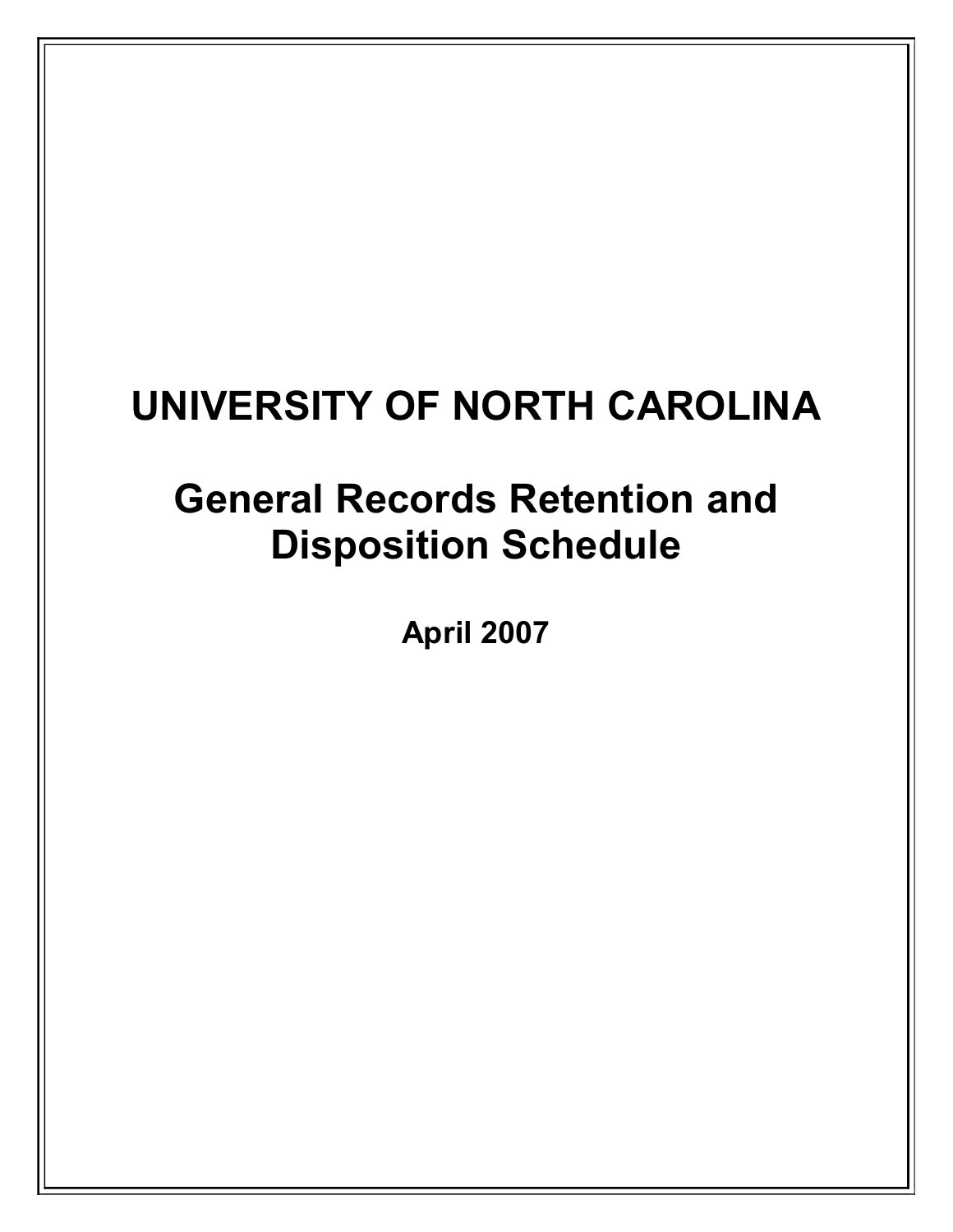### *MANAGING PUBLIC RECORDS IN THE STATESUPPORTED UNIVERSITIES OF NORTH CAROLINA*

*Introduction to the University Records Retention and Disposition Schedule*

### **Public Records and Retention Schedule**

- 1) What is the "University Records Retention and Disposition Schedule"?
- 2) Why do I need this schedule?
- 3) What are public records?
- 4) Are the documents and other records on my computer also "public records"?
- 5) How can I be sure if I have any "public records"?
- 6) Do I have to have all of the records listed on this schedule?
- 7) What if I can't find some of my records on this schedule?
- 8) How do I get a specific records schedule to cover the "record series" for my office or department?

### **Maintaining Public Records**

- 9) If we scan and image our records, do we need to keep the paper version?
- 10) Should I print my email out and file it?
- 11) Why don't we just keep all of our computer records since computer storage is so cheap?

### **Accessing Public Records**

- 12) Can anyone see my records?
- 13) What about my confidential records?
- 14) Why don't I just use my personal email account for work since it is more private?

### **Destruction of Public Records**

- 15) What is a "legal hold" or "litigation hold" on records and when does it apply?
- 16) When can I destroy records?
- 17) How do I destroy records?
- 18) When can I delete my email?
- 19) How do we destroy records that are not listed on any schedule?
- 20) Should I keep track of or inform anyone about the records being destroyed?

### **Historical Records**

- 21) What do I do with permanent records?
- 22) What does it mean for records to have historical value?
- 23) What should I do with the really old records I just found?
- 24) Can I give my old records to the historical society or public library?

### **Disaster Recovery**

- 25) What should I do in case of fire or flood?
- 26) What help do you give in case of an emergency?
- 27) What can I do to prepare for an emergency?

### **PUBLIC RECORDS WITH SHORT-TERM VALUE** *UNIVERSITY RECORDS RETENTION AND DISPOSTION SCHEDULE*

### **CONTACT INFORMATION**

For more information contact the University Records Officer or Archivist, or your University Library for your institution. If you don't know who your University Records Officer or Archivist is, contact the Government Records Branch of DCR at 919-807-7350.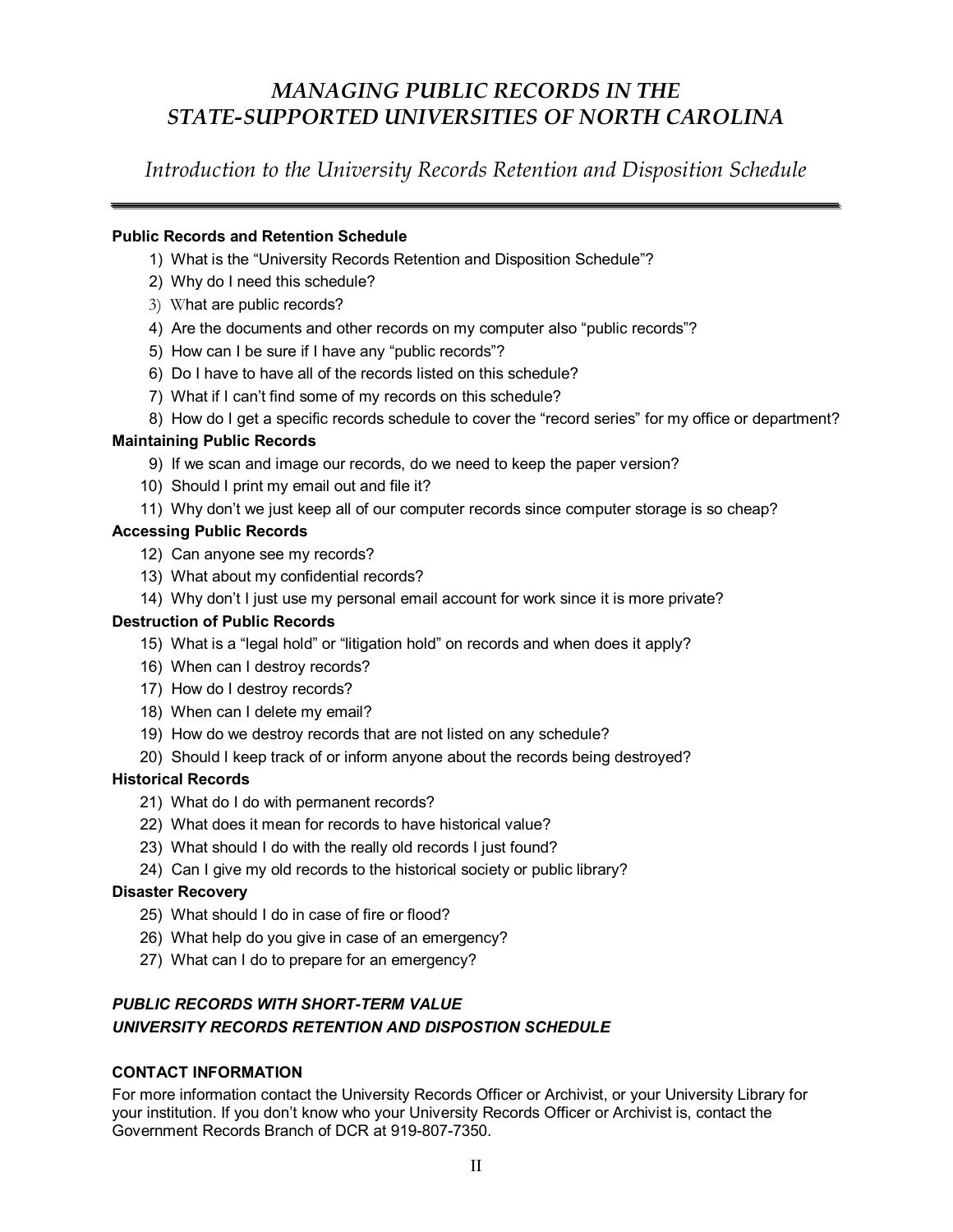### *PUBLIC RECORDS AND RETENTION SCHEDULE*

### **1) What is the "University Records Retention and Disposition Schedule"?**

This document---also known as the University General Schedule---is a tool for the staff and faculty of the institutions of higher education in the University of North Carolina System (UNC) to use when managing the records in their offices. It lists records commonly found in University offices and gives an assessment of their value by indicating when (and if) those records should be destroyed. The University Archivist is authorized to retain any record that he or she deems to have archival value.

This schedule is also an agreement between the UNC System and the Department of Cultural Resources (DCR). If your University already has records schedules for individual offices on your campus, this University General Schedule does not supersede those schedules without specific authorization by your Chancellor, University Counsel, and your University Records Officer or Archivist. Your institution's use and application of this University General Schedule and existing individual office records schedules fall under the direction and authority of these officials. This schedule serves as the inventory and schedule that the Department of Cultural Resources is directed by G.S. 121-5 (c) and G.S. 132-8 to provide. It supersedes all previous editions, including the University General Schedule issued in 1991.

### **2) Why do I need this schedule?**

According to G.S. 121-5 and G.S. 132-3, you may only destroy public records with the consent of the Department of Cultural Resources. This schedule, along with individual office schedules, is the primary way DCR gives its consent. Records, regardless of medium, not listed on this schedule or in an individual office records schedule may not be destroyed without the consent of DCR and your University Records Officer or Archivist.

### **3) What are public records?**

The General Statutes of North Carolina, Chapter 132, provides this definition of public records: "Public record" or "public records" shall mean all documents, papers, letters, maps, books, photographs, films, sound recordings, magnetic or other tapes, electronic data- processing records, artifacts, or other documentary material, regardless of physical form or characteristics, made or received pursuant to law or ordinance in connection with the transaction of public business by any agency of North Carolina government or its subdivisions. Agency of North Carolina government or its subdivisions shall mean and include every public office, public officer or official (State or local, elected or appointed), institution, board, commission, bureau, council, department, authority or other unit of government of the State or of any county, unit, special district or other political subdivision of government.

### **4) Are the documents and other records on my computer also "public records"?**

Yes. G.S. 132 (above) points out that any record generated in the conduct of the University's business is a public record, "regardless of physical form or characteristics."

#### **5) How can I know for sure if I have any "public records"?**

Nearly every position in a University or in state government generates, receives, or uses records. Computer files of any kind, including drafts and email, are public records. Even if your records aren't the official or final version, your records are public records. Not all records have high historical, legal, or fiscal value, but they all must be destroyed in accordance with the provisions of the appropriate records schedule.

**6) Do I have to have all of the records listed on this schedule?** No. This is not a list of records you must have in your office.

### **7) What if I can't find some of my records on this schedule?** Call your University Records Officer or Archivist. He or she will work with you to create an individual office schedule or amend a current schedule.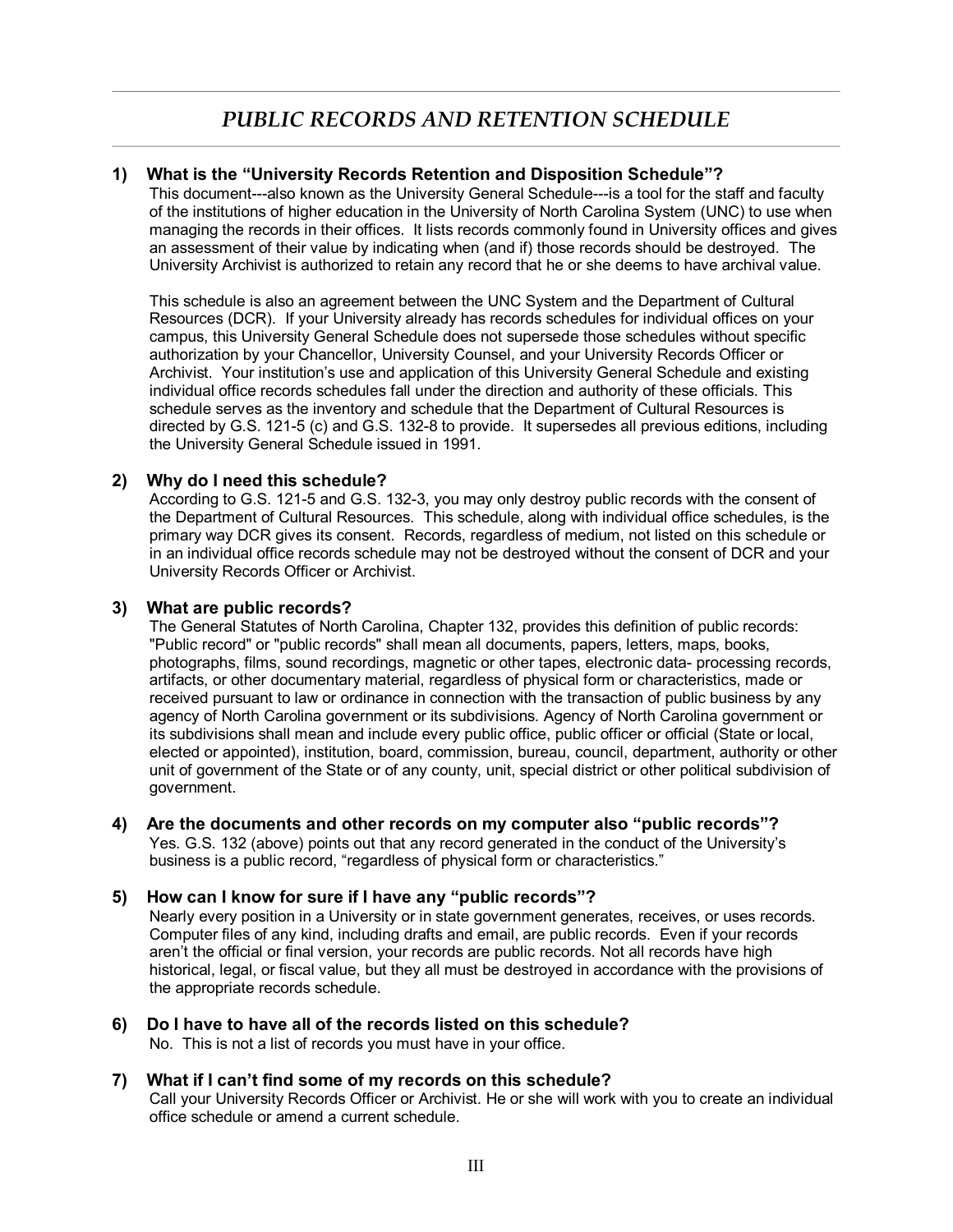### **8) How do I get a specific records schedule to cover the "record series" for my office or department?**

Contact your University Records Officer or Archivist and ask whether a records schedule already exists for your office. If it does, determine the date of the records schedule and ask for an update if necessary. If a schedule has never been done, request an inventory of your records under the guidance of your University Records Officer or Archivist, or request help in using this University General Schedule. He or she will then initiate contact with the Government Records Branch of DCR regarding the completion or update of your records schedule, or provide guidance in using this document.

The inventory of your records will result in a listing of files or documents commonly grouped together, which is formally known as a "record series." A record series is a group of identical or related records that are used and filed as a unit because they result from the same activity or function or they result from being created, received, or used in the same activity.

Remember that the use of individual office schedules and this University General Schedule should only occur after consulting your University's administration (see the question above, "What is the University Records Retention and Disposition Schedule'?") and specifically the University Records Officer or Archivist. This is especially the case if your office intends to destroy records. If you don't know who your University Records Officer or Archivist is, contact the Government Records Branch of DCR at 919-807-7350.

### *MAINTAINING PUBLIC RECORDS*

### **9) If we scan and image our records, do we need to keep the paper version?**

You may scan any record, including permanent records. Your office should follow the instructions in the North Carolina Guidelines for Managing Public Records Produced by Information Technology Systems to conduct the Self Warranty process. You should consult the University Records Officer or Archivist before destroying any permanent records on paper that have been digitized. He or she will discuss with you the appropriate medium or format for the permanent preservation of the records concerned. Computer systems do not have long life cycles. Each time you change computer systems, you will have to convert all records to the new system so that you can assure their preservation and provide access. In many cases, in view of technological obsolescence, especially of software, only paper or microfilm is suitable for permanent preservation. The essential task is to assure that records with historical value remain accessible indefinitely into the future. Non-permanent records may be retained in any format. You will have to take precautions with records that you must keep longer than about 10 years for the same reasons addressed above regarding the short life cycle of computer systems. Your office will still be required to conduct the Self-Warranty process described above.

### **10) Should I print my email out and file it?**

As long as the email is not a permanent record, as defined by the schedule, you may elect to keep it in electronic format. Some Universities may have email policies that give specific guidance for when emails should be printed out. Check with your University Records Officer.

**11) Why don't we just keep all of our computer records since computer storage is so cheap?** The best practice is to destroy all records that have met their retention requirements at the same time, regardless of format or medium.

### *ACCESSING PUBLIC RECORDS*

#### **12) Can anyone see my records?**

Yes, except as restricted by specific provisions in state or federal law. G.S. 1326 instructs: "Every custodian of public records shall permit any record in the custodian's custody to be inspected and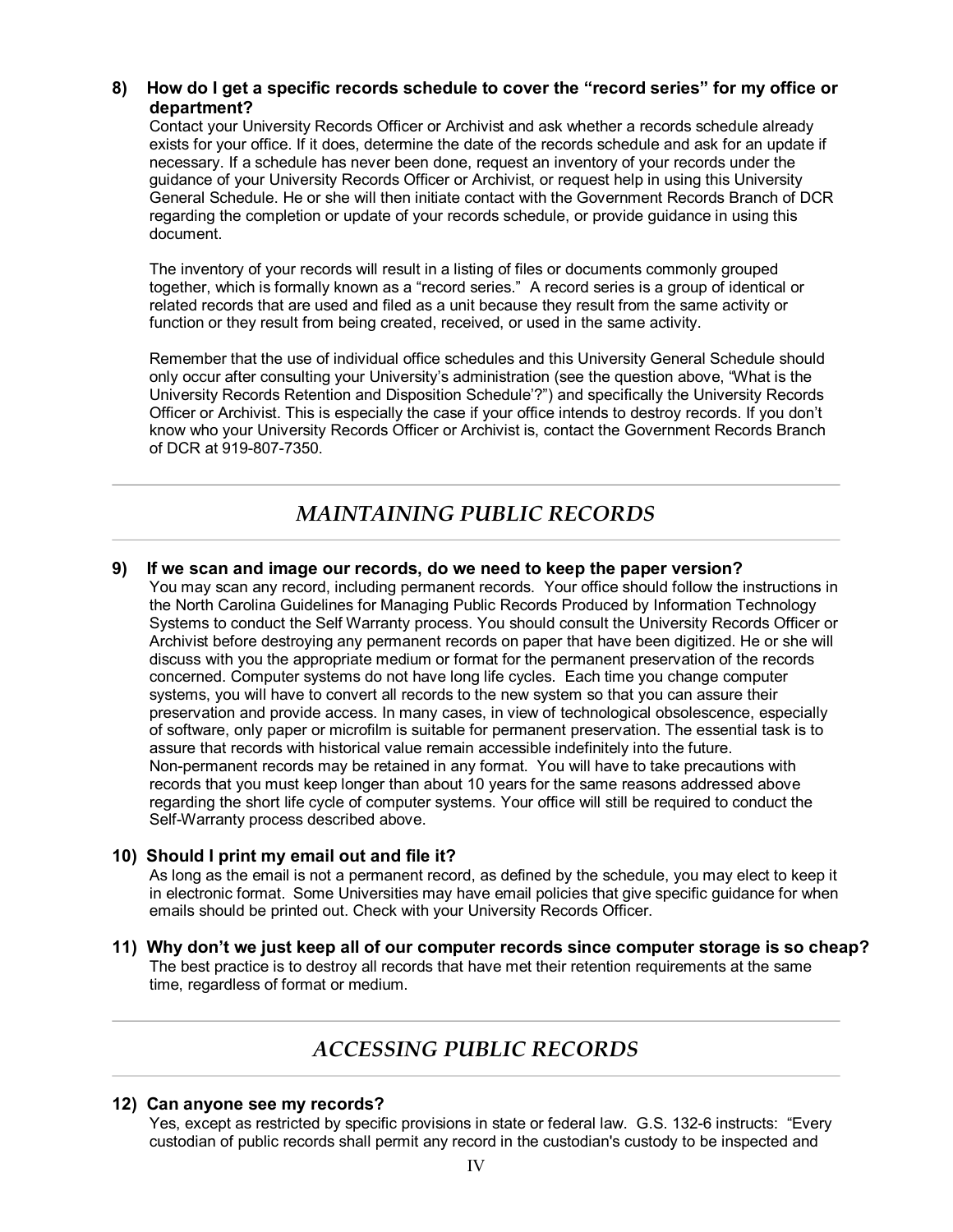examined at reasonable times and under reasonable supervision by any person, and shall, as promptly as possible, furnish copies thereof upon payment of any fees as may be prescribed by law… No person requesting to inspect and examine public records, or to obtain copies thereof, shall be required to disclose the purpose or motive for the request."

### **13) What about confidential records?**

Not all records meeting the statutory definition of a public record under G.S. 132-1 are open to public inspection. Exceptions to the access requirements in G.S. 132-6 and the definition of public records in G.S. 132-1 are found throughout the General Statutes and in federal law (particularly student records, most personnel records, and medical records of students or staff). You must be able to cite a specific provision in the General Statutes or federal law when you restrict or deny access to a particular record.

### **14) Why don't I just use my personal email account for work since it is more private?**

The best practice is to avoid using personal resources, including private email accounts, for public business. G.S. 132-1 states that records "made or received pursuant to law or ordinance in connection with the transaction of public business by any agency of North Carolina government or its subdivisions" are public records (emphasis added). The fact that public records reside in a personal email account is irrelevant. Likewise, use of a state-owner computer for personal email does not mean that personal email is not subject to inspection by third parties. Your university may prohibit use of a personal email account for official business.

### *DESTRUCTION OF PUBLIC RECORDS*

#### **15) What is a "legal hold" or "litigation hold" on records and when does it apply?** A legal hold or litigation hold means that records that are the subject of the legal hold or litigation hold **must be preserved and thus must not be destroyed** until officially released from the hold. A legal hold or litigation hold is placed when either an official discovery order is served on the University requesting the production of the records in question (for a litigation, regulatory investigation, audit, open records request, etc.) or litigation is pending and the University is thus on notice to preserve all potentially relevant records. You must also ensure that for a claim or litigation that appears to be reasonably foreseeable or anticipated but not yet initiated, any records (in paper or electronic formats) relevant to such a claim or litigation are preserved and not destroyed until released by your University Counsel. The records in question must not be destroyed until the completion of the action and the resolution of all issues that arise from it regardless of the retention period set forth in this schedule. If you have any questions contact your University Counsel.

### **16) When can I destroy records?**

Each records series listed on this schedule or in a specific office records schedule has specific disposition instructions that will indicate how long that series must be kept in your office. In some cases, the disposition instructions will call for permanent retention in an Archives, a designated, authorized storage space meeting certain conditions, or your office. (See also the question above, "What do I do with permanent records?")

### **17) How do I destroy records?**

Records which have met their required retention requirements and are not subject to legal or other audit holds should be destroyed in one of the following ways:

- a) burned, unless prohibited by local ordinance
- b) shredded, or torn up so as to destroy the record content of the documents or material concerned
- c) placed in acid vats so as to reduce the paper to pulp and to terminate the existence of the documents or materials concerned
- d) buried under such conditions that the record nature of the documents or materials will be terminated
- e) sold as waste paper, provided that the purchaser agrees in writing that the documents or materials concerned will not be resold as documents or records
	- N.C. Administrative Code, Title 7, Chapter 4, Subchapter M, Section .0510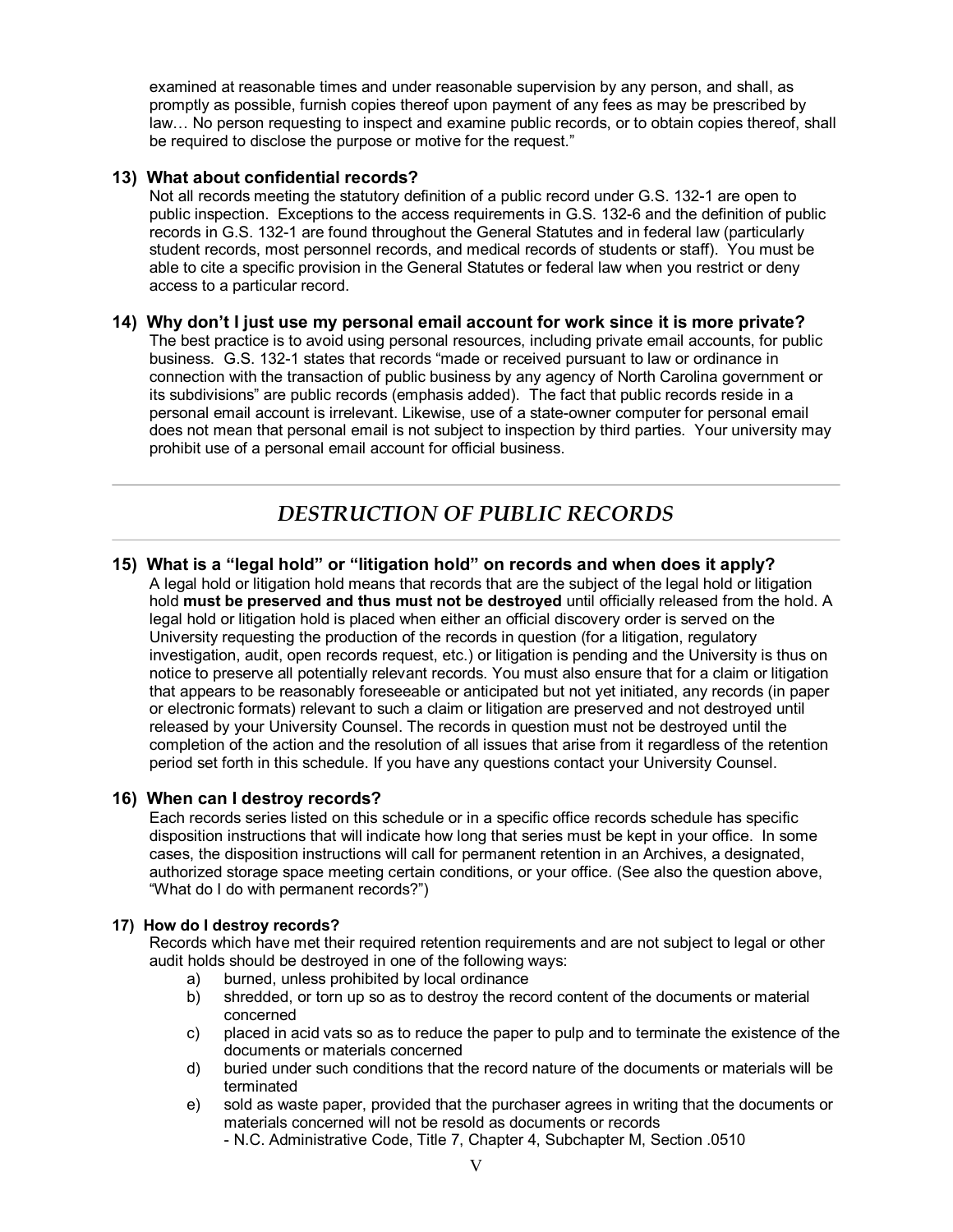f) for records subject to the Fair Credit Reporting Act (15 U.S.C. 1681 et seq.), a method of destruction that complies with federal requirements.

Confidential records should be destroyed in a secure manner so that the information contained in them cannot be viewed, used or recreated. For electronic records, permanent erasure or deletion of records or data requires specialized software, equipment, and/or skills. If this level of destruction is required, it is best to consult with IT professionals. Physical destruction of hard drives, magnetic tapes, CDs, or other electronic storage media is another means of disposal of media containing confidential or sensitive electronic records or data.

Non-confidential records may be recycled or thrown out in accordance with the waste disposal policies and procedures of your University. Documenting record series destruction is advised. Contact your University Records Officer or Archivist for more information.

### **18) When can I delete my email?**

Electronic mail is just as much a record as any traditional paper record, and must be treated in the same ways. It is the content of each message that is important. If a particular message would have been filed as a paper memo, it should still be filed (either in your email program or in your regular directory structure), and it should be retained the same length of time as its paper counterparts. It is inappropriate to destroy email simply because storage limits have been reached.

Three of our publications will be particularly helpful:

- · *EMail as a Public Record in North Carolina: [Guidelines for its Retention](http://www.ah.dcr.state.nc.us/records/e_records/Email_8_02.pdf) and Disposition*
- · *EMail [User Guidelines Checklist](http://www.ah.dcr.state.nc.us/records/e_records/Emailchecklist.pdf)*
- *North Carolina Public Records with Short-Term Value: Guidelines for their Retention and Disposition* (located at the end of this section, page VIII).

### **19) How do we destroy records that are not listed on any schedule?**

Contact the University Records Officer or Archivist. He or she will discuss the nature of the records with you to determine if the records have historical value. If the records do have historical value, he or she will discuss the possibility of transferring the records to the Archives or to another designated, authorized permanent storage area.

If the records are an active records series, the University Records Officer or Archivist will help you develop or amend a schedule so that you can continue to destroy the records appropriately. If the records do not have historical value and are not currently being created, the University Records Officer or Archivist will ask you to complete a "Request and Approval of Unscheduled Records Disposal Form." He or she will forward that form to the DCR Government Records Branch to make a determination about that destruction.

### **20) Should I keep track of or inform someone about the records being destroyed?**

We recommend that you report on your records retention activities to your University Records Officer or Archivist on an annual basis. This report does not need to be detailed, but it is important that significant destructions be reported to University Records Officer or Archivist.

### *HISTORICAL RECORDS*

### **21) What do I do with permanent records?**

Permanent records (records with permanent historical value) should be transferred in accordance with the disposition requirements of this University General Schedule, or the provisions of your individual office records schedule, to your University Archives. If your institution does not have an Archives, contact your University Records Officer or the University Library. If no other space is available, the records must be maintained permanently in the office that created the records, or in a storage space that is controlled for temperature and humidity, free of pests and insects, and secure from unauthorized entry. Your office must ensure that any records stored away from your main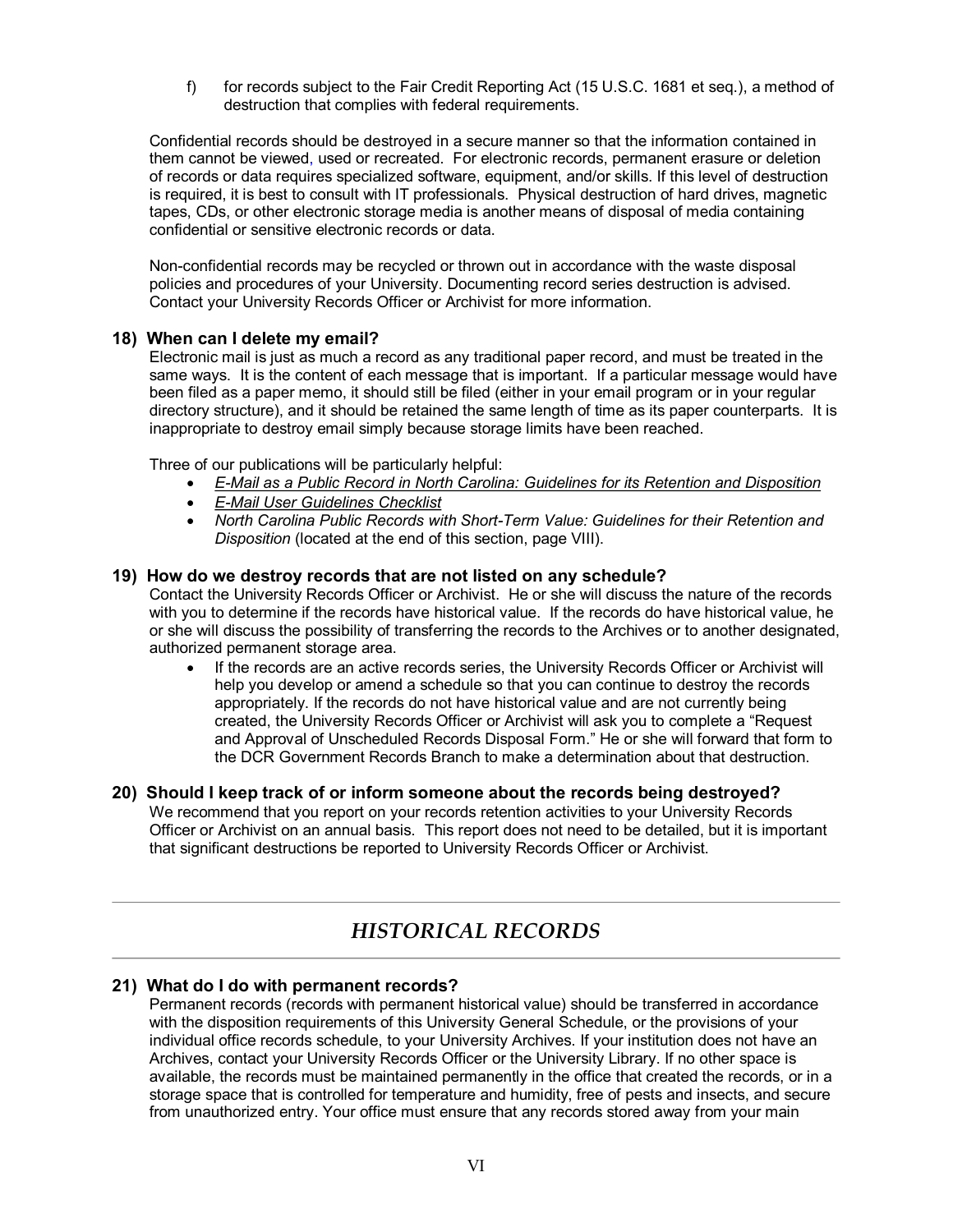office area are well protected from natural and man-made problems, while remaining readily available to your staff and the public. Public records are public property.

### **22) What does it mean for records to have historical value?**

Records with historical value document significant events, actions, decisions, conditions, relationships, and similar developments. These records have administrative, legal, fiscal, or evidential importance for the University, for state government, or for its citizens. Call your University Records Officer or Archivist for further assistance.

#### **23) What should I do with the really old records that I have just found?**

Call your University Records Officer or Archivist. He or she will help you examine the records and assess their historical value.

#### **24) Can I give my old records to the historical society or public library?**

Before you offer any record to a historical society, public library, or any other entity, you must contact your University Records Officer or Archivist. Permanent records must be kept either in your offices, in your University Archives, or in an authorized space designated for the storage of permanently valuable records.

### *DISASTER RECOVERY*

### **25) What should I do in case of fire or flood?**

Secure the area, and keep everyone out until fire or other safety professionals allow entry. Then, call our Raleigh office at (919) 807-7365 for the Head of the Local Records Program or (919) 807-7339 for the State Preservation Officer. If you're in the western part of the state, call our Asheville Office at (828) 274-6789. Nights and weekends, call your local emergency management office. Be sure to notify your University Records Officer or Archivist immediately after taking the steps noted above.

### *DO NOT ATTEMPT TO MOVE OR CLEAN ANY RECORDS.*

Damaged records are extremely fragile and require careful handling. Our staff is trained in preliminary recovery techniques, and professional vendors can handle your larger disasters.

### **26) What help do you give in case of an emergency?**

We will do everything we can to make a visit to you at the earliest opportunity to provide hands-on assistance. We can assist you in appraising the records that have been damaged so that precious resources (and especially time) are not spent on records with lesser value. We can provide lists of professional recovery vendors that you can contact to preserve your essential and permanent records.

### **27) What can I do to prepare for an emergency?**

We provide training to interested Universities and governments on disaster preparation. We discuss the roles of proper inventories, staff training, and advance contracts with recovery vendors. If you would like to have this workshop presented, just call the analyst assigned to your county.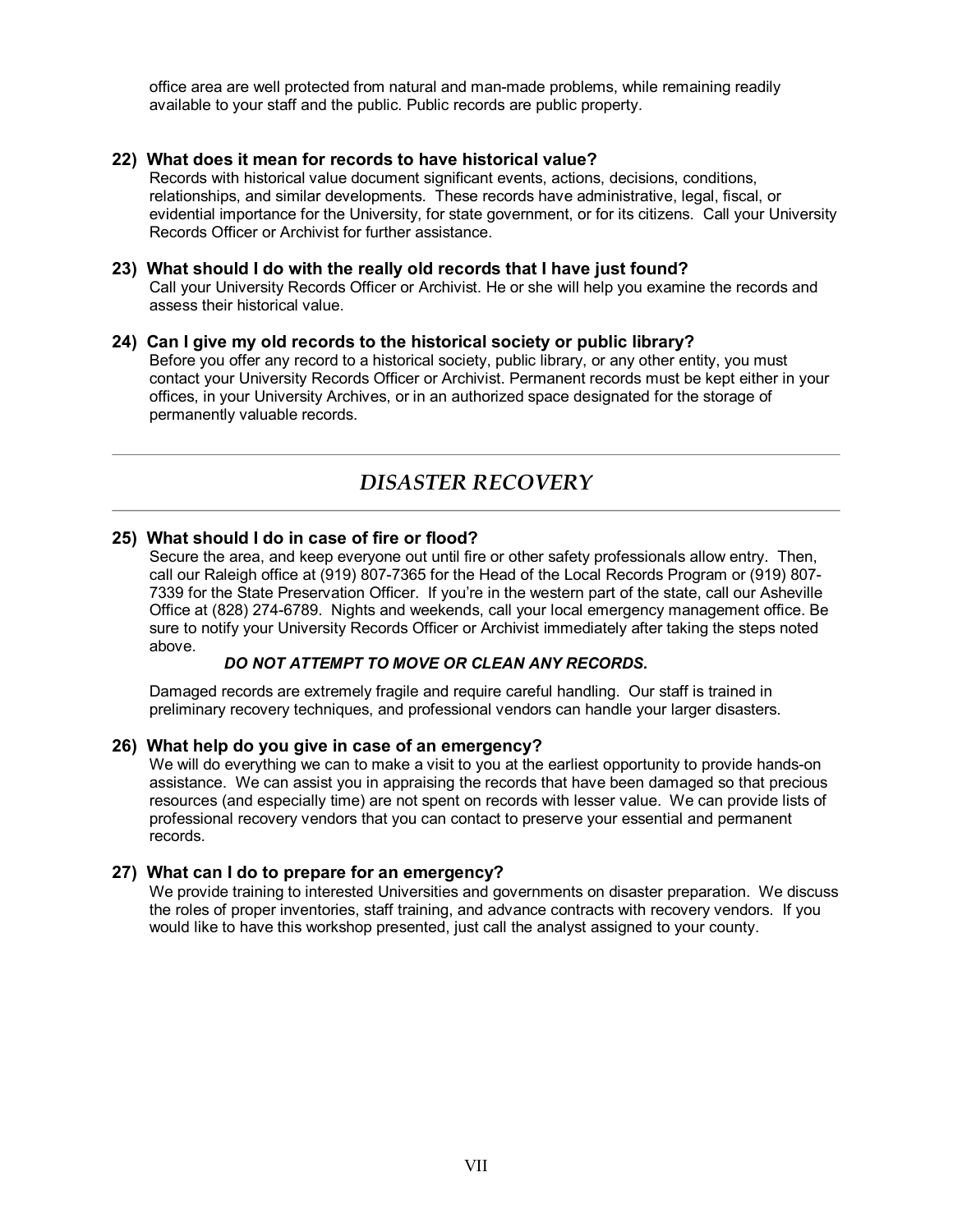### **PUBLIC RECORDS WITH SHORT-TERM VALUE** *GUIDELINES FOR THEIR RETENTION AND DISPOSITION*

According to North Carolina General Statutes 121 and 132, every document, paper, letter, map, book, photograph, film, sound recording, magnetic or other tape, electronic data processing record, artifact, or other documentary material, regardless of physical form or characteristic, made or received in connection with the transaction of public business by any state, county, municipal agency, or other political subdivision of government is considered a public record and may not be disposed of, erased, or destroyed without specific guidance from the Department of Cultural Resources. The Department of Cultural Resources recognizes that many records exist that may have very short-term value to the creating agency. These guidelines, along with any approved program records retention and disposition schedule, are intended to authorize the expeditious disposal of records possessing only brief administrative, fiscal, legal, research, or reference value, in order to enhance the efficient management of public records. Examples of those records include:

- · facsimile cover sheets containing only transmittal ("to" and "from") information, or information that does not add significance to the transmitted material
- · routing slips or other records that transmit attachments
- · reservations and confirmations
- · personal messages (including electronic mail) not related to official business
- · preliminary or rough drafts containing no significant information that is not also contained in the final drafts of the records
- · documents downloaded from the World Wide Web or by file transfer protocol not used in the transaction of business
- · records that do not contain information necessary to conduct official business, meet statutory obligations, carry out administrative functions, or meet organizational objectives

The records described above may be destroyed or otherwise disposed of when their reference value ends.

These guidelines are not intended to serve as authorization to destroy or otherwise dispose of unscheduled records. They are intended to complement the use of an approved records retention and disposition schedule for the creating government or agency, not replace or supersede it. Should a creating government or governmental agency lack an approved records retention and disposition schedule, it may not destroy or otherwise dispose of any records in its custody, whether in electronic, paper, or other format (including electronic mail) until it receives approval of its "Request and Approval of Unscheduled Records Disposal" (located at the end of this schedule). Such offices should contact the University Archivist or University Records Officer for assistance in creating a schedule though final approval of any University records retention schedules shall require the consent of the Government Records Branch of the Division of Historical Resources, N.C. Department of Cultural Resources.

While records of short-term value may be discarded as described above, all public employees should be familiar with specific records retention and disposition schedules and applicable guidelines for their office and the public records law (G.S. 132). When in doubt about whether a record has short-term value, or whether it has special significance or importance, retain the record in question.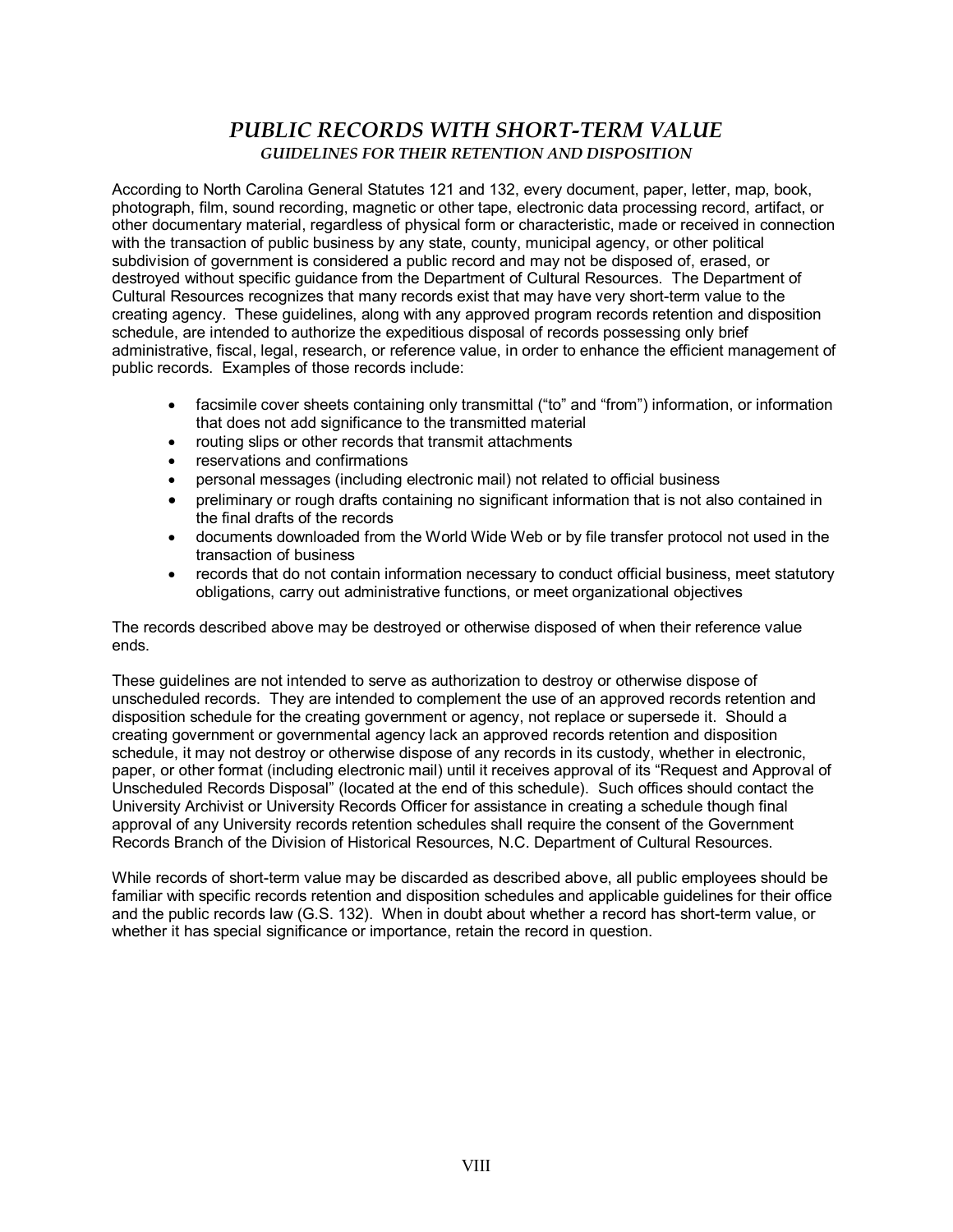# **ALPHABETICAL LIST OF UNIVERSITY RECORD SERIES**

|                  | <b>ADMINISTRATIVE RECORDS</b>        |             | <b>ADMINISTRATIVE RECORDS (Continued)</b> |             | <b>FINANCIAL RECORDS (Continued)</b> |
|------------------|--------------------------------------|-------------|-------------------------------------------|-------------|--------------------------------------|
|                  | GU01 Accident Reports                |             | GU38 Supplies and Equipment               |             | GU74 Disbursing Accounts Statements  |
|                  | GU02 Accreditation                   |             | GU39 Surplus Property                     | GU75        | <b>Escheats Statements</b>           |
|                  | GU03 Activities & Events             | <b>GU40</b> | <b>Trademark Records</b>                  | GU76        | Financial Records System (database)  |
| GU04             | Administrative                       | <b>GU41</b> | <b>Travel Requests and Reimbursements</b> | GU77        | <b>Fixed Assets</b>                  |
| GU05             | Administrative Reference             | <b>GU42</b> | <b>University Code</b>                    | <b>GU78</b> | <b>Funding Increments</b>            |
| GU06             | Agreements, Contracts, and Leases    | <b>GU43</b> | <b>Vehicle Titles</b>                     | GU79        | <b>Insurance Deductions</b>          |
|                  | GU07 Americans with Disabilities Act | <b>GU44</b> | Vehicle Operations & Maintenance          | <b>GU80</b> | Invoices                             |
|                  | (ADA) Compliance                     | GU45        | <b>Vendors Information</b>                | <b>GU81</b> | <b>Lapsed Salaries</b>               |
| GU08             | <b>Annual Reports</b>                | <b>GU46</b> | <b>Visitor Registration Logs</b>          | <b>GU82</b> | Loans                                |
| GU09             | <b>Audit Reports</b>                 | GU47        | <b>Work Orders</b>                        | <b>GU83</b> | <b>Mail Transmittal Slips</b>        |
| <b>GU10</b>      | Awards and Honors                    | <b>GU48</b> | <b>Work Schedules</b>                     | <b>GU84</b> | <b>Monthly Budget Reports</b>        |
| <b>GU11</b>      | Biographical                         | <b>GU49</b> | <b>Workers' Compensation</b>              | <b>GU85</b> | Payroll                              |
| <b>GU12</b>      | <b>Board of Trustees</b>             |             |                                           | GU86        | <b>Payroll Deductions</b>            |
| <b>GU13</b>      | <b>Building Use</b>                  |             | <b>FACILTIES SERVICES RECORDS</b>         |             | GU87 Purchase Orders                 |
| <b>GU14</b>      | <b>Calendar of Events</b>            | GU50        | Blueprints, Plans and Drawings            |             | GU88 Reconciliation Reports          |
| GU <sub>15</sub> | Committees, Councils, Task Forces    | <b>GU51</b> | Building Maintenance, Housekeeping        | GU89        | Requisitions                         |
| GU <sub>16</sub> | Complaints                           |             | GU52 Capital Improvement Proposals        | GU90        | Requisitions for Transfer of Funds   |
| GU17             | Conferences, Training Programs and   | <b>GU53</b> | Capital Improvements                      | GU91        | <b>Retirement Reductions</b>         |
|                  | Workshops - Attended                 | <b>GU54</b> | Insurance                                 | GU92        | <b>Returned Checks</b>               |
| GU18             | Conferences, Training Programs and   | <b>GU55</b> | Non-Capital Improvements                  |             | GU93 Reversion and Continuation of   |
|                  | Workshops - Conducted                |             |                                           |             | <b>Agency Funds</b>                  |
| GU <sub>19</sub> | <b>Copyright Records</b>             |             | <b>FINANCIAL RECORDS</b>                  | GU94        | Sales Tax                            |
| <b>GU20</b>      | <b>Emergency Management</b>          |             | GU56 1099 File                            |             | GU95 Social Security Deductions      |
| <b>GU21</b>      | <b>Energy Conversation</b>           |             | GU57 Accounts Payable                     |             | GU96 Student Accounts                |
| <b>GU22</b>      | Equipment Maintenance & Repair       |             | GU58 Accounts Receivable                  |             | GU97 Tax Forms                       |
| GU <sub>23</sub> | <b>Facility Security</b>             | <b>GU59</b> | <b>Accounts Uncollectible</b>             |             | GU98 Telephone Billings              |
| GU <sub>24</sub> | <b>Faculty Governance</b>            | GU60        | <b>Annual Financial Statement Report</b>  |             | GU99 Travel Reimbursements           |
| <b>GU25</b>      | Films / Videotapes                   | * * * *     | Audit Reports (see GU09)                  |             | GU100 Utility Bills and Logs         |
| <b>GU26</b>      | Grants, Awarded                      | GU61        | <b>Bank Statements</b>                    |             | GU101 Vouchers                       |
| GU27             | Grants, Proposals                    | <b>GU62</b> | <b>Bidder's Applications</b>              |             | GU102 WH-1, WH-3 Forms               |
| <b>GU28</b>      | Historical Memorabilia               | GU63        | <b>Bids</b>                               |             |                                      |
| <b>GU29</b>      | Internships / Assistantships /       | <b>GU64</b> | <b>Bond Book</b>                          |             | <b>DEVELOPMENT RECORDS</b>           |
|                  | Fellowships                          | <b>GU65</b> | Bonds and Other Borrowing                 |             | GU103 Annual Giving                  |
| <b>GU30</b>      | <b>Mailing Lists</b>                 | <b>GU66</b> | <b>Budget</b>                             |             | GU104 Capital Campaign               |
| <b>GU31</b>      | News Releases & Public Relations     | GU67        | <b>Cancelled Checks</b>                   |             | GU105 Custodian Investment Reports   |
| <b>GU32</b>      | <b>Patent Records</b>                | GU68        | <b>Capital Improvements Accounting</b>    |             | GU106 Donors & Prospects             |
| <b>GU33</b>      | Planning                             | GU69        | Cash Receipts                             |             | GU107 Endowment Agreements           |
| GU34             | Self Study                           | GU70        | <b>Cost Accounting Reports</b>            |             | GU108 Gifts-in-Kind Reports          |
| <b>GU35</b>      | Speeches                             | <b>GU71</b> | <b>Credit Card Use</b>                    |             | GU109 Individual Fund Balances       |
| GU36             | <b>Staff Organizations</b>           | GU72        | Deposits                                  |             | GU110 Investment Management Reports  |
| GU37             | <b>Student Surveys</b>               | <b>GU73</b> | <b>Direct Deposit Forms</b>               |             | GU111 Legal & Administrative         |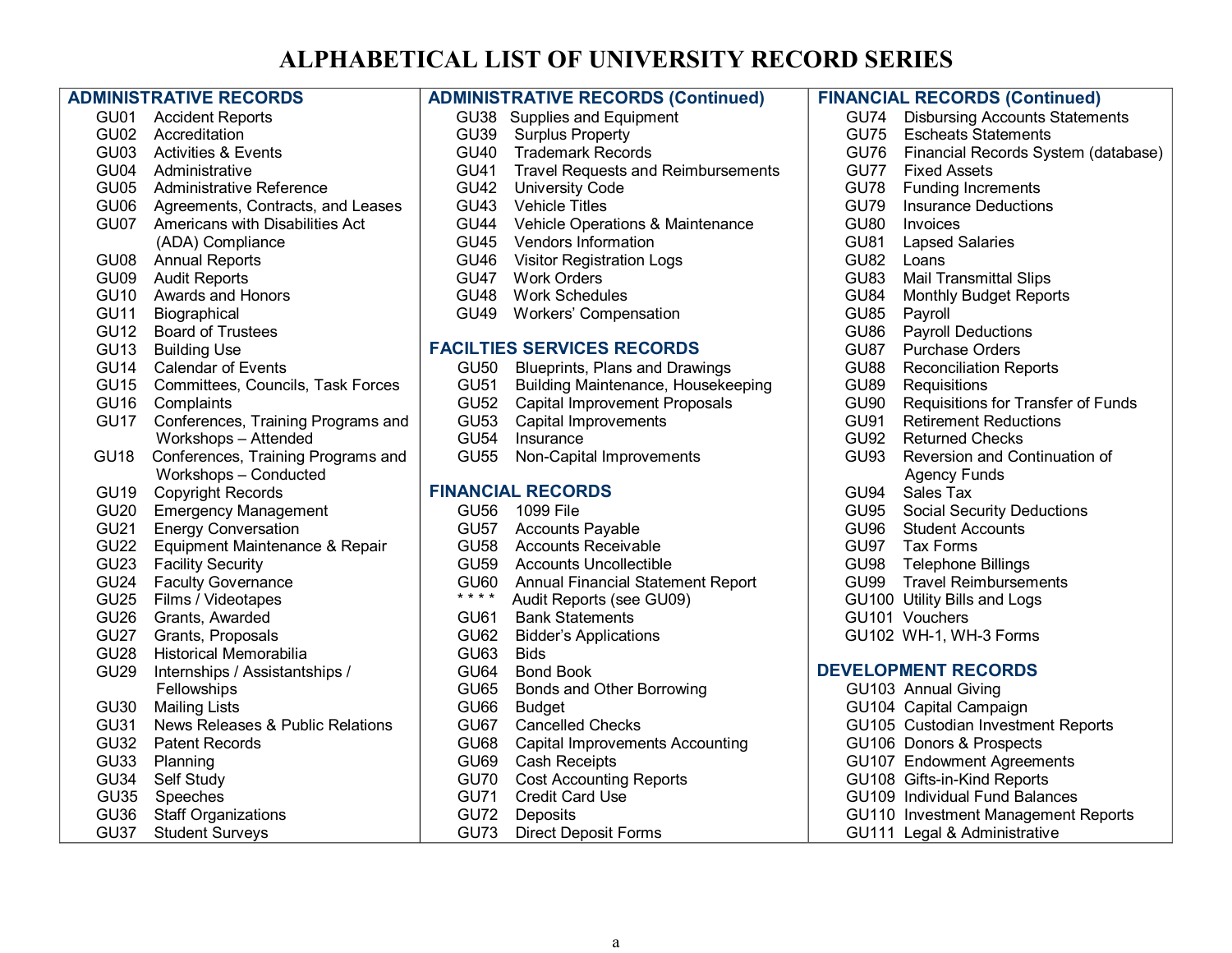| <b>DEVELOPMENT RECORDS (Continued)</b>     | <b>INFORMATION TECHNOLOGY RECORDS</b>            | <b>LIBRARY RECORDS (Continued)</b>         |
|--------------------------------------------|--------------------------------------------------|--------------------------------------------|
| GU112 Life Income Agreements               | (Continued)                                      | GU171 Standing Orders (ILS)                |
| GU113 Major and Planned Gifts              | <b>IT General Systems and Applications</b>       | <b>GU172 Statistical Reports</b>           |
| GU114 Property / Real Estate               | <b>Development (Continued)</b>                   | GU173 Withdrawn Publications (ILS)         |
| GU115 Scholarship / Awards                 | GU141 Technical Program Documentation            |                                            |
| GU116 Tax Return                           | <b>Network / Data Communication Services</b>     | <b>PERSONNEL RECORDS</b>                   |
| GU117 Trust, Endowments & Annuities        | GU142 Network Implementation Project             | GU174 Alcohol and Drug Abuse Program       |
| <b>Funds</b>                               | GU143 Network / Circuit Installation and Service | GU175 Affirmative Action and Equal         |
|                                            | GU144 Network Circuit Inventories                | Opportunity (EEO)                          |
| <b>INFORMATION TECHNOLOGY RECORDS</b>      | GU145 Network / Site Equipment Support           | GU176 Aggregate Service History            |
| <b>Computer and Information Security</b>   | <b>User / Office Automation Support</b>          | GU177 Applications for Employment          |
| GU118 Access and Security Policies and     | GU146 Help Desk Logs & Reports                   | GU178 Conflict of Interest                 |
| <b>Security Documentation</b>              | GU147 Site / Equipment & Software Support        | GU179 Death Claims                         |
| GU119 Computer Security Incidents          |                                                  | GU180 Disability Salary Continuation Claim |
| GU120 Computer System Review               | <b>LIBRARY RECORDS</b>                           | GU181 Disciplinary Action                  |
| GU121 Computer Usage                       | GU148 Accession Records (Integrated Library      | GU182 Dual Employment                      |
| GU122 Disaster Preparedness & Recovery     | System ILS)                                      | GU183 Educational Leave and                |
| Planning                                   | GU149 Acquisitions (ILS)                         | Reimbursement                              |
| GU123 Internet Service Logs (External)     | GU150 Approval Plan (ILS)                        | GU184 Employee Assistance Programs         |
| GU124 Network Usage (Internal)             | GU151 Binding Invoices                           | GU185 Employee Surveys                     |
| GU125 System Backup                        | GU152 Binding Patterns                           | GU186 Family Medical Leave Act (FMLA)      |
| GU126 System Users Access Records          | GU153 Book, Microfilm and Periodical Invoices    | GU187 Garnishments                         |
| <b>Computer Operations and Technical</b>   | (ILS)                                            | GU188 Grievances                           |
| <b>Support</b>                             | GU154 Cancelled Periodicals (ILS)                | GU189 Insurance Enrollment                 |
| GU127 Audit Trail                          | GU155 Carrel Assignments                         | ********<br>Internships / Assistantships / |
| GU128 Automated Off-Line Storage System    | GU156 Check-in for Government Documents          | Fellowships (see GU29)                     |
| GU129 Destruction of Files Reports         | GU157 Check-in for Periodicals and Microfilm     | GU190 I-9 Forms                            |
| GU130 Off-Line Control Records             | Copies (ILS)                                     | GU191 Leave                                |
| GU131 Operating System & Hardware          | GU158 Discontinued Periodicals (ILS)             | GU192 Medical Records (Employee)           |
| <b>Conversion Planning</b>                 | GU159 Federal Depository Account                 | GU193 Performance Evaluation &             |
| GU132 Summary Usage Reports                | GU160 Integrated Library System (ILS)            | Management                                 |
| <b>Data Administration</b>                 | (Electronic)                                     | GU194 Personnel File (Active) - EPA        |
| GU133 Data / Database Dictionary           | GU161 Interlibrary Loan System                   | GU195 Personnel File I (Inactive) - EPA    |
| GU134 Indexes / Tracking Systems           | GU162 Library Donor                              | GU196 Personnel File (EPA) One Time        |
| GU135 System Validation                    | GU163 License Agreements                         | Payments                                   |
| <b>IT General Systems and Applications</b> | GU164 Mail Services                              | GU197 Personnel File (Active) - SPA        |
| <b>Development</b>                         | GU165 Microforms Shelf List (ILS)                | GU198 Personnel File (Inactive) - SPA      |
| GU136 Application Development Project      | GU166 OCLC (Online Computer Library Center)      | <b>GU199 Position Classifications</b>      |
| GU137 Application System Operations        | GU167 Publisher's Catalogs                       | GU200 Reappointment, Promotion and Tenure  |
| GU138 Metadata Documentation               | GU168 Reserves (ILS)                             | GU201 Reduction-in-Force                   |
| GU139 Quality Assurance                    | GU169 Search File (ILS)                          | <b>GU202 Retirement Benefits</b>           |
| GU140 Source Code                          | GU170 SOLINET                                    | GU203 Search Committees                    |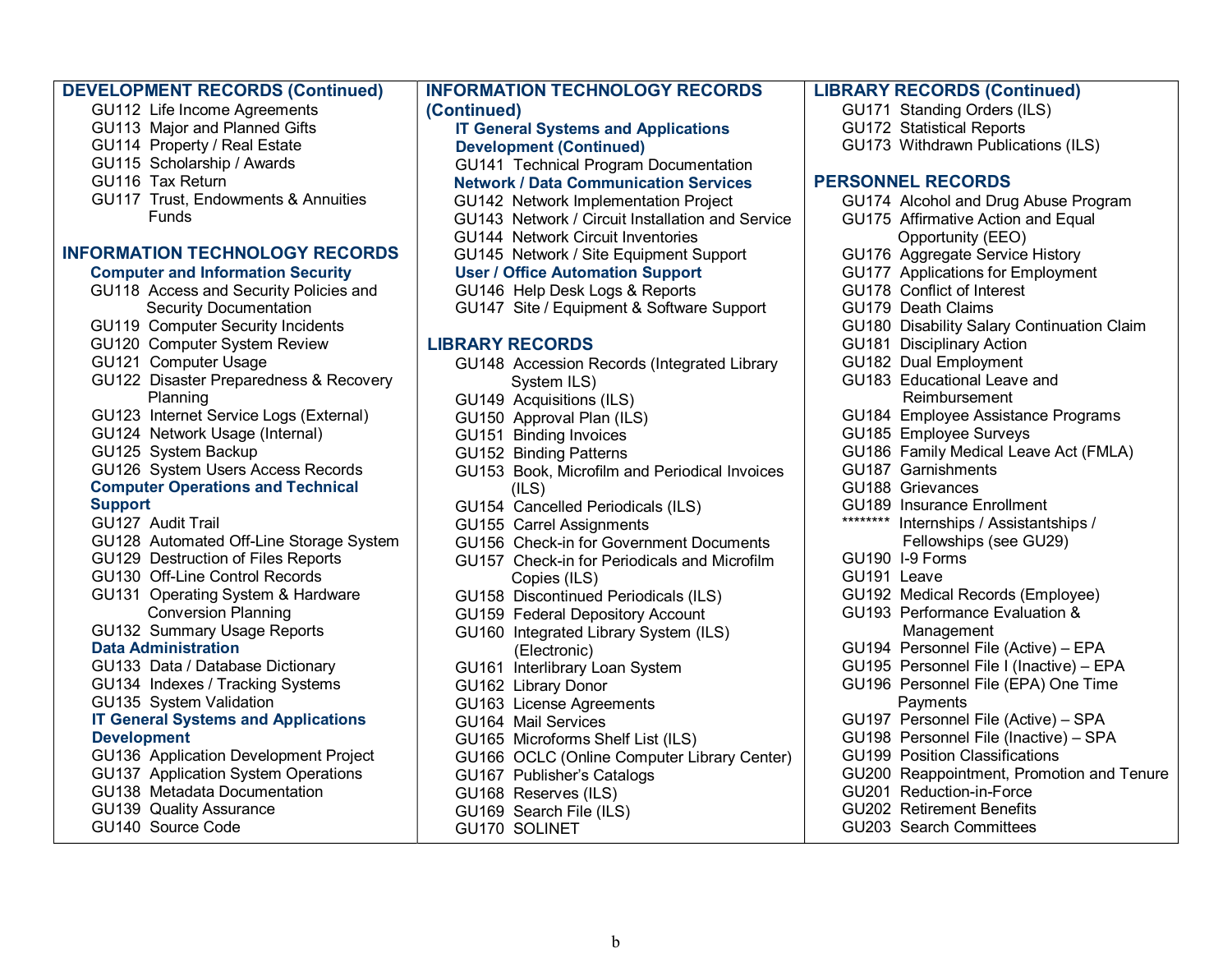|                           | <b>PERSONNEL RECORDS (Continued)</b>    | <b>STUDENT - ACADEMIC (Continued)</b>         | <b>STUDENT - ATHLETICS</b>               |
|---------------------------|-----------------------------------------|-----------------------------------------------|------------------------------------------|
|                           | GU204 Secondary Employment              | GU234 Graduate Student Records                | GU265 Player Recruitment                 |
|                           | GU205 Student Assistants / Work Study   | (Departmental File)                           | GU266 Receipts from Income               |
| <b>Students</b>           |                                         | <b>GU235 International Student Documents</b>  | GU267 Season Ticket Records              |
| GU206 Time Sheets         |                                         | GU236 Name Changes                            | GU268 Sports Information                 |
| GU207 Training Programs   |                                         | GU237 Pass / Fail Forms                       | GU269 Ticket Sales                       |
|                           | GU208 Voluntary Shared Leave            | GU238 Program Progression Appeals             |                                          |
|                           | ***** Workers' Compensation (see GU49)  | GU239 Repeat Course                           | <b>STUDENT - FINANCIAL AID</b>           |
|                           |                                         | GU240 Student Information System (database)   | GU270 Financial Aid Administrative       |
| <b>SAFETY RECORDS</b>     |                                         | GU241 Student Teaching Certification          | GU271 Financial Aid Fiscal               |
| GU209 Employee Medical    |                                         | GU242 Theses and Dissertations                | <b>GU272 Financial Aid Recipients</b>    |
|                           | GU210 Fire, Health and Environmental    | GU243 Transcripts                             | GU273 Financial Aid Reports              |
| Safety                    |                                         | GU244 Transcript Requests (Student)           | GU274 Loan Administration                |
|                           | GU211 Material Safety Data Sheets       | GU245 Transfer Equivalents                    | GU275 Scholarship Administration         |
|                           | GU212 Occupational Safety and Health    | GU246 Undergraduate Student Records           | GU276 Scholarship Applications (Awarded) |
|                           | Administration (OSHA)                   | (Departmental File)                           | GU277 Scholarship Applications (Awarded, |
|                           | GU213 Restricted Use Pesticide          | GU247 Withdrawals from University             | Not Accepted or Rejected)                |
|                           |                                         |                                               | GU278 Scholarship / Loan Reference       |
| <b>STUDENT - ACADEMIC</b> |                                         | <b>STUDENT - ADMISSIONS</b>                   | GU279 Veterans' Benefits                 |
|                           | GU214 Academic Action Authorization     | GU248 Advanced Placement                      |                                          |
|                           | GU215 Academic Records Reports          | GU249 Applications for Admission (Graduate)   | <b>STUDENT HEALTH SERVICES /</b>         |
|                           | GU216 Academic Student Advising         | GU250 Applications for Admission              | <b>COUNSELING SERVICES</b>               |
|                           | GU217 Applications for Graduation       | (Undergraduate)                               | GU280 Controlled Drug administrative     |
|                           | GU218 Certifications / Licenses         | GU251 Entrance Examination Reports / Test     | GU281 Controlled Drug Audit forms        |
| GU219 Class Lists         |                                         | <b>Scores</b>                                 | GU282 Controlled Drug Dispensing         |
| GU220 Commencement        |                                         | GU252 Residency Classification Forms          | Records                                  |
|                           | GU221 Comprehensive Examination Results | GU253 Student Waivers for Rights of Access to | GU283 Immunization Incomplete Log        |
| GU222 Course Catalog      |                                         | Letters of Recommendation                     | GU284 Laboratory Results Logs            |
|                           | GU223 Course Evaluations by Students    |                                               | GU285 Insurance Claims Benefits and      |
|                           | GU224 Credit by Examination             | <b>STUDENT - ATHLETICS</b>                    | Payment Log                              |
|                           | GU225 Degree Audit Authorization        | GU254 Academic Counseling                     | GU286 Medical Histories and Immunization |
| GU226 Degree Listing      |                                         | GU255 Athletic Drug Testing                   | Reports                                  |
| GU227 Drop / Add Forms    |                                         | GU256 Athletic Eligibility                    | GU287 Patient Appointment Book           |
|                           | GU228 Examinations, Tests, Term Papers  | GU257 Athletic Injury and Treatment           | GU288 Performance Improvement Surveys    |
|                           | and Homework Records                    | GU258 Athletic Programs                       | and Reviews                              |
|                           | GU229 Extra Hour Registration           | GU259 Athletic Scholarships                   | GU289 Radiology Jackets                  |
|                           | GU230 Family Educational Rights and     | GU260 Athletic Team Travel Itinerary          | GU290 Student Immunizations              |
|                           | Privacy Act Compliance (FERPA)          | GU261 Coaches' Records                        | GU291 Student Medical Records (Active)   |
|                           | GU231 Fee Assessment Forms              | GU262 Drug Dispensing                         | GU292 Student Medical Records (Inactive) |
|                           | GU232 Grade Change Appeal and           | GU263 Films / Videotapes                      | GU293 Student Mental Health Records      |
|                           | <b>Authorization Forms</b>              | GU264 Game Contracts                          | (Active)                                 |
|                           | GU233 Grade Listings / Grade Sheets     |                                               |                                          |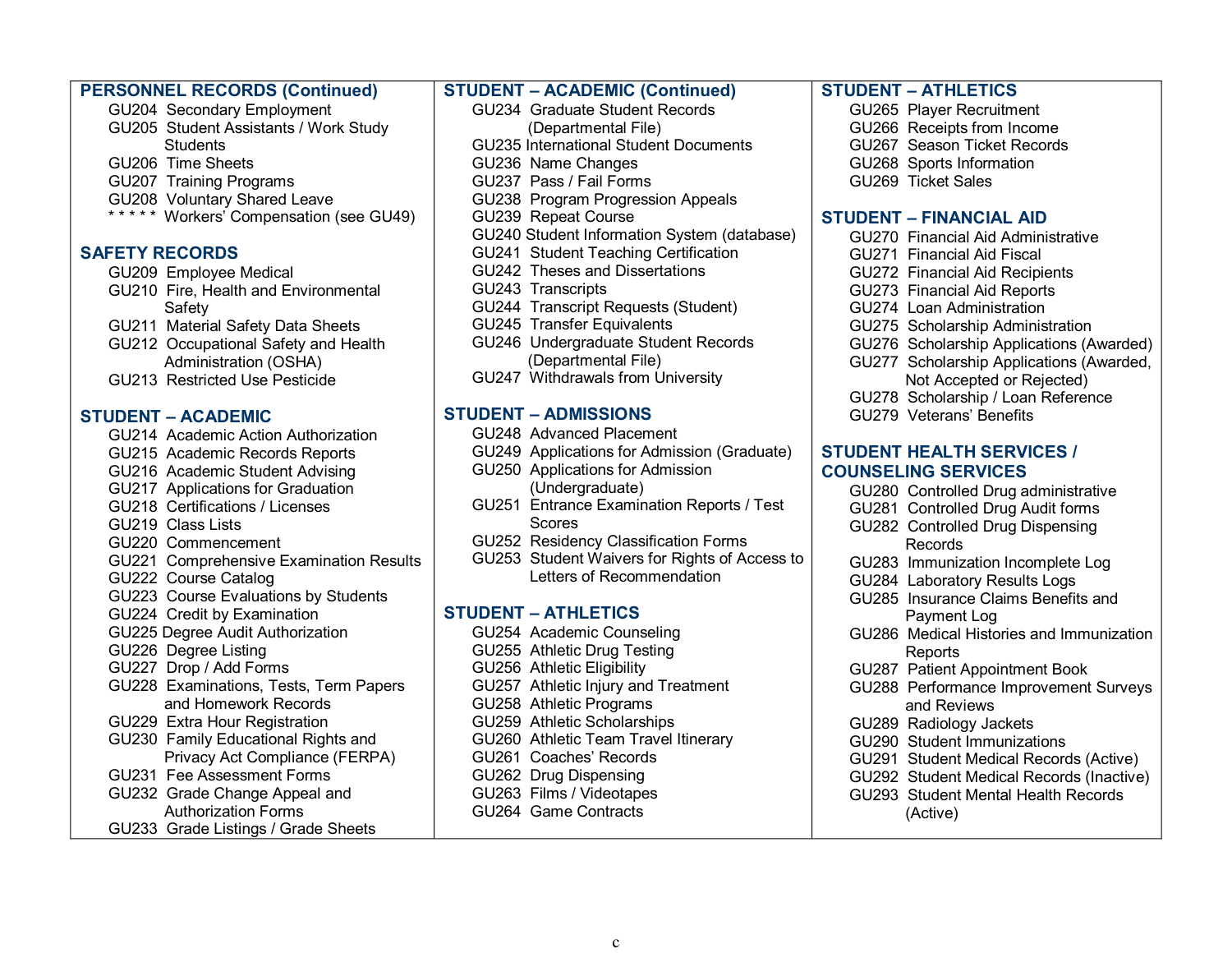| <b>STUDENT HEALTH SERVICES /</b>                                    | <b>UNIVERSITY POLICE / PUBLIC SAFETY</b>                      |  |
|---------------------------------------------------------------------|---------------------------------------------------------------|--|
| <b>COUNSELING SERVICES (Continued)</b>                              | GU324 Alarm Monitoring Reports                                |  |
| GU294 Student Mental Health Records                                 | GU325 Bans / Trespass Warnings                                |  |
| (Inactive)                                                          | GU326 Building and Grounds Security Checks                    |  |
| GU295 Substance Abuse Program                                       | GU327 Duty Assignment                                         |  |
| Administration                                                      | GU328 Case Records                                            |  |
|                                                                     | GU329 Communications / Dispatch                               |  |
| <b>STUDENT HOUSING</b>                                              | GU330 Confiscated Property                                    |  |
| GU296 Housing Appeals                                               | GU331 Controlled Substance Seizure                            |  |
| GU297 Housing Security Reports                                      | GU332 Evidence Tracking                                       |  |
| GU298 Student Key Receipt                                           | GU333 Liability Waiver                                        |  |
| GU299 Student Guest Sign-in Logs                                    | GU334 Lost and Found Log                                      |  |
| GU300 Student Housing Contracts                                     | GU335 Parking Tickets                                         |  |
| GU301 Student Housing Appliance Rental                              | GU336 Police Incident Report                                  |  |
| Contracts                                                           | GU337 Security / Surveillance / Mobile Video                  |  |
| GU302 Student Housing Applications                                  | Recordings                                                    |  |
| GU303 Student Housing Disciplinary Actions                          | GU338 Traffic Accident Reports                                |  |
| GU304 Student Housing Damages                                       | GU339 Towed Vehicle Reports<br><b>GU340 Traffic Citations</b> |  |
| GU305 Summer School Housing                                         | GU341 Traffic Stop Reports                                    |  |
|                                                                     | GU342 Vehicle Registration                                    |  |
| <b>STUDENT LIFE</b>                                                 |                                                               |  |
| GU306 Career Planning / Placement                                   | ≫End of list ~                                                |  |
| Records                                                             |                                                               |  |
| GU307 Commuter Student Information                                  |                                                               |  |
| GU308 Disciplinary Records (Academic)                               | * * * * *<br>Indicates duplicate listing                      |  |
| GU309 Disciplinary Records (Non-Academic)<br>GU310 Excused Absences |                                                               |  |
|                                                                     |                                                               |  |
| GU311 Fraternities and Sororities<br>GU312 Honor Board              |                                                               |  |
| GU313 Honor Code Violations                                         |                                                               |  |
| GU314 Intramural Sports                                             |                                                               |  |
| GU315 Non-Traditional Students Information                          |                                                               |  |
| GU316 Student Counseling                                            |                                                               |  |
| GU317 Student Accident Reports                                      |                                                               |  |
| GU318 Student Associations and                                      |                                                               |  |
| Organizations                                                       |                                                               |  |
| GU319 Student Awards and Honors                                     |                                                               |  |
| GU320 Student Government Association                                |                                                               |  |
| GU321 Student Legal Services                                        |                                                               |  |
| GU322 Student Legal Services Cases                                  |                                                               |  |
| GU323 Services to Students with Disabilities                        |                                                               |  |
|                                                                     |                                                               |  |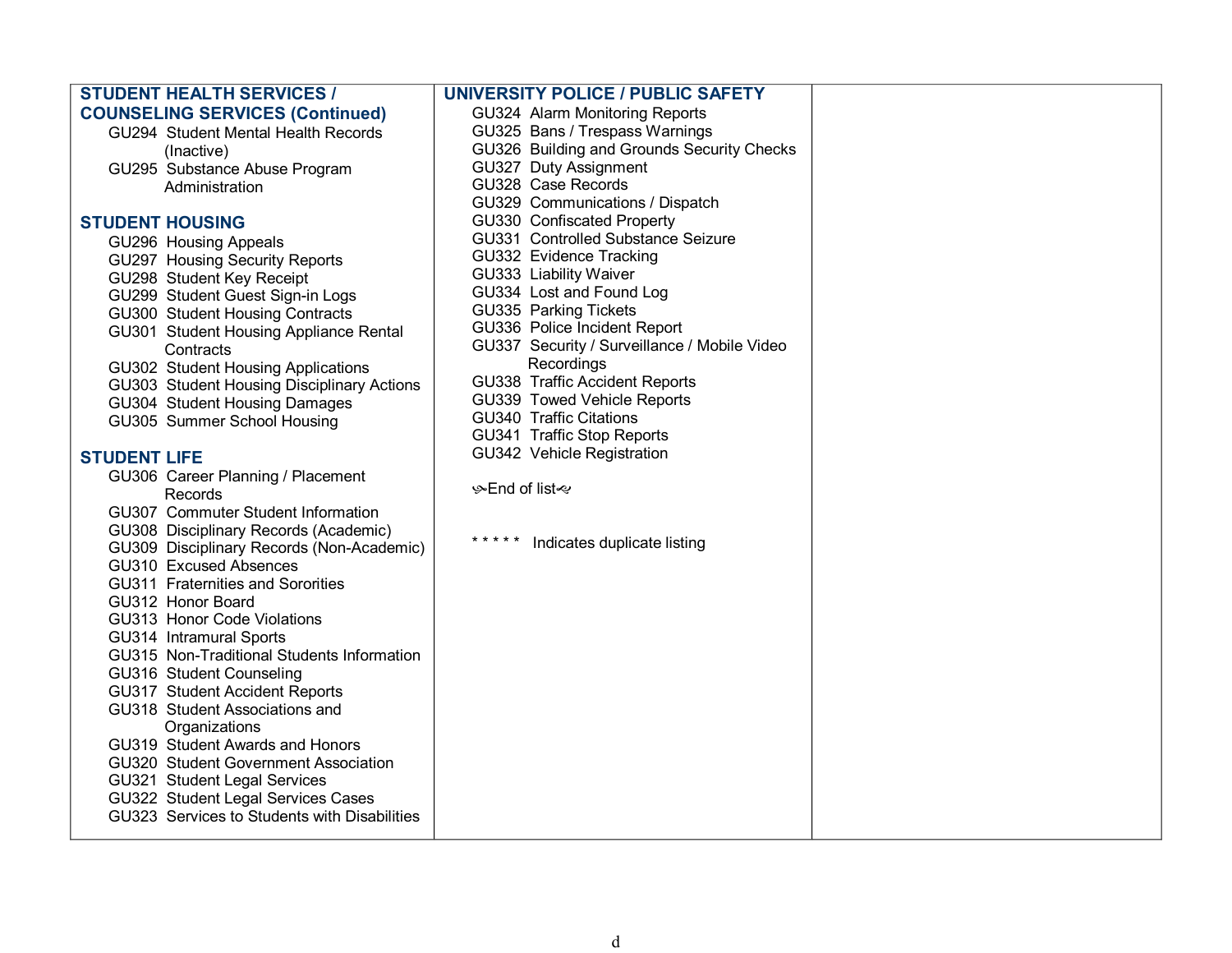### *This Schedule applies to records in all media, unless otherwise specified***.**

*Items* **–** a sample listing of items found within a series. Other related records not listed may also be part of a series.

*Disposition* **–** all dispositions are minimum requirements and include, where applicable, transfer to the custody of the University Archives for appraisal and final disposition.

**Destruction** – takes place in the office. Any record with confidential or sensitive information shall be properly destroyed by shredding or by means to ensure that the records cannot be physically recreated.

**Original and Reference Copy** – original copy (also known as a record copy) is the official authorized copy kept by the office charged with creating or maintaining the record copy. Reference copies (also known as convenience copies) are preserved for the convenience of reference or ease of access.

### *No destruction of records may take place if litigation or audits are pending or reasonably anticipated or foreseeable.*

*Refer to prefatory material for additional instructions or contact your university's records officer for clarification.*

| Series#         | <b>Series Title</b>                              | <b>Series Description</b>                                                                                                                                                        | <b>Items</b>                                                  | <b>Disposition</b>                                                                                                                                                                                                                                                                                                        |
|-----------------|--------------------------------------------------|----------------------------------------------------------------------------------------------------------------------------------------------------------------------------------|---------------------------------------------------------------|---------------------------------------------------------------------------------------------------------------------------------------------------------------------------------------------------------------------------------------------------------------------------------------------------------------------------|
| GU <sub>1</sub> | <b>Accident Reports</b>                          | Accidents involving employees<br>and/or equipment. Comply with<br>applicable provisions of G.S. 97-<br>92 (b) and 132.1.1. regarding<br>confidentiality of personnel<br>records. | reports,<br>drawings,<br>incident Reports,<br><b>OSHA Log</b> | Employee Original: Transfer records resulting in<br>workers' compensation claims to Workers'<br>Compensation (GU49). Destroy in office<br>remaining records in both categories after 6<br>years.<br>Equipment Original: Destroy in office after 3<br>years.<br>Reference: Destroy in office when reference<br>value ends. |
| GU <sub>2</sub> | <b>Accreditation</b><br>(See also: Self Studies) | Departmental, college, program<br>and/or Southern Association of<br>Colleges and/or Schools (SACS)<br>accreditation.                                                             | correspondence, reports,<br>questionnaires, guides            | Original: Transfer 1 copy of final report to the<br>University Archives after process ends. Destroy<br>in office remaining records when administrative<br>value ends.<br>Reference: Destroy in office when reference<br>value ends.                                                                                       |

# **ADMINISTRATIVE RECORDS**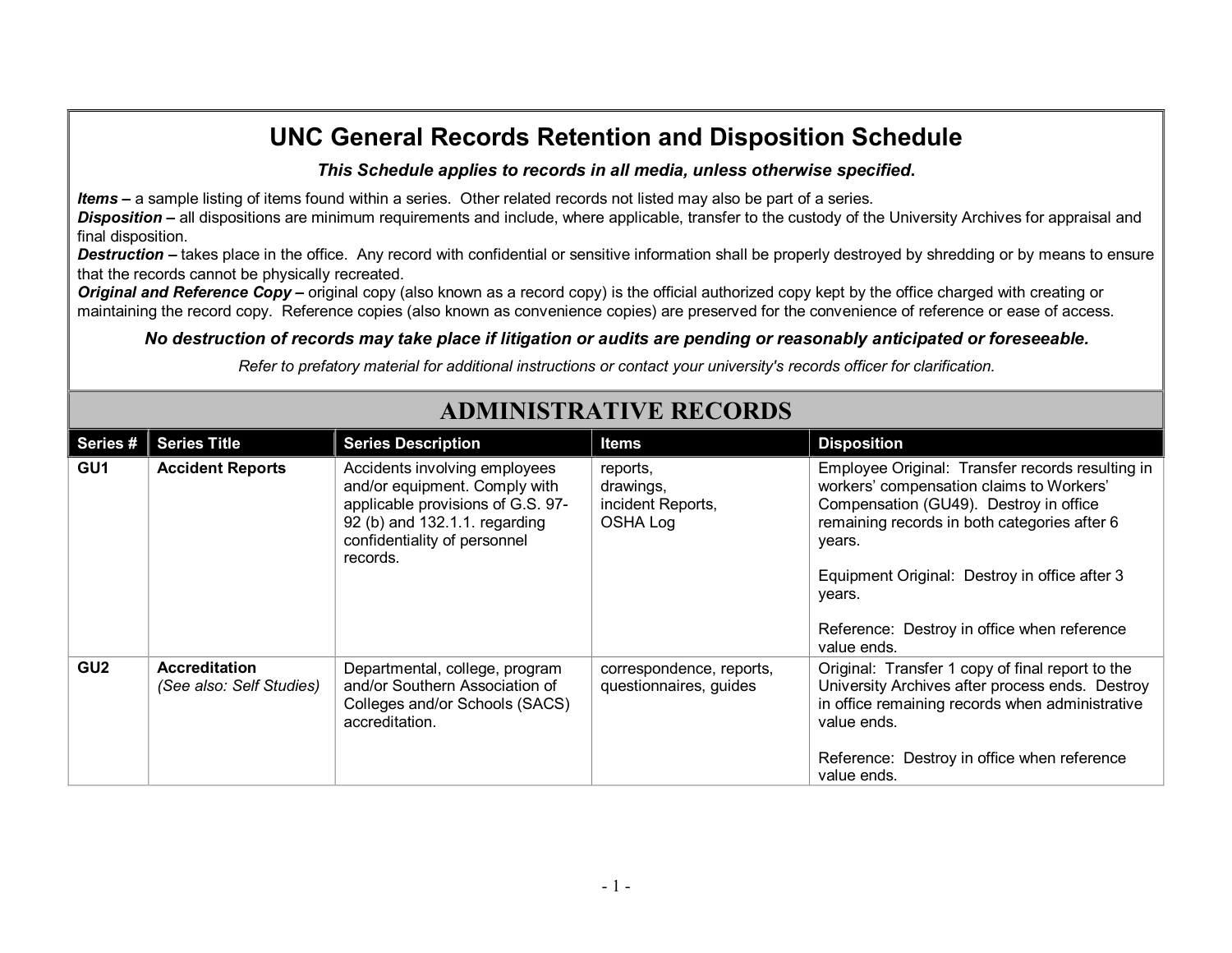| GU <sub>3</sub> | <b>Activities and Events</b><br>(See also: Conferences<br>and Workshops) | Activities and events that are<br>initiated or sponsored by the<br>University.                  | bulletins, memorandums,<br>circulars, invitations,<br>announcements,<br>press releases, photographs | Original: Transfer to University Archives after 3<br>years.<br>Reference: Destroy in office when event is<br>completed.                                                                                                                                      |
|-----------------|--------------------------------------------------------------------------|-------------------------------------------------------------------------------------------------|-----------------------------------------------------------------------------------------------------|--------------------------------------------------------------------------------------------------------------------------------------------------------------------------------------------------------------------------------------------------------------|
| GU4             | <b>Administrative</b>                                                    | Administrative and official<br>operations of an individual office.                              | reports, memorandums,<br>correspondence, directives                                                 | Original: Transfer to University Archives after 5<br>years.<br>Reference: Destroy in office when reference<br>value ends.                                                                                                                                    |
| GU <sub>5</sub> | Administrative<br><b>Reference</b>                                       | Convenience and reference<br>records of transitory value.                                       | Subject / reference file,<br>memorandums, duplicates,<br>announcements                              | Destroy in office when reference value ends.                                                                                                                                                                                                                 |
| GU <sub>6</sub> | Agreements,<br><b>Contracts, and Leases</b>                              | With consultants, vendors and<br>other firms concerning services,<br>equipment and obligations. | correspondence,<br>memorandums                                                                      | Original: Destroy in office 5 years after<br>expiration of all rights and obligations. For<br>sealed agreements, destroy in office 10 years<br>after expiration of all rights and obligations.<br>Reference: Destroy in office when reference<br>value ends. |
| GU7             | <b>Americans with</b><br><b>Disabilities Act (ADA)</b><br>Compliance     | Efforts to comply with the<br>Americans with Disabilities Act<br>(42 U.S.C. 12101 et seq.).     | reports, correspondence,<br>regulations, complaints                                                 | Destroy in office after 5 years, if no litigation,<br>claim, audit or other official action involving the<br>records has been initiated. If official action has<br>been initiated, destroy after completion of action<br>and resolution of issues involved.  |
| GU <sub>8</sub> | <b>Annual Reports</b>                                                    | Report of work completed by<br>office, unit, department, division,<br>college/school each year. |                                                                                                     | Original: Transfer 1 copy to University Archives<br>when completed; maintain 1 copy in office<br>permanently.<br>Reference: Destroy in office when reference<br>value ends.                                                                                  |
| <b>GU09</b>     | <b>Audit Reports</b>                                                     | Reports generated by the Internal<br>Auditor.                                                   | reports, working papers,<br>correspondence                                                          | Original: Transfer audit report to University<br>Archives after 10 years for appraisal and final<br>disposition. Destroy working papers after 3<br>years.<br>Reference: Destroy in office after 3 years.                                                     |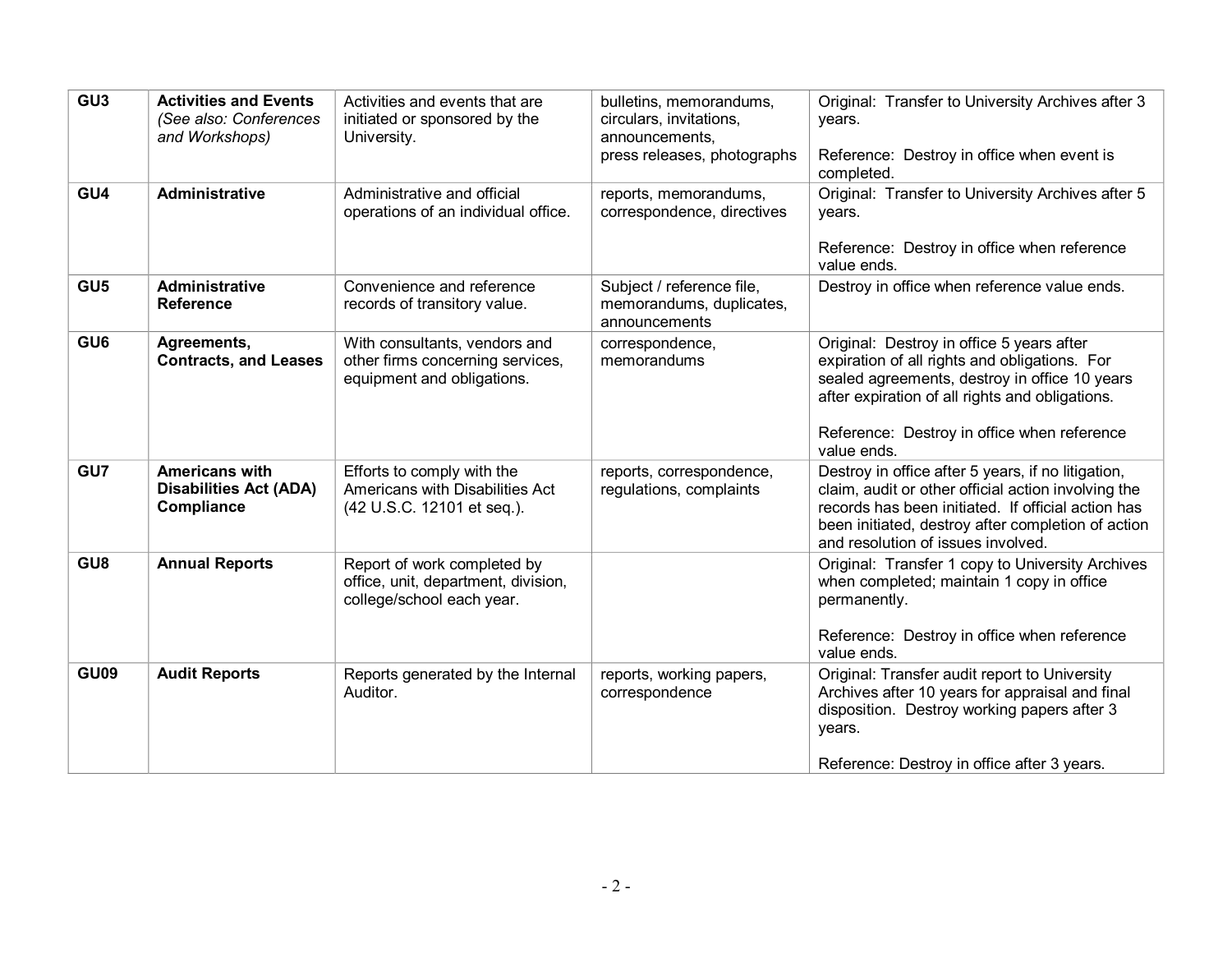| <b>GU10</b> | <b>Awards and Honors</b>                                                                                                                         | Faculty, staff, student and alumni<br>awards not associated with grants.<br>Comply with applicable provisions<br>of G.S. 126 and Family<br><b>Educational Rights and Privacy</b><br>Act (FERPA), 20 U.S.C. 1232g<br>regarding confidentiality of<br>records. | applications, nominations,<br>criteria, transcripts,<br>vitae, press releases,<br>funding data                       | Original: Transfer notification of award to<br>appropriate personnel or student file. Transfer<br>list of award recipients upon publication to the<br>University Archives. Transfer remaining records<br>to the University Archives after 5 years.<br>Reference: Destroy in office when reference<br>value ends. |
|-------------|--------------------------------------------------------------------------------------------------------------------------------------------------|--------------------------------------------------------------------------------------------------------------------------------------------------------------------------------------------------------------------------------------------------------------|----------------------------------------------------------------------------------------------------------------------|------------------------------------------------------------------------------------------------------------------------------------------------------------------------------------------------------------------------------------------------------------------------------------------------------------------|
| <b>GU11</b> | <b>Biographical</b>                                                                                                                              | Biographical information for faculty<br>and staff.                                                                                                                                                                                                           | vitae, clippings,<br>photographs, speeches                                                                           | Transfer to University Archives 1 year after<br>separation.                                                                                                                                                                                                                                                      |
| <b>GU12</b> | <b>Board of Trustees</b>                                                                                                                         | Records of the governing body of<br>the university and its committees.                                                                                                                                                                                       | minutes, correspondence,<br>announcements, policies,<br>oaths of office, briefing book,<br>biographical data         | Original: Transfer Board of Trustees minutes to<br>University Archives upon approval. Transfer<br>remaining records to University Archives after 5<br>years.<br>Reference: Destroy in office when reference<br>value ends.                                                                                       |
| <b>GU13</b> | <b>Building Use</b>                                                                                                                              | Comply with applicable provisions<br>of G.S. 132-1.7 regarding<br>confidentiality of building plans<br>and specifications.                                                                                                                                   | correspondence, floor plans,<br>room numbering scheme                                                                | Destroy in office when superseded or obsolete.                                                                                                                                                                                                                                                                   |
| <b>GU14</b> | <b>Calendar of Events</b>                                                                                                                        | Used for keeping track of activities<br>and events.                                                                                                                                                                                                          |                                                                                                                      | Original: Transfer to University Archives when<br>published.<br>Reference: Destroy in office when reference<br>value ends.                                                                                                                                                                                       |
| <b>GU15</b> | <b>Committees, Councils,</b><br><b>Task Forces</b>                                                                                               | Official university committees,<br>councils or task forces appointed,<br>elected or ad hoc.                                                                                                                                                                  | correspondence, minutes,<br>notifications of meetings,<br>agendas, reports,<br>briefing materials,<br>working papers | Original: Transfer to University Archives at end<br>of academic year or at expiration of group.<br>Reference: Destroy in office when reference<br>value ends.                                                                                                                                                    |
| <b>GU16</b> | <b>Complaints</b>                                                                                                                                | Complaints concerning services.                                                                                                                                                                                                                              | correspondence                                                                                                       | Destroy in office after 2 years.                                                                                                                                                                                                                                                                                 |
| <b>GU17</b> | <b>Conferences, Training</b><br><b>Programs and</b><br>Workshops-<br><b>Attended</b><br>(See also: Training<br>Programs in Personnel<br>Section) | See Series Title                                                                                                                                                                                                                                             | agendas, handouts,<br>training materials, travel                                                                     | Destroy in office when reference value ends.                                                                                                                                                                                                                                                                     |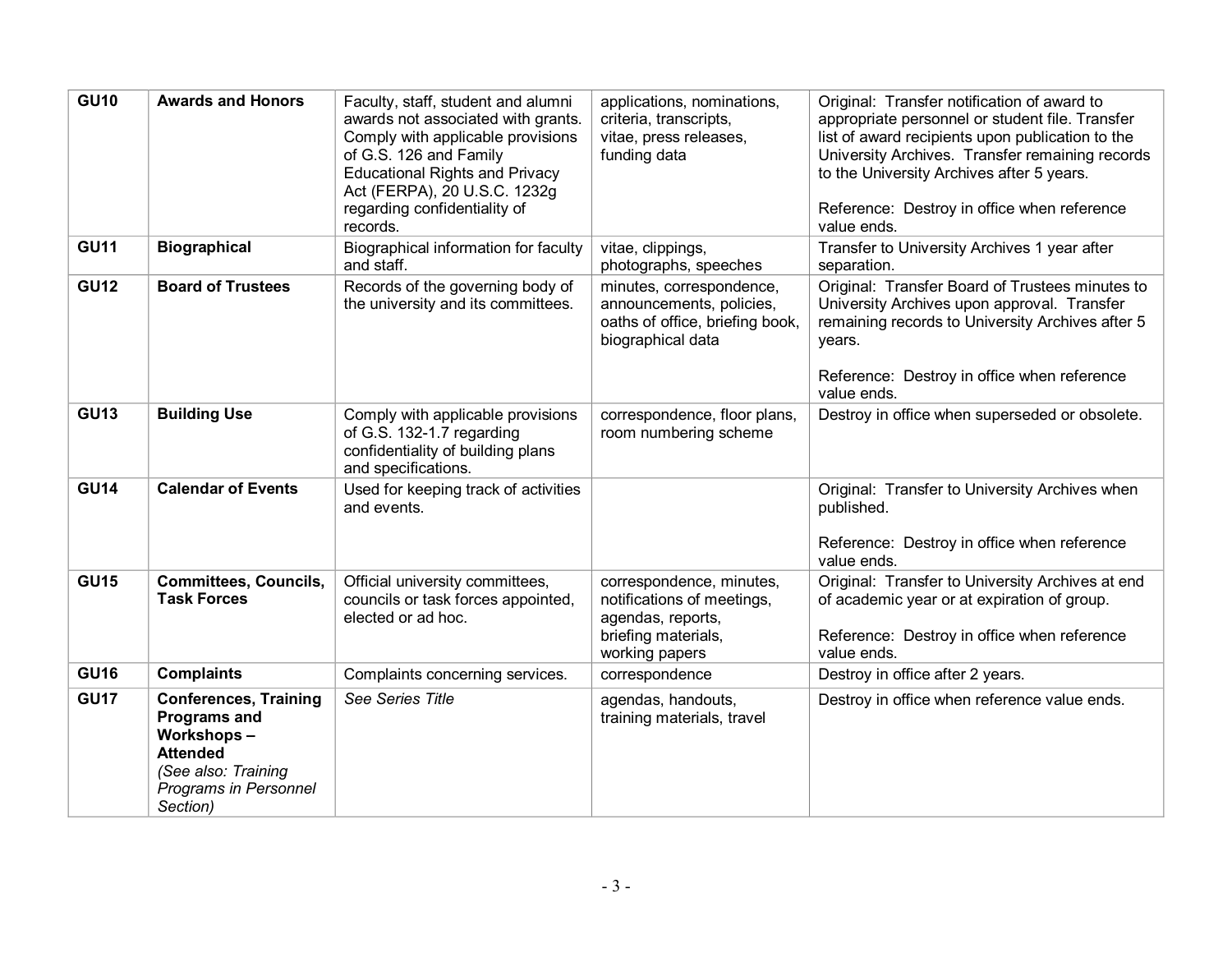| <b>GU18</b> | <b>Conferences, Training</b><br><b>Programs and</b><br><b>Workshops-</b><br><b>Conducted</b><br>(See also: Training<br>Programs in Personnel<br>Section) | University initiated or sponsored<br>conferences, programs, or<br>workshops.                                                    | correspondence, agendas,<br>handouts, training materials,<br>critiques, reports,<br>contracts, registration                                    | Original: Transfer to University Archives after 5<br>years.<br>Reference: Destroy in office when reference<br>value ends.                                                                                                               |
|-------------|----------------------------------------------------------------------------------------------------------------------------------------------------------|---------------------------------------------------------------------------------------------------------------------------------|------------------------------------------------------------------------------------------------------------------------------------------------|-----------------------------------------------------------------------------------------------------------------------------------------------------------------------------------------------------------------------------------------|
| <b>GU19</b> | <b>Copyright Records</b>                                                                                                                                 | Records related to preparation,<br>filing, maintenance, and rights.                                                             | applications, registration,<br>notices, correspondence                                                                                         | Transfer to University Archives when copyright<br>expires or is not renewed.                                                                                                                                                            |
| <b>GU20</b> | <b>Emergency</b><br><b>Management</b>                                                                                                                    | Disaster preparedness and<br>response.                                                                                          | policies, procedures,<br>incident reports.                                                                                                     | Destroy in office when superseded or obsolete.                                                                                                                                                                                          |
| <b>GU21</b> | <b>Energy Conservation</b>                                                                                                                               | Measures undertaken by<br>university to conserve energy.                                                                        | inspection reports,<br>correspondence, plans                                                                                                   | Destroy in office after 5 years.                                                                                                                                                                                                        |
| <b>GU22</b> | <b>Equipment</b><br><b>Maintenance and</b><br>Repair                                                                                                     | Routine maintenance or repair<br>work done to equipment.                                                                        | correspondence,<br>work orders, contracts,<br>service logs                                                                                     | Destroy in office 2 years after completion of<br>service.                                                                                                                                                                               |
| <b>GU23</b> | <b>Facility Security</b>                                                                                                                                 | Comply with applicable provisions<br>of G.S. $132-6.1(c)$ regarding<br>confidentiality of building plans<br>and specifications. | surveillance videos.<br>incident reports, procedures,<br>keys, building plans                                                                  | Original: Destroy in office when superseded or<br>obsolete.<br>Reference: Destroy in office when reference<br>value ends.                                                                                                               |
| <b>GU24</b> | <b>Faculty Governance</b>                                                                                                                                | Records of the faculty senate or<br>council and its committees.                                                                 | minutes, correspondence,<br>reports, faculty code                                                                                              | Original: Transfer Faculty Governance Minutes<br>to University Archives upon approval. Transfer<br>remaining records to University Archives after 5<br>years.<br>Reference: Destroy in office when reference<br>value ends.             |
| <b>GU25</b> | <b>Films / Videotapes</b><br>(See also:<br><b>Historical File)</b>                                                                                       | Produced by and for the university<br>including sporting events,<br>interviews and other related<br>activities.                 | film, videotapes, audiotapes,<br>dvd, cd-rom                                                                                                   | Original: Transfer to University Archives after 10<br>years.<br>Reference: Destroy in office when reference<br>value ends.                                                                                                              |
| <b>GU26</b> | <b>Grants, Awarded</b>                                                                                                                                   | See Series Title                                                                                                                | proposal, application,<br>notice of award,<br>accounting records,<br>progress reports, patents,<br>audit findings, contracts,<br>research data | Original: Follow records retention requirements<br>for grant. Transfer final reports to University<br>Archives 3 years after completion and clearance<br>from all audits.<br>Reference: Destroy in office when reference<br>value ends. |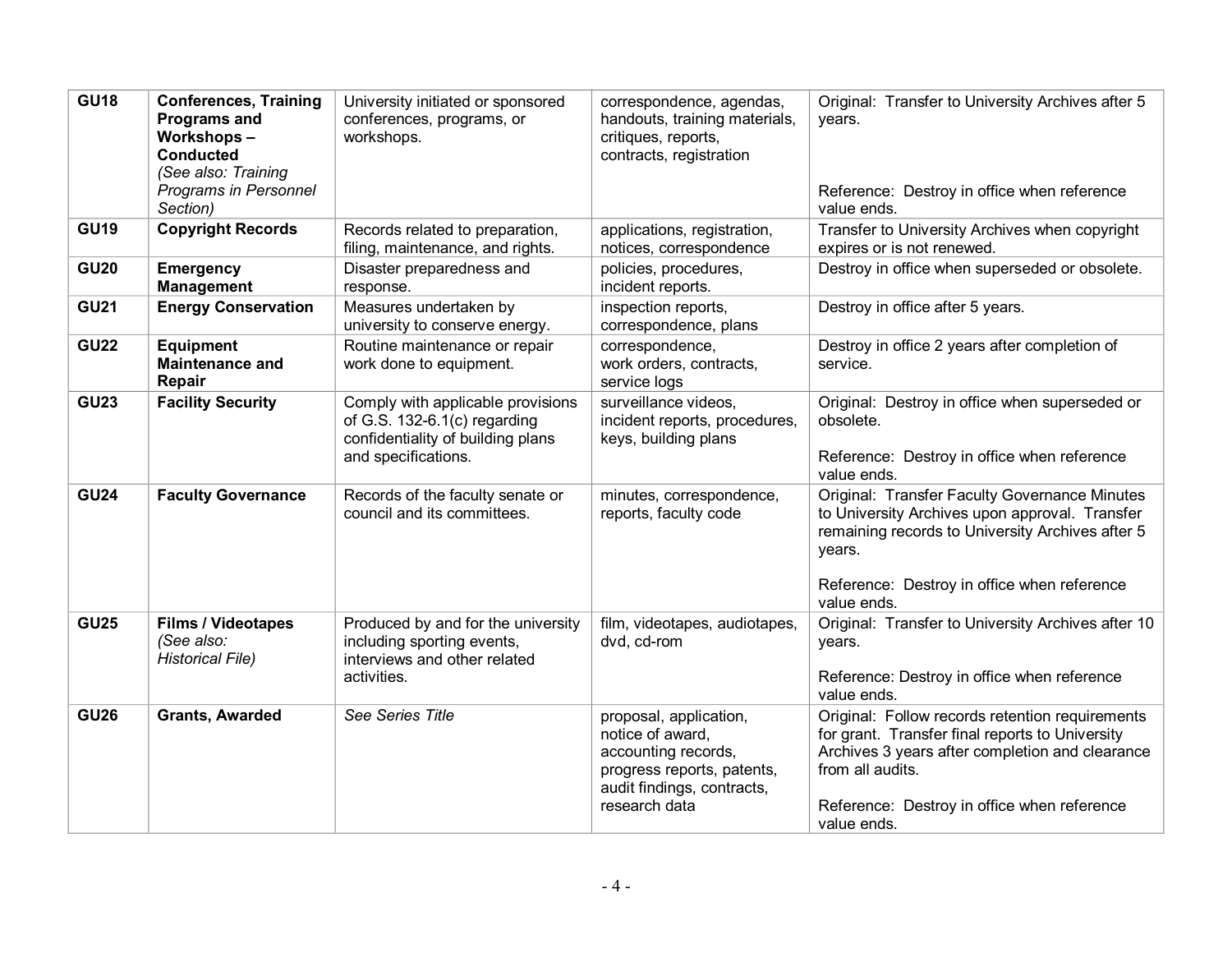| <b>GU27</b> | <b>Grants, Proposals</b>                                       | See Series Title                                                                                                                                                 |                                                                                                                                               | Original: Transfer successful grant proposals to<br>Grants Awarded. Destroy in office rejected<br>proposals when reference value ends.<br>Reference: Destroy in office when reference<br>value ends.                                                                                                   |
|-------------|----------------------------------------------------------------|------------------------------------------------------------------------------------------------------------------------------------------------------------------|-----------------------------------------------------------------------------------------------------------------------------------------------|--------------------------------------------------------------------------------------------------------------------------------------------------------------------------------------------------------------------------------------------------------------------------------------------------------|
| <b>GU28</b> | <b>Historical Memorabilia</b><br>(See also:<br>Film/Videotape) | Items that mark significant events<br>or times for the unit.                                                                                                     | plaques, scrapbooks, press<br>releases, clippings,<br>newsletters, photographs                                                                | Transfer to University Archives after 5 years.                                                                                                                                                                                                                                                         |
| <b>GU29</b> | Internships /<br>Assistantships /<br><b>Fellowships</b>        | Student internships and<br>assistantships within department.<br>Comply with applicable provisions<br>of 20 U.S.C. 1232g regarding<br>confidentiality of records. | applications, approvals,<br>credit earned, accounting<br>records, correspondence,<br>award notifications, eligibility<br>criteria, guidelines | Original: Transfer information regarding<br>individuals to Registrar's Office and fiscal<br>information to Business Affairs (if applicable) at<br>end of each grading period. Destroy in office<br>remaining records after 5 years.<br>Reference: Destroy in office when<br>administrative value ends. |
| <b>GU30</b> | <b>Mailing Lists</b>                                           | See Series Title                                                                                                                                                 |                                                                                                                                               | Destroy in office when superseded or obsolete.                                                                                                                                                                                                                                                         |
| <b>GU31</b> | <b>News Releases and</b><br><b>Public Relations</b>            | Information used to promote the<br>university and university activities.                                                                                         | photographs, press kits,<br>press releases                                                                                                    | Original: Transfer to University Archives after 5<br>years.<br>Reference: Destroy in office when reference                                                                                                                                                                                             |
| <b>GU32</b> | <b>Patent Records</b>                                          | Records related to preparation,<br>filing, maintenance, and rights.                                                                                              | patents, applications,<br>notice of award,<br>correspondence                                                                                  | value ends.<br>Transfer to University Archives when patent<br>expires.                                                                                                                                                                                                                                 |
| <b>GU33</b> | Planning                                                       | Planning activities of the<br>university, divisions, departments,<br>and units.                                                                                  | correspondence, reports,<br>statistics                                                                                                        | Original: Transfer to University Archives after 5<br>years.<br>Reference: Destroy in office when reference<br>value ends.                                                                                                                                                                              |
| <b>GU34</b> | <b>Self Study</b><br>(See also:<br>Accreditation)              | Study of departmental goals and<br>performance over time, academic<br>program reviews.                                                                           | reports, correspondence                                                                                                                       | Original: Transfer to University Archives after<br>study ends.<br>Reference: Destroy in office when reference<br>value ends.                                                                                                                                                                           |
| <b>GU35</b> | <b>Speeches</b>                                                | Speeches made by the<br>Chancellor, Provost, and Senior<br>staff for significant events such as<br>Commencement, Convocation,<br>and Installation of Chancellor. | transcripts, tapes, videos                                                                                                                    | Original: Transfer to University Archives after 5<br>years.<br>Reference: Destroy in office when reference<br>value ends.                                                                                                                                                                              |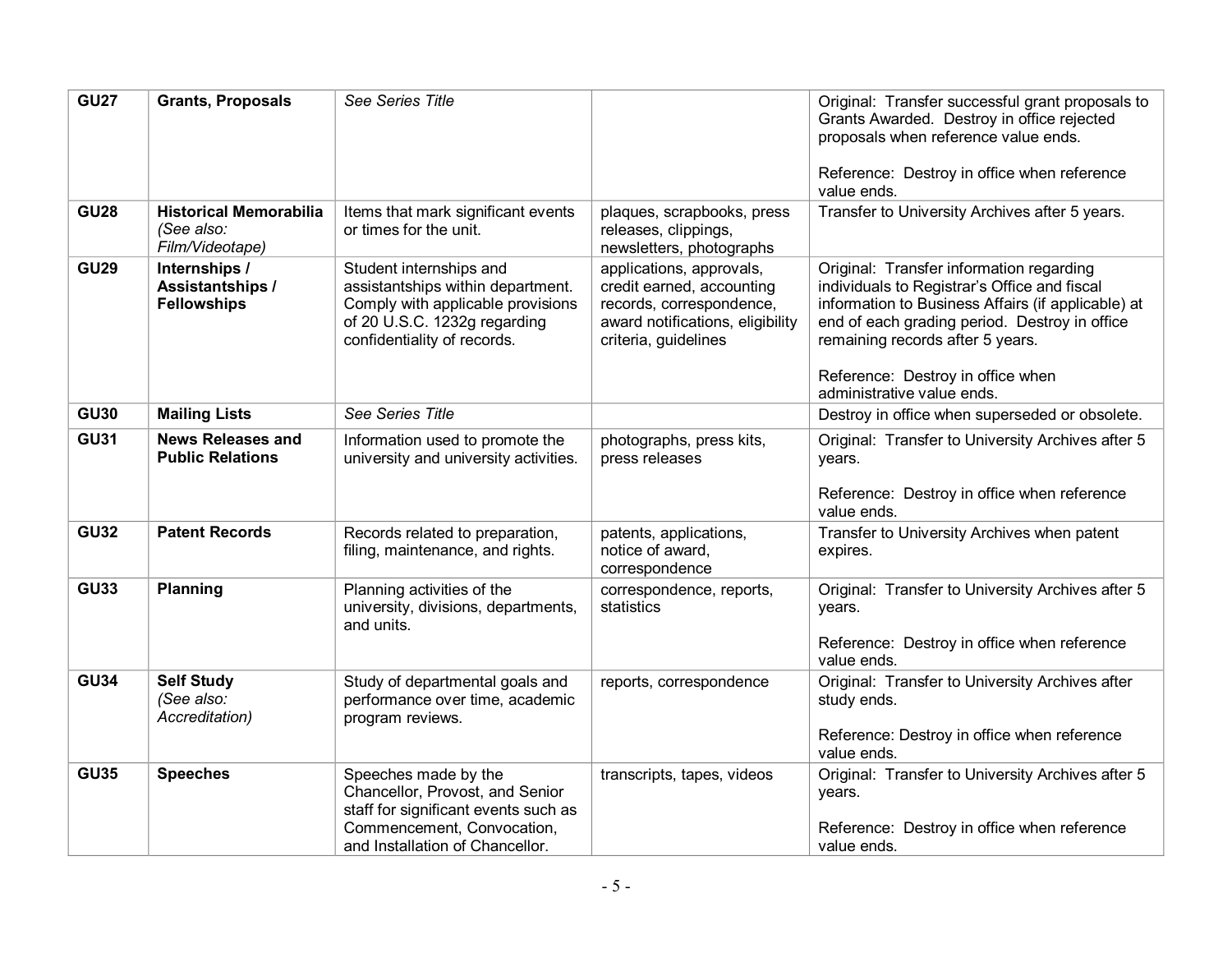| <b>GU36</b> | <b>Staff Organizations</b>                          | See Series Title                                                                                                  | minutes, correspondence,<br>reports, newsletters                                                                     | Original: Transfer to University Archives after 5<br>vears.                                                                                                                                                                |
|-------------|-----------------------------------------------------|-------------------------------------------------------------------------------------------------------------------|----------------------------------------------------------------------------------------------------------------------|----------------------------------------------------------------------------------------------------------------------------------------------------------------------------------------------------------------------------|
|             |                                                     |                                                                                                                   |                                                                                                                      | Reference: Destroy in office when reference<br>value ends.                                                                                                                                                                 |
| <b>GU37</b> | <b>Student Surveys</b>                              | Completed student surveys.                                                                                        | summary reports,<br>conclusions                                                                                      | Transfer results and conclusions to University<br>Archives after 5 years. Destroy in office surveys<br>and working papers when administrative value<br>ends.                                                               |
| <b>GU38</b> | <b>Supplies and</b><br><b>Equipment</b>             | See Series Title                                                                                                  | warranties, manuals,<br>accounting records,<br>inventories                                                           | Destroy in office inventories when superseded.<br>Dispose of warranties and operating manuals in<br>accordance with Property Office procedures.<br>Destroy in office accounting records after<br>disposition of equipment. |
| <b>GU39</b> | <b>Surplus Property</b>                             | See Series Title                                                                                                  | inventories, disposal logs                                                                                           | Destroy in office 3 years after property disposal.                                                                                                                                                                         |
| <b>GU40</b> | <b>Trademark Records</b>                            | Records related to preparation,<br>filing, maintenance, and rights.                                               | applications, registration,<br>notices, correspondence                                                               | Transfer to University Archives when trademark<br>expires or is not renewed.                                                                                                                                               |
| <b>GU41</b> | <b>Travel Requests and</b><br><b>Reimbursements</b> | Comply with applicable provisions<br>of 5 U.S.C. 552a regarding<br>confidentiality of social security<br>numbers. | authorizations, receipts,<br>correspondence                                                                          | Original: Destroy in office after 5 closed fiscal<br>years and when released from all audits.<br>Reference: Destroy in office after 2 closed fiscal<br>years.                                                              |
| <b>GU42</b> | <b>University Code</b>                              | University standards for<br>professionalism, ethics and<br>operations.                                            |                                                                                                                      | Original: Transfer to University Archives when<br>superseded and revised.<br>Reference: Destroy in office when superseded<br>or obsolete.                                                                                  |
| <b>GU43</b> | <b>Vehicle Titles</b>                               | See Series Title                                                                                                  |                                                                                                                      | Dispose of in accordance with instructions by<br>State Surplus Property Office / Motor Fleet<br>Office upon disposition of vehicle.                                                                                        |
| <b>GU44</b> | <b>Vehicle Operations</b><br>and Maintenance        | Records involved with the use and<br>maintenance of University owned<br>vehicles.                                 | request forms, vehicle<br>inspection reports, vehicle<br>accident reports,<br>mileage logs,<br>maintenance schedules | Destroy in office request forms and mileage logs<br>after 3 years. Destroy in office remaining<br>records upon disposition of vehicle.                                                                                     |
| <b>GU45</b> | <b>Vendors Information</b>                          | Marketing information from<br>vendors.                                                                            | catalogs, brochures,<br>price lists                                                                                  | Destroy in office when administrative value<br>ends.                                                                                                                                                                       |
| <b>GU46</b> | <b>Visitor Registration</b><br>Logs                 | See Series Title                                                                                                  | visitor log                                                                                                          | Destroy in office after 1 year.                                                                                                                                                                                            |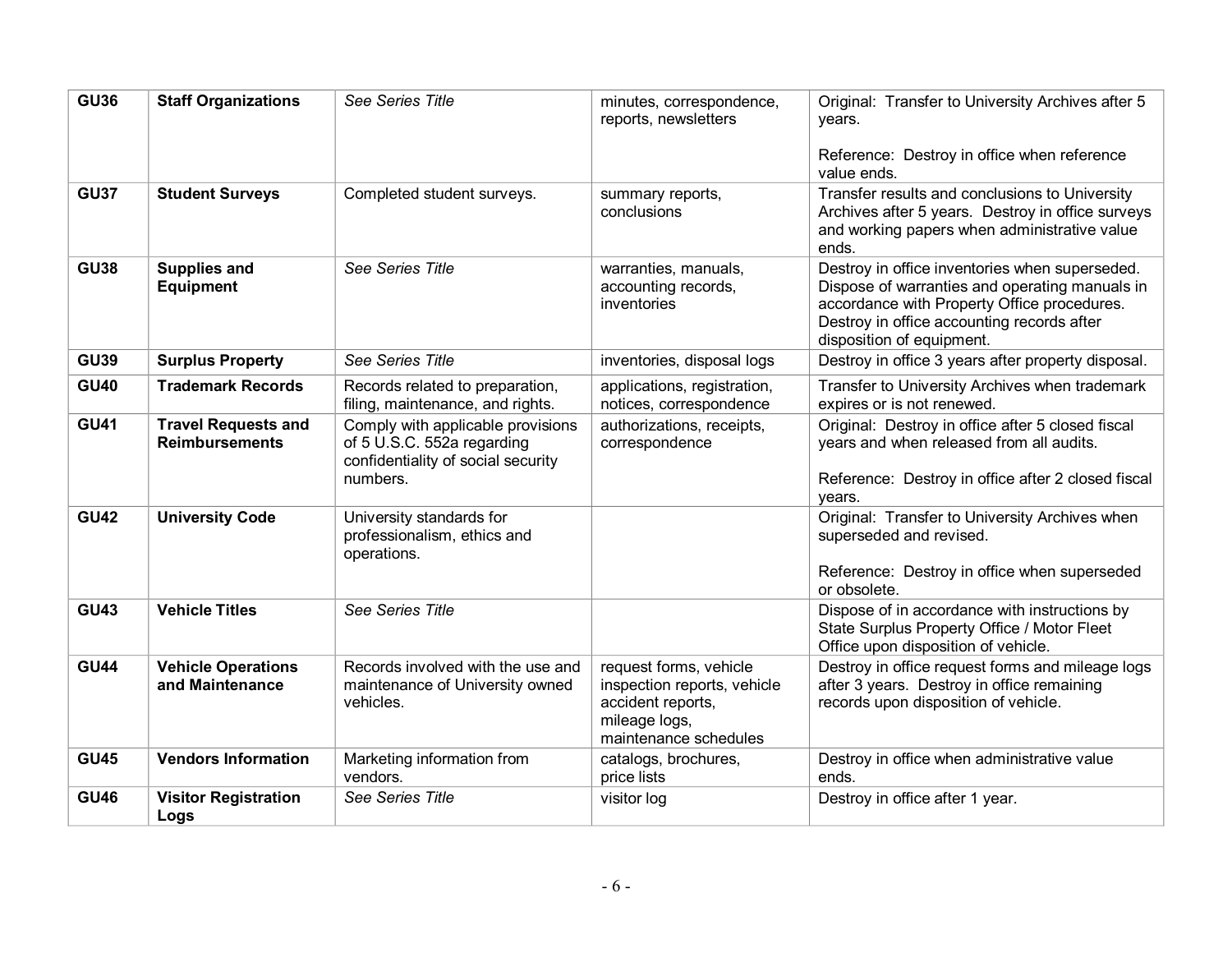| <b>GU47</b> | <b>Work Orders</b>       | Requests for services or repairs.                                                                                                                                 | work orders, service tickets<br>correspondence, estimates,                                                                                                                                                                                                                                                                      | Destroy in office 1 year after completion of work.                                                                                                                                                                                                                                                                                                                                                                                                                                                                                                                                                                                                                                  |
|-------------|--------------------------|-------------------------------------------------------------------------------------------------------------------------------------------------------------------|---------------------------------------------------------------------------------------------------------------------------------------------------------------------------------------------------------------------------------------------------------------------------------------------------------------------------------|-------------------------------------------------------------------------------------------------------------------------------------------------------------------------------------------------------------------------------------------------------------------------------------------------------------------------------------------------------------------------------------------------------------------------------------------------------------------------------------------------------------------------------------------------------------------------------------------------------------------------------------------------------------------------------------|
| <b>GU48</b> | <b>Work Schedules</b>    | Variable, flexible and shift work<br>schedules used to calculate<br>overtime and compensatory time.                                                               |                                                                                                                                                                                                                                                                                                                                 | Original: Destroy in office when administrative<br>value ends.<br>Reference: Destroy in office when reference<br>value ends.                                                                                                                                                                                                                                                                                                                                                                                                                                                                                                                                                        |
| <b>GU49</b> | Workers'<br>Compensation | Comply with applicable provisions<br>of G.S. 8-53, G.S. 97-72 (b),<br>G.S. 126-7, 333 NC 258 and<br>425 SE 2d 698 (1993) regarding<br>confidentiality of records. | employer's report of injury<br>(form 19), accident<br>investigation reports,<br>progress reports, medical<br>reports, copies of medical<br>invoices, return to work<br>instructions, legal opinions<br>and briefs, court documents,<br>transcripts, affidavits,<br>photographs,<br>correspondence, findings,<br>recommendations | Transfer official copy of claim records to the<br>Industrial Commission in compliance with GS<br>97-92(a) and in accordance with Office of State<br>Personnel procedures.<br>Retain in office records concerning claims filed<br>for injuries which occurred prior to July 6, 1994,<br>permanently. Retain in office records concerning<br>claims filed for injuries which occurred on or<br>after July 6, 1994, where the Industrial<br>Commission form "Employee's Claim for<br><b>Additional Compensation Pursuant to</b><br>G.S. 97-25.1" (Form 18M) has been filed,<br>permanently.<br>Destroy in office remaining records after 5 years,<br>in accordance with G.S. 97-24(c). |

 $\mathcal{P}$  End of Administrative Records Section  $\ll$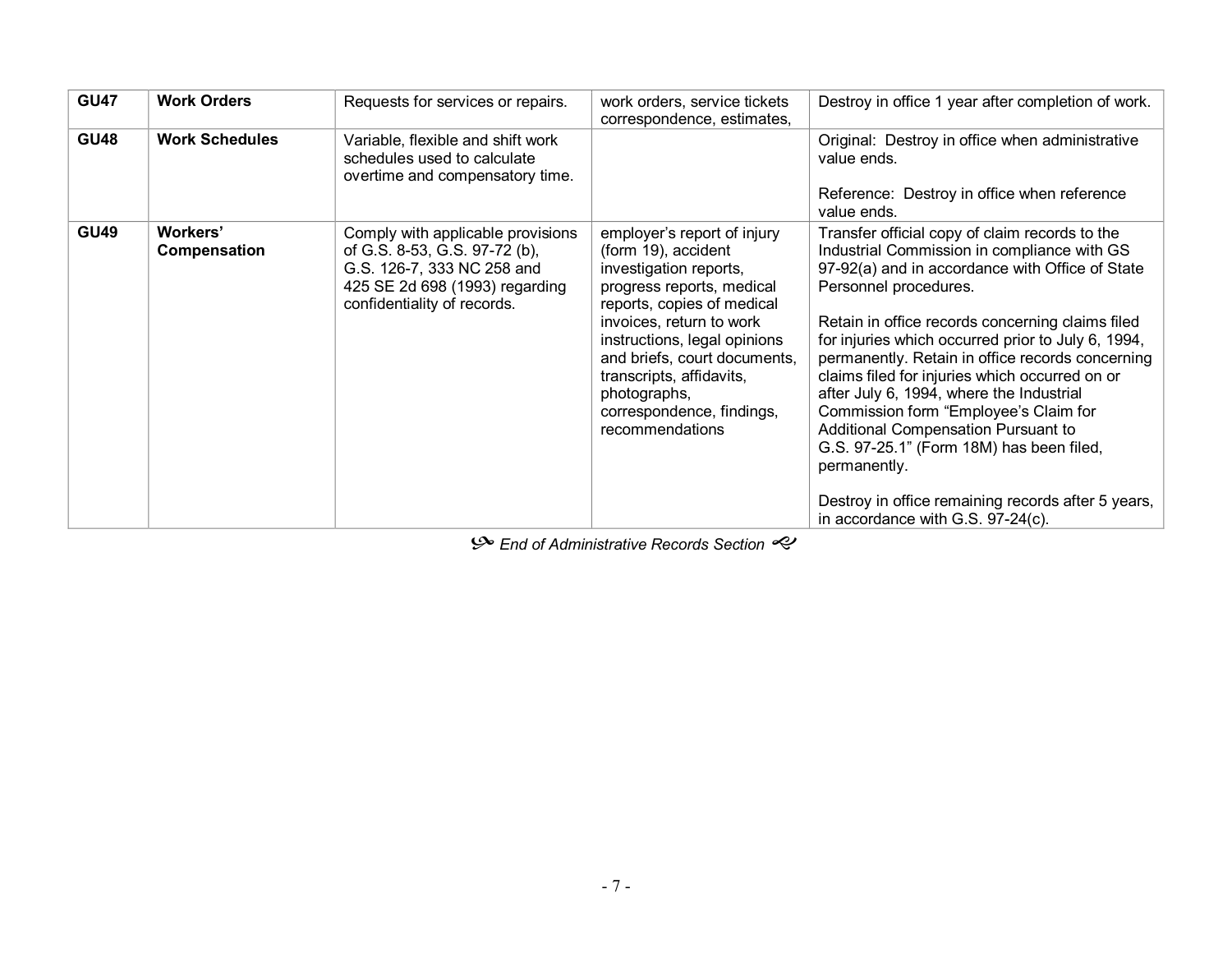### *This Schedule applies to records in all media, unless otherwise specified***.**

*Items* **–** a sample listing of items found within a series. Other related records not listed may also be part of a series.

**Disposition** – all dispositions are minimum requirements and include, where applicable, transfer to the custody of the University Archives for appraisal and final disposition.

**Destruction** – takes place in the office. Any record with confidential or sensitive information shall be properly destroyed by shredding or by means to ensure that the records cannot be physically recreated.

*Original and Reference Copy* – original copy (also known as a record copy) is the official authorized copy kept by the office charged with creating or maintaining the record copy. Reference copies (also known as convenience copies) are preserved for the convenience of reference or ease of access.

### *No destruction of records may take place if litigation or audits are pending or reasonably anticipated or foreseeable.*

*Refer to prefatory material for additional instructions or contact your university's records officer for clarification.*

| Series #    | <b>Series Title</b>                             | <b>Series Description</b>                                                                                                                                                                                | <b>Items</b>                                                                                            | <b>Disposition</b>                                                                                                                                                                                                                                   |  |  |  |
|-------------|-------------------------------------------------|----------------------------------------------------------------------------------------------------------------------------------------------------------------------------------------------------------|---------------------------------------------------------------------------------------------------------|------------------------------------------------------------------------------------------------------------------------------------------------------------------------------------------------------------------------------------------------------|--|--|--|
| <b>GU50</b> | <b>Blueprints, Plans and</b><br><b>Drawings</b> | Comply with applicable provisions<br>of G.S. 132-1.7 regarding<br>confidentiality of building plans<br>and specifications.                                                                               | drawings, blueprints,<br>floor plans, surveys,<br>property maps,<br>renovation plans,<br>building plans | Original: Transfer to University Archives when<br>administrative value ends.<br>Reference: Destroy in office when reference<br>value ends.                                                                                                           |  |  |  |
| <b>GU51</b> | <b>Building Maintenance,</b><br>Housekeeping    | Day to day housekeeping and<br>maintenance.                                                                                                                                                              | correspondence,<br>work schedules.<br>maintenance log                                                   | Original: Destroy in office after 1 year after work<br>completed.<br>Reference: Destroy in office when reference<br>value ends.                                                                                                                      |  |  |  |
| <b>GU52</b> | <b>Capital Improvement</b><br><b>Proposals</b>  | Proposals submitted by architects<br>for new university building<br>projects. Comply with applicable<br>provisions of G.S. 132-1.7<br>regarding confidentiality of<br>building plans and specifications. | correspondence,<br>architectural drawings,<br>cost estimates, procedures,<br>specifications, bids       | Transfer files concerning the successful bidder<br>to the appropriate Capital Improvement File after<br>the contract is awarded. Destroy in office files<br>pertaining to unsuccessful project proposals 2<br>years after contract has been awarded. |  |  |  |

# **FACILITIES SERVICES RECORDS**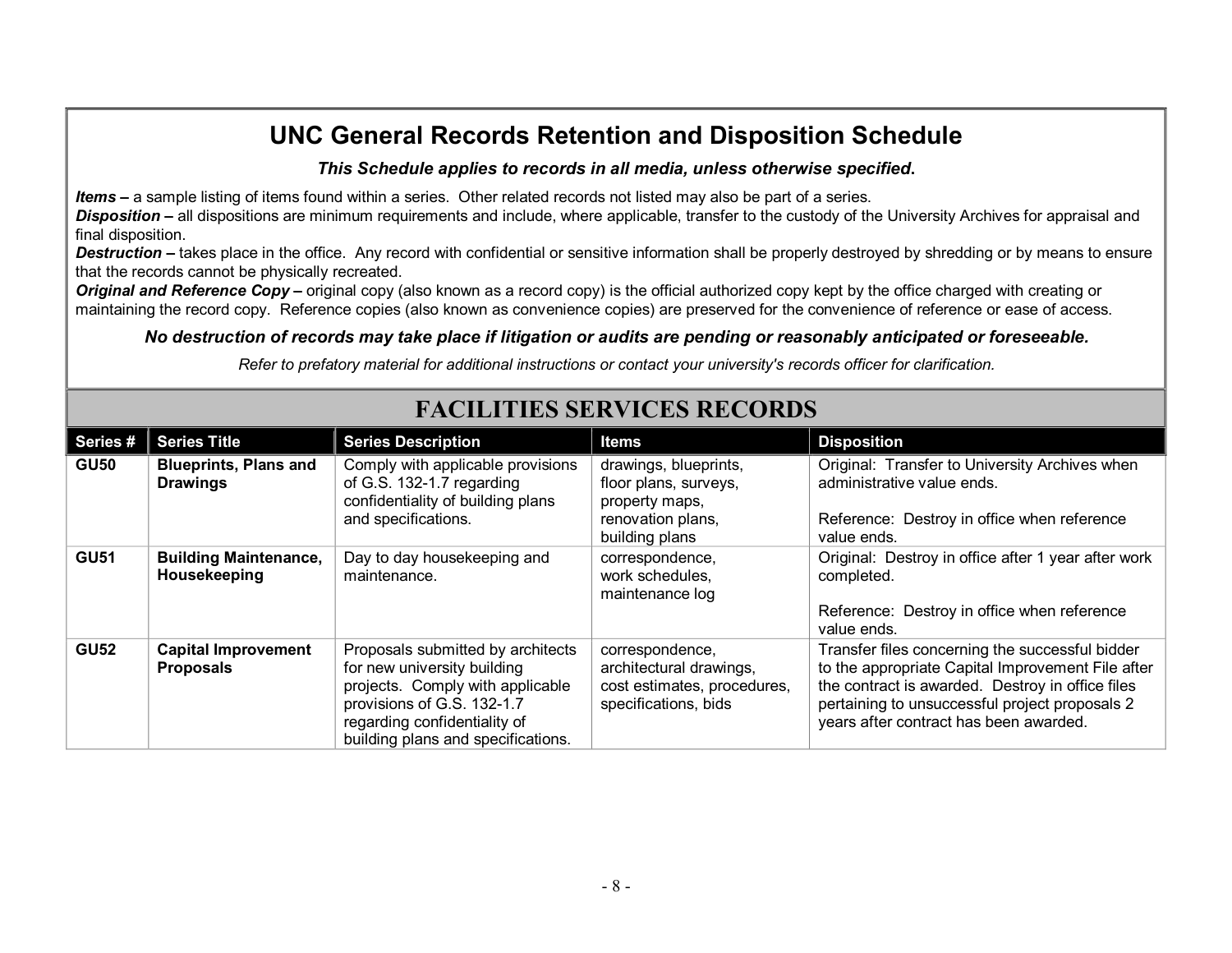| <b>GU53</b> | <b>Capital Improvements</b>               | Building projects on campus,<br>including new buildings,<br>renovations and additions.<br>Comply with applicable provisions<br>of G.S. 132-1.7 regarding<br>confidentiality of building plans<br>and specifications. | accepted architect's<br>proposal, change orders,<br>reference copies of financial<br>accounts, correspondence,<br>bid tabulation sheet.<br>progress reports, architects'<br>and engineers' pay<br>applications, budget reports | Original: Transfer to University Archives 5 years<br>after completion of project.<br>Reference: Destroy in office upon completion of<br>project. |
|-------------|-------------------------------------------|----------------------------------------------------------------------------------------------------------------------------------------------------------------------------------------------------------------------|--------------------------------------------------------------------------------------------------------------------------------------------------------------------------------------------------------------------------------|--------------------------------------------------------------------------------------------------------------------------------------------------|
| <b>GU54</b> | <b>Insurance</b>                          | Insurance and liability coverage<br>for university property and agents<br>of the university.                                                                                                                         | correspondence, insurance<br>policies, verifications of<br>cover, claims, accounting<br>records, torts                                                                                                                         | Destroy in office policies and other records 6<br>years after termination of policy.                                                             |
| <b>GU55</b> | <b>Non-Capital</b><br><b>Improvements</b> | Repair and renovations to existing<br>facilities. Comply with applicable<br>provisions of G.S. 132-1.7<br>regarding confidentiality of<br>building plans and specifications.                                         | correspondence,<br>memorandums, names of<br>architects and engineers,<br>costs, materials involved                                                                                                                             | Destroy in office 5 years after completion or<br>termination of project.                                                                         |

 $\mathcal{S}$  End of Facilities Services Records Section  $\mathcal{C}$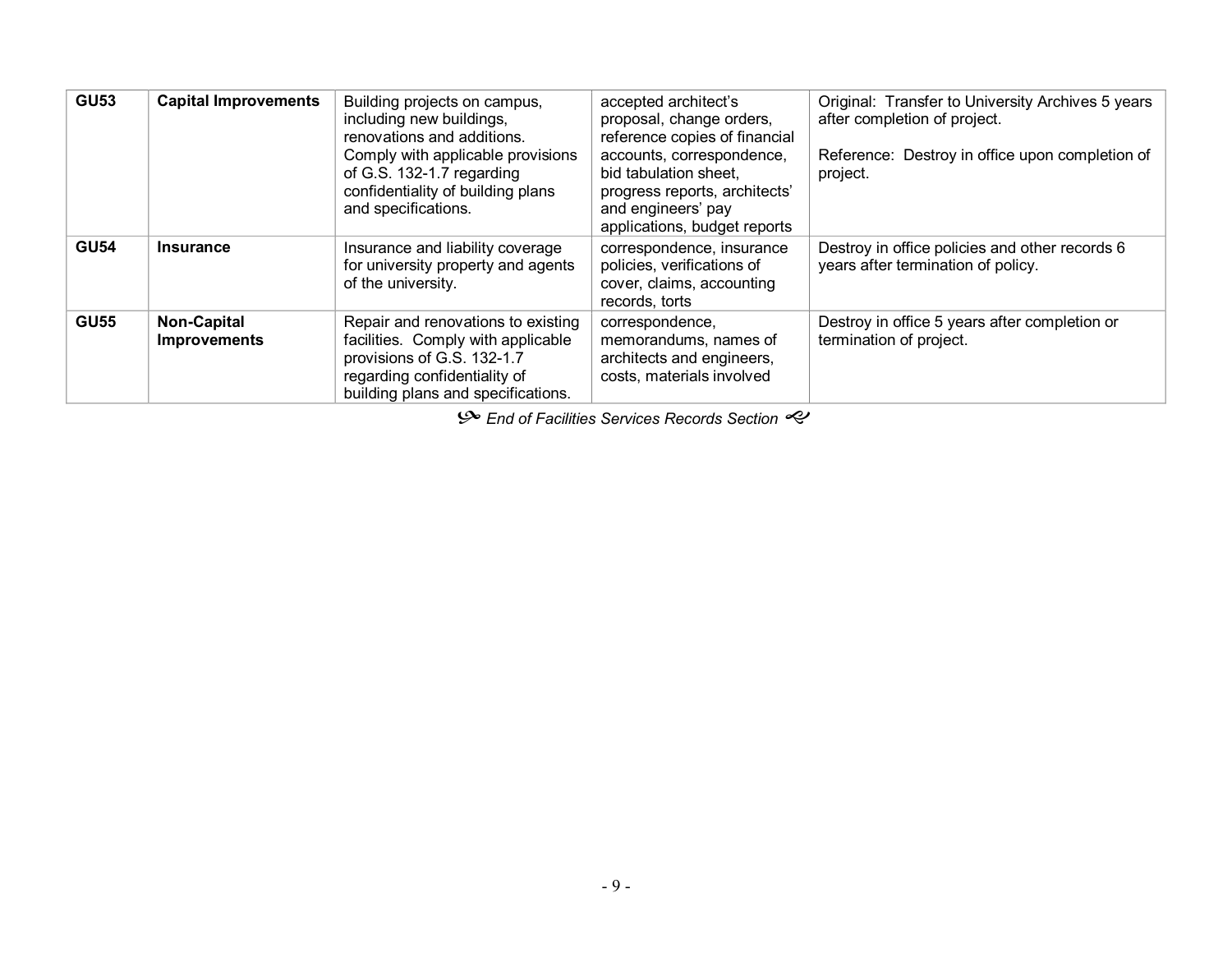### *This Schedule applies to records in all media, unless otherwise specified***.**

*Items* **–** a sample listing of items found within a series. Other related records not listed may also be part of a series.

*Disposition* **–** all dispositions are minimum requirements and include, where applicable, transfer to the custody of the University Archives for appraisal and final disposition.

**Destruction** – takes place in the office. Any record with confidential or sensitive information shall be properly destroyed by shredding or by means to ensure that the records cannot be physically recreated.

*Original and Reference Copy* – original copy (also known as a record copy) is the official authorized copy kept by the office charged with creating or maintaining the record copy. Reference copies (also known as convenience copies) are preserved for the convenience of reference or ease of access.

### *No destruction of records may take place if litigation or audits are pending or reasonably anticipated or foreseeable.*

*Refer to prefatory material for additional instructions or contact your university's records officer for clarification.*

| Series #    | <b>Series Title</b>              | <b>Series Description</b>                                                                                                                                                    | <b>Items</b>                                         | <b>Disposition</b>                                                                                                                                      |
|-------------|----------------------------------|------------------------------------------------------------------------------------------------------------------------------------------------------------------------------|------------------------------------------------------|---------------------------------------------------------------------------------------------------------------------------------------------------------|
| <b>GU56</b> | <b>1099 File</b>                 | Services performed for the<br>university by non-employees.<br>Comply with applicable provisions<br>of G.S. 126 and 5 U.S.C. 552a<br>regarding confidentiality of<br>records. | honorariums, contractual<br>service, withholding tax | Destroy in office 1 year after payment date and<br>when released from all audits.                                                                       |
| <b>GU57</b> | <b>Accounts Payable</b>          | Status of accounts in which the<br>state owes money to firms or<br>individuals.                                                                                              |                                                      | Original: Destroy in office after 3 closed fiscal<br>years and when released from all audits.<br>Reference: Destroy in office after 1 year.             |
| <b>GU58</b> | <b>Accounts Receivable</b>       | Status of accounts receivable,<br>excluding student accounts.                                                                                                                |                                                      | Original: Destroy in office after 3 closed fiscal<br>years and when released from all audits.<br>Reference: Destroy in office after 1 year.             |
| <b>GU59</b> | <b>Accounts</b><br>Uncollectible | Status of accounts in which<br>money cannot be collected.                                                                                                                    | bad checks                                           | Destroy in office 3 closed fiscal years after<br>account is paid, collected or is determined to be<br>uncollectible, and when released from all audits. |

# **FINANCIAL RECORDS**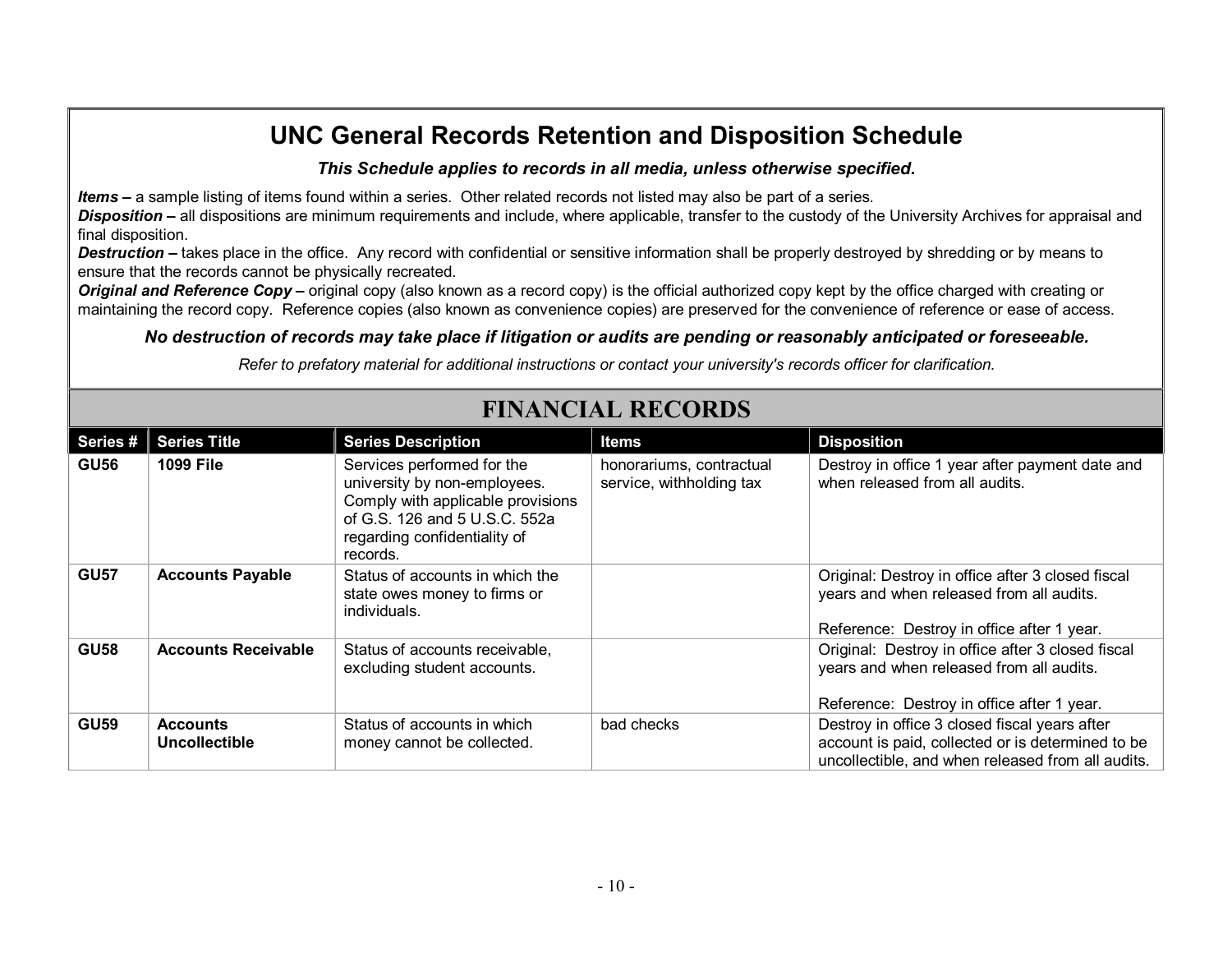| <b>GU60</b> | <b>Annual Financial</b>                                                          | See Series Title                                                                                                                                                              |                                                                                                                                                                                                                                                                       | Original: Retain 1 copy in Comptroller's Office                                                                                                                                                                                                              |
|-------------|----------------------------------------------------------------------------------|-------------------------------------------------------------------------------------------------------------------------------------------------------------------------------|-----------------------------------------------------------------------------------------------------------------------------------------------------------------------------------------------------------------------------------------------------------------------|--------------------------------------------------------------------------------------------------------------------------------------------------------------------------------------------------------------------------------------------------------------|
|             | <b>Statement Report</b>                                                          |                                                                                                                                                                               |                                                                                                                                                                                                                                                                       | permanently. Transfer 1 copy to University<br>Archives upon publication.                                                                                                                                                                                     |
|             |                                                                                  |                                                                                                                                                                               |                                                                                                                                                                                                                                                                       | Reference: Destroy in office when reference<br>value ends.                                                                                                                                                                                                   |
| * * * *     | <b>Audit Reports</b><br>(See: Audit Reports in<br><b>Administrative Section)</b> |                                                                                                                                                                               |                                                                                                                                                                                                                                                                       | See GU09                                                                                                                                                                                                                                                     |
| <b>GU61</b> | <b>Bank Statements</b>                                                           | For university accounts.                                                                                                                                                      | bank statements                                                                                                                                                                                                                                                       | Destroy in office after 3 closed fiscal years and<br>when released from all audits.                                                                                                                                                                          |
| <b>GU62</b> | <b>Bidder's Applications</b>                                                     | Applications submitted by vendors<br>to be included on bidding lists.                                                                                                         |                                                                                                                                                                                                                                                                       | Destroy in office after 5 closed fiscal years and<br>when released from all audits.                                                                                                                                                                          |
| <b>GU63</b> | <b>Bids</b>                                                                      | Purchase of equipment, supplies<br>or services. Comply with<br>applicable provisions of<br>G.S. 143-52, G.S. 143-53 and<br>NCAC T01:05B regarding<br>confidentiality of bids. | price quotes, applications,<br>correspondence                                                                                                                                                                                                                         | Destroy in office unsuccessful bids after 5<br>closed fiscal years and when released from all<br>audits. Destroy in office successful bids 5 years<br>after expiration and when released from all<br>audits.                                                 |
| <b>GU64</b> | <b>Bond Book</b>                                                                 | Deposits and withdrawals on<br>bonds held by university.                                                                                                                      | bond agreement, deposits,<br>withdrawals, statements,<br>reconciliations                                                                                                                                                                                              | Destroy in office audit copies 5 closed fiscal<br>years after bond has been cancelled or has<br>expired. Destroy in office remaining records<br>when bond is cancelled or expires.                                                                           |
| <b>GU65</b> | <b>Bonds and Other</b><br><b>Borrowing</b>                                       | See Series Title                                                                                                                                                              | bond indentures, legal<br>documents, swap<br>agreements, payment<br>schedules, annual audits,<br>arbitrage audits                                                                                                                                                     | Destroy in office 1 closed fiscal year after last<br>payment and when released from all audits.                                                                                                                                                              |
| <b>GU66</b> | <b>Budget</b>                                                                    | University budgetary records.                                                                                                                                                 | budget analysis report,<br>transfer request, increase,<br>decrease budget request<br>forms, briefs concerning<br>capital improvements,<br>expansions and<br>maintenance projects,<br>worksheets, resolutions,<br>revisions, correspondence,<br>official budget report | Original: Transfer copy of official budget report<br>annually to University Archives. Destroy in<br>office remaining records after 3 closed fiscal<br>years and when released from all audits.<br>Reference: Destroy in office when reference<br>value ends. |
| <b>GU67</b> | <b>Cancelled Checks</b>                                                          | Paid by the university.                                                                                                                                                       |                                                                                                                                                                                                                                                                       | Destroy in office after 7 closed fiscal years and<br>when released from all audits.                                                                                                                                                                          |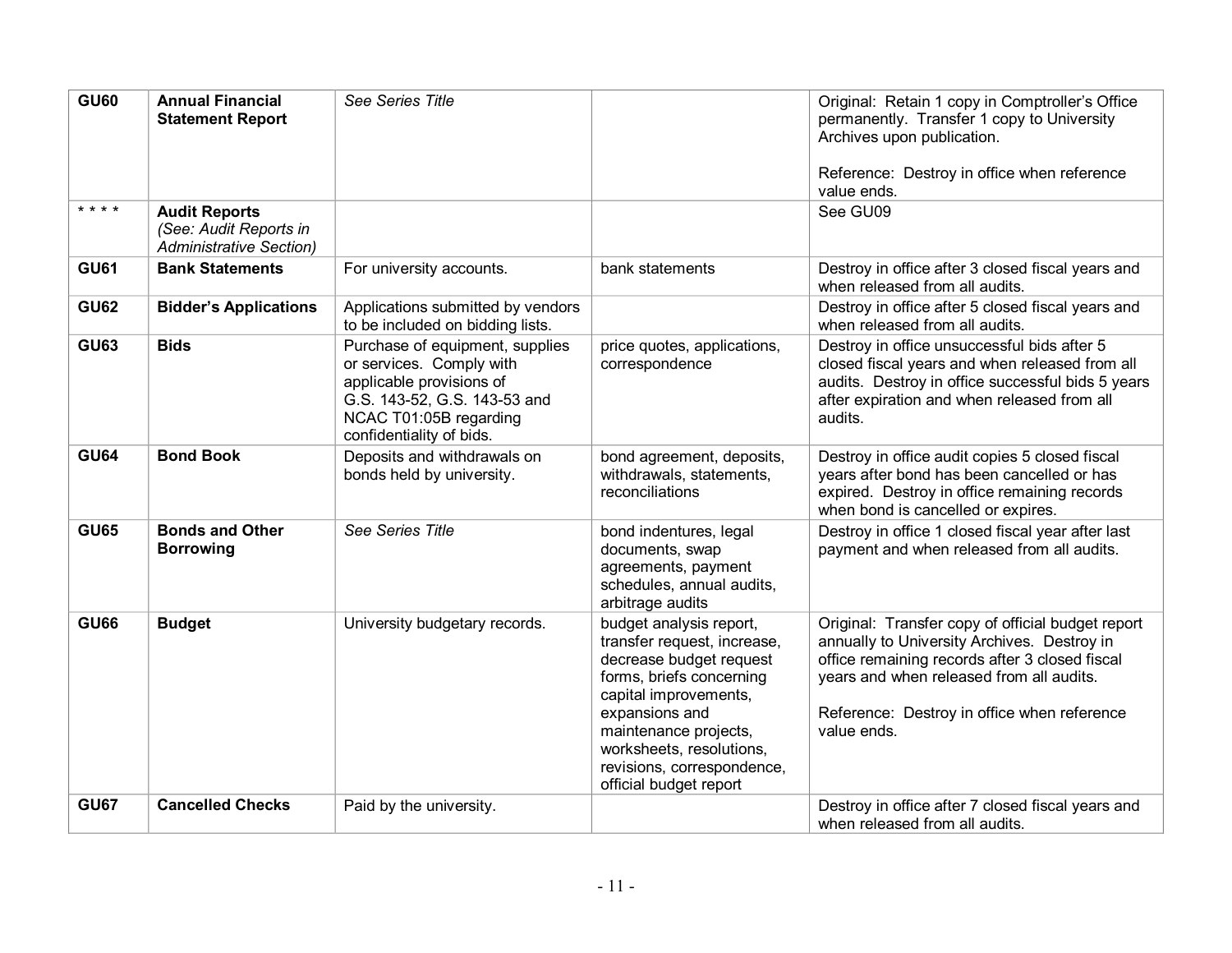| <b>GU68</b> | <b>Capital Improvements</b><br><b>Accounting</b> | Budget and financial records<br>related to capital improvements.                                                                                                                                                         | accounting records,<br>vouchers, checks, purchase<br>orders, other supporting<br>documentation, monthly<br>reports | Destroy in office 3 closed fiscal years after<br>project is completed and when released from all<br>audits. |
|-------------|--------------------------------------------------|--------------------------------------------------------------------------------------------------------------------------------------------------------------------------------------------------------------------------|--------------------------------------------------------------------------------------------------------------------|-------------------------------------------------------------------------------------------------------------|
| <b>GU69</b> | <b>Cash Receipts</b>                             | Listing or analysis of cash<br>received and deposited.                                                                                                                                                                   | receipt books                                                                                                      | Destroy in office after 3 closed fiscal years and<br>when released from all audits.                         |
| <b>GU70</b> | <b>Cost Accounting</b><br><b>Reports</b>         | Completed cost accounting<br>reports for university expenditures.                                                                                                                                                        |                                                                                                                    | Destroy in office after 3 closed fiscal years and<br>when released from all audits.                         |
| <b>GU71</b> | <b>Credit Card Use</b>                           | Receipts concerning the use and<br>ownership of credit cards used by<br>university employees. Comply<br>with applicable provisions of<br>G.S.132-1.2 (2) and<br>5 U.S.C. 552a regarding<br>confidentiality of records.   |                                                                                                                    | Destroy in office after 3 closed fiscal years and<br>when released from all audits.                         |
| <b>GU72</b> | <b>Deposits</b>                                  | See Series Title                                                                                                                                                                                                         | deposit slips,<br>cash register slips, receipts                                                                    | Destroy in office after 3 closed fiscal years and<br>when released from all audits.                         |
| <b>GU73</b> | <b>Direct Deposit Forms</b>                      | Bank deposit slips submitted by<br>employees for direct deposit of<br>paychecks by university. Comply<br>with applicable provisions of<br>G.S. 132-1.2 (2) and<br>5 U.S.C. 552a regarding<br>confidentiality of records. |                                                                                                                    | Retain in office until superseded and when<br>released from all audits.                                     |
| <b>GU74</b> | <b>Disbursing Accounts</b><br><b>Statements</b>  | Statements received from the<br>Department of the State Treasurer<br>indicating monthly activity,<br>beginning and ending balance,<br>and other related information for<br>each disbursing account.                      | monthly statements                                                                                                 | Destroy in office after 7 closed fiscal years and<br>when released from all audits.                         |
| <b>GU75</b> | <b>Escheats Statements</b>                       | Escheated funds reverting to the<br>State of North Carolina and<br>credited to the State Treasurer.                                                                                                                      | statements,<br>correspondence                                                                                      | Destroy in office after 7 closed fiscal years.                                                              |
| <b>GU76</b> | <b>Financial Records</b><br>System (database)    | Budget information shared by all<br>university departments used to<br>track revenue and expenditures,<br>and create financial reports.                                                                                   | revenue, expenses, budget<br>data, account amounts,<br>check numbers, check<br>amounts, purchase orders            | Destroy in office after 5 closed fiscal years and<br>when released from all audits.                         |
| <b>GU77</b> | <b>Fixed Assets</b>                              | Inventories of fixed assets.                                                                                                                                                                                             |                                                                                                                    | Destroy in office after 5 years and when<br>released from all audits.                                       |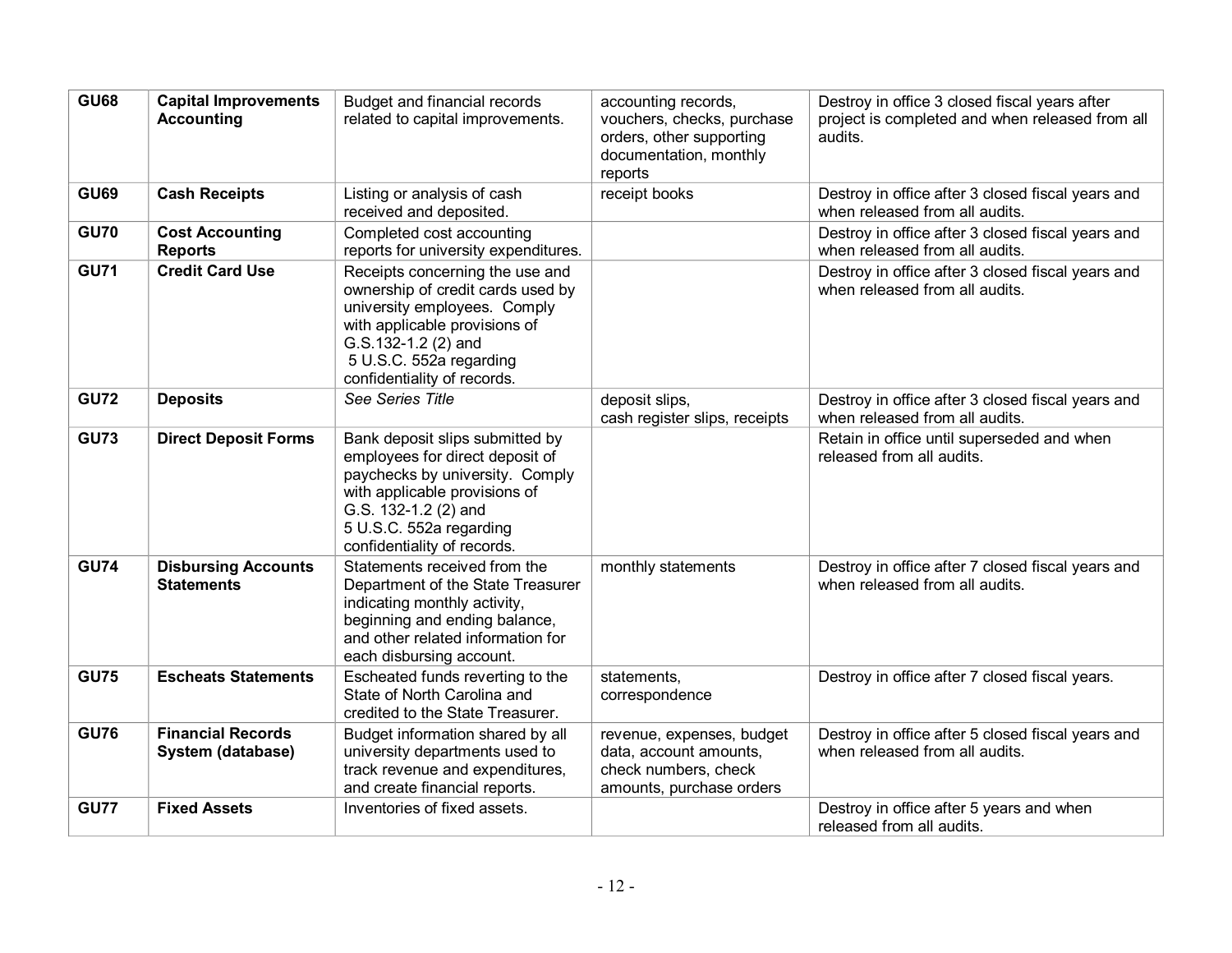| <b>GU78</b> | <b>Funding Increments</b>               | Records concerning increment<br>increases in an employee's salary.<br>Comply with applicable provisions<br>of G.S. 126-22, G.S. 126-23 and<br>G.S. 126-24 regarding<br>confidentiality of records.                                              | Destroy in office after 7 years.                                                                                                                                                                                                                                      |
|-------------|-----------------------------------------|-------------------------------------------------------------------------------------------------------------------------------------------------------------------------------------------------------------------------------------------------|-----------------------------------------------------------------------------------------------------------------------------------------------------------------------------------------------------------------------------------------------------------------------|
| <b>GU79</b> | <b>Insurance Deductions</b>             | Records concerning insurance<br>deductions from each employee's<br>salary. Comply with applicable<br>provisions of G.S. 126-22,<br>G.S. 126-23 and G.S. 126-24<br>regarding confidentiality of<br>records.                                      | Destroy in office after 7 closed fiscal years and<br>when released from all audits.                                                                                                                                                                                   |
| <b>GU80</b> | <b>Invoices</b>                         | See Series Title                                                                                                                                                                                                                                | Destroy in office after 3 closed fiscal years and<br>when released from all audits.                                                                                                                                                                                   |
| <b>GU81</b> | <b>Lapsed Salaries</b>                  | State appropriated funds made<br>available for reallocation through<br>the circumstances of unused<br>salaries. Comply with applicable<br>provisions of G.S. 126-22,<br>G.S. 126-23 and G.S. 126-24<br>regarding confidentiality of<br>records. | Destroy in office after 3 closed fiscal years and<br>when released from all audits.                                                                                                                                                                                   |
| <b>GU82</b> | Loans                                   | Records concerning loans,<br>scholarships and business<br>assistance.                                                                                                                                                                           | Original: Destroy in office audit copies 5 closed<br>fiscal years after repayment or elimination of<br>loan and when released from all audits.<br>Reference: Destroy in office remaining records<br>1 closed fiscal year after termination or<br>elimination of loan. |
| <b>GU83</b> | <b>Mail Transmittal Slips</b>           | Mail transmittal slips used to<br>account for postage.                                                                                                                                                                                          | Destroy in office after 1 year.                                                                                                                                                                                                                                       |
| <b>GU84</b> | <b>Monthly Budget</b><br><b>Reports</b> | See Series Title                                                                                                                                                                                                                                | Destroy in office after 2 closed fiscal years.                                                                                                                                                                                                                        |
| <b>GU85</b> | <b>Payroll</b>                          | Salaries paid to permanent and<br>temporary employees. Comply<br>with G.S. 126-22, G.S. 126-23 and<br>G.S. 126-24 regarding<br>confidentiality of records.                                                                                      | Transfer administrative data documenting<br>personnel actions to appropriate individual<br>personnel file when action is approved. Destroy<br>in office remaining records after 7 closed fiscal<br>years and when released from all audits.                           |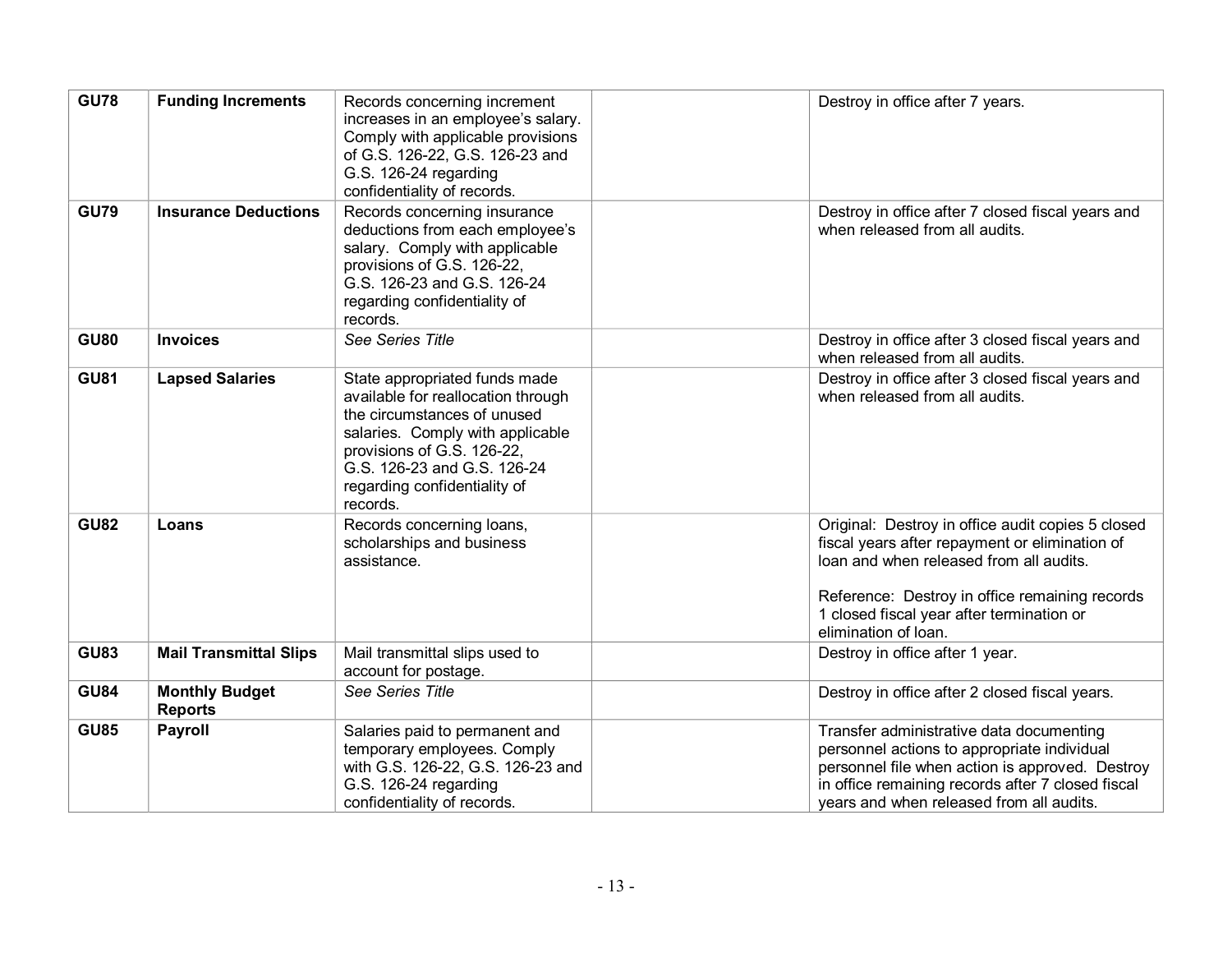| <b>GU86</b> | <b>Payroll Deductions</b>                                             | Deductions from salaries of<br>permanent and temporary<br>employees. Comply with<br>applicable provisions of<br>G.S. 126-22, G.S. 126-23,<br>G.S. 126-24 regarding<br>confidentiality of records. | Original: Destroy in office 7 closed fiscal years<br>after deduction is terminated and when released<br>from all audits.<br>Reference: Destroy in office remaining records<br>after 1 closed fiscal year.     |
|-------------|-----------------------------------------------------------------------|---------------------------------------------------------------------------------------------------------------------------------------------------------------------------------------------------|---------------------------------------------------------------------------------------------------------------------------------------------------------------------------------------------------------------|
| <b>GU87</b> | <b>Purchase Orders</b>                                                | For supplies and equipment.                                                                                                                                                                       | Original: Destroy in office after 5 closed fiscal<br>years and when released from all audits.<br>Reference: Destroy in office after 2 closed fiscal<br>years and when administrative value ends.              |
| <b>GU88</b> | <b>Reconciliation</b><br><b>Reports</b>                               | Reports listing all outstanding<br>checks or warrants.                                                                                                                                            | Original: Destroy in office after 3 closed fiscal<br>years and when released from all audits.<br>Reference: Destroy in office after 1 closed fiscal<br>year.                                                  |
| <b>GU89</b> | <b>Requisitions</b>                                                   | Requests for orders for equipment<br>or supplies.                                                                                                                                                 | Original: Destroy in office after 5 closed fiscal<br>years and when released from all audits.<br>Reference: Destroy in office after 1 year.                                                                   |
| <b>GU90</b> | <b>Requisitions for</b><br><b>Transfer of Funds</b>                   | See Series Title                                                                                                                                                                                  | Original: Destroy in office after 3 closed fiscal<br>years and when released from all audits.<br>Reference: Destroy in office when reference<br>value ends.                                                   |
| <b>GU91</b> | <b>Retirement</b><br><b>Reductions</b>                                | Retirement deductions from<br>employee's salaries. Comply with<br>G.S. 126-22, G.S. 126-23, and<br>G.S. 126-24 regarding<br>confidentiality of records.                                           | Destroy in office after 7 closed fiscal years and<br>when released from all audits.                                                                                                                           |
| <b>GU92</b> | <b>Returned Checks</b>                                                | Checks written to the university<br>that have been returned for<br>insufficient funds.                                                                                                            | Destroy in office audit copy 1 year after check is<br>paid, collected or is determined uncollectible.<br>Destroy in office remaining records when check<br>is paid, collected or is determined uncollectible. |
| <b>GU93</b> | <b>Reversion and</b><br><b>Continuation of</b><br><b>Agency Funds</b> | See Series Title                                                                                                                                                                                  | Original: Destroy in office after 2 closed fiscal<br>years.<br>Reference: Destroy in office remaining records<br>after 1 year.                                                                                |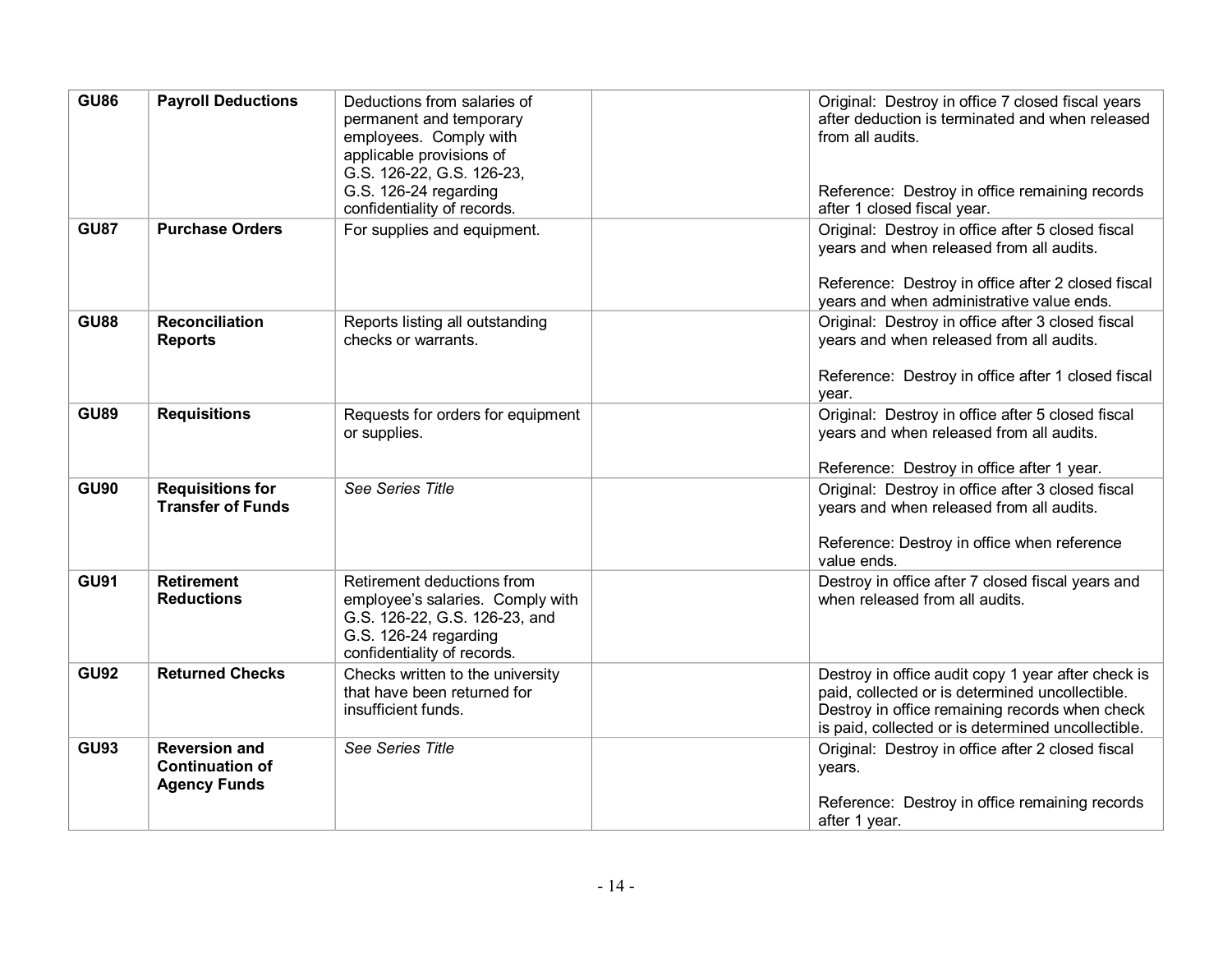| <b>GU94</b>  | <b>Sales Tax</b>                                                                           | Records concerning the collection<br>of sales and use taxes by the<br>university.                                                                                                                                                   |                                                                                                                                                             | Original: Destroy in office after 5 closed fiscal<br>years and when released from all audits.<br>Reference: Destroy in office remaining records<br>after 1 year.                                                                                                                                                                                          |
|--------------|--------------------------------------------------------------------------------------------|-------------------------------------------------------------------------------------------------------------------------------------------------------------------------------------------------------------------------------------|-------------------------------------------------------------------------------------------------------------------------------------------------------------|-----------------------------------------------------------------------------------------------------------------------------------------------------------------------------------------------------------------------------------------------------------------------------------------------------------------------------------------------------------|
| <b>GU95</b>  | <b>Social Security</b><br><b>Deductions</b>                                                | <b>Reports listing Social Security</b><br>deductions from each employee's<br>salary. Comply with applicable<br>provisions of 5 U.S.C. 552a,<br>G.S. 126-22, G.S. 126-23 and<br>G.S. 126-24 regarding<br>confidentiality of records. |                                                                                                                                                             | Destroy in office after 7 closed fiscal years and<br>when released from all audits.                                                                                                                                                                                                                                                                       |
| <b>GU96</b>  | <b>Student Accounts</b><br>(See also:<br>Student Records,<br><b>Financial Aid Section)</b> | Records concerning individual<br>student accounts.                                                                                                                                                                                  | adjustments of tuition fees,<br>refunds, outstanding fees for<br>damaged or overdue books,<br>records of payments or other<br>credits, statement of charges | Destroy in office records concerning settled<br>accounts when released from all audits.<br>Transfer copy of statement of each unsettled<br>account to Registrar's Office after 1 semester.<br>Destroy in office remaining records when<br>account is settled or designated uncollectible<br>and when released from all audits, whichever<br>occurs later. |
| <b>GU97</b>  | <b>Tax Forms</b>                                                                           | Completed tax withholding forms<br>for faculty, staff and student<br>employees. Comply with<br>G.S. 126-22, G.S. 126-23 and<br>G.S. 126-24 regarding<br>confidentiality of records.                                                 |                                                                                                                                                             | Destroy in office after 7 closed fiscal years and<br>when released from all audits.                                                                                                                                                                                                                                                                       |
| <b>GU98</b>  | <b>Telephone Billings</b>                                                                  | See Series Title                                                                                                                                                                                                                    |                                                                                                                                                             | Original: Destroy in office after 3 closed fiscal<br>years and when released from all audits.<br>Reference: Destroy in office after 1 year.                                                                                                                                                                                                               |
| <b>GU99</b>  | <b>Travel</b><br><b>Reimbursements</b>                                                     | Comply with applicable provisions<br>of 5 U.S.C. 552a regarding<br>confidentiality of records.                                                                                                                                      | request for reimbursement,<br>authorizations.<br>documentation of payment                                                                                   | Original: Destroy in office after 5 closed fiscal<br>years and when released from all audits.<br>Reference: Destroy in office after 2 closed fiscal<br>years.                                                                                                                                                                                             |
| <b>GU100</b> | <b>Utility Bills and Logs</b><br>(Other than Telephone<br>Billings, GU98)                  | See Series Title                                                                                                                                                                                                                    |                                                                                                                                                             | Destroy in office after 1 closed fiscal year and<br>when released from all audits.                                                                                                                                                                                                                                                                        |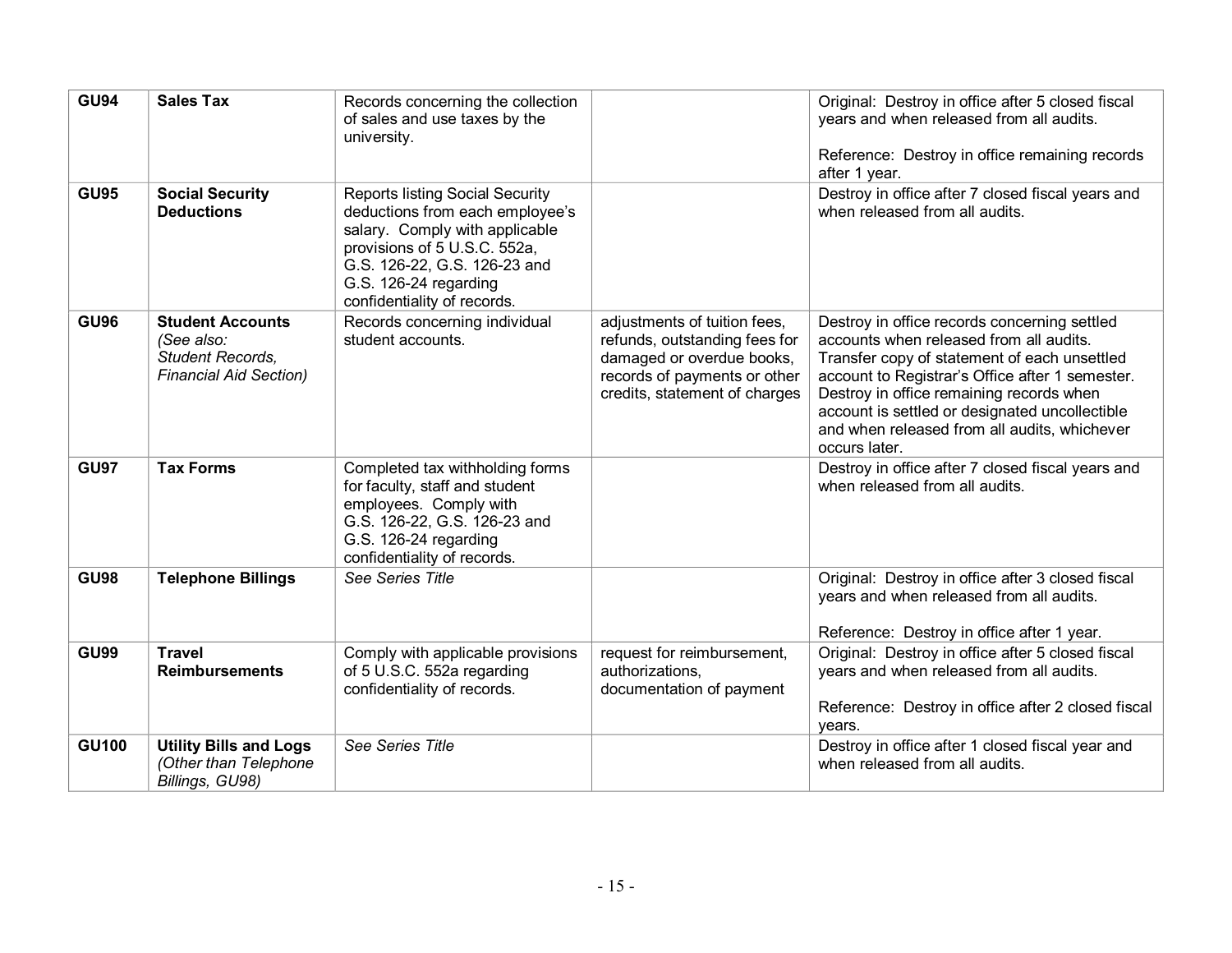| <b>GU101</b> | <b>Vouchers</b>  | Vouchers and documentation of<br>disbursements.            | Original: Destroy in office after 3 closed fiscal<br>years and when released from all audits. |
|--------------|------------------|------------------------------------------------------------|-----------------------------------------------------------------------------------------------|
|              |                  |                                                            | Reference: Destroy in office after 2 closed fiscal<br>vears.                                  |
| <b>GU102</b> | WH-1, WH-3 Forms | Records concerning time schedule<br>variance and overtime. | Destroy in office after 3 closed fiscal years and<br>when released from all audits.           |

 $\mathcal{S}$  End of Financial Records Section  $\mathcal{S}$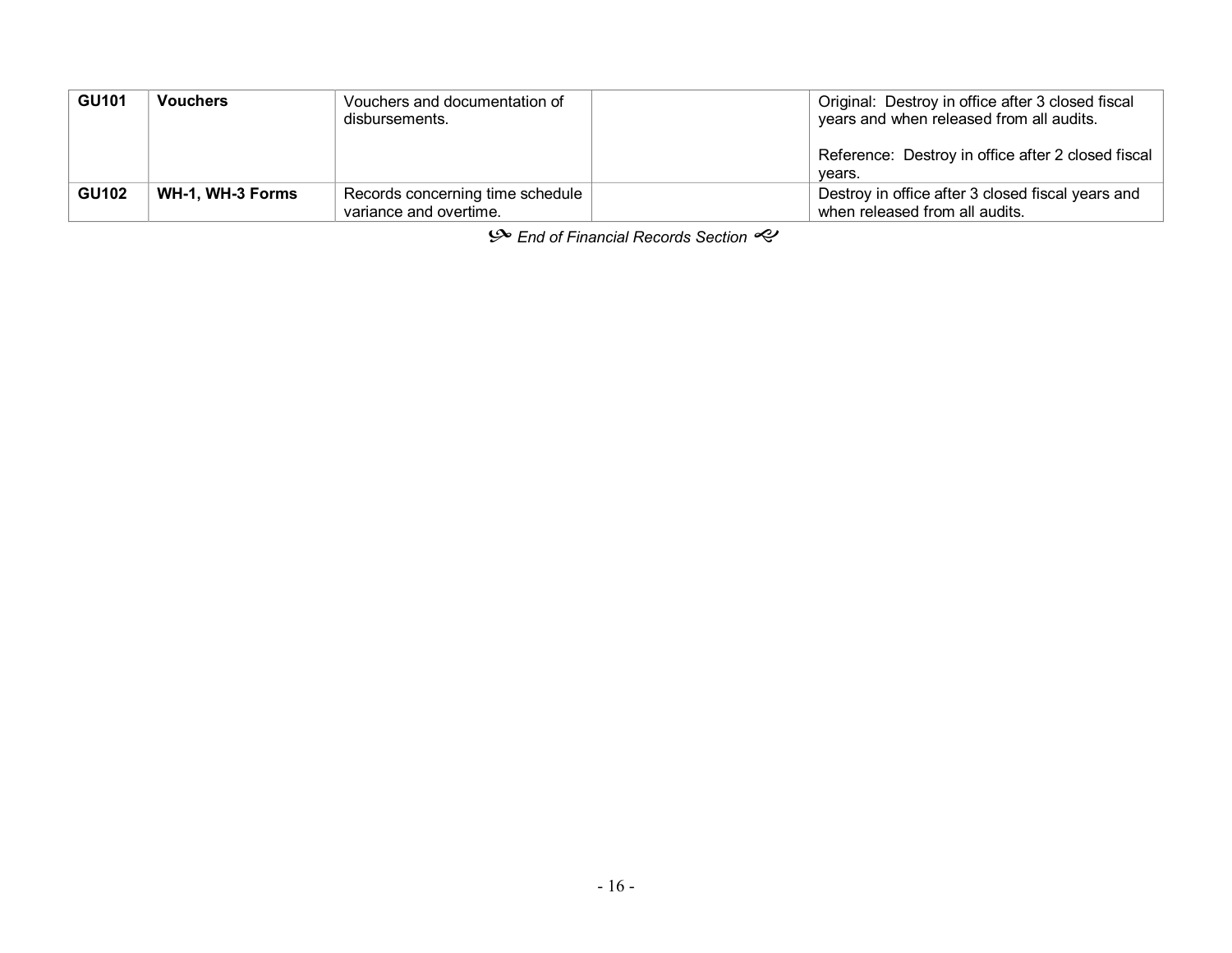### *This Schedule applies to records in all media, unless otherwise specified***.**

*Items* **–** a sample listing of items found within a series. Other related records not listed may also be part of a series.

*Disposition* **–** all dispositions are minimum requirements and include, where applicable, transfer to the custody of the University Archives for appraisal and final disposition.

**Destruction** – takes place in the office. Any record with confidential or sensitive information shall be properly destroyed by shredding or by means to ensure that the records cannot be physically recreated.

*Original and Reference Copy* – original copy (also known as a record copy) is the official authorized copy kept by the office charged with creating or maintaining the record copy. Reference copies (also known as convenience copies) are preserved for the convenience of reference or ease of access.

### *No destruction of records may take place if litigation or audits are pending or reasonably anticipated or foreseeable.*

*Refer to prefatory material for additional instructions or contact your university's records officer for clarification.*

| Series#      | <b>Series Title</b>                           | <b>Series Description</b>                                                                                                             | <b>Items</b>                                                                                                                       | <b>Disposition</b>                                                                                                                                                           |
|--------------|-----------------------------------------------|---------------------------------------------------------------------------------------------------------------------------------------|------------------------------------------------------------------------------------------------------------------------------------|------------------------------------------------------------------------------------------------------------------------------------------------------------------------------|
| <b>GU103</b> | <b>Annual Giving</b>                          | Comply with applicable provisions<br>of G.S. 105-259, G.S. 153A-148.1<br>and G.S. 160A-208.1 regarding<br>confidentiality of records. | correspondence, reports,<br>financial records, brochures                                                                           | Destroy in office financial records after 3 closed<br>fiscal years and when released from all audits.<br>Transfer remaining records to University<br>Archives after 5 years. |
| <b>GU104</b> | <b>Capital Campaign</b>                       | Comply with applicable provisions<br>of G.S. 105-259, G.S. 153A-148.1<br>and G.S. 160A-208.1 regarding<br>confidentiality of records. | correspondence, reports,<br>financial records, brochures                                                                           | Destroy in office financial records 3 closed fiscal<br>years after campaign ends. Transfer remaining<br>records to University Archives after campaign<br>ends.               |
| <b>GU105</b> | <b>Custodian Investment</b><br><b>Reports</b> | Reports on investment<br>performance.                                                                                                 | monthly reports, investment<br>activities,<br>working papers                                                                       | Destroy in office when administrative value ends.                                                                                                                            |
| <b>GU106</b> | <b>Donors and Prospects</b>                   | Comply with applicable provisions<br>of state and federal law regarding<br>confidentiality of tax payer<br>information.               | correspondence, names,<br>addresses, fund names,<br>fund numbers, biographical<br>data, financial data,<br>scholarship / endowment | Destroy in office when administrative value ends.                                                                                                                            |
| <b>GU107</b> | <b>Endowment</b><br><b>Agreements</b>         | Comply with applicable provisions<br>of agreements regarding<br>confidentiality concerning each<br>gift.                              | correspondence,<br>agreements,<br>lists                                                                                            | Retain records regarding active endowments in<br>office permanently. Transfer records regarding<br>inactive endowments to University Archives.                               |

# **DEVELOPMENT RECORDS**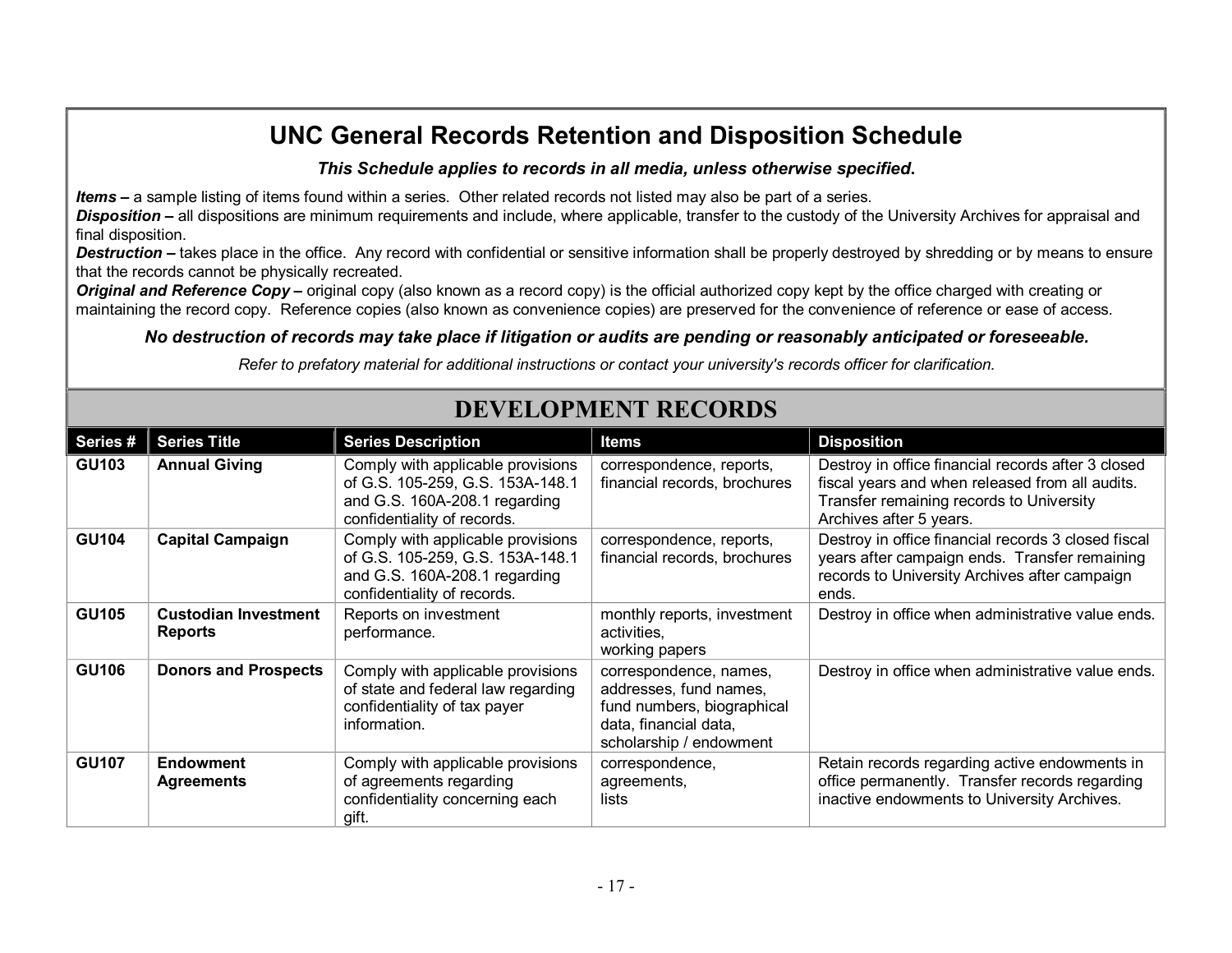| <b>GU108</b> | <b>Gifts-in-Kind Reports</b>                    | Comply with applicable provisions<br>of legal agreement regarding<br>confidentiality concerning each<br>gift.                                                                                                                          | gifts, fund, date, amount                                                                                                                                                  | Destroy in office when administrative value ends.                                                                                                           |
|--------------|-------------------------------------------------|----------------------------------------------------------------------------------------------------------------------------------------------------------------------------------------------------------------------------------------|----------------------------------------------------------------------------------------------------------------------------------------------------------------------------|-------------------------------------------------------------------------------------------------------------------------------------------------------------|
| <b>GU109</b> | <b>Individual Fund</b><br><b>Balances</b>       | See Series Title                                                                                                                                                                                                                       | reports, statement of<br>changes                                                                                                                                           | Destroy in office when administrative value ends.                                                                                                           |
| <b>GU110</b> | <b>Investment</b><br><b>Management Reports</b>  | Monthly, quarterly, and annual<br>reporting of Development money<br>managers on funds invested and<br>held on behalf of Development.                                                                                                   |                                                                                                                                                                            | Destroy in office 3 years after publication.                                                                                                                |
| <b>GU111</b> | <b>Legal and</b><br><b>Administrative</b>       | Establishment, administration and<br>legal matters regarding<br>Development funds.                                                                                                                                                     | budgets, deeds, certificates<br>of deposit, contracts, by-<br>laws, articles of<br>incorporation                                                                           | Transfer to University Archives when<br>administrative value ends.                                                                                          |
| <b>GU112</b> | <b>Life Income</b><br><b>Agreements</b>         | Life income of endowment donors.<br>Comply with applicable provisions<br>of G.S. 105-259, G.S. 160A-208.1<br>regarding confidentiality of<br>records.                                                                                  | legal records, reconciliation<br>reports, annuities, trusts                                                                                                                | Retain records regarding active agreements in<br>office permanently. Transfer records regarding<br>inactive agreements to University Archives.              |
| <b>GU113</b> | <b>Major and Planned</b><br><b>Gifts</b>        | Coordination of gifts and giving<br>policies. Comply with applicable<br>provisions of G.S. 105-259 and<br>G.S. 160A-208.1 regarding<br>confidentiality of records.                                                                     | correspondence, reports,<br>financial records,<br>acceptance policies,<br>legal opinions                                                                                   | Transfer to University Archives when<br>administrative value ends.                                                                                          |
| <b>GU114</b> | <b>Property / Real Estate</b>                   | Owned, sold, swapped, and<br>transferred.                                                                                                                                                                                              | Leases, deeds, construction,<br>insurance,<br>tax evaluations, maps,<br>surveys                                                                                            | Transfer to University Archives when property is<br>disposed of.                                                                                            |
| <b>GU115</b> | <b>Scholarship / Awards</b>                     | Creation and distribution of<br>scholarship and awards. Comply<br>with applicable provisions of 20<br>U.S.C. 1232g, G.S. 105-259,<br>G.S. 153A-148.1, and<br>G.S. 160A-208.1 regarding<br>confidentiality of tax and other<br>records. | correspondence,<br>acknowledgement of gifts,<br>conditions of scholarship,<br>applications,<br>recommendations, names of<br>recipients, accounting<br>records, photographs | Destroy in office financial records after 3 closed<br>fiscal years. Transfer remaining records to<br>University Archives when administrative value<br>ends. |
| <b>GU116</b> | <b>Tax Return</b>                               | See Series Title                                                                                                                                                                                                                       | signed tax returns                                                                                                                                                         | Retain signed tax returns in office permanently.                                                                                                            |
| <b>GU117</b> | <b>Trust, Endowments</b><br>and Annuities Funds | Records concerning the<br>administration of university trust,<br>endowments and annuities.                                                                                                                                             | correspondence, reports,<br>accounting statements                                                                                                                          | Retain in office permanently.                                                                                                                               |

 $\mathcal{P}$  End of Development Records Section  $\mathcal{P}$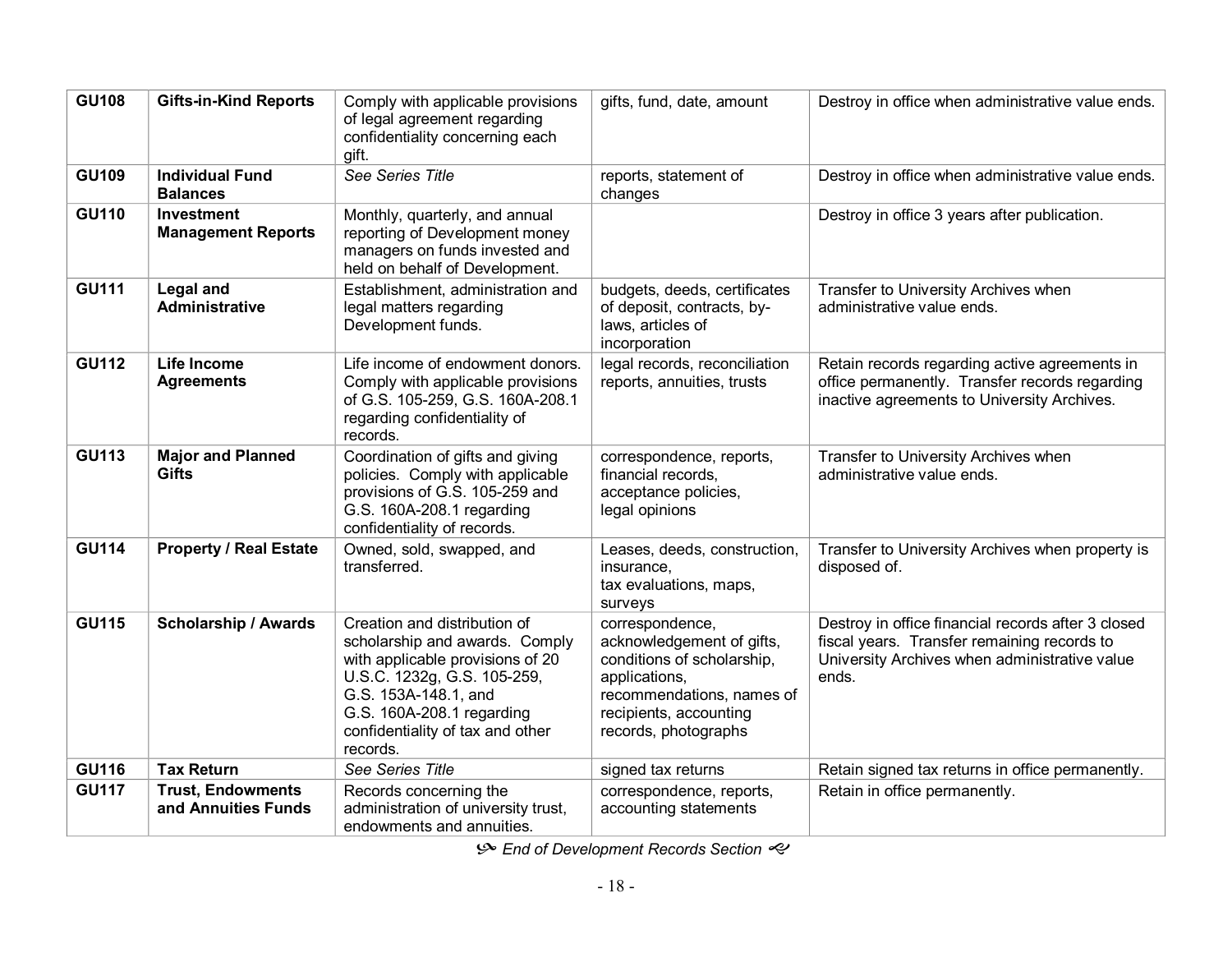*This Schedule applies to records in all media, unless otherwise specified***.**

*Items* **–** a sample listing of items found within a series. Other related records not listed may also be part of a series.

*Disposition* **–** all dispositions are minimum requirements and include, where applicable, transfer to the custody of the University Archives for appraisal and final disposition.

*Destruction* **–** takes place in the office. Any record with confidential or sensitive information shall be properly destroyed by shredding or by means to ensure that the records cannot be physically recreated.

*Original and Reference Copy* – original copy (also known as a record copy) is the official authorized copy kept by the office charged with creating or maintaining the record copy. Reference copies (also known as convenience copies) are preserved for the convenience of reference or ease of access.

*No destruction of records may take place if litigation or audits are pending or reasonably anticipated or foreseeable.*

*Refer to prefatory material for additional instructions or contact your university's records officer for clarification.*

## **INFORMATION TECHNOLOGY RECORDS**

### **COMPUTER AND INFORMATION SECURITY**

Computer and information security series include physical, system, network and information security components and document the "protection of computers from tampering, physical danger, and unwanted disclosure of data." (*Dictionary of Computer and Internet Terms*. Barron's, 6 th ed., 1998) Note: Administration, use, and retention of records concerning computer and information security should comply with applicable provisions of G.S. 132-6.1 on the confidentiality of records regarding "hardware or software security, passwords, or security standards, procedures, processes, configurations, *software, and codes." (G.S. 1326.1 (c))*

|              | Series # Series Title                                                           | <b>Series Description</b>                                                                                                                                                                                                               | <b>Items</b>                                                               | <b>Disposition</b>                                         |
|--------------|---------------------------------------------------------------------------------|-----------------------------------------------------------------------------------------------------------------------------------------------------------------------------------------------------------------------------------------|----------------------------------------------------------------------------|------------------------------------------------------------|
| <b>GU118</b> | <b>Access, Security</b><br><b>Policies and Security</b><br><b>Documentation</b> | Comply with applicable provisions<br>of G.S. 132-6.1(c), Health<br>Insurance Portability and<br>Accountability Act (HIPAA), 42<br>U.S.C. 1320 et seq., regarding<br>confidentiality of computer-related<br>and privacy-related records. | security policies,<br>standards, guidelines,<br>procedures, security plans | Destroy in office 3 years after superseded or<br>obsolete. |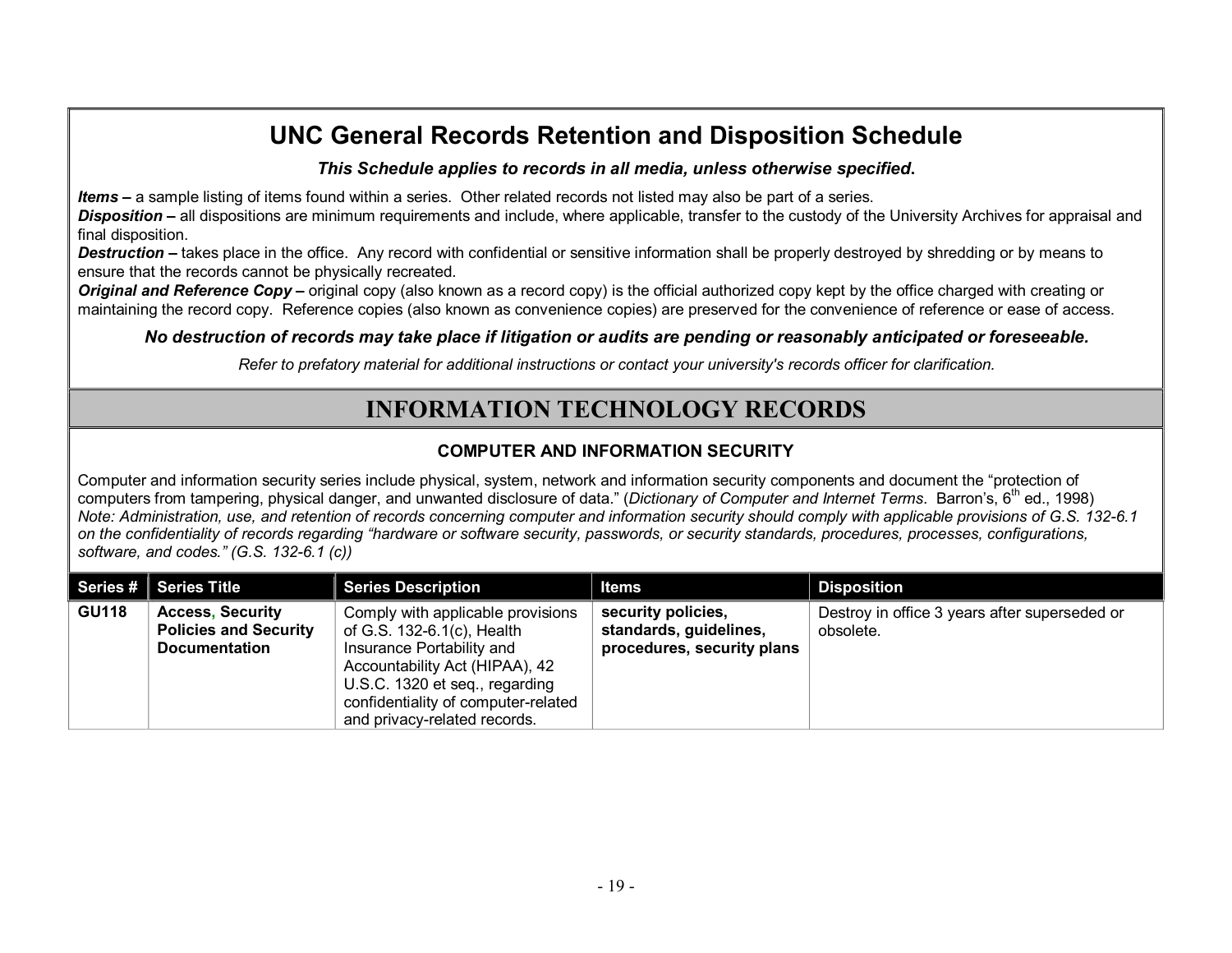| <b>GU119</b> | <b>Computer Security</b><br>Incident                            | Incidents involving unauthorized<br>attempted entry, probes, and/or<br>attacks on data processing<br>systems, information technology<br>systems, telecommunications<br>networks, and electronic security<br>systems, including associated<br>software and hardware. Comply<br>with applicable provisions of<br>G.S. 132-6.1(c) and HIPAA<br>regarding confidentiality of<br>computer-related and privacy-<br>related records. | reports, logs, extracts and<br>compilations of data                                                    | Destroy in office 5 years after incident is<br>resolved.                                                                                                                                                                                                                                                              |
|--------------|-----------------------------------------------------------------|-------------------------------------------------------------------------------------------------------------------------------------------------------------------------------------------------------------------------------------------------------------------------------------------------------------------------------------------------------------------------------------------------------------------------------|--------------------------------------------------------------------------------------------------------|-----------------------------------------------------------------------------------------------------------------------------------------------------------------------------------------------------------------------------------------------------------------------------------------------------------------------|
| <b>GU120</b> | <b>Computer System</b><br><b>Review</b>                         | Logs, computer reports and<br>review reports regarding the<br>maintenance and security of the<br>computer system. Comply with<br>applicable provisions of<br>G.S. 132-6.1(c) and HIPAA<br>regarding confidentiality of<br>computer-related and privacy-<br>related records.                                                                                                                                                   | firewall logs, system auditing<br>logs, reports, reviews                                               | Destroy in office computer reports and logs<br>when review report is completed. Destroy in<br>office review report and supporting data after 3<br>years.                                                                                                                                                              |
| <b>GU121</b> | <b>Computer Usage</b>                                           | Monitor computer system usage.<br>Comply with applicable provisions<br>of G.S. $132-6.1(c)$ regarding<br>confidentiality of computer-related<br>records.                                                                                                                                                                                                                                                                      | log-in files, system usage,<br>charge backs, data entry<br>logs, security logs                         | Destroy in office after completion of applicable<br>review and verification procedures, if no<br>litigation, claim, audit or other official action<br>involving the records has been initiated. If official<br>action has been initiated, destroy after<br>completion of action and resolution of issues<br>involved. |
| <b>GU122</b> | <b>Disaster Preparedness</b><br>and Recovery<br><b>Planning</b> | Comply with applicable provisions<br>of G.S. $132-6.1(c)$ regarding<br>confidentiality of computer-related<br>records.                                                                                                                                                                                                                                                                                                        |                                                                                                        | Destroy in office when superseded or obsolete.                                                                                                                                                                                                                                                                        |
| <b>GU123</b> | <b>Internet Service Logs</b><br>(External)                      | Monitor access and use of<br>services provided via the Internet.<br>Comply with applicable provisions<br>of G.S. $132-6.1(c)$ regarding<br>confidentiality of computer-related<br>records.                                                                                                                                                                                                                                    | website logs,<br>mail server logs, FTP logs,<br>Telnet logs, antivirus/anti-<br>spam mail service logs | Destroy in office after completion of applicable<br>review and verification procedures, if no<br>litigation, claim, audit or other official action<br>involving the records has been initiated. If official<br>action has been initiated, destroy after<br>completion of action and resolution of issues<br>involved. |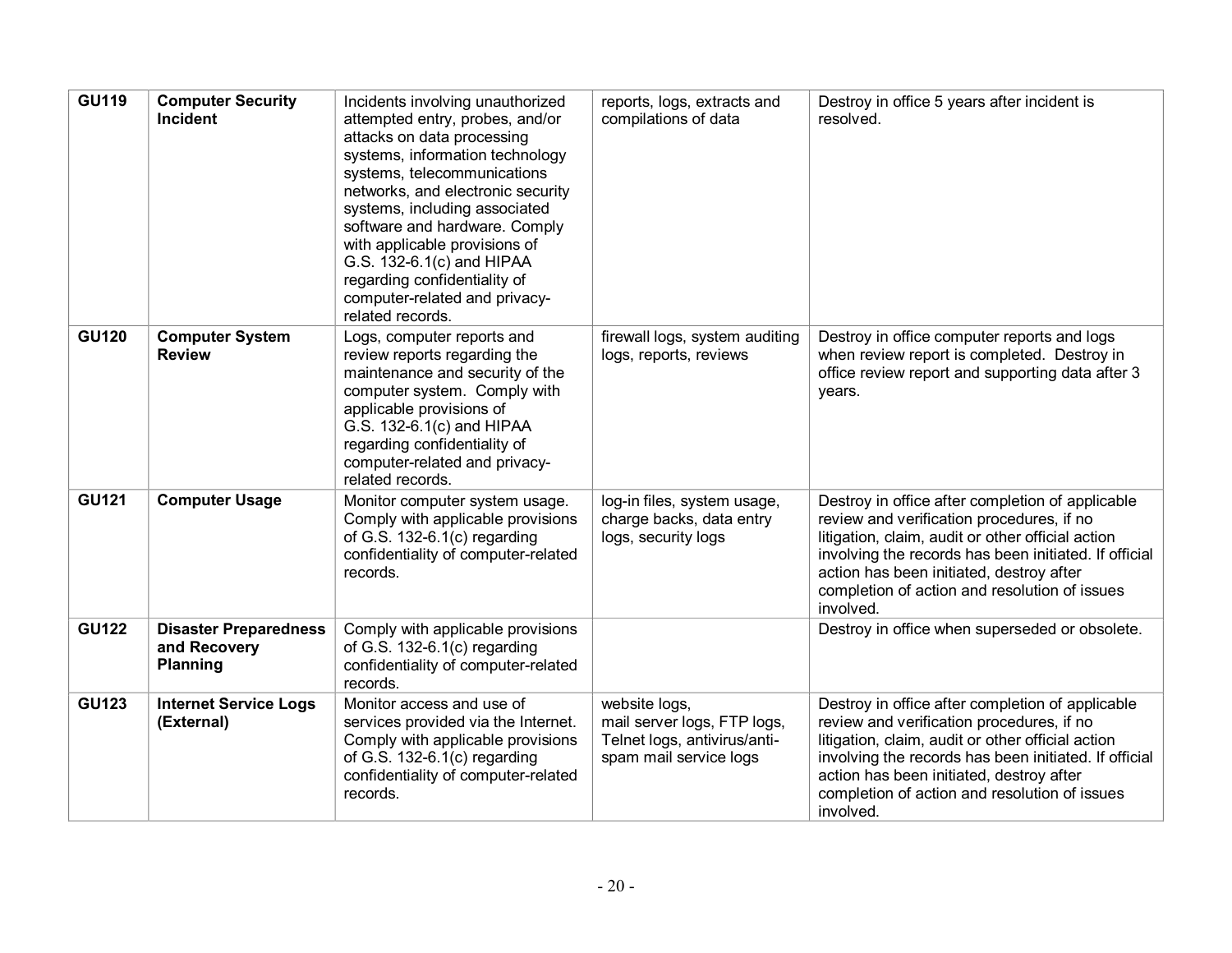| <b>GU124</b> | <b>Network Usage</b><br>(Internal)           | Monitor network usage.                                                                                                                                                | log-in files, system usage<br>files, reports, firewall logs | Destroy in office after completion of applicable<br>review and verification procedures, if no<br>litigation, claim, audit or other official action<br>involving the records has been initiated. If official<br>action has been initiated, destroy after<br>completion of action and resolution of issues<br>involved.                                                                                                                                                                                                                                                                                                                                                                                                                                                                                                                                                                                                                                                                                                  |
|--------------|----------------------------------------------|-----------------------------------------------------------------------------------------------------------------------------------------------------------------------|-------------------------------------------------------------|------------------------------------------------------------------------------------------------------------------------------------------------------------------------------------------------------------------------------------------------------------------------------------------------------------------------------------------------------------------------------------------------------------------------------------------------------------------------------------------------------------------------------------------------------------------------------------------------------------------------------------------------------------------------------------------------------------------------------------------------------------------------------------------------------------------------------------------------------------------------------------------------------------------------------------------------------------------------------------------------------------------------|
| <b>GU125</b> | <b>System Backup</b>                         | Copies of master files or<br>databases, application software,<br>logs, directories needed to restore<br>a system in case of a disaster or<br>inadvertent destruction. |                                                             | Destroy in office in accordance with your office's<br>established backup plan and procedures - See<br>Security Backup Files as Public Records in<br>North Carolina: Guidelines for the Recycling,<br>Destruction, Erasure and Re-Use of Security<br>Backup Files, at<br>http://www.ah.dcr.state.nc.us/records/.<br>Backups used to document transactions or<br>retained for purposes other than system security<br>should be scheduled separately by the<br>responsible program unit. For fiscal systems,<br>monthly system backups are often retained for<br>the entire fiscal year to provide an audit trail and<br>annual requirements in lieu of copies of the<br>individual master files or databases. If these<br>records are covered by specific Federal audit<br>requirements requiring longer records retention,<br>they should be scheduled separately by the<br>appropriate program unit. It is advisable that for<br>many application systems multiple copies of<br>backups be produced during each cycle. |
| <b>GU126</b> | <b>System Users Access</b><br><b>Records</b> | Monitor individual access to a<br>system and its data.                                                                                                                | user account records                                        | Destroy in office 1 year after user is withdrawn<br>from system.                                                                                                                                                                                                                                                                                                                                                                                                                                                                                                                                                                                                                                                                                                                                                                                                                                                                                                                                                       |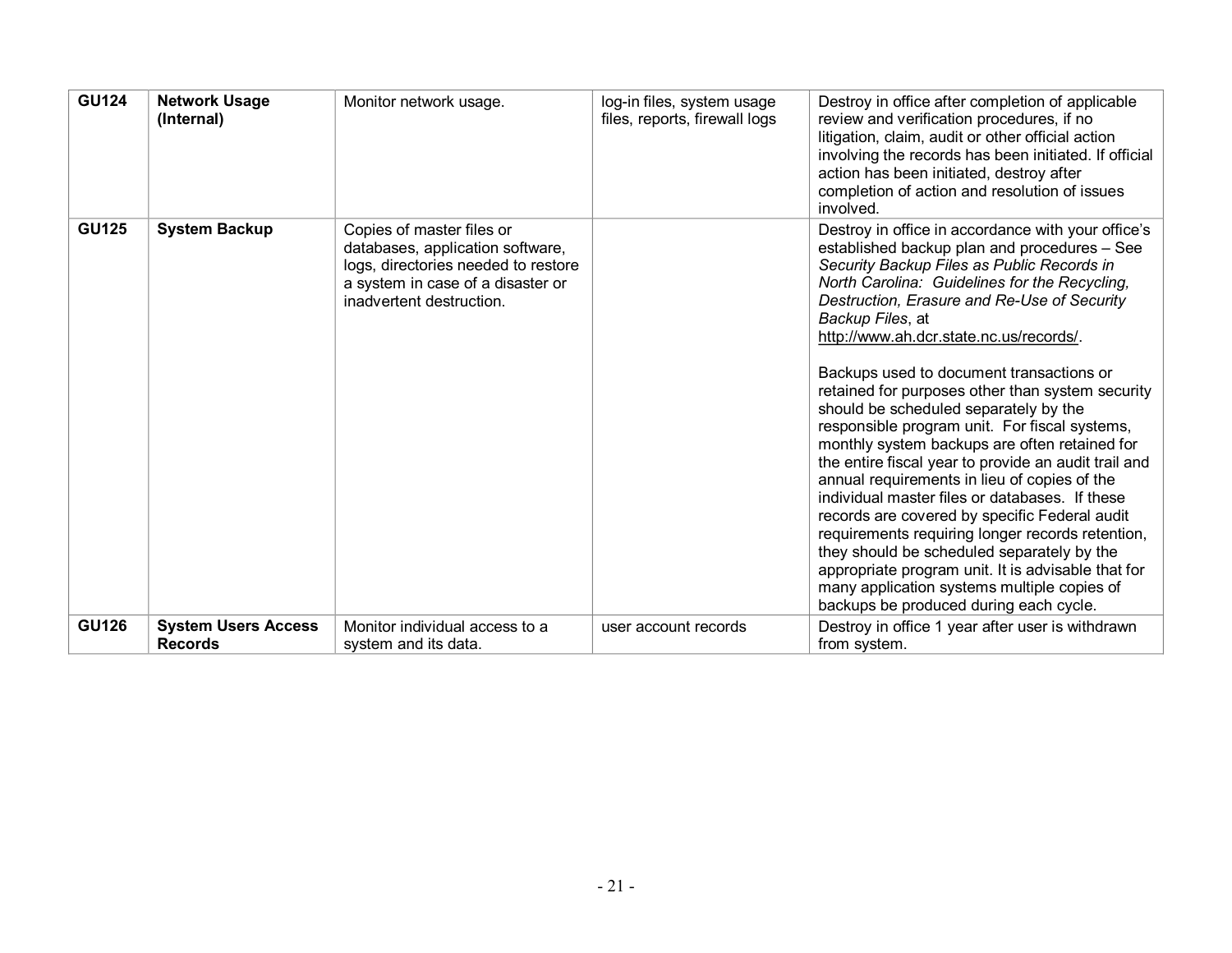| <b>COMPUTER OPERATIONS AND TECHNICAL SUPPORT</b>                                                                                                                                                                                                                                                              |                                                                       |                                                                                                                                                                                                                                                                                            |  |                                                                                                           |  |  |  |
|---------------------------------------------------------------------------------------------------------------------------------------------------------------------------------------------------------------------------------------------------------------------------------------------------------------|-----------------------------------------------------------------------|--------------------------------------------------------------------------------------------------------------------------------------------------------------------------------------------------------------------------------------------------------------------------------------------|--|-----------------------------------------------------------------------------------------------------------|--|--|--|
| Computer operation and technical support covers the IT unit functions related to operating systems, maintaining hardware and software, data input services,<br>system backup off-line storage operations, job and production control, monitoring system usage and liaison with hardware and software vendors. |                                                                       |                                                                                                                                                                                                                                                                                            |  |                                                                                                           |  |  |  |
| <b>GU127</b>                                                                                                                                                                                                                                                                                                  | <b>Audit Trail</b>                                                    | Data generated during the<br>creation of a master file or<br>database used to validate the<br>integrity of a master file or<br>database during a processing<br>cycle. Comply with applicable<br>provisions of G.S. 132-6.1(c)<br>regarding confidentiality of<br>computer-related records. |  | Destroy in office when administrative value<br>ends.                                                      |  |  |  |
| <b>GU128</b>                                                                                                                                                                                                                                                                                                  | <b>Automated Off-Line</b><br><b>Storage System</b>                    | List of backup tapes. Comply with<br>applicable provisions of<br>G.S. 132-6.1(c) regarding<br>confidentiality of computer-related<br>records.                                                                                                                                              |  | Destroy in office after related records or media<br>are destroyed or withdrawn from the media<br>library. |  |  |  |
| <b>GU129</b>                                                                                                                                                                                                                                                                                                  | <b>Destruction of Files</b><br><b>Reports</b>                         | Comply with applicable provisions<br>of G.S. 132-6.1(c) regarding<br>confidentiality of computer-related<br>records.                                                                                                                                                                       |  | Destroy in office when superseded or obsolete.                                                            |  |  |  |
| <b>GU130</b>                                                                                                                                                                                                                                                                                                  | <b>Off-Line Storage</b><br><b>Control Records</b>                     | Comply with applicable provisions<br>of G.S. $132-6.1(c)$ regarding<br>confidentiality of computer-related<br>records.                                                                                                                                                                     |  | Destroy in office when superseded or obsolete.                                                            |  |  |  |
| <b>GU131</b>                                                                                                                                                                                                                                                                                                  | <b>Operating System and</b><br><b>Hardware Conversion</b><br>Planning | Replacement of equipment or<br>computer operating systems that<br>support the creation of non-<br>permanent records. Comply with<br>applicable provisions of<br>G.S. 132-6.1(c) regarding<br>confidentiality of computer-related<br>records.                                               |  | Destroy in office 1 year after completion of<br>conversion.                                               |  |  |  |
| <b>GU132</b>                                                                                                                                                                                                                                                                                                  | <b>Summary Usage</b><br><b>Reports</b>                                | Summary reports documenting<br>computer usage for reporting or<br>cost recovery purposes. Comply<br>with applicable provisions of<br>G.S. 132-6.1(c) regarding<br>confidentiality of computer-related<br>records.                                                                          |  | Destroy in office after 3 years.                                                                          |  |  |  |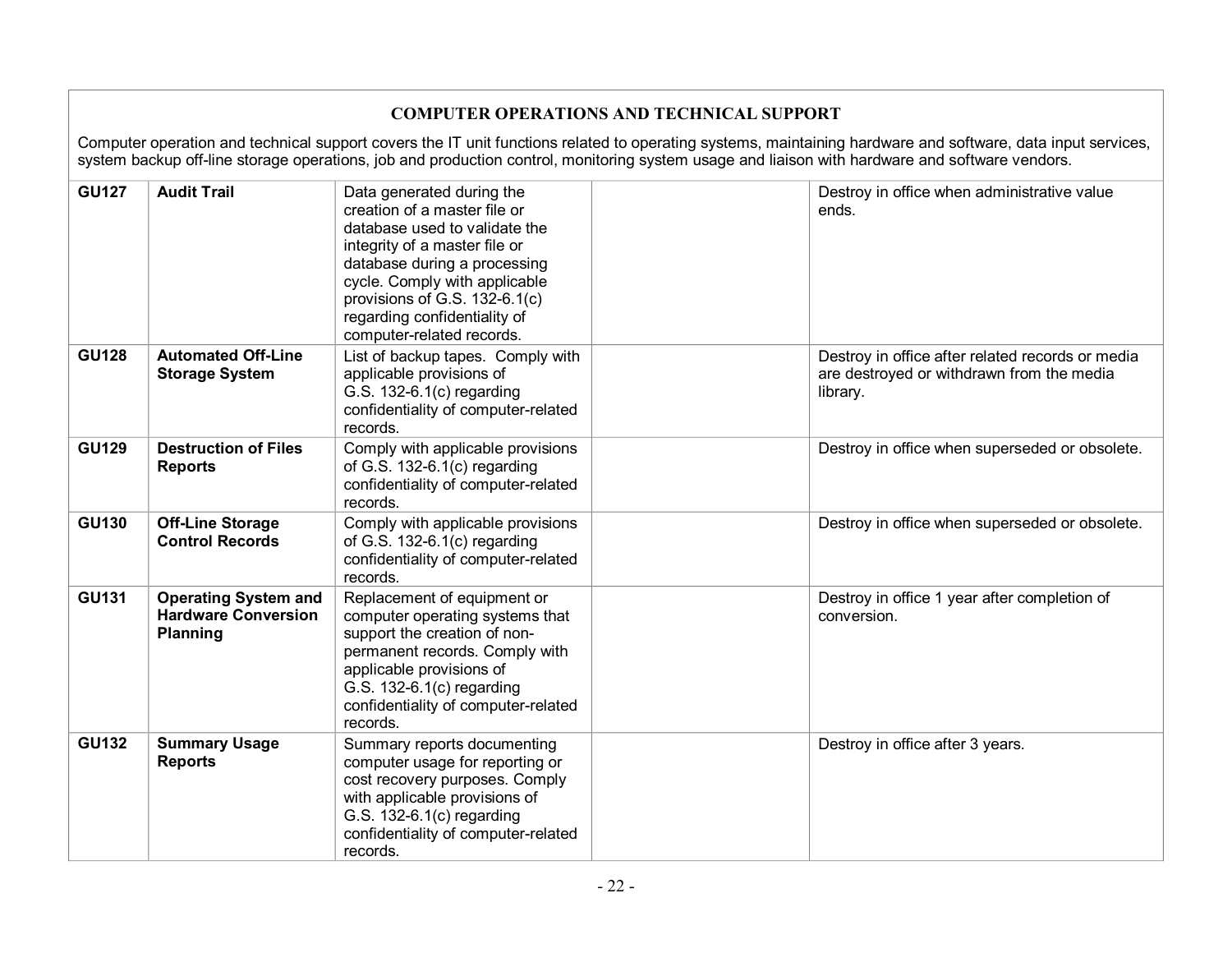### **DATA ADMINISTRATION**

Data administration covers IT unit functions related to data administration support, including the maintenance of data standards, corporate data models and data definitions and dictionaries.

These records are essential for managing electronic records in agency automated information systems and have value as long as the data / electronic records are retained. In some cases, agencies will retain data for extended periods of time, sometimes off-line. In such cases, it is essential that related documentation be retained in an accessible format and that it be listed in a program records retention and disposition schedule.

| <b>GU133</b> | Data / Database<br><b>Dictionary</b>        | Comply with applicable provisions<br>of G.S. $132-6.1(c)$ regarding<br>confidentiality of computer-related<br>records.                                                                               | data element definitions,<br>data structures,<br>file layout,<br>reports | Destroy in office 3 years after discontinuance or<br>modification of the related application and after<br>application data has been destroyed or<br>transferred to new structure or format.                                                                                                                                                                                                          |
|--------------|---------------------------------------------|------------------------------------------------------------------------------------------------------------------------------------------------------------------------------------------------------|--------------------------------------------------------------------------|------------------------------------------------------------------------------------------------------------------------------------------------------------------------------------------------------------------------------------------------------------------------------------------------------------------------------------------------------------------------------------------------------|
| <b>GU134</b> | <b>Indexes / Tracking</b><br><b>Systems</b> | Comply with applicable provisions<br>of G.S. $132-6.1(c)$ regarding<br>confidentiality of computer-related<br>records.                                                                               | electronic indexes, lists,<br>registers                                  | Destroy in office when related paper or<br>electronic records have been destroyed or<br>transfer in accordance with the disposition of the<br>related paper or electronic records as<br>appropriate.<br>Indexes and tracking systems of program units<br>other than data processing units should be<br>scheduled by the responsible program unit in<br>conjunction with the related program records. |
| <b>GU135</b> | <b>System Validation</b>                    | Used to update and/or document<br>a transaction in a database or<br>master file. Comply with<br>applicable provisions of GS 132-<br>6.1(c) regarding confidentiality of<br>computer-related records. | log,<br>update file                                                      | Destroy in office when administrative value<br>ends.                                                                                                                                                                                                                                                                                                                                                 |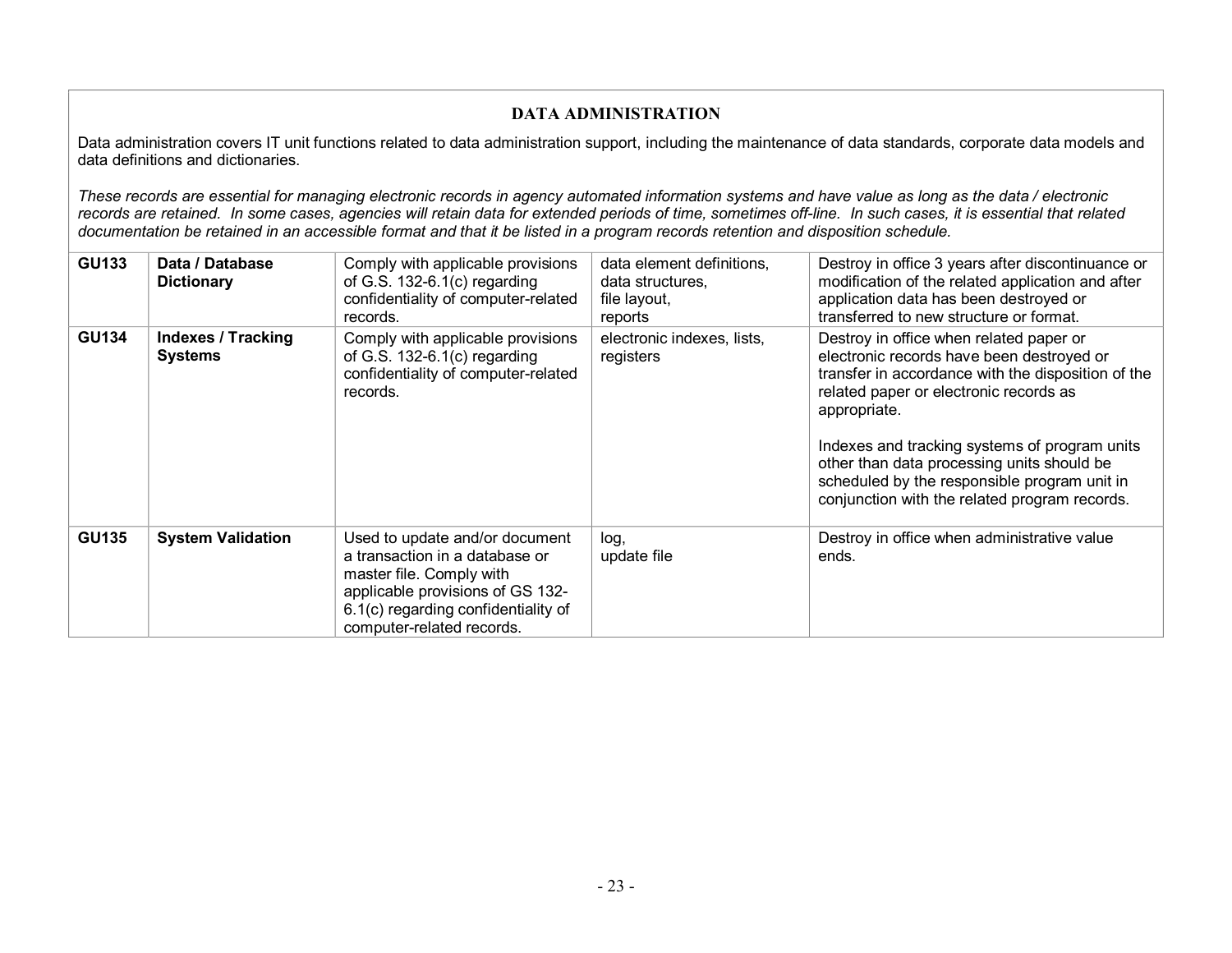#### **IT GENERAL SYSTEMS AND APPLICATIONS DEVELOPMENT**

Systems and application development covers the IT unit functions related to the development, redesign, modification, procurement, and testing of systems and applications, as well as to maintaining the documentation generated by these processes.

*These records are needed to use electronic records and have value as long as the data/electronic records are retained.*

In some cases, universities will retain data for extended periods, sometimes off-line. It is essential that they retain related documentation in an accessible format. This is particularly crucial if the documentation is stored in electronic form or the related records are judged to be archival (have long term and secondary research value beyond the agency) when accompanied by relevant and accurate data documentation. In these cases, any related documentation described by GU135, GU136 and GU137 for an archival series should be listed separately on the university department's program schedule. Application design documentation and user's guides covered by item GU136 may also serve to explain how data was interpreted and used.

| <b>GU136</b> | Application<br><b>Development Project</b>      | Development, redesign or<br>modification of an automated<br>system or application. Comply<br>with applicable provisions of<br>G.S. 132-6.1(c) regarding                                                                                                                                     | project management, status<br>reports, drafts,<br>specifications,<br>correspondence  | Transfer to University Archives 5 years after<br>project is completed.                                                                                                                            |
|--------------|------------------------------------------------|---------------------------------------------------------------------------------------------------------------------------------------------------------------------------------------------------------------------------------------------------------------------------------------------|--------------------------------------------------------------------------------------|---------------------------------------------------------------------------------------------------------------------------------------------------------------------------------------------------|
|              |                                                | confidentiality of computer-related<br>records.                                                                                                                                                                                                                                             |                                                                                      |                                                                                                                                                                                                   |
| <b>GU137</b> | <b>Application System</b><br><b>Operations</b> | User and operational<br>documentation describing how an<br>application system operates.<br>Comply with applicable provisions<br>of G.S. $132-6.1(c)$ regarding<br>confidentiality of computer-related<br>records.                                                                           | flowcharts, program<br>descriptions, documentation,<br>user's guides, specifications | Destroy in office 3 years after discontinuance of<br>all systems, and after all data created by every<br>system instance has been destroyed or migrated<br>to new operating system.               |
| <b>GU138</b> | <b>Metadata</b><br><b>Documentation</b>        | Metadata concerning the<br>development and/or modification<br>of and the access, retrieval,<br>manipulation and interpretation of<br>data in an automated system.<br>Comply with applicable provisions<br>of G.S. $132-6.1(c)$ regarding<br>confidentiality of computer-related<br>records. | data dictionary, file layout,<br>code book                                           | Destroy in office 3 years after discontinuance of<br>system or application, and after system's or<br>application's instance data have been destroyed<br>or migrated to a new structure or format. |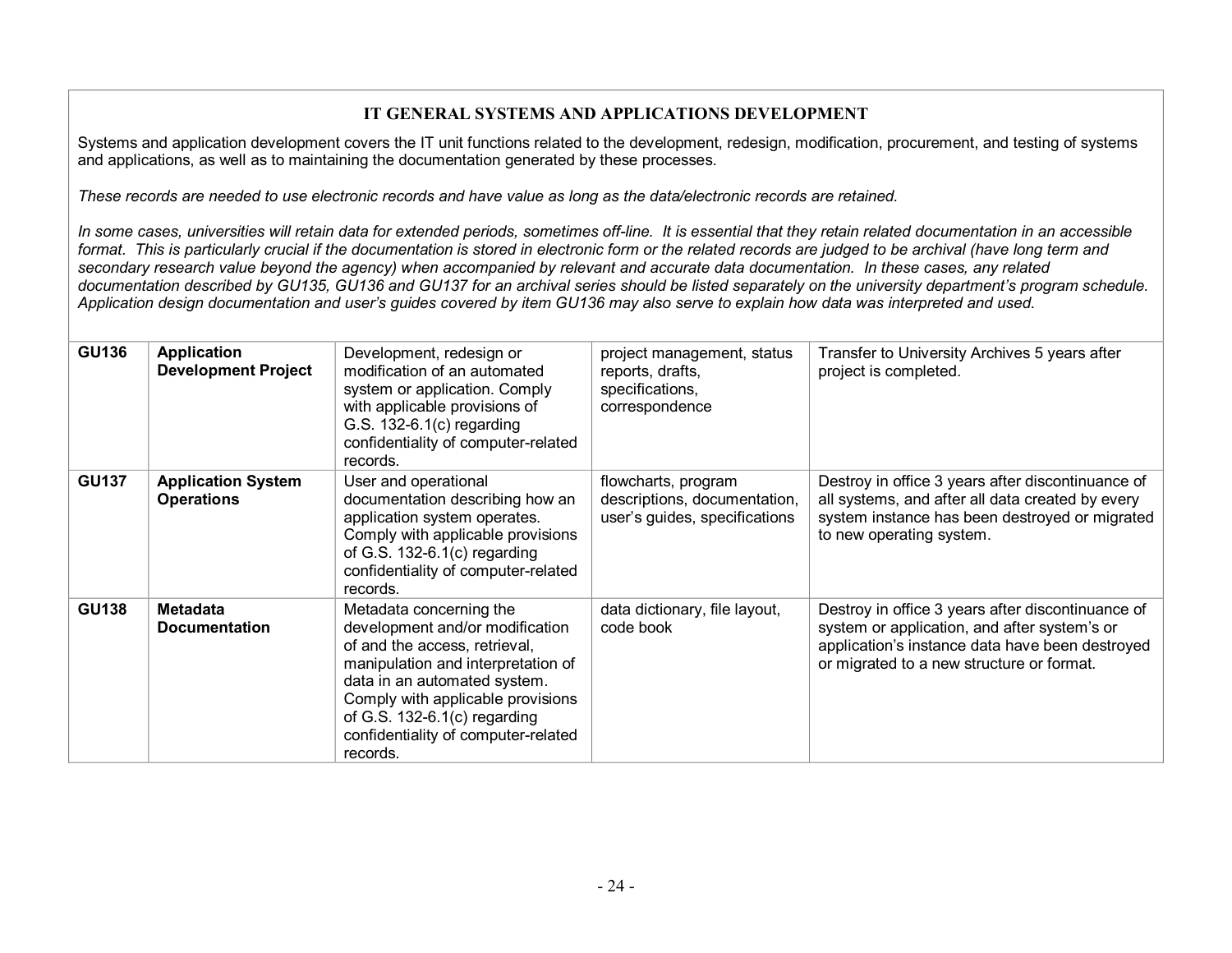| <b>GU139</b> | <b>Quality Assurance</b>                                              | Adherence of applications and<br>systems development procedures<br>and products to established<br>policies, processes, architectures,<br>deliverables, performance metrics,<br>budgetary allocations and<br>deadlines. Comply with applicable<br>provisions of G.S. 132-6.1(c)<br>regarding confidentiality of<br>computer-related records. | reviews, assessments                                                                            | Destroy in office 3 years after source code is<br>upgraded or becomes obsolete.                                                                                         |
|--------------|-----------------------------------------------------------------------|---------------------------------------------------------------------------------------------------------------------------------------------------------------------------------------------------------------------------------------------------------------------------------------------------------------------------------------------|-------------------------------------------------------------------------------------------------|-------------------------------------------------------------------------------------------------------------------------------------------------------------------------|
| <b>GU140</b> | <b>Source Code</b>                                                    | Comply with applicable provisions<br>of G.S. $132-6.1(c)$ regarding<br>confidentiality of computer-related<br>records.                                                                                                                                                                                                                      |                                                                                                 | Destroy in office 3 years after upgraded or<br>obsolete.                                                                                                                |
| <b>GU141</b> | <b>Technical Program</b><br>Documentation.                            | Comply with applicable provisions<br>of G.S. $132-6.1(c)$ regarding<br>confidentiality of computer-related<br>records.                                                                                                                                                                                                                      | program code, program<br>flowcharts, program<br>maintenance log, system<br>change notices       | Destroy in office 1 year after program is<br>upgraded or obsolete.                                                                                                      |
|              |                                                                       | the network, monitoring circuit usage, and liaison with network providers.                                                                                                                                                                                                                                                                  | <b>NETWORK / DATA COMMUNICATION SERVICES</b>                                                    | Network and Data Communication Services cover IT unit functions related to installing and maintaining networks, diagnosing and coordinating problems on                 |
| <b>GU142</b> | <b>Network</b><br>Implementation<br><b>Project</b>                    | Comply with applicable provisions<br>of G.S. 132-6.1(c) regarding<br>confidentiality of computer-related<br>records.                                                                                                                                                                                                                        | reports, justifications,<br>working diagrams, wiring<br>schematics                              | Destroy in office when superseded or obsolete.                                                                                                                          |
| <b>GU143</b> | <b>Network / Circuit</b><br><b>Installation and</b><br><b>Service</b> | Comply with applicable provisions<br>of G.S. 132-6.1(c) regarding<br>confidentiality of computer-related<br>records.                                                                                                                                                                                                                        | work orders,<br>correspondence, work<br>schedules, building / circuit<br>diagrams               | Destroy in office 2 years after completion of<br>work.                                                                                                                  |
| <b>GU144</b> | <b>Network Circuit</b><br><b>Inventories</b>                          | Comply with applicable provisions<br>of G.S. 132-6.1(c) regarding<br>confidentiality of computer-related<br>records.                                                                                                                                                                                                                        | circuit number, vendor, cost<br>per month, type of<br>connection, terminal series,<br>software. | Destroy in office when superseded or obsolete.                                                                                                                          |
| <b>GU145</b> | Network / Site<br><b>Equipment Support</b>                            | Comply with applicable provisions<br>of G.S. 132-6.1(c) regarding<br>confidentiality of computer-related<br>records.                                                                                                                                                                                                                        | site visit reports, trouble<br>reports, service history,<br>correspondence                      | Destroy in office service histories and other<br>summary records when superseded or obsolete.<br>Destroy in office remaining records when<br>administrative value ends. |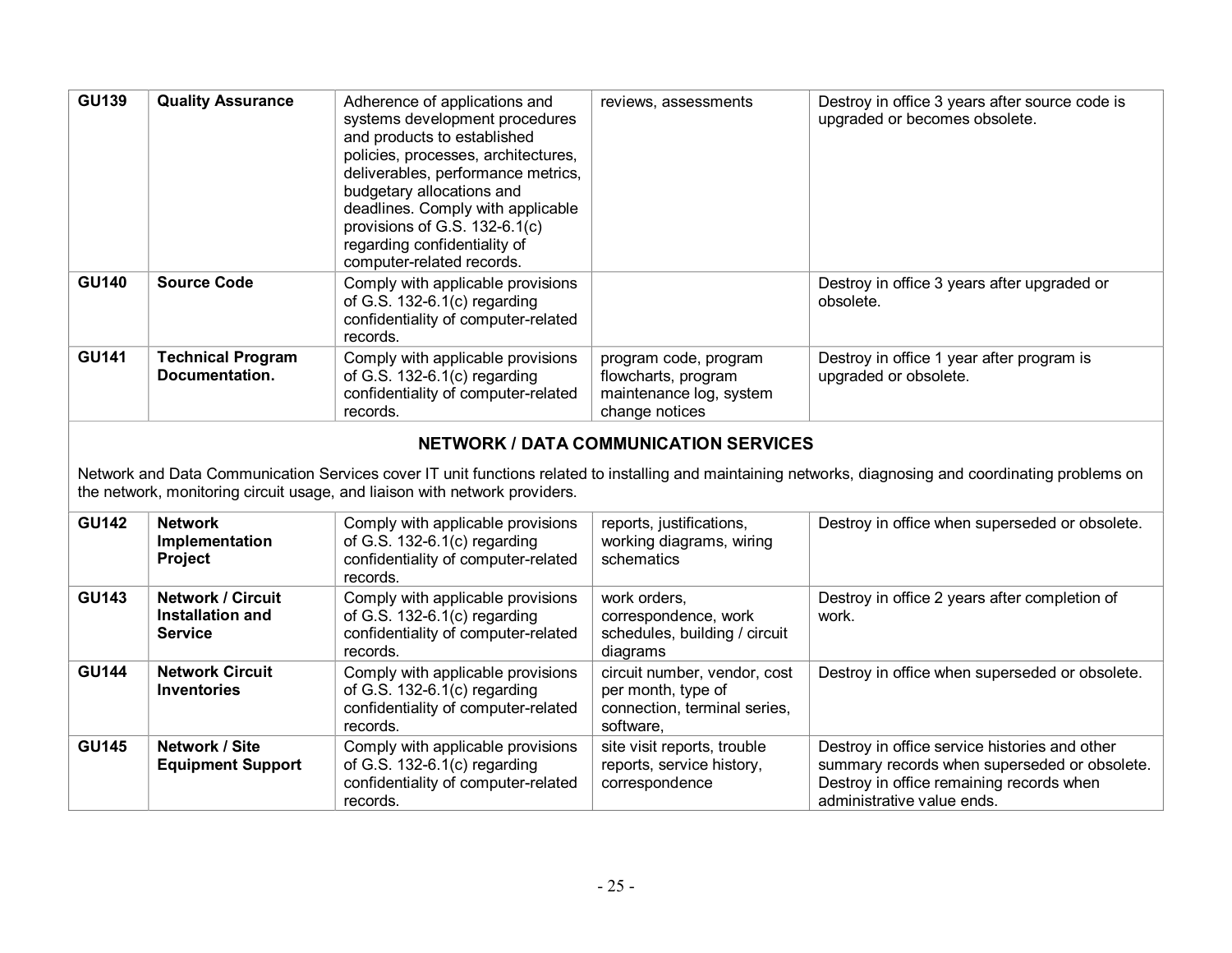### **USER / OFFICE AUTOMATION SUPPORT**

User/Office Automation Support refers to IT unit functions that provide support to users of a computer application or office automation system, including assisting users to solve software and hardware problems, installing hardware or software, providing training, and providing review and recommendations of software for agency use.

| <b>GU146</b> | <b>Help Desk Logs and</b><br><b>Reports</b>     | Comply with applicable provisions of<br>G.S. $132-6.1(c)$ regarding<br>confidentiality of computer-related<br>records.                          |                                                                                                            | Destroy in office after 2 years.                                                                                                                    |
|--------------|-------------------------------------------------|-------------------------------------------------------------------------------------------------------------------------------------------------|------------------------------------------------------------------------------------------------------------|-----------------------------------------------------------------------------------------------------------------------------------------------------|
| <b>GU147</b> | Site / Equipment and<br><b>Software Support</b> | Support service records. Comply with<br>applicable provisions of<br>GS. 132-6.1(c) regarding<br>confidentiality of computer-related<br>records. | site visit reports, program<br>reports, equipment<br>service reports,<br>service history<br>correspondence | Destroy in office service histories and other<br>summary records when superseded or obsolete.<br>Destroy in office remaining records after 3 years. |

 $\mathcal{P}$  End of Information Technology Records Section  $\mathcal{P}$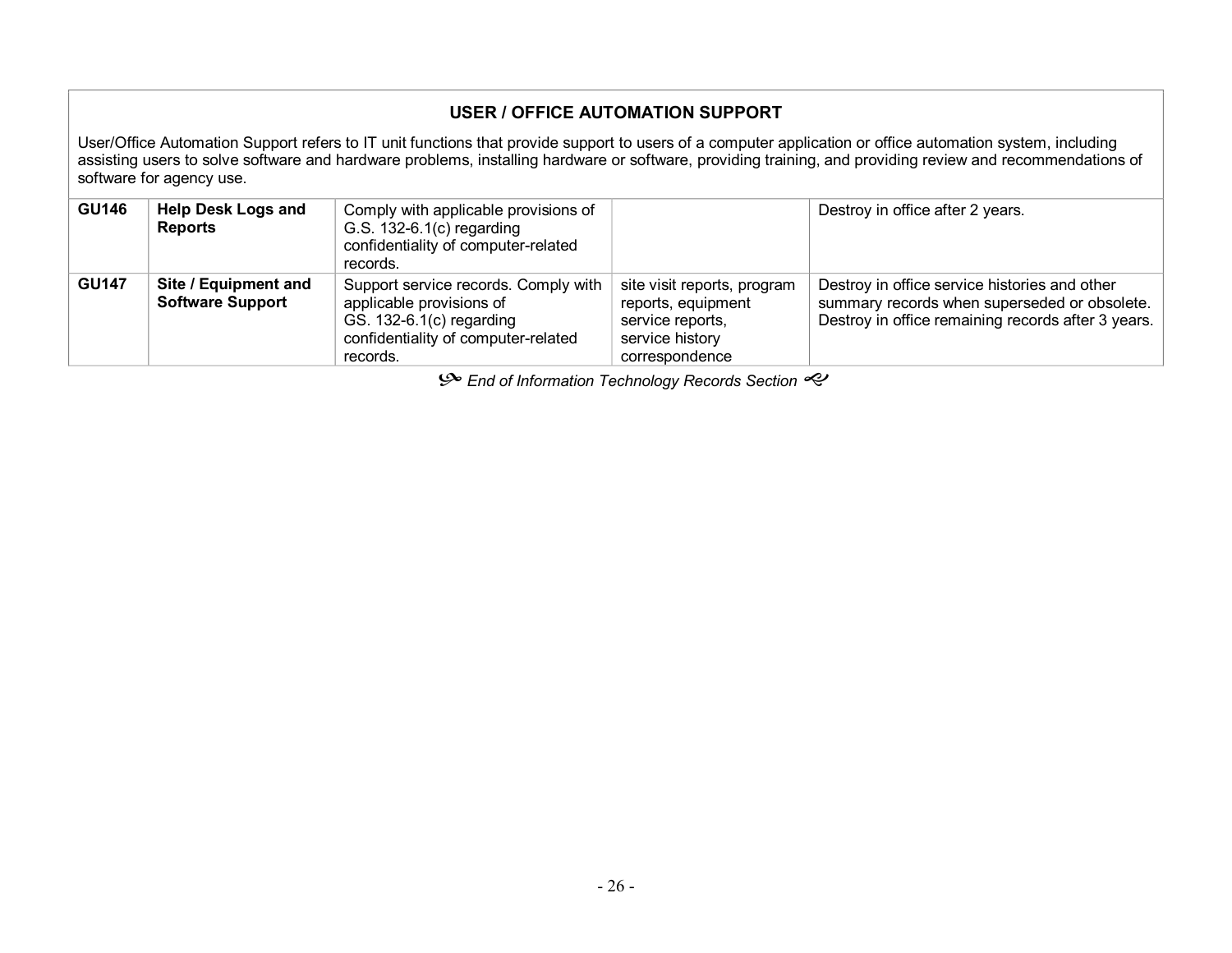*This Schedule applies to records in all media, unless otherwise specified***.**

*Items* **–** a sample listing of items found within a series. Other related records not listed may also be part of a series.

**Disposition** – all dispositions are minimum requirements and include, where applicable, transfer to the custody of the University Archives for appraisal and final disposition.

**Destruction** – takes place in the office. Any record with confidential or sensitive information shall be properly destroyed by shredding or by means to ensure that the records cannot be physically recreated.

*Original and Reference Copy* – original copy (also known as a record copy) is the official authorized copy kept by the office charged with creating or maintaining the record copy. Reference copies (also known as convenience copies) are preserved for the convenience of reference or ease of access.

### *No destruction of records may take place if litigation or audits are pending or reasonably anticipated or foreseeable.*

*Refer to prefatory material for additional instructions or contact your university's records officer for clarification.*

| Series #     | <b>Series Title</b>                                              | <b>Series Description</b>                                | <b>Items</b>                                                                                                                                                                                          | <b>Disposition</b>                                                                                                                                                                |
|--------------|------------------------------------------------------------------|----------------------------------------------------------|-------------------------------------------------------------------------------------------------------------------------------------------------------------------------------------------------------|-----------------------------------------------------------------------------------------------------------------------------------------------------------------------------------|
| <b>GU147</b> | <b>Accession Records</b><br>(Integrated Library<br>System "ILS") | Listing of library materials arranged<br>numerically.    | accession or inventory<br>number, author and title,<br>call number,<br>source price                                                                                                                   | Permanent.                                                                                                                                                                        |
| <b>GU149</b> | <b>Acquisitions (ILS)</b>                                        | Acquisition of books, periodicals and<br>other material. | purchase orders, shipping<br>information                                                                                                                                                              | Retain material concerning rare publications<br>permanently. Destroy in office records<br>concerning routine acquisitions 1 closed fiscal<br>year after released from all audits. |
| <b>GU150</b> | <b>Approval Plan (ILS)</b>                                       | Records concerning materials<br>received on approval.    | correspondence, printouts<br>of amount spent,<br>number of books, LC<br>classification, returns<br>notebook, reason<br>returned, ISBN number,<br>copies of approval plan<br>profile, statistical data | Destroy in office after 2 years.                                                                                                                                                  |
| <b>GU151</b> | <b>Binding Invoices</b>                                          | Invoices for binding periodicals and<br>books.           |                                                                                                                                                                                                       | Destroy in office after 3 years.                                                                                                                                                  |
| <b>GU152</b> | <b>Binding Patterns</b>                                          | Binding specifications.                                  |                                                                                                                                                                                                       | Destroy in office when superseded or obsolete.                                                                                                                                    |

### **LIBRARY RECORDS**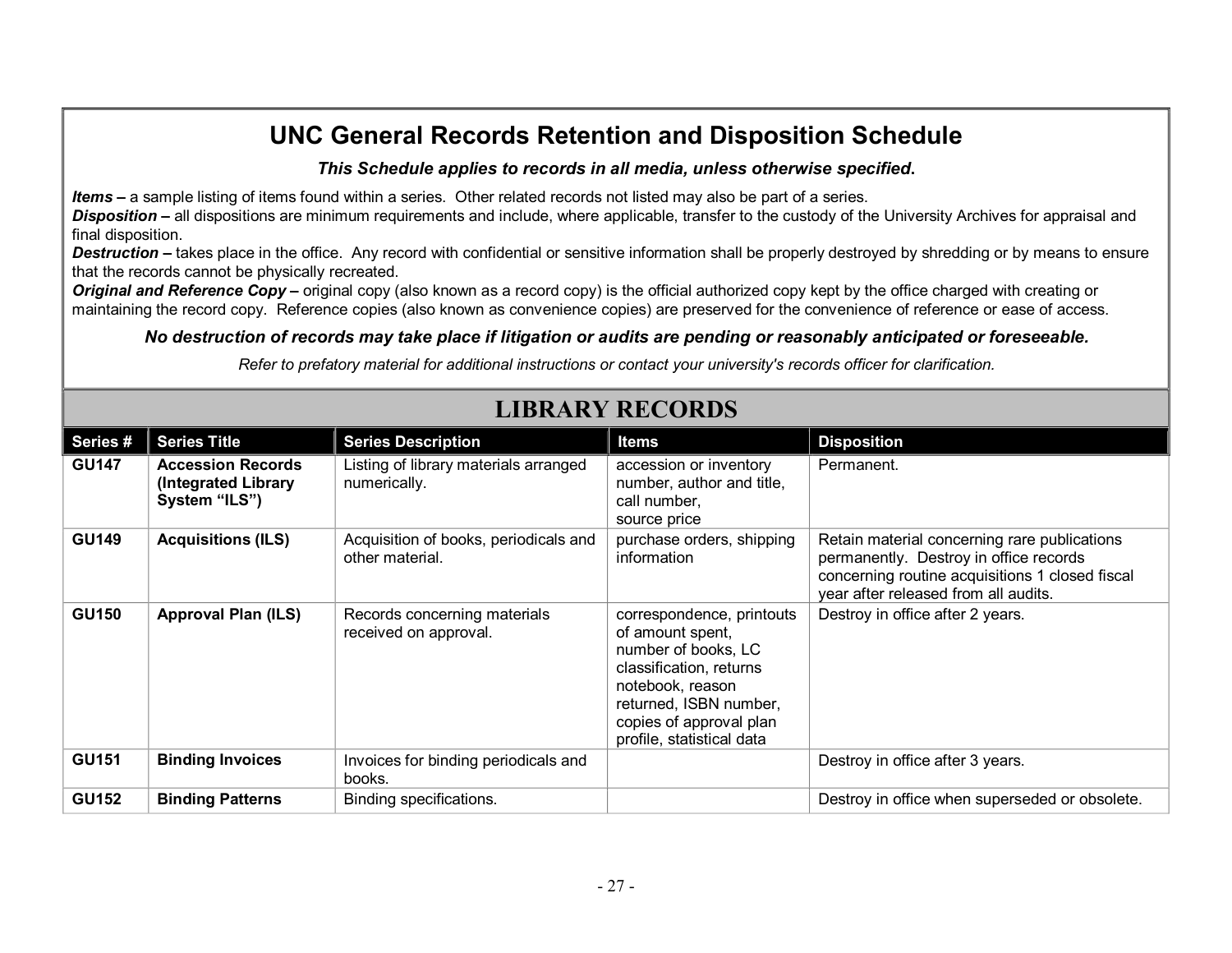| <b>GU153</b> | Book, Microfilm and<br><b>Periodical Invoices</b><br>(ILS)                     | Invoices for payment of books,<br>microfilm and periodicals.                                                                                                                     | correspondence, invoices                                                                                                                                                             | Destroy in office after 3 years.                                                                                                                                                                                                                                                                 |
|--------------|--------------------------------------------------------------------------------|----------------------------------------------------------------------------------------------------------------------------------------------------------------------------------|--------------------------------------------------------------------------------------------------------------------------------------------------------------------------------------|--------------------------------------------------------------------------------------------------------------------------------------------------------------------------------------------------------------------------------------------------------------------------------------------------|
| <b>GU154</b> | <b>Cancelled Periodicals</b><br>(ILS)                                          | Cancelled subscriptions.                                                                                                                                                         |                                                                                                                                                                                      | Destroy in office when administrative value ends.                                                                                                                                                                                                                                                |
| <b>GU155</b> | <b>Carrel Assignments</b>                                                      | See Series Title                                                                                                                                                                 | carrel number, faculty<br>name, graduate name,<br>contract, key number, fee                                                                                                          | Destroy in office 6 months after termination of<br>contract.                                                                                                                                                                                                                                     |
| <b>GU156</b> | <b>Check-in for</b><br><b>Government</b><br><b>Documents</b>                   | See Series Title                                                                                                                                                                 | packing slips,<br>title sudoc number, item<br>number, receipt date,<br>shipping list number                                                                                          | Maintain according to Federal Depository Library<br>Program (FDLP) regulations. Transfer 10 or<br>more copies (as required) of each publication to<br>the State Documents Clearinghouse, State<br>Library of North Carolina, when received from<br>printer, in accordance with G.S. 125-11.8(b). |
| <b>GU157</b> | <b>Check-in for</b><br><b>Periodicals and</b><br><b>Microfilm Copies (ILS)</b> | See Series Title                                                                                                                                                                 |                                                                                                                                                                                      | Destroy in office 5 years after termination of<br>subscription.                                                                                                                                                                                                                                  |
| <b>GU158</b> | <b>Discontinued</b><br><b>Periodicals (ILS)</b>                                | See Series Title                                                                                                                                                                 |                                                                                                                                                                                      | Destroy in office when administrative value ends.                                                                                                                                                                                                                                                |
| <b>GU159</b> | <b>Federal Depository</b><br><b>Account</b>                                    | Deposit account orders and<br>statements.                                                                                                                                        |                                                                                                                                                                                      | Destroy in office after 3 years.                                                                                                                                                                                                                                                                 |
| <b>GU160</b> | <b>Integrated Library</b><br>System (ILS)<br>(Electronic)                      | See Series Title                                                                                                                                                                 | acquisitions, on-line<br>catalog, circulation data,<br>budget data, orders,<br>purchases, fines, patron<br>information, bibliographic<br>data, shelf list, interlibrary<br>loan data | Purge inactive patron data annually. Purge<br>budget and financial data when administrative<br>value ends. Update remaining electronic data<br>routinely.                                                                                                                                        |
| <b>GU161</b> | <b>Interlibrary Loan</b><br><b>System</b>                                      | Interlibrary loan circulation<br>information. Comply with applicable<br>provisions of US Title 17 regarding<br>copyright of materials.                                           | patron name, material<br>requested, university<br>borrow from / sent to, date<br>requested, date filled                                                                              | Purge records after 5 years if no copyright<br>violation has been reported. If copyright violation<br>is alleged, destroy after completion of action and<br>resolution of issues involved.                                                                                                       |
| <b>GU162</b> | <b>Library Donor</b>                                                           | Records concerning materials<br>donated to the library. Comply with<br>applicable provisions of legal<br>agreement regarding confidentiality<br>of records concerning each gift. | annual donor statistics.<br>donor forms with name,<br>description of donation,<br>number of books,<br>correspondence,<br>accession information,<br>agreements, stipulations          | Transfer records to University Archives after 15<br>years.                                                                                                                                                                                                                                       |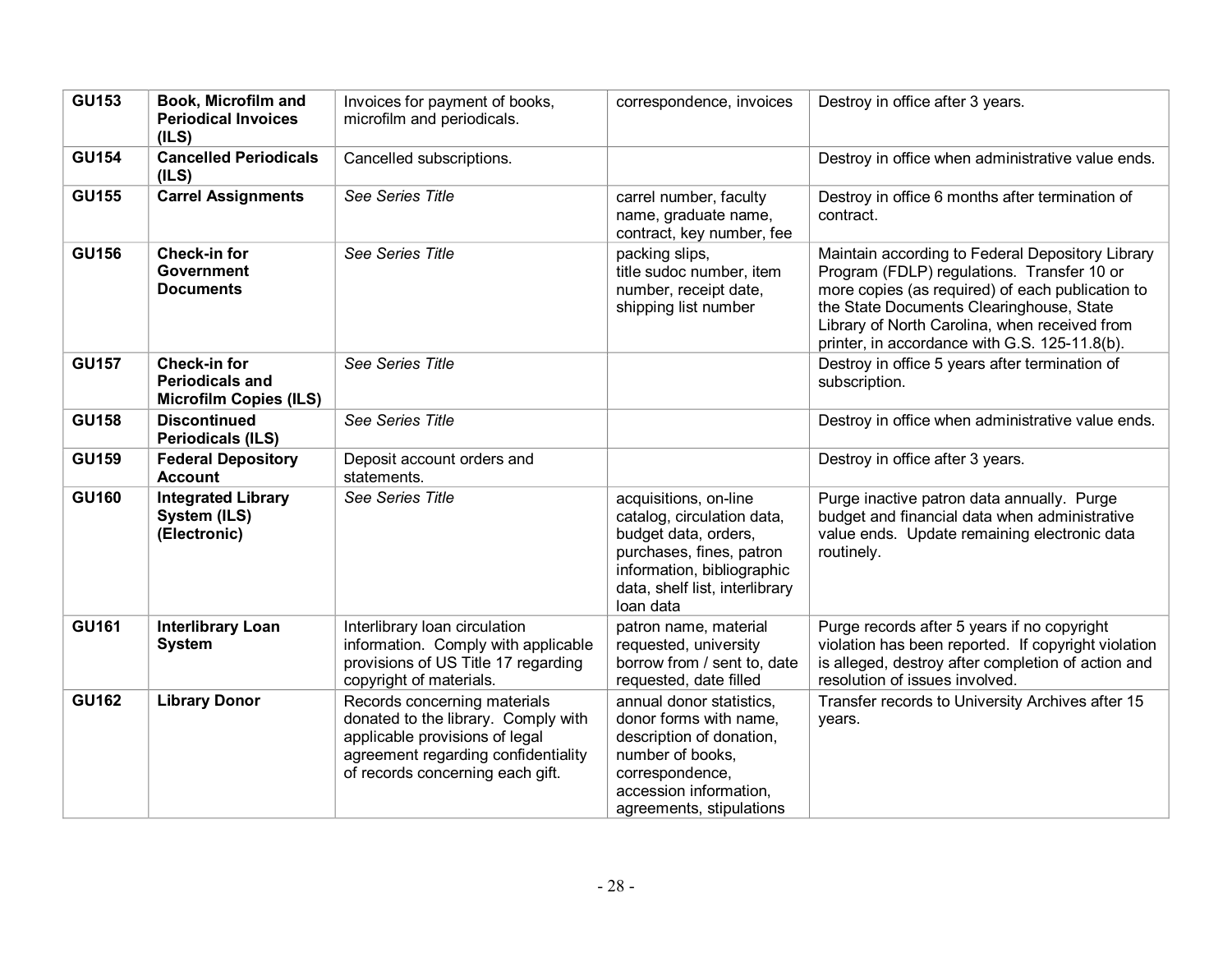| <b>GU163</b> | <b>License Agreements</b>                                 | Licenses for databases and<br>electronic journals purchased by the<br>library. |                                                                                                                                                                                  | Destroy in office 5 years after expiration of<br>agreement.                                                                                                                                           |
|--------------|-----------------------------------------------------------|--------------------------------------------------------------------------------|----------------------------------------------------------------------------------------------------------------------------------------------------------------------------------|-------------------------------------------------------------------------------------------------------------------------------------------------------------------------------------------------------|
| <b>GU164</b> | <b>Mail Services</b>                                      | See Series Title                                                               | information regarding<br>certified mail, express<br>mail, insurance,<br>commercial carriers.<br>campus requisitions,<br>returned shipments,<br>postage authorizations,<br>theses | Destroy in office after 3 years.                                                                                                                                                                      |
| <b>GU165</b> | <b>Microforms Shelf List</b><br>(ILS)                     | See Series Title                                                               | title, date of publication,<br>catalog number, subject<br>headings                                                                                                               | Destroy in office paper copies when entered into<br>library on-line catalog and after verification of<br>data entry. Update routinely, maintain electronic<br>database permanently.                   |
| <b>GU166</b> | <b>OCLC (Online</b><br><b>Computer Library</b><br>Center) | Publications concerning cataloging<br>of library materials.                    |                                                                                                                                                                                  | Destroy in office when administrative value ends.                                                                                                                                                     |
| <b>GU167</b> | <b>Publisher's Catalogs</b>                               | Catalogs listing new publications by<br>each particular publisher.             |                                                                                                                                                                                  | Destroy in office when superseded or obsolete.                                                                                                                                                        |
| <b>GU168</b> | <b>Reserves (ILS)</b>                                     | Holdings placed on reserve by<br>instructors for student use.                  | bibliographic information,<br>student use information                                                                                                                            | Destroy in office after 1 year.                                                                                                                                                                       |
| <b>GU169</b> | Search File (ILS)                                         | Search reports for books that are<br>missing.                                  |                                                                                                                                                                                  | Transfer reports of missing books to Catalog<br>Department when search process is completed<br>for withdrawal from the ILS. Destroy in office<br>remaining records when administrative value<br>ends. |
| <b>GU170</b> | <b>SOLINET</b>                                            | Official records concerning library's<br>participation in SOLINET.             | correspondence, statistics,<br>newsletters                                                                                                                                       | Transfer to University Archives when<br>administrative value ends.                                                                                                                                    |
| <b>GU171</b> | <b>Standing Orders (ILS)</b>                              | See Series Title                                                               | spreadsheet inventories,<br>correspondence, credit,<br>memorandums,<br>information regarding<br>book returns, missing<br>shipments                                               | Destroy in office after 3 years and when released<br>from all audits.                                                                                                                                 |
| <b>GU172</b> | <b>Statistical Reports</b>                                | Annual statistical report.                                                     |                                                                                                                                                                                  | Transfer to University Archives after 5 years.                                                                                                                                                        |
| <b>GU173</b> | Withdrawn<br><b>Publications (ILS)</b>                    | See Series Title                                                               |                                                                                                                                                                                  | Purge from ILS after 5 years.                                                                                                                                                                         |

 $\mathcal{S}$  End of Library Records Section  $\ll$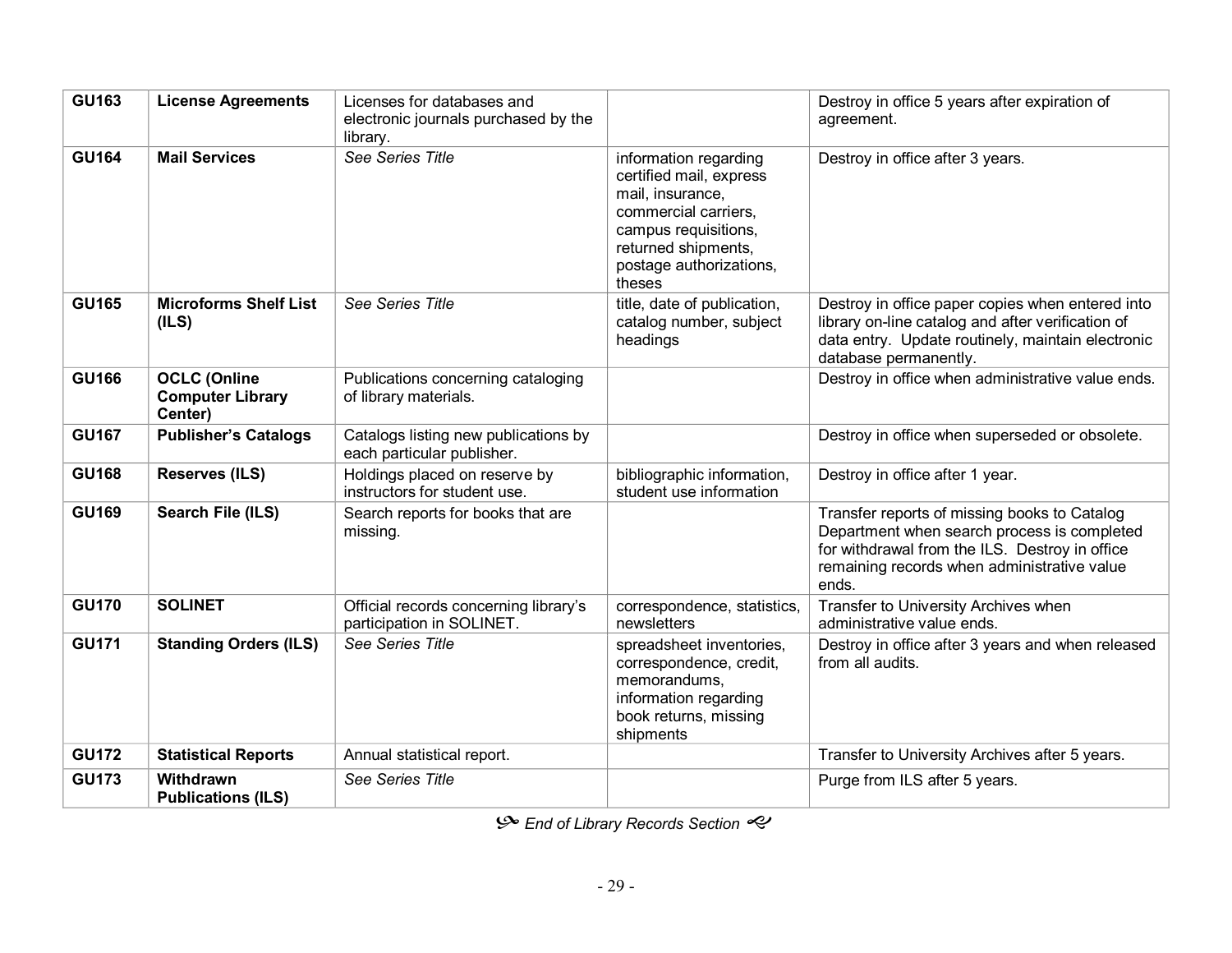#### *This Schedule applies to records in all media, unless otherwise specified***.**

*Items* **–** a sample listing of items found within a series. Other related records not listed may also be part of a series.

**Disposition** – all dispositions are minimum requirements and include, where applicable, transfer to the custody of the University Archives for appraisal and final disposition.

**Destruction** – takes place in the office. Any record with confidential or sensitive information shall be properly destroyed by shredding or by means to ensure that the records cannot be physically recreated.

*Original and Reference Copy* – original copy (also known as a record copy) is the official authorized copy kept by the office charged with creating or maintaining the record copy. Reference copies (also known as convenience copies) are preserved for the convenience of reference or ease of access.

### *No destruction of records may take place if litigation or audits are pending or reasonably anticipated or foreseeable.*

*Refer to prefatory material for additional instructions or contact your university's records officer for clarification.*

| Series #     | <b>Series Title</b>                                                | <b>Series Description</b>                                                                                                                                                                                                                       | <b>Items</b>                                                                                                                                                                                                          | <b>Disposition</b>                                                                                                                                                                                                                                           |
|--------------|--------------------------------------------------------------------|-------------------------------------------------------------------------------------------------------------------------------------------------------------------------------------------------------------------------------------------------|-----------------------------------------------------------------------------------------------------------------------------------------------------------------------------------------------------------------------|--------------------------------------------------------------------------------------------------------------------------------------------------------------------------------------------------------------------------------------------------------------|
| <b>GU174</b> | <b>Alcohol and Drug</b><br><b>Abuse Program</b>                    | Records concerning alcohol and<br>drug abuse rehabilitation program<br>for university employees. Comply<br>with applicable provisions of G.S.<br>126-22, G.S. 126-23 and<br>G.S. 126-24 regarding<br>confidentiality.                           |                                                                                                                                                                                                                       | Destroy in office after 3 years.                                                                                                                                                                                                                             |
| <b>GU175</b> | <b>Affirmative Action and</b><br><b>Equal Opportunity</b><br>(EEO) | Agency participation in federal and<br>state affirmative action / equal<br>opportunity programs. Comply with<br>applicable provisions of G.S. 126-22,<br>G.S. 126-23 G.S. 126-24,<br>G.S. 126-29 and G.S. 132-1.1<br>regarding confidentiality. | correspondence,<br>regulations, guidelines,<br>reports, directives,<br>recruitment plans, equal<br>opportunity statements,<br>full-time and EPA non-<br>faculty actions, faculty<br>employment reviews,<br>procedures | Original: Transfer policies, guidelines,<br>correspondence, affirmative action plans and<br>compliance reviews to University Archives after 5<br>years. Destroy in office remaining records after 5<br>years.<br>Reference: Destroy in office after 5 years. |
| <b>GU176</b> | <b>Aggregate Service</b><br><b>History</b>                         | Complete history of employee's<br>service. Comply with applicable<br>provisions of G.S. 126-22,<br>G.S. 126-23 and G.S. 126-24<br>regarding confidentiality.                                                                                    | forms, reports,<br>correspondence                                                                                                                                                                                     | Transfer to appropriate individual personnel file<br>when completed.                                                                                                                                                                                         |

# **PERSONNEL RECORDS**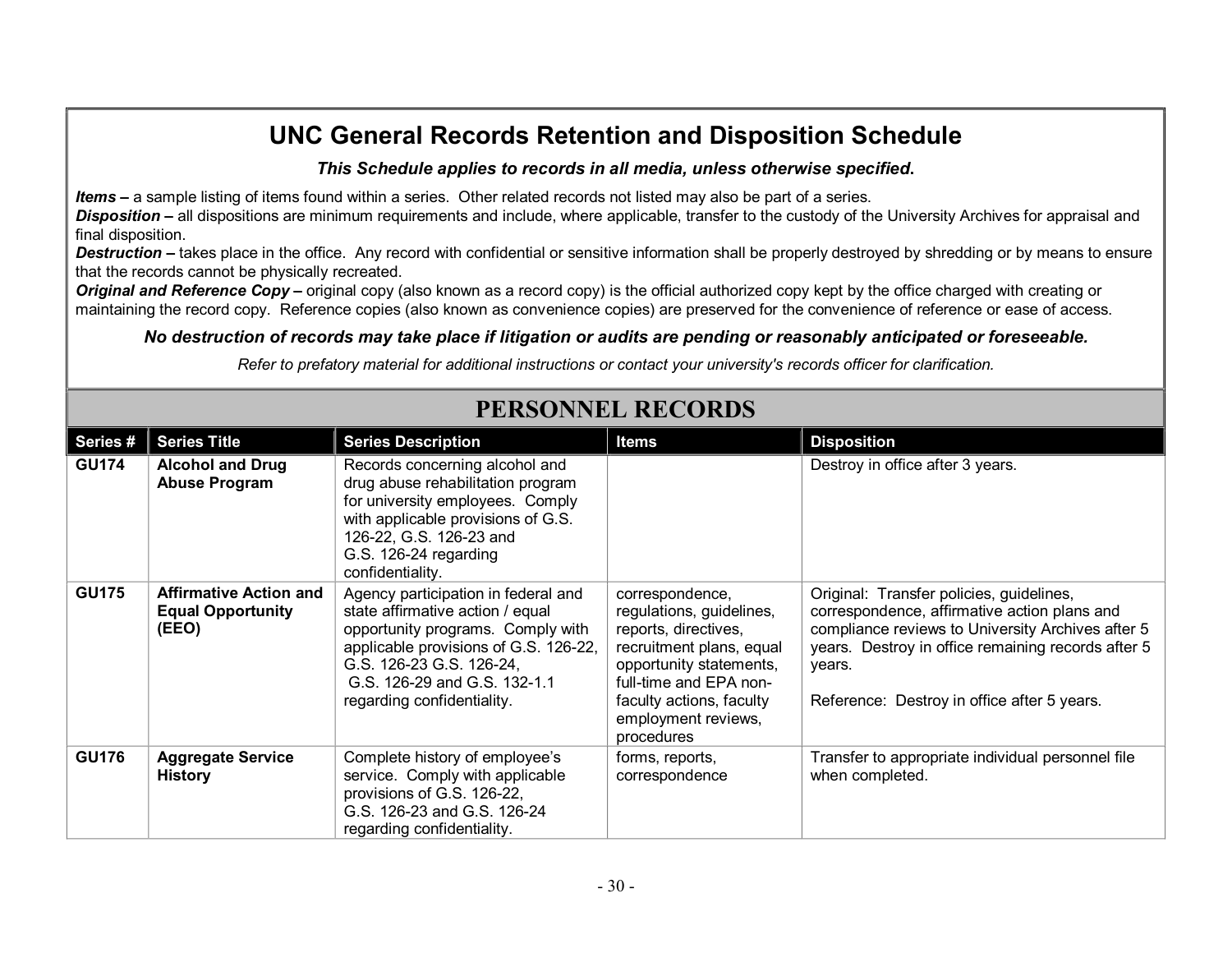| <b>GU177</b> | <b>Applications for</b><br><b>Employment</b><br>(See also:<br>Search Committees) | Comply with applicable provisions of<br>G.S. 126-22, G.S. 126-23 and<br>G.S. 126-24 regarding<br>confidentiality.                                                                                                                                                                   | applications, resumes,<br>vitae, recommendations,<br>correspondence, other<br>related records | Original: Transfer applications and other records<br>for individuals hired to appropriate personnel file<br>when individual accepts position. Destroy in<br>office applications and other records that are not<br>solicited and for individuals not hired 3 years after<br>date of receipt, if no charge of discrimination has<br>been filed. If charge has been filed, destroy 1<br>year after resolution of charge.<br>Reference: Destroy in office when employment<br>decision is made. |
|--------------|----------------------------------------------------------------------------------|-------------------------------------------------------------------------------------------------------------------------------------------------------------------------------------------------------------------------------------------------------------------------------------|-----------------------------------------------------------------------------------------------|--------------------------------------------------------------------------------------------------------------------------------------------------------------------------------------------------------------------------------------------------------------------------------------------------------------------------------------------------------------------------------------------------------------------------------------------------------------------------------------------|
| <b>GU178</b> | <b>Conflict of Interest</b>                                                      | Possible conflicts of interest<br>between university employees and<br>outside agencies.                                                                                                                                                                                             | forms, correspondence                                                                         | Original: No conflict - destroy after 3 years.<br>Potential / actual conflict - destroy 6 years after<br>resolution of conflict.<br>Reference: Destroy in office after 3 years.                                                                                                                                                                                                                                                                                                            |
| <b>GU179</b> | <b>Death Claims</b>                                                              | Death claims on all retired and<br>active employees. Comply with<br>applicable provisions of G.S. 126-22,<br>G.S. 126-23 and G.S. 126-24<br>regarding confidentiality.                                                                                                              |                                                                                               | Destroy in office 5 years after claim is paid.                                                                                                                                                                                                                                                                                                                                                                                                                                             |
| <b>GU180</b> | <b>Disability Salary</b><br><b>Continuation Claim</b>                            | Claims completed by disabled<br>employees to apply for salary<br>continuation benefits. Comply with<br>G.S. 126-22 regarding<br>confidentiality.                                                                                                                                    | applications for salary<br>continuation, claim forms                                          | Original: Transfer to agency handling disability<br>claim.<br>Reference: Transfer to appropriate individual<br>personnel file.                                                                                                                                                                                                                                                                                                                                                             |
| <b>GU181</b> | <b>Disciplinary Actions</b>                                                      | Disciplinary actions brought against<br>university employees for violations of<br>university rules and regulations.<br>Comply with applicable provisions of<br>G.S. 125-22, G.S. 126-22/20,<br>G.S. 126-23, G.S. 126-24 and<br>G.S.132-1.1 regarding confidentiality<br>of records. | correspondence, forms                                                                         | Original: Destroy in office 5 years after final<br>resolution. Destruction after final resolution may<br>occur earlier if permitted by state law.<br>Reference: Destroy in office when reference value<br>ends.                                                                                                                                                                                                                                                                            |
| <b>GU182</b> | <b>Dual Employment</b><br>(See also: Secondary<br>Employment)                    | Employees requesting and engaging<br>in dual employment within state<br>government or universities.                                                                                                                                                                                 | correspondence, forms                                                                         | Destroy in office approved requests and related<br>records 1 year after employee terminates outside<br>employment. Destroy in office disapproved<br>requests and related records after 6 months.<br>Destroy in office remaining records when<br>reference value ends.                                                                                                                                                                                                                      |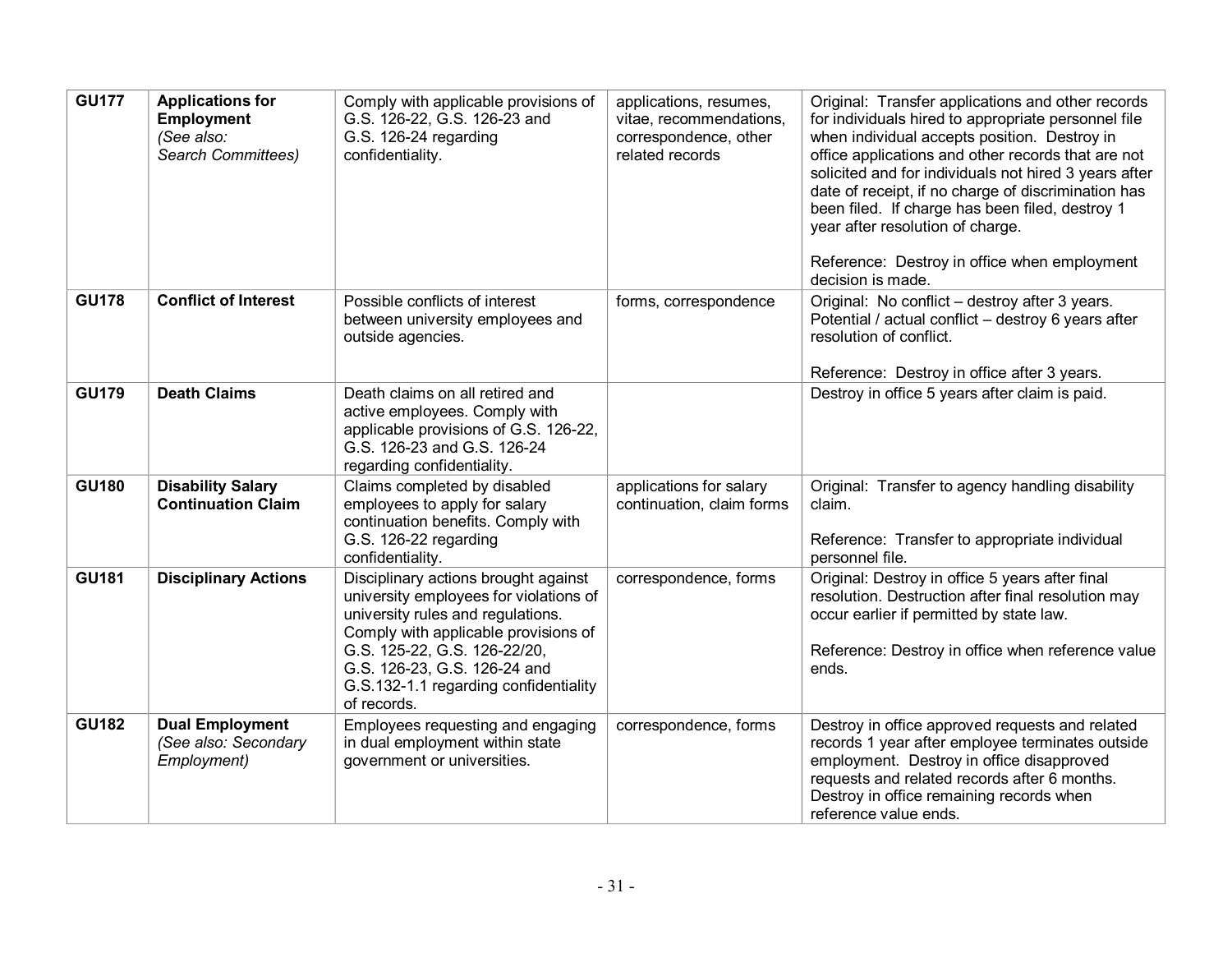| <b>GU183</b> | <b>Educational Leave and</b><br><b>Reimbursement</b>                                                                                                          | Requests for educational leave and<br>tuition reimbursement. Comply with<br>20 U.S.C. 1232g.                                                                                                                                                         |                                                                               | Destroy in office after 3 years.                                                                                                                             |
|--------------|---------------------------------------------------------------------------------------------------------------------------------------------------------------|------------------------------------------------------------------------------------------------------------------------------------------------------------------------------------------------------------------------------------------------------|-------------------------------------------------------------------------------|--------------------------------------------------------------------------------------------------------------------------------------------------------------|
| <b>GU184</b> | <b>Employee Assistance</b><br><b>Programs</b>                                                                                                                 | Programs related to assistance and<br>counseling opportunities. Comply<br>with applicable provisions of<br>G.S. 126-22 / 29, G.S. 132-1.1<br>regarding confidentiality.                                                                              | requests for information,<br>referrals.<br>correspondence, forms,<br>releases | Destroy in office after 3 years.                                                                                                                             |
| <b>GU185</b> | <b>Employee Surveys</b>                                                                                                                                       | Completed faculty or staff surveys.                                                                                                                                                                                                                  | summary reports,<br>conclusions                                               | Transfer results and conclusions to University<br>Archives after 5 years. Destroy in office surveys<br>and working papers when administrative value<br>ends. |
| <b>GU186</b> | <b>Family Medical Leave</b><br>Act (FMLA)                                                                                                                     | Leave issued under the Family<br>Medical Leave Act (FMLA),<br>29 U.S.C. 2601 et seq. Comply with<br>applicable provisions of G.S. 126-22,<br>G.S. 126-23 and G.S. 126-24 and<br>medical records G.S. 130A-374 and<br>FMLA regarding confidentiality. |                                                                               | Original: Destroy in office 5 years after date of<br>last activity.<br>Reference: Destroy in office when reference value<br>ends.                            |
| <b>GU187</b> | <b>Garnishments</b>                                                                                                                                           | Garnishments of employees' wages.<br>Comply with applicable provisions of<br>G.S. 126-22, G.S. 126-23 and<br>G.S. 126-24 regarding<br>confidentiality.                                                                                               | statements, forms,<br>correspondence                                          | Original: Destroy in office 3 years after<br>termination of deduction.<br>Reference: Destroy in office when reference value<br>ends.                         |
| <b>GU188</b> | <b>Grievances</b>                                                                                                                                             | Employee grievances. Comply with<br>applicable provisions of<br>G.S. 126-22/29 and G.S. 132-1.1<br>regarding confidentiality.                                                                                                                        |                                                                               | Original: Destroy in office 3 years after resolution<br>of grievance.<br>Reference: Destroy in office upon resolution of<br>grievance.                       |
| <b>GU189</b> | <b>Insurance Enrollment</b>                                                                                                                                   | Health, life and related insurance<br>plans available to employees.<br>Comply with applicable provisions of<br>G.S. 126-22, G.S. 126-23 and<br>G.S 126-24 regarding confidentiality.                                                                 | applications, medical<br>histories, fee schedules                             | Destroy in office 2 years after account is closed.                                                                                                           |
| ****         | Internships /<br><b>Assistantships /</b><br><b>Fellowships</b><br>(See: Internships /<br>Assistantships /<br>Fellowships in<br><b>Administrative Section)</b> |                                                                                                                                                                                                                                                      |                                                                               | (See GU29)                                                                                                                                                   |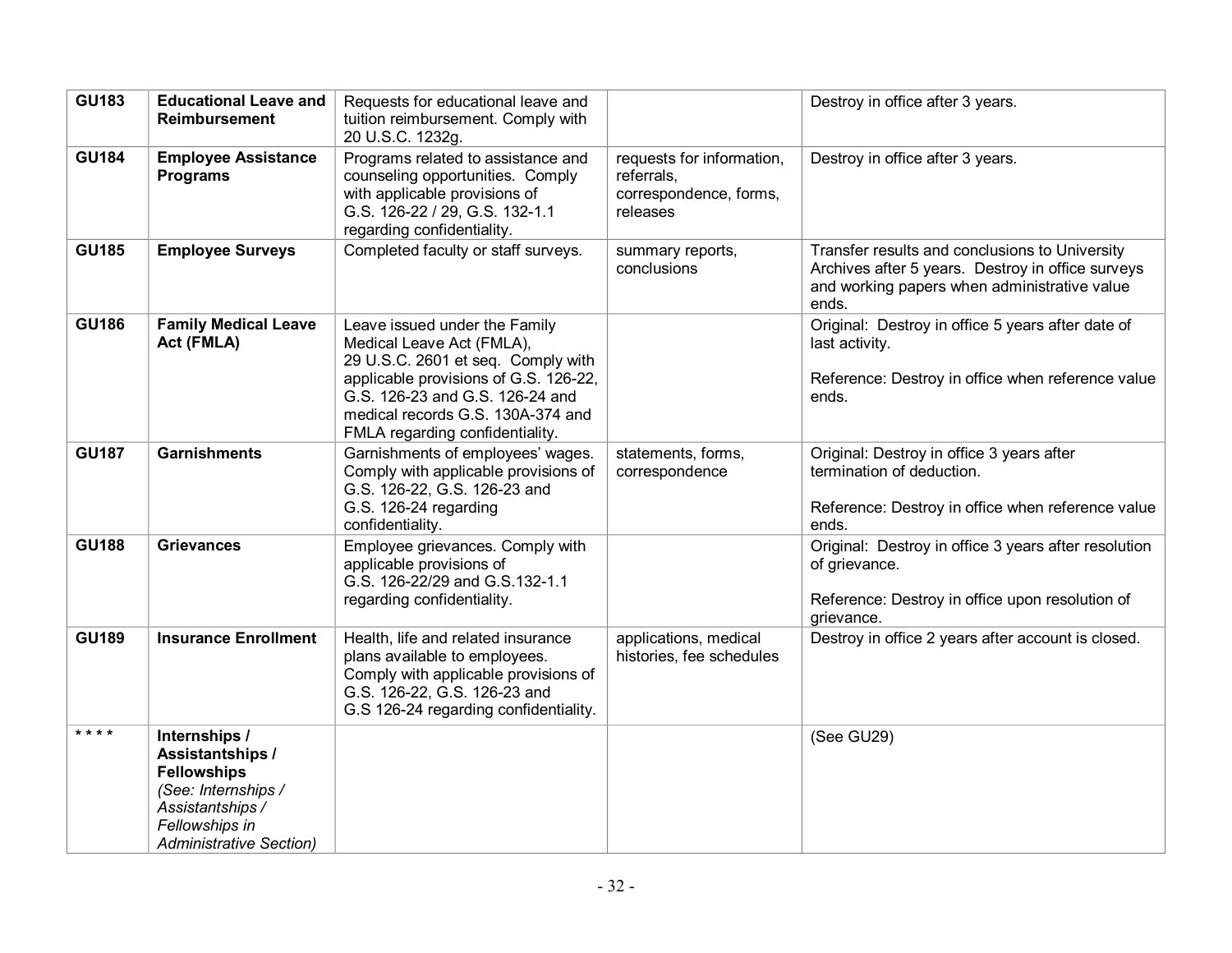| <b>GU190</b> | <b>I-9 Forms</b>                                                                                  | Employment verification.<br>8 C.F.R. 274a.2(b)(2)(i)                                                                                                                                                                                                                                                                                                       |                                                                                                                                                                                                                                 | Destroy in office 3 years after date of hire or 3<br>years after termination of employment whichever<br>is longer.                                       |
|--------------|---------------------------------------------------------------------------------------------------|------------------------------------------------------------------------------------------------------------------------------------------------------------------------------------------------------------------------------------------------------------------------------------------------------------------------------------------------------------|---------------------------------------------------------------------------------------------------------------------------------------------------------------------------------------------------------------------------------|----------------------------------------------------------------------------------------------------------------------------------------------------------|
| <b>GU191</b> | Leave                                                                                             | Comply with applicable provisions of<br>G.S. 126-22, G.S. 126-23 and<br>G.S. 126-24 regarding confidentiality<br>of records.                                                                                                                                                                                                                               | leave requests, monthly<br>leave reports, yearly<br>leave recapitulations,<br>correspondence, military<br>leave                                                                                                                 | Original: Destroy in office after 5 years.<br>Reference: Destroy in office when reference value<br>ends.                                                 |
| <b>GU192</b> | <b>Medical Records</b><br>(Employee)<br>See also: Employee<br><b>Medical in Safety</b><br>Section | Records concerning medical and<br>health status of university<br>employees, other than medical<br>records referred to in GU209<br>(Employee Medical) relating to<br>exposure of hazardous materials.<br>Comply with applicable provisions of<br>HIPAA, G.S. 126-22, G.S. 126-23,<br>G.S. 126-24 and G.S. 130A-374<br>regarding confidentiality of records. | medical leave permit<br>forms, workers<br>compensation injury<br>reports, treatment reports                                                                                                                                     | Destroy in office 6 years after employee<br>terminates service.<br>For medical records that relate to exposure of<br>hazardous materials refer to GU209. |
| <b>GU193</b> | Performance<br><b>Evaluation and</b><br><b>Management</b>                                         | Records concerning employees'<br>goals and primary tasks.                                                                                                                                                                                                                                                                                                  | work plan, development<br>plan, performance<br>evaluations                                                                                                                                                                      | Original: Destroy in office after 3 years.<br>Reference: Destroy in office when superseded or<br>obsolete.                                               |
| <b>GU194</b> | <b>Personnel File (Active)</b><br>$-EPA$                                                          | All employees exempt from the State<br>Personnel Act. Comply with<br>applicable provisions of G.S. 126-22,<br>G.S. 126-23, G.S. 126-24,<br>G.S. 126-29 and G.S. 132-1.1<br>regarding confidentiality of records.                                                                                                                                           | applications,<br>correspondence,<br>resumes, vitae,<br>promotions, demotions,<br>transfers, personnel<br>action forms, salary,<br>termination of<br>employment, social<br>security numbers<br>verification, driver's<br>license | Transfer to Personnel File (Inactive) - EPA<br>(GU195) after separation or termination of<br>service.                                                    |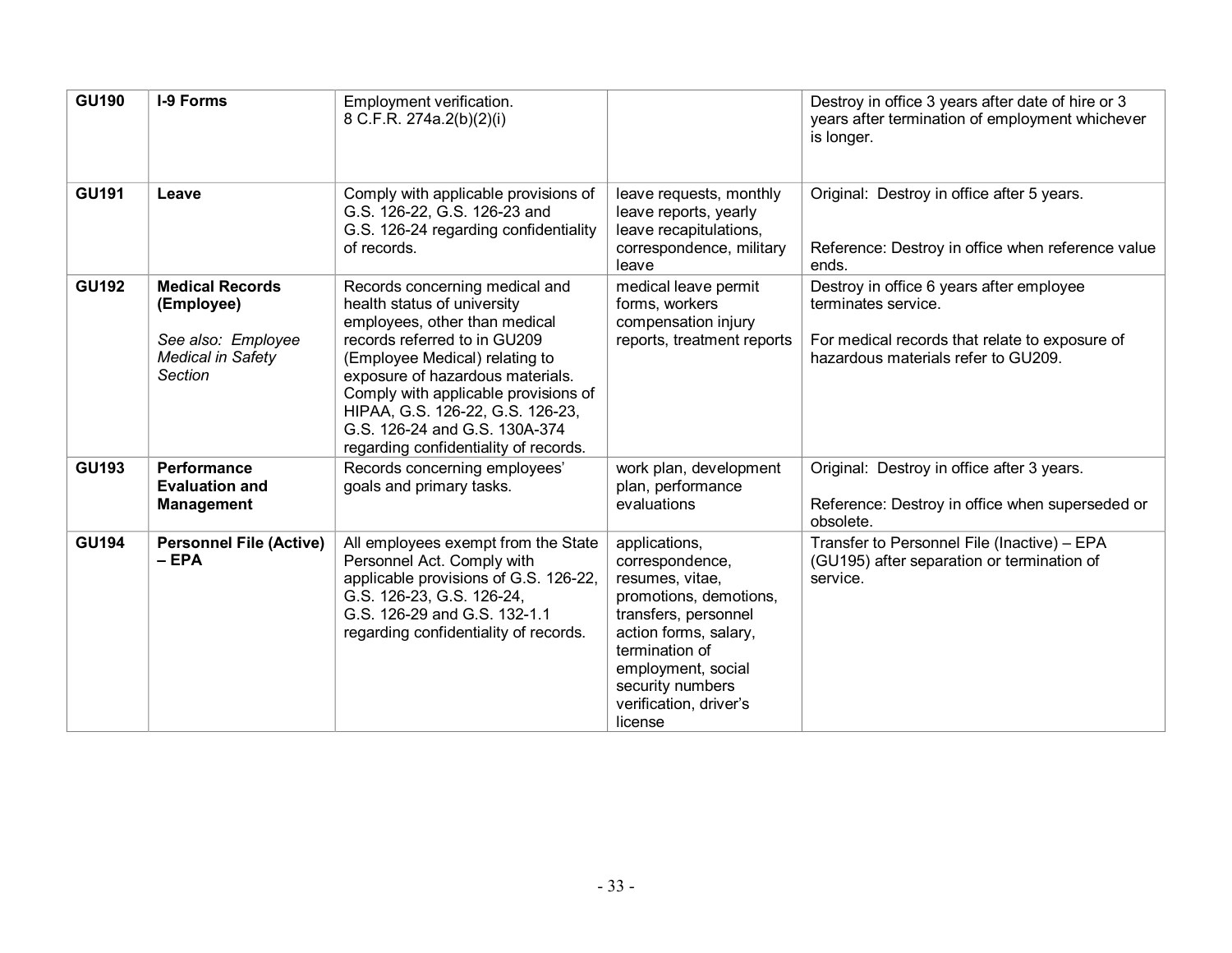| <b>GU195</b> | <b>Personnel File</b><br>(Inactive) - EPA               | All employees exempt from the State<br>Personnel Act. Comply with<br>G.S. 126-22, G.S. 126-23,<br>G.S. 126-24, G.S. 126-29 and<br>G.S. 132-1.1 regarding<br>confidentiality of records.                                                                                                                                                                                                                                                                     | applications,<br>correspondence, resume,<br>vitae, promotions,<br>demotions, transfers,<br>personnel action forms,<br>salary, termination of<br>employment, social<br>security numbers<br>verification, driver's<br>license                               | Transfer to University Archives 30 years after<br>separation or termination of services.              |
|--------------|---------------------------------------------------------|-------------------------------------------------------------------------------------------------------------------------------------------------------------------------------------------------------------------------------------------------------------------------------------------------------------------------------------------------------------------------------------------------------------------------------------------------------------|-----------------------------------------------------------------------------------------------------------------------------------------------------------------------------------------------------------------------------------------------------------|-------------------------------------------------------------------------------------------------------|
| <b>GU196</b> | <b>Personnel File (EPA)</b><br><b>One Time Payments</b> | Employees hired to fulfill temporary,<br>short-term duties. "One-Time"<br>Payments (OTPs)" apply to<br>honoraria paid to visiting lecturers<br>and consultants as well as to<br>university staff and students who<br>undertake duties outside and not in<br>conflict with their regular work.<br>Comply with applicable provisions of<br>G.S. 126-22, G.S. 126-23,<br>G.S. 126-24, G.S. 126-29 and<br>G.S. 132-1.1 regarding<br>confidentiality of records. | personnel action forms,<br>correspondence                                                                                                                                                                                                                 | Destroy in office 1 year after payment date.                                                          |
| <b>GU197</b> | <b>Personnel File (Active)</b><br>- SPA                 | All employees subject to the State<br>Personnel Act. Comply with<br>applicable provisions of G.S. 126-22,<br>G.S. 126-23 and G.S. 126-24<br>regarding confidentiality of records.                                                                                                                                                                                                                                                                           | applications,<br>correspondence,<br>resumes, vitae,<br>promotions, demotions,<br>transfers, suspensions,<br>disciplinary actions,<br>personnel action forms,<br>salary, termination of<br>employment, social<br>security verification,<br>drivers license | Transfer to Personnel File (Inactive) - SPA<br>(GU198) after separation or termination of<br>service. |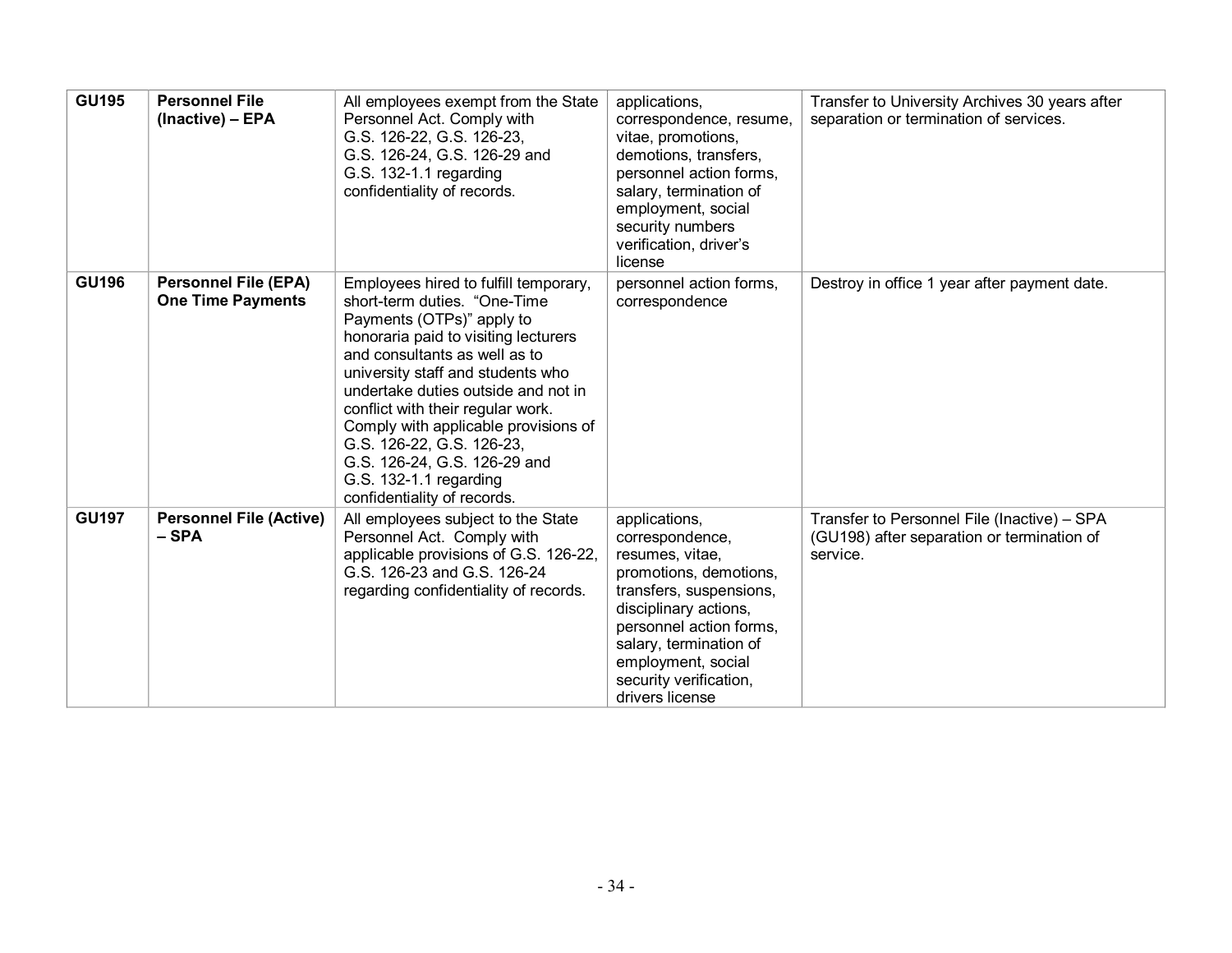| <b>GU198</b> | <b>Personnel File</b><br>(Inactive) - SPA     | All employees subject to the State<br>Personnel Act. Comply with<br>applicable provisions of G.S. 126-22,<br>G.S. 126-23 and G.S. 126-24<br>regarding confidentiality of records.                                                                                                                                      | applications,<br>correspondence,<br>resumes, vitae,<br>promotions, demotions,<br>transfers, suspensions,<br>disciplinary actions,<br>personnel action forms,<br>salary, termination of<br>employment, social<br>security verification,<br>drivers license | Destroy in office 30 years after separation or<br>termination.                                                                                                                                                                                                                                            |
|--------------|-----------------------------------------------|------------------------------------------------------------------------------------------------------------------------------------------------------------------------------------------------------------------------------------------------------------------------------------------------------------------------|-----------------------------------------------------------------------------------------------------------------------------------------------------------------------------------------------------------------------------------------------------------|-----------------------------------------------------------------------------------------------------------------------------------------------------------------------------------------------------------------------------------------------------------------------------------------------------------|
| <b>GU199</b> | <b>Position</b><br><b>Classifications</b>     | Position classifications approved by<br>the Office of State Personnel.                                                                                                                                                                                                                                                 | position classification<br>forms, lists of titles and<br>position numbers,<br>correspondence                                                                                                                                                              | Destroy in office when administrative value ends.                                                                                                                                                                                                                                                         |
| <b>GU200</b> | Reappointment,<br><b>Promotion and Tenure</b> | Comply with applicable provisions of<br>G.S. 126-22, G.S. 126-23,<br>G.S. 126-24, G.S. 126-29 and<br>G.S. 132-1.1 regarding<br>confidentiality of records.                                                                                                                                                             | correspondence,<br>recommendations,<br>reports, articles,<br>curriculum, vitae,<br>resume, list of<br>publications, evaluations,<br>research activities                                                                                                   | Original: Transfer records concerning award of<br>reappointment, promotion or tenure to individual's<br>Personnel File (Active) - EPA when granted.<br>Destroy in office remaining records after 2 years.<br>Reference: Destroy in office when<br>reappointment, promotion or tenure decision is<br>made. |
| <b>GU201</b> | <b>Reduction-in-Force</b>                     | Compilation of data regarding<br>reduction-in-force situations.<br>Comply with applicable provisions of<br>G.S. 126-22, G.S. 126-23 and<br>G.S. 126-24 regarding confidentiality<br>of records.                                                                                                                        | reports, forms,<br>correspondence, list of<br>employees                                                                                                                                                                                                   | Transfer forms and correspondence to official<br>personnel file 1 year after employee terminates<br>service.<br>Destroy in office remaining records when<br>administrative value ends.                                                                                                                    |
| <b>GU202</b> | <b>Retirement Benefits</b>                    | Retirement beneficiaries for death<br>benefits, personal data of employees<br>who plan to retire or have retired,<br>descriptive information about<br>retirement system and other related<br>topics. Comply with applicable<br>provisions of G.S. 126-22,<br>G.S. 126-23 and G.S. 126-24<br>regarding confidentiality. |                                                                                                                                                                                                                                                           | Transfer forms concerning beneficiaries to the<br>Department of State Treasurer, Retirement<br>Systems Division or other retirement plan, when<br>received. Destroy in office remaining records<br>when reference value ends.                                                                             |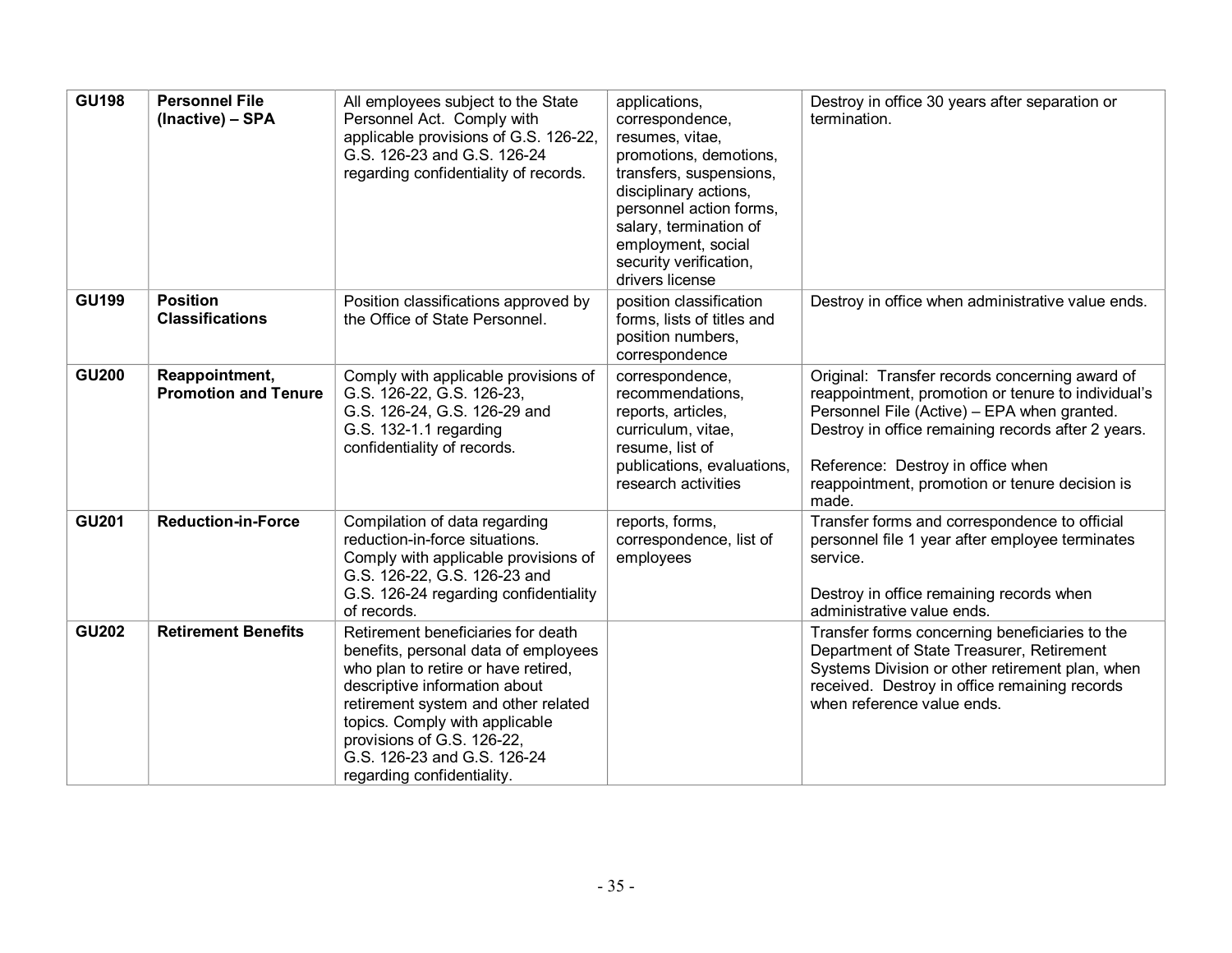| <b>GU203</b> | <b>Search Committees</b>                                                                                                                            | Comply with applicable provisions of<br>G.S. 126-22, G.S. 126-23,<br>G.S. 126-24, G.S. 126-29 and<br>G.S. 132-1.1 regarding<br>confidentiality of records. | correspondence,<br>resumes, applications,<br>forms, interview notes,<br>policies, reports, charge,<br>roster | Original: Transfer application materials of<br>successful candidates immediately after official<br>offer of employment is accepted to Personnel file.<br>Destroy in office application materials of<br>unsuccessful candidates 3 years after date<br>position is filled if no charge of discrimination has<br>been filed. If charge has been filed, destroy 1<br>year after resolution of charge.<br>Reference: Destroy in office upon completion of<br>committee's charge. |
|--------------|-----------------------------------------------------------------------------------------------------------------------------------------------------|------------------------------------------------------------------------------------------------------------------------------------------------------------|--------------------------------------------------------------------------------------------------------------|-----------------------------------------------------------------------------------------------------------------------------------------------------------------------------------------------------------------------------------------------------------------------------------------------------------------------------------------------------------------------------------------------------------------------------------------------------------------------------|
| <b>GU204</b> | <b>Secondary</b><br><b>Employment</b><br>(See also:<br><b>Dual Employment)</b>                                                                      | Employees' requests regarding<br>engaging in secondary non-state<br>employment.                                                                            |                                                                                                              | Destroy in office approved requests and related<br>records 1 year after employee terminates outside<br>employment. Destroy in office disapproved<br>requests and related records after 6 months.<br>Destroy in office remaining records when<br>reference value ends.                                                                                                                                                                                                       |
| <b>GU205</b> | <b>Student Assistants /</b><br><b>Work-Study Students</b>                                                                                           | Comply with applicable provisions of<br>G.S. 126-22, G.S. 126-23,<br>G.S. 126-24, G.S. 126-29 and<br>G.S. 132-1.1 regarding<br>confidentiality of records. | time sheets,<br>correspondence,<br>schedules, evaluations,<br>job descriptions, payroll                      | Destroy in office 5 years after student terminates<br>employment.                                                                                                                                                                                                                                                                                                                                                                                                           |
| <b>GU206</b> | <b>Time Sheets</b>                                                                                                                                  | See Series Title                                                                                                                                           |                                                                                                              | Destroy in office after 5 years and when posted to<br>applicable retirement plan.                                                                                                                                                                                                                                                                                                                                                                                           |
| <b>GU207</b> | <b>Training Programs</b><br>(See also: Conferences,<br><b>Training Programs and</b><br><b>Workshops</b> - Attended<br>in Administrative<br>Section) | Certification of completion of a<br>training program.                                                                                                      | Registration forms,<br>certificates                                                                          | Original: Transfer certification of completion to<br>individual's personnel file. Destroy in office<br>remaining records when administrative value<br>ends.<br>Reference: Destroy in office when administrative<br>value ends.                                                                                                                                                                                                                                              |
| <b>GU208</b> | <b>Voluntary Shared</b><br>Leave                                                                                                                    | Participation in the voluntary shared<br>leave program.                                                                                                    | applications, forms, leave<br>reports, correspondence,<br>requests                                           | Destroy in office after 5 years.                                                                                                                                                                                                                                                                                                                                                                                                                                            |
| * * * *      | Workers'<br>Compensation<br>(See: Workers'<br>Compensation in<br><b>Administrative Section)</b>                                                     |                                                                                                                                                            |                                                                                                              | See GU49                                                                                                                                                                                                                                                                                                                                                                                                                                                                    |

 $\mathcal{P}$  End of Personnel Records Section  $\mathcal{P}$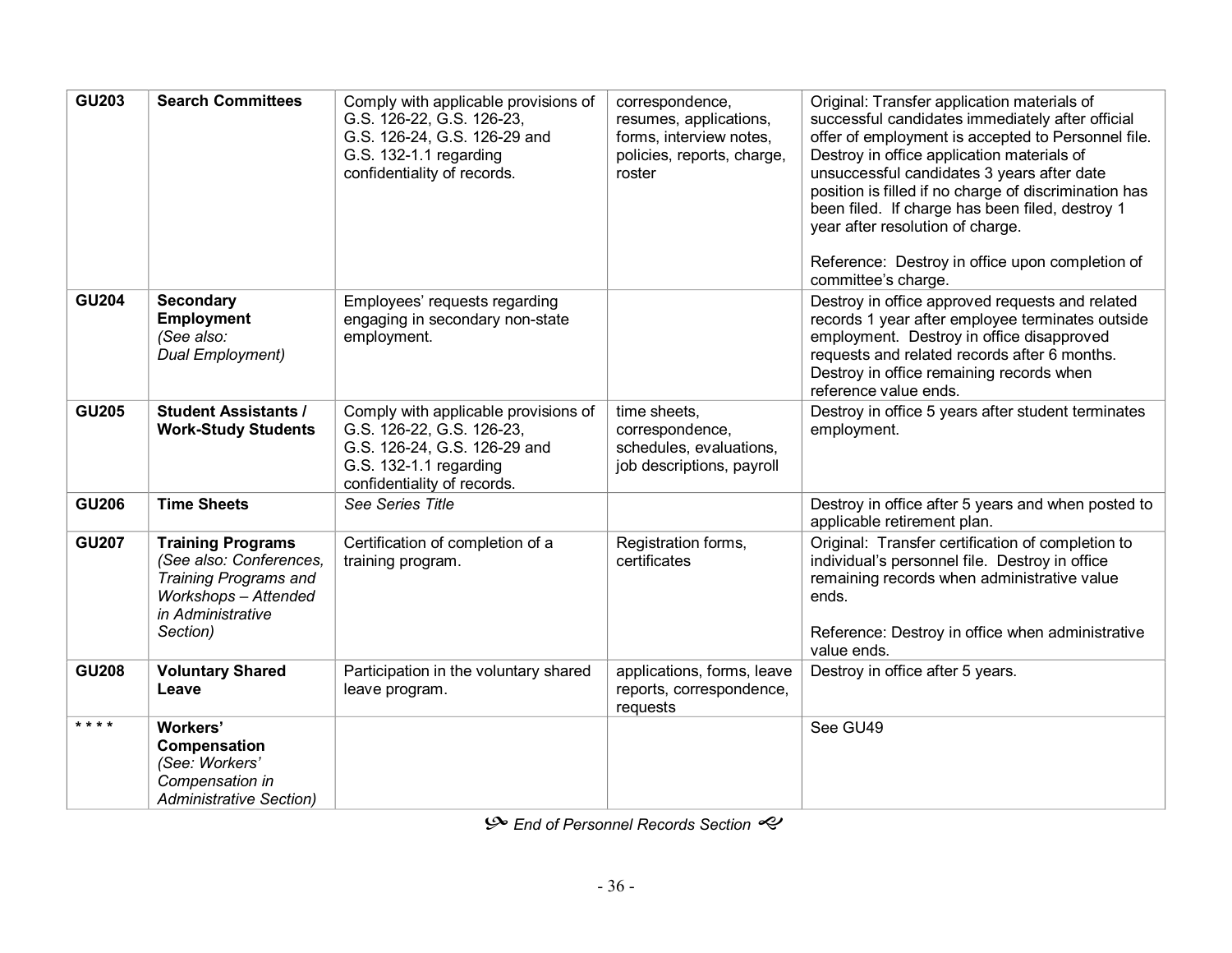#### *This Schedule applies to records in all media, unless otherwise specified***.**

*Items* **–** a sample listing of items found within a series. Other related records not listed may also be part of a series.

*Disposition* **–** all dispositions are minimum requirements and include, where applicable, transfer to the custody of the University Archives for appraisal and final disposition.

**Destruction** – takes place in the office. Any record with confidential or sensitive information shall be properly destroyed by shredding or by means to ensure that the records cannot be physically recreated.

*Original and Reference Copy* – original copy (also known as a record copy) is the official authorized copy kept by the office charged with creating or maintaining the record copy. Reference copies (also known as convenience copies) are preserved for the convenience of reference or ease of access.

#### *No destruction of records may take place if litigation or audits are pending or reasonably anticipated or foreseeable.*

*Refer to prefatory material for additional instructions or contact your university's records officer for clarification.*

|              | ям вти кремья                                                                      |                                                                                                                                                                                                                                                                                                                                                                           |                                                      |                                                                                                                                                                                                                                                                               |  |
|--------------|------------------------------------------------------------------------------------|---------------------------------------------------------------------------------------------------------------------------------------------------------------------------------------------------------------------------------------------------------------------------------------------------------------------------------------------------------------------------|------------------------------------------------------|-------------------------------------------------------------------------------------------------------------------------------------------------------------------------------------------------------------------------------------------------------------------------------|--|
| Series #     | <b>Series Title</b>                                                                | <b>Series Description</b>                                                                                                                                                                                                                                                                                                                                                 | <b>Items</b>                                         | <b>Disposition</b>                                                                                                                                                                                                                                                            |  |
| <b>GU209</b> | <b>Employee Medical</b><br>See also: GS192<br><b>Medical Records</b><br>(Employee) | Related to exposure to hazardous<br>materials. Comply with 29 C.F.R.<br>1910.1020 and other applicable<br>regulations of the NC Department of<br>Labor and the US Occupational<br>Safety and Health Administration.<br>Comply with applicable provisions of<br>HIPAA, G.S. 126-22, G.S. 126-23,<br>G.S. 126-24 and G.S. 130A-374<br>regarding confidentiality of records. | examination results, test<br>results                 | Destroy in office medical records related to<br>exposure to hazardous materials 30 years after<br>separation or termination of service.<br>For all other employee medical records refer to<br>GU192.                                                                          |  |
| <b>GU210</b> | Fire, Health and<br><b>Environmental Safety</b>                                    | See Series Title                                                                                                                                                                                                                                                                                                                                                          | correspondence, safety<br>audits, inspection reports | Original: Destroy in office correspondence and<br>safety audits after 3 years. Destroy in office<br>inspection reports after 7 years. Destroy in office<br>remaining records when administrative value<br>ends.<br>Reference: Destroy in office when reference<br>value ends. |  |

### **SAFETY RECORDS**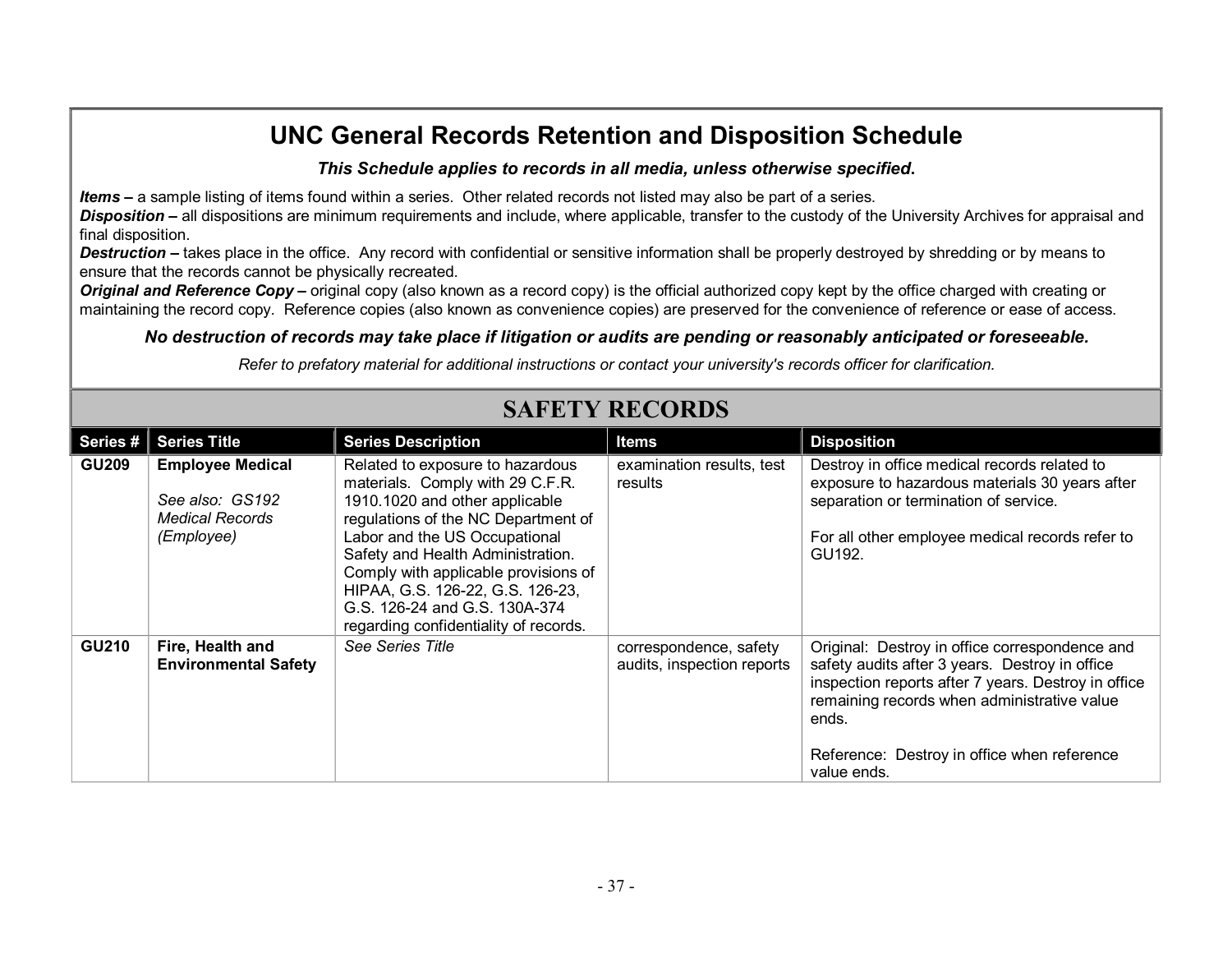| <b>GU211</b> | <b>Material Safety Data</b><br><b>Sheets</b>                                | Safety information for hazardous<br>materials. Comply with applicable<br>regulations of 29 C.F.R. 1910.1200. |                         | Destroy in office one year after termination of use<br>of product provided a chemical inventory record<br>as described in 29 C.F.R. 1910.1020(d)(1)(ii)(B)<br>is retained for at least 30 years, otherwise retain<br>material safety data sheet for 30 years. |
|--------------|-----------------------------------------------------------------------------|--------------------------------------------------------------------------------------------------------------|-------------------------|---------------------------------------------------------------------------------------------------------------------------------------------------------------------------------------------------------------------------------------------------------------|
| <b>GU212</b> | <b>Occupational Safety</b><br>and Health<br><b>Administration</b><br>(OSHA) | See Series Title                                                                                             | policies, procedures    | Destroy in office when superseded or obsolete.                                                                                                                                                                                                                |
| <b>GU213</b> | <b>Restricted Use</b><br><b>Pesticide</b>                                   | Comply with North Carolina<br>Pesticide Law.                                                                 | reports, correspondence | Destroy in office after 3 years.                                                                                                                                                                                                                              |

 $\mathcal{S}$  End of Safety Records Section  $\mathcal{S}$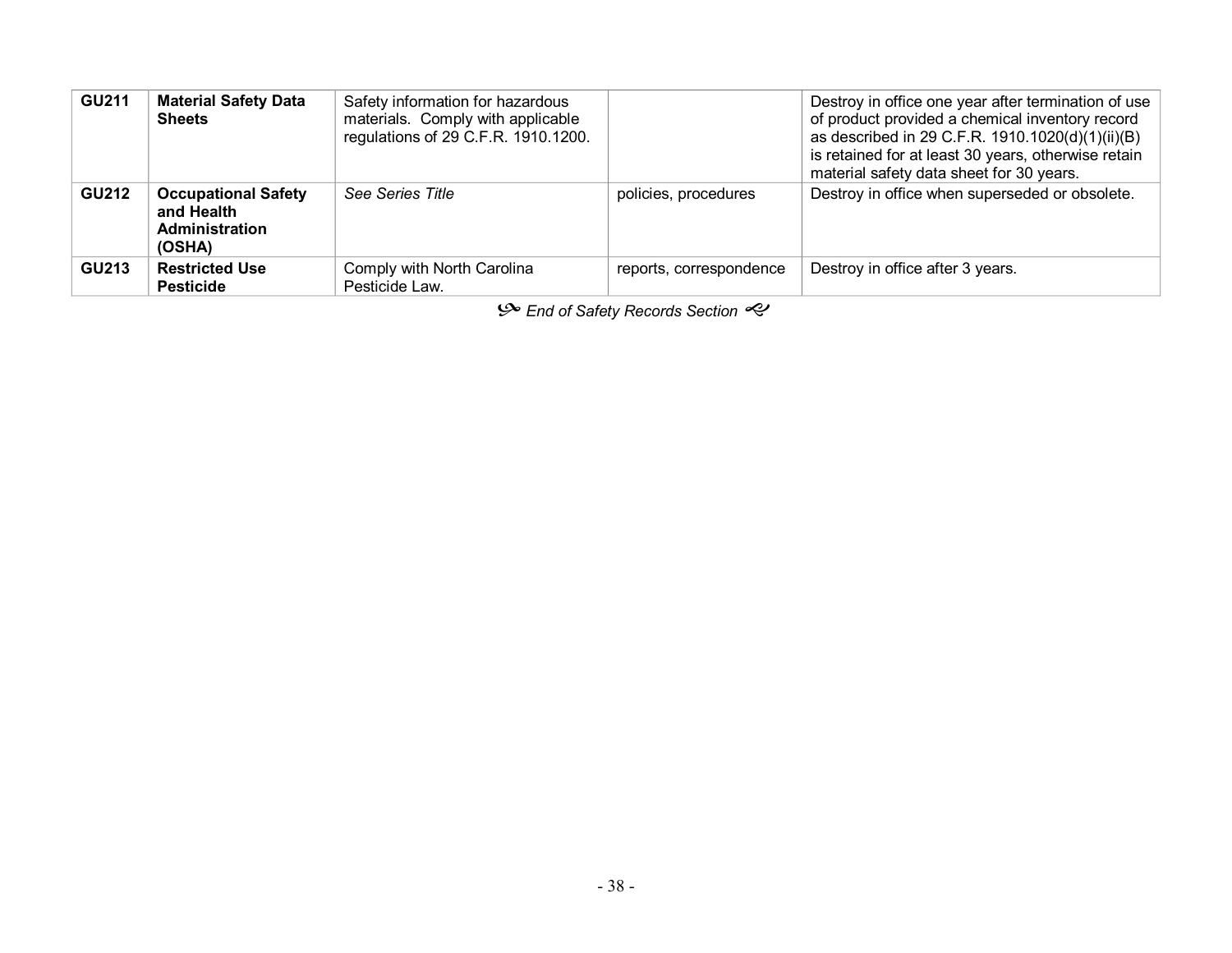#### *This Schedule applies to records in all media, unless otherwise specified***.**

*Items* **–** a sample listing of items found within a series. Other related records not listed may also be part of a series.

*Disposition* **–** all dispositions are minimum requirements and include, where applicable, transfer to the custody of the University Archives for appraisal and final disposition.

**Destruction** – takes place in the office. Any record with confidential or sensitive information shall be properly destroyed by shredding or by means to ensure that the records cannot be physically recreated.

*Original and Reference Copy* – original copy (also known as a record copy) is the official authorized copy kept by the office charged with creating or maintaining the record copy. Reference copies (also known as convenience copies) are preserved for the convenience of reference or ease of access.

#### *No destruction of records may take place if litigation or audits are pending or reasonably anticipated or foreseeable.*

*Refer to prefatory material for additional instructions or contact your university's records officer for clarification.*

| Series#      | <b>Series Title</b>                            | <b>Series Description</b>                                                     | <b>Items</b>                                                                                                                                                                                                  | <b>Disposition</b>                                                                                                                                                                       |
|--------------|------------------------------------------------|-------------------------------------------------------------------------------|---------------------------------------------------------------------------------------------------------------------------------------------------------------------------------------------------------------|------------------------------------------------------------------------------------------------------------------------------------------------------------------------------------------|
| <b>GU214</b> | <b>Academic Action</b><br><b>Authorization</b> | Authorization to change student<br>database.                                  | forms, correspondence                                                                                                                                                                                         | Destroy in office 5 years after graduation or<br>separation.                                                                                                                             |
| <b>GU215</b> | <b>Academic Records</b><br><b>Reports</b>      | Comply with 20 U.S.C. 1232g.                                                  | athletic eligibility,<br>enrollment, grade<br>distribution, international<br>students, incompletes,<br>failures, degree statistics,<br>race, ethnicity, schedule<br>of classes, student<br>ranking, retention | Original: Data retained in Registrar's Office<br>permanently. Destroy in office reports when<br>administrative value ends.<br>Reference: Destroy in office when reference<br>value ends. |
| <b>GU216</b> | <b>Academic Student</b><br><b>Advising</b>     | Comply with 20 U.S.C. 1232g.                                                  | advisors' notes and<br>reports, copies of<br>transcripts, official<br>graduation audits,<br>comprehensive exam<br>results, correspondence,<br>recommendation letters                                          | Destroy in office 5 years after graduation or<br>separation.                                                                                                                             |
| <b>GU217</b> | <b>Applications for</b><br><b>Graduation</b>   | Completed student applications to<br>graduate. Comply with<br>20 U.S.C.1232g. |                                                                                                                                                                                                               | Destroy in office 1 year after graduation or<br>separation.                                                                                                                              |

### **STUDENT – ACADEMIC RECORDS**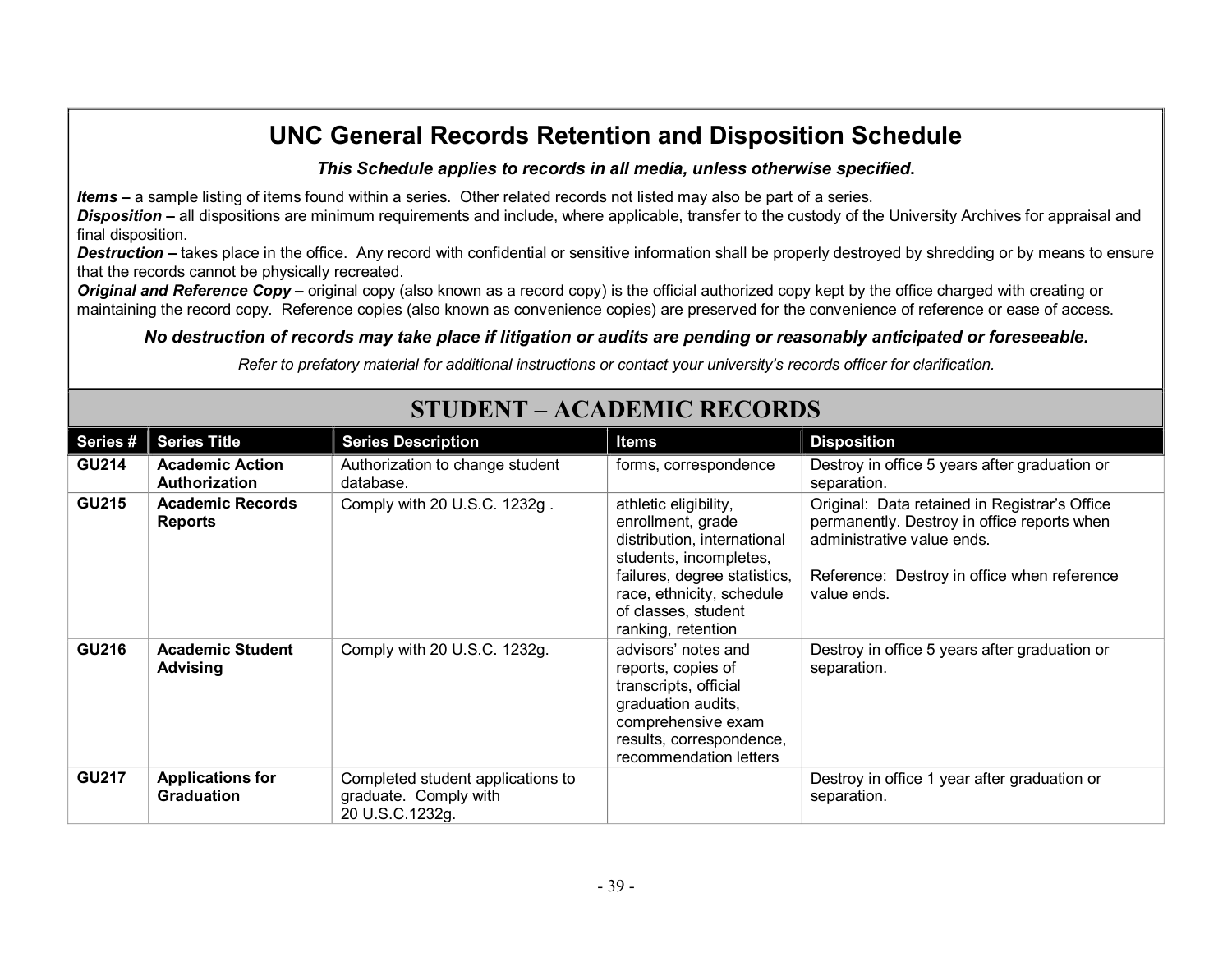| <b>GU218</b> | <b>Certifications /</b><br><b>Licenses</b>                                                                                                                       | Documents supporting application for<br>professional certificates or licenses.<br>Comply with 20 U.S.C. 1232g. | applications, registration,<br>evidence of completion of<br>practicum, transcripts,<br>narrative evaluation of<br>practicum, completion of<br>hours for certification.<br>recommendations,<br>evaluations | Original: Destroy in office 5 years after<br>graduation or separation.<br>Reference: Destroy in office when reference<br>value ends.                                                                                                                                                                                                                                                                     |
|--------------|------------------------------------------------------------------------------------------------------------------------------------------------------------------|----------------------------------------------------------------------------------------------------------------|-----------------------------------------------------------------------------------------------------------------------------------------------------------------------------------------------------------|----------------------------------------------------------------------------------------------------------------------------------------------------------------------------------------------------------------------------------------------------------------------------------------------------------------------------------------------------------------------------------------------------------|
| <b>GU219</b> | <b>Class Lists</b>                                                                                                                                               | Lists of students enrolled in courses<br>taught. Comply with<br>20 U.S.C.1232g.                                | name, social security<br>number or student ID<br>number, term, enrollment<br>status                                                                                                                       | Original: Permanent in Registrar's Office.<br>Reference: Destroy in office at end of semester<br>or when administrative value ends.                                                                                                                                                                                                                                                                      |
| <b>GU220</b> | <b>Commencement</b>                                                                                                                                              | See Series Title                                                                                               | programs, attendance<br>forms, planning records,<br>correspondence                                                                                                                                        | Transfer to University Archives after 1 year.                                                                                                                                                                                                                                                                                                                                                            |
| <b>GU221</b> | Comprehensive<br><b>Examination Results</b><br>(See also:<br>Credit by Examination<br>Examinations, Tests,<br><b>Term Papers and</b><br><b>Homework Records)</b> | Comply with 20 U.S.C. 1232g.                                                                                   |                                                                                                                                                                                                           | Original: Permanent in Registrar's Office.<br>Reference: Destroy in office 1 year after<br>verification from Registrar's Office.                                                                                                                                                                                                                                                                         |
| <b>GU222</b> | <b>Course Catalog</b>                                                                                                                                            | Catalog describing courses offered<br>by the university listing program and<br>degree requirements.            |                                                                                                                                                                                                           | Original: Transfer 2 copies to University Archives<br>when published. Retain 1 copy in Registrar's<br>Office permanently. Transfer 10 or more copies<br>(as required) of each publication to the State<br>Documents Clearinghouse, State Library of North<br>Carolina, when received from printer, in<br>accordance with GS 125-11.8(b).<br>Reference: Destroy in office when superseded or<br>obsolete. |
| <b>GU223</b> | <b>Course Evaluations</b><br>by Students                                                                                                                         | Course evaluations completed by<br>students.                                                                   |                                                                                                                                                                                                           | Destroy in office when administrative value ends.                                                                                                                                                                                                                                                                                                                                                        |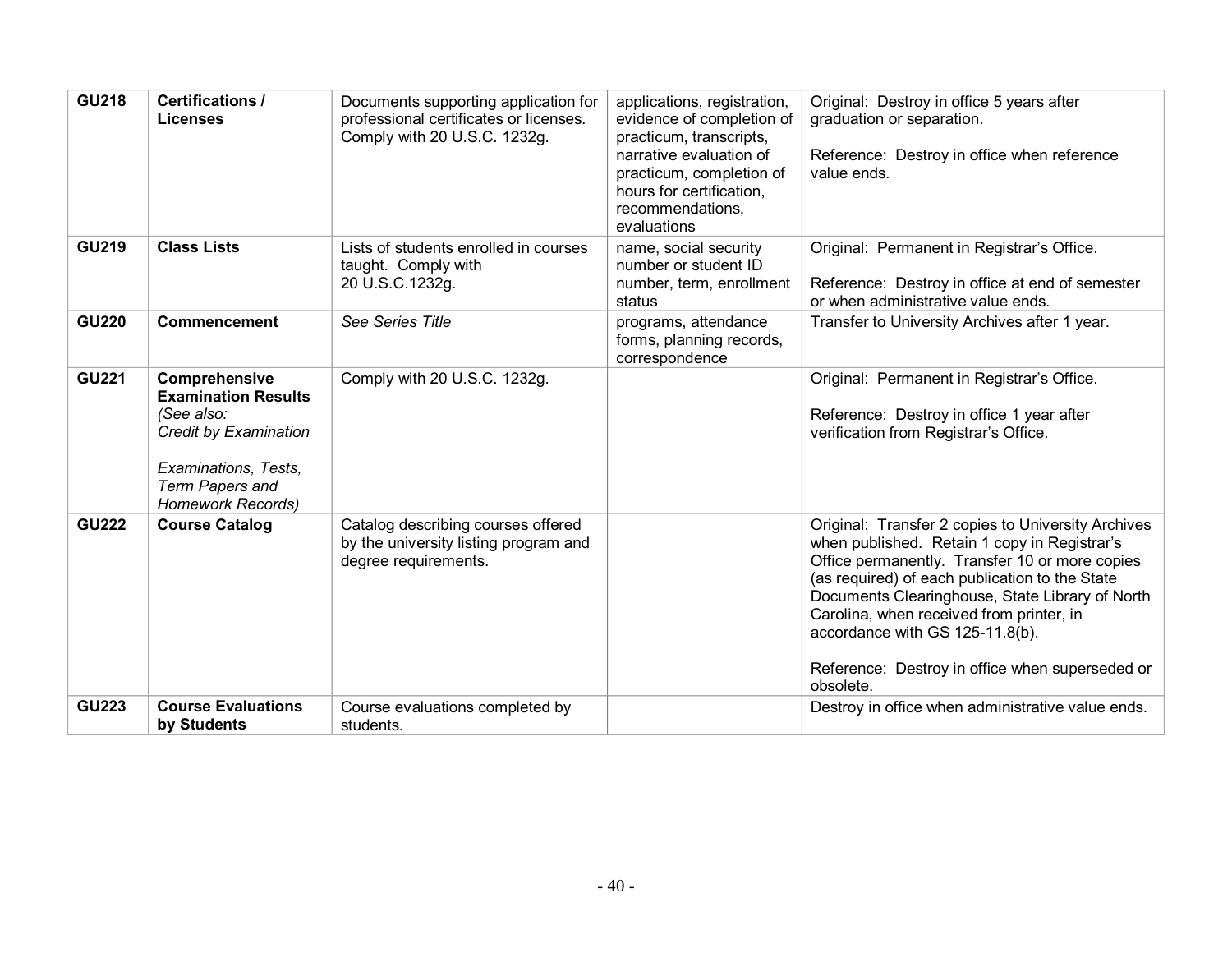| <b>GU224</b> | <b>Credit by Examination</b><br>(See also:<br>Comprehensive<br><b>Examination Results</b>                                                                               | Academic credits awarded to<br>students by special examination.<br>Comply with 20 U.S.C. 1232g.                                    | examination results,<br>transcripts                                                                                                                                   | Original: Retain in Registrar's Office<br>permanently.                                                                                         |
|--------------|-------------------------------------------------------------------------------------------------------------------------------------------------------------------------|------------------------------------------------------------------------------------------------------------------------------------|-----------------------------------------------------------------------------------------------------------------------------------------------------------------------|------------------------------------------------------------------------------------------------------------------------------------------------|
|              | Examinations, Tests,<br><b>Term Papers and</b><br><b>Homework Records)</b>                                                                                              |                                                                                                                                    |                                                                                                                                                                       | Reference: Transfer to Registrar's Office to be<br>incorporated into official academic file.                                                   |
| <b>GU225</b> | <b>Degree Audit</b><br>Authorization                                                                                                                                    | Comply with 20 U.S.C. 1232g.                                                                                                       | list of courses taken,<br>number of credits needed<br>to graduate, clearance<br>notes, advisor error<br>documentation                                                 | Original: Destroy in office 5 years after<br>graduation or separation.<br>Reference: Destroy in office when superseded or<br>obsolete.         |
| <b>GU226</b> | <b>Degree Listing</b>                                                                                                                                                   | Listings of departmental students<br>scheduled to receive degrees at end<br>of semester. Comply with<br>20 U.S.C. 1232g.           |                                                                                                                                                                       | Destroy in office when administrative value ends.                                                                                              |
| <b>GU227</b> | Drop / Add Forms                                                                                                                                                        | Comply with 20 U.S.C. 1232g.                                                                                                       |                                                                                                                                                                       | Original: Destroy in office 1 year after date<br>submitted.<br>Reference: Destroy in office when reference<br>value ends.                      |
| <b>GU228</b> | <b>Examinations, Tests,</b><br><b>Term Papers and</b><br><b>Homework Records</b><br>(See also:<br>Comprehensive<br><b>Examination Results</b><br>Credit by Examination) | Completed student examinations,<br>etc. not returned to student. Comply<br>with 20 U.S.C. 1232g and University<br>Code of Conduct. | examinations, tests, term<br>paper, homework                                                                                                                          | Destroy in office 1 year after completion of course<br>for uncontested grade results. If challenged,<br>destroy after resolution of challenge. |
| <b>GU229</b> | <b>Extra Hour</b><br>Registration                                                                                                                                       | Requests by students to register for<br>extra hours. Comply with<br>20 U.S.C. 1232g.                                               | requests, authorizations                                                                                                                                              | Destroy in office 1 year after date submitted.                                                                                                 |
| <b>GU230</b> | <b>Family Educational</b><br><b>Rights and Privacy</b><br><b>Act Compliance</b><br>(FERPA)                                                                              | Comply with 20 U.S.C. 1232g.                                                                                                       | requests for formal<br>hearings, requests for<br>release of information,<br>written decisions of<br>hearing panel, waivers<br>for rights of access,<br>correspondence | Permanent.                                                                                                                                     |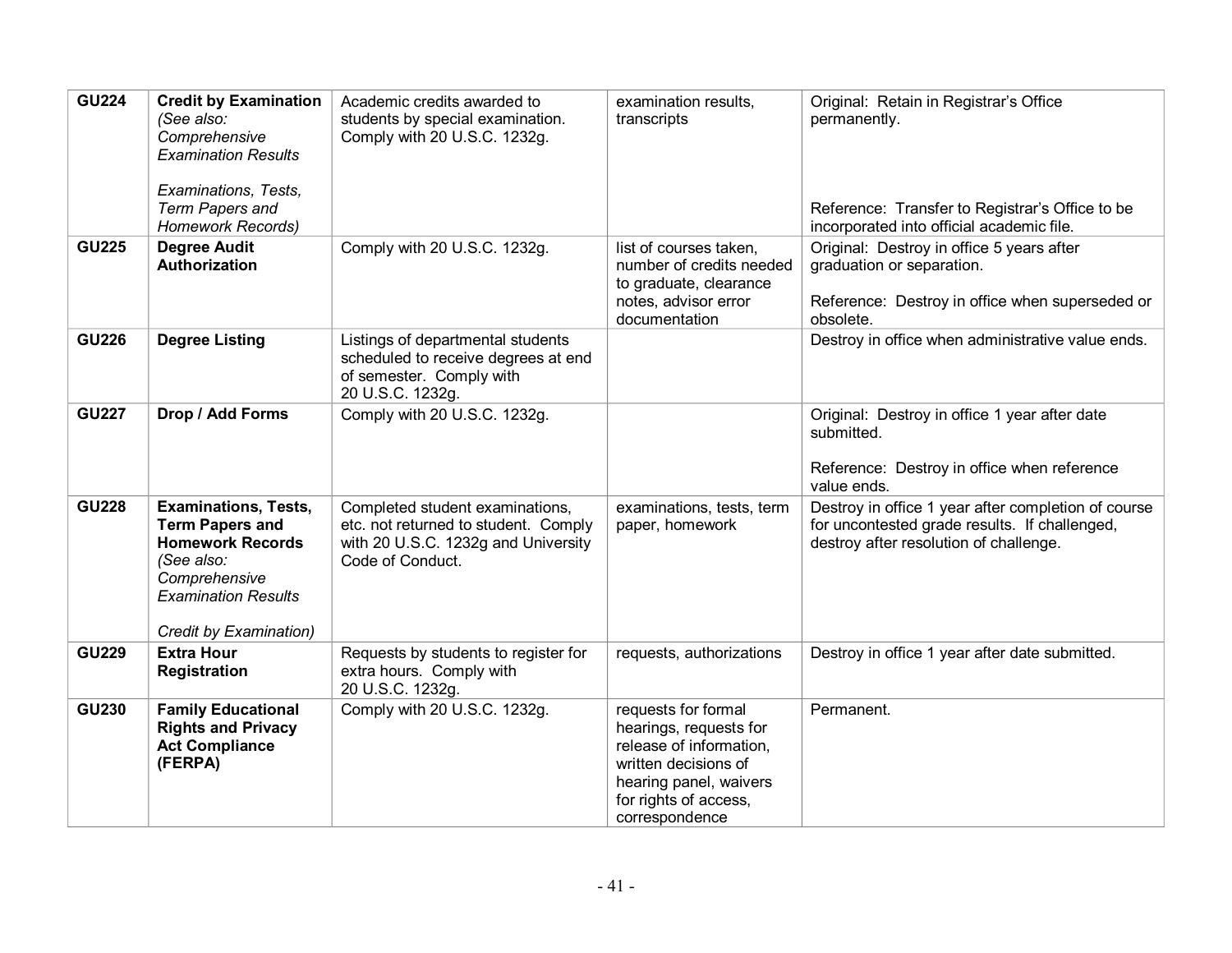| <b>GU231</b> | <b>Fee Assessment</b><br><b>Forms</b>                            | See Series Title                                                                                                          |                                                                                                                                                                                                                                                                                                                | Destroy in office 5 years after graduation or<br>separation.                                                                                                                                                              |
|--------------|------------------------------------------------------------------|---------------------------------------------------------------------------------------------------------------------------|----------------------------------------------------------------------------------------------------------------------------------------------------------------------------------------------------------------------------------------------------------------------------------------------------------------|---------------------------------------------------------------------------------------------------------------------------------------------------------------------------------------------------------------------------|
| <b>GU232</b> | <b>Grade Change Appeal</b><br>and Authorization<br><b>Forms</b>  | Used by students and faculty to<br>appeal and change course grades.<br>Comply with 20 U.S.C. 1232g.                       | forms, correspondence                                                                                                                                                                                                                                                                                          | Original: Retain in Registrar's Office<br>permanently. Destroy in office remaining records<br>after 5 years.<br>Reference: Destroy in office upon verification<br>from Registrar's Office.                                |
| <b>GU233</b> | <b>Grade Listings /</b><br><b>Grade Sheets</b>                   | Comply with 20 U.S.C.1232g.                                                                                               | name, course, grade                                                                                                                                                                                                                                                                                            | Retain in Registrar's Office permanently.                                                                                                                                                                                 |
| <b>GU234</b> | <b>Graduate Student</b><br><b>Records</b><br>(Departmental File) | Comply with 20 U.S.C. 1232g.                                                                                              | correspondence,<br>enrollment forms, grades,<br>practicum, internships                                                                                                                                                                                                                                         | Destroy in office 5 years after graduation or<br>separation.                                                                                                                                                              |
| <b>GU235</b> | <b>International Student</b><br><b>Documents</b>                 | Comply with 20 U.S.C. 1232g,<br>8 C.F.R. 214.2(f)(6)(iii)(B)<br>8 C.F.R. 214.3(g), 8C.F.R. 214.3(k)<br>22 C.F.R. 62.10(h) | 1-20 (copy of certificate<br>of eligibility for F-1 visa<br>status) copy of alien<br>registration receipt card,<br>copy of "arrival-<br>departure" record (form I-<br>94), copy of certificate of<br>eligibility for J-1 visa<br>status (DS-2019),<br>statement of financial<br>eligibility,<br>correspondence | Enrolled, destroy in office or return 10 years after<br>graduation or separation.<br>Non-enrolled, destroy 1 year after application<br>term.<br>Note: records are to be maintained separately<br>from admissions process. |
| <b>GU236</b> | <b>Name Changes</b>                                              |                                                                                                                           | correspondence, name<br>change forms                                                                                                                                                                                                                                                                           | Destroy in office 5 years after graduation or<br>separation.                                                                                                                                                              |
| <b>GU237</b> | Pass / Fail Forms                                                | Comply with 20 U.S.C. 1232g.                                                                                              |                                                                                                                                                                                                                                                                                                                | Destroy in office 1 year after request submitted.                                                                                                                                                                         |
| <b>GU238</b> | <b>Program Progression</b><br><b>Appeals</b>                     | Comply with 20 U.S.C. 1232g.                                                                                              | forms, correspondence                                                                                                                                                                                                                                                                                          | Transfer outcome of appeal to Registrar's Office.<br>Destroy in office remaining records 5 years after<br>resolution of appeal.                                                                                           |
| <b>GU239</b> | <b>Repeat Course</b>                                             | Records concerning students'<br>attempts to repeat courses in order<br>to raise grades. Comply with<br>20 U.S.C. 1232g.   | requests, disapprovals                                                                                                                                                                                                                                                                                         | Destroy in office after 2 years.                                                                                                                                                                                          |
| <b>GU240</b> | <b>Student Information</b><br>System (database)                  | Comply with 20 U.S.C. 1232g.                                                                                              | admission applications,<br>transcripts,<br>correspondence, grades,<br>raised grades, extra hour<br>registration, repeat<br>course, add/drop                                                                                                                                                                    | Update data routinely and retain in Registrar's<br>Office permanently.                                                                                                                                                    |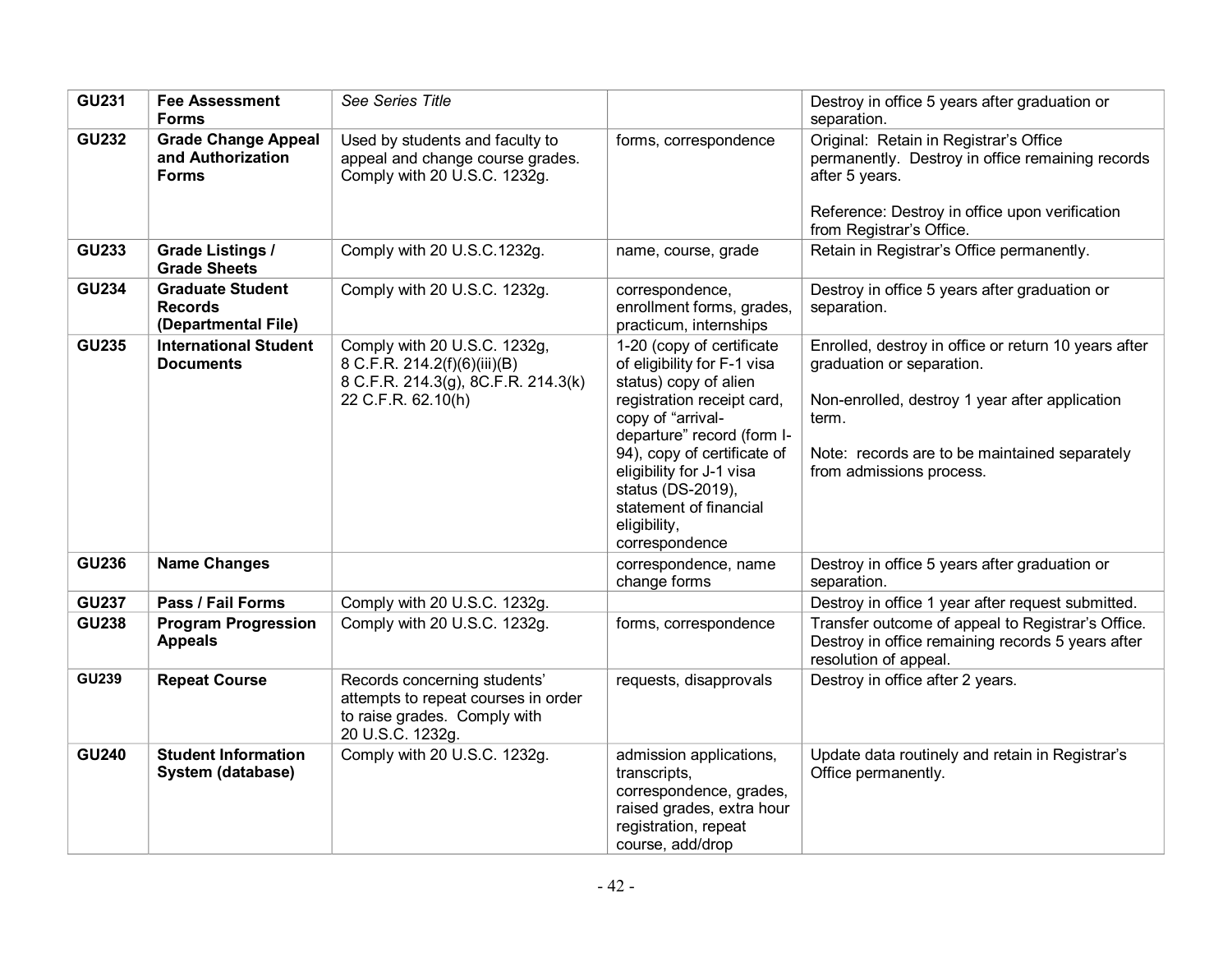| <b>GU241</b> | <b>Student Teaching</b><br><b>Certification</b>                | Comply with 20 U.S.C. 1232g.                                                                              | correspondence,<br>applications, transcripts,<br>check sheets, grades,<br>drop/add,<br>class schedules | Original: Retain in Registrar's Office<br>permanently.<br>Reference: Destroy in office after 5 years after<br>graduation or separation. |
|--------------|----------------------------------------------------------------|-----------------------------------------------------------------------------------------------------------|--------------------------------------------------------------------------------------------------------|-----------------------------------------------------------------------------------------------------------------------------------------|
| <b>GU242</b> | Theses and<br><b>Dissertations</b>                             | See Series Title                                                                                          |                                                                                                        | Retain 1 copy at university permanently.                                                                                                |
| <b>GU243</b> | <b>Transcripts</b>                                             | Comply with 20 U.S.C. 1232g.                                                                              |                                                                                                        | Retain in Registrar's Office permanently.                                                                                               |
| <b>GU244</b> | <b>Transcript Requests</b><br>(Student)                        | Comply with 20 U.S.C. 1232g.                                                                              | request, invoice                                                                                       | Destroy in office 1 year after date submitted.                                                                                          |
| <b>GU245</b> | <b>Transfer Equivalents</b>                                    | Records concerning grade transfer<br>equivalents from other institutions.<br>Comply with 20 U.S.C. 1232g. | correspondence,<br>transcripts, list of credit<br>hours earned                                         | Retain in Registrar's Office permanently.                                                                                               |
| <b>GU246</b> | Undergraduate<br><b>Student Records</b><br>(Departmental File) | Comply with 20 U.S.C. 1232g.                                                                              | correspondence, grade<br>listings, practicum,<br>internships                                           | Destroy in office 5 years after graduation or<br>separation.                                                                            |
| <b>GU247</b> | <b>Withdrawals from</b><br><b>University</b>                   | Comply with 20 U.S.C. 1232g.                                                                              | withdrawal forms                                                                                       | Destroy in office 5 years after graduation or<br>separation.                                                                            |

 $\mathcal{P}$  End of Student-Academic Records Section  $\mathcal{P}$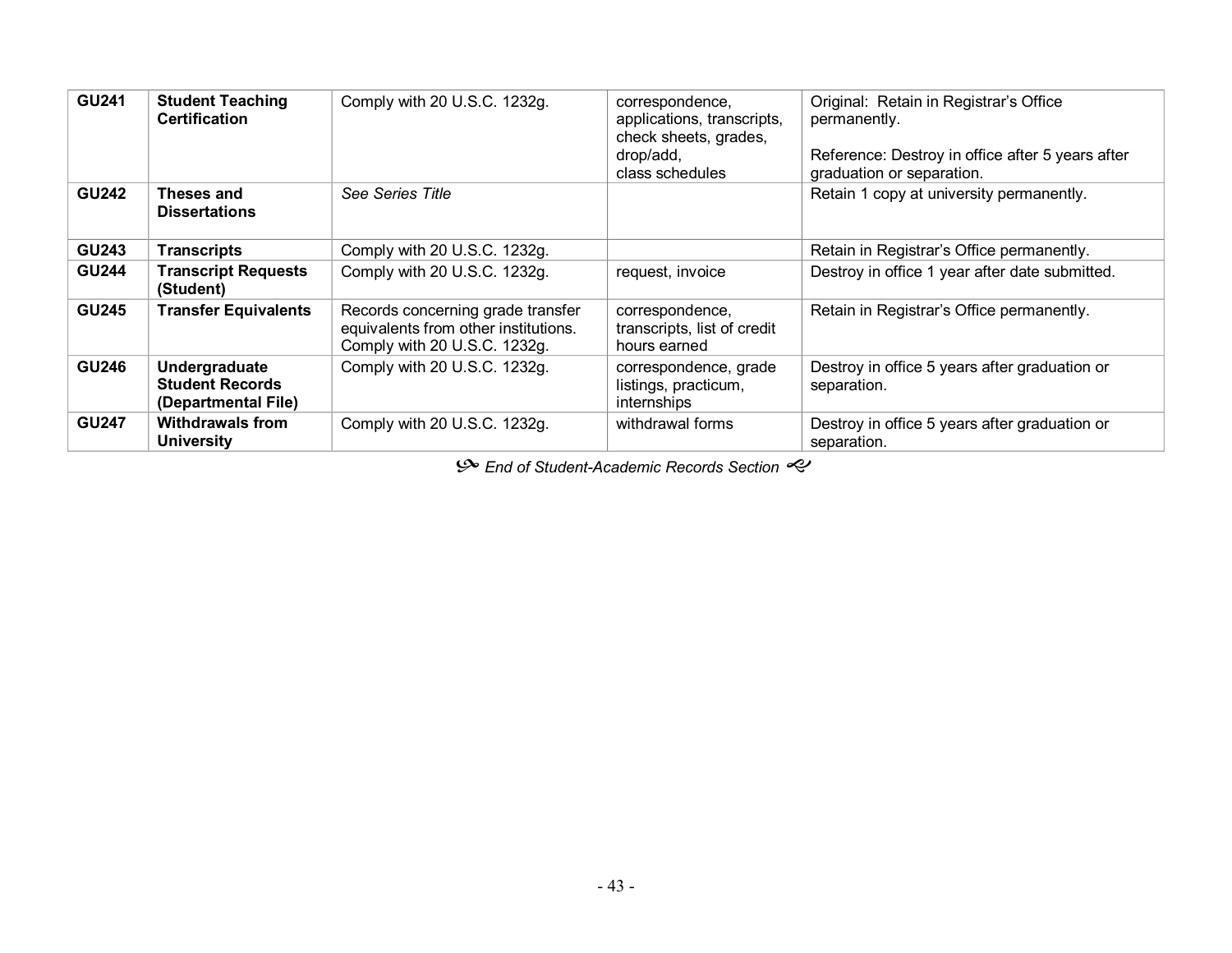#### *This Schedule applies to records in all media, unless otherwise specified***.**

*Items* **–** a sample listing of items found within a series. Other related records not listed may also be part of a series.

*Disposition* **–** all dispositions are minimum requirements and include, where applicable, transfer to the custody of the University Archives for appraisal and final disposition.

**Destruction** – takes place in the office. Any record with confidential or sensitive information shall be properly destroyed by shredding or by means to ensure that the records cannot be physically recreated.

**Original and Reference Copy** – original copy (also known as a record copy) is the official authorized copy kept by the office charged with creating or maintaining the record copy. Reference copies (also known as convenience copies) are preserved for the convenience of reference or ease of access.

#### *No destruction of records may take place if litigation or audits are pending or reasonably anticipated or foreseeable.*

*Refer to prefatory material for additional instructions or contact your university's records officer for clarification.*

| Series #     | <b>Series Title</b>                                       | <b>Series Description</b>    | <b>Items</b>                                                         | <b>Disposition</b>                                                                                                                                                                                                      |
|--------------|-----------------------------------------------------------|------------------------------|----------------------------------------------------------------------|-------------------------------------------------------------------------------------------------------------------------------------------------------------------------------------------------------------------------|
| <b>GU248</b> | <b>Advanced Placement</b>                                 | Comply with 20 U.S.C. 1232g. | placement tests, test<br>results                                     | Enrolled students, destroy 5 years after<br>graduation or separation.                                                                                                                                                   |
|              |                                                           |                              |                                                                      | Non-enrolled, destroy 1 year after application<br>period.                                                                                                                                                               |
| <b>GU249</b> | <b>Applications for</b><br><b>Admission</b><br>(Graduate) | Comply with 20 U.S.C. 1232g. | applications,<br>correspondence,<br>recommendations,<br>transcripts, | Enrolled student, destroy letters of<br>recommendation 3 years after admission and<br>transfer remaining records to Registrar's Office<br>when accepted.<br>Non-enrolled, destroy 3 years after application<br>period.  |
| <b>GU250</b> | <b>Applications for</b><br>Admission<br>(Undergraduate)   | Comply with 20 U.S.C. 1232g. | applications,<br>correspondence,<br>recommendations<br>transcripts,  | Enrolled students, destroy letters of<br>recommendation 3 years after admission and<br>transfer remaining records to Registrar's Office<br>when accepted.<br>Non-enrolled, destroy 3 years after application<br>period. |

# **STUDENT – ADMISSIONS RECORDS**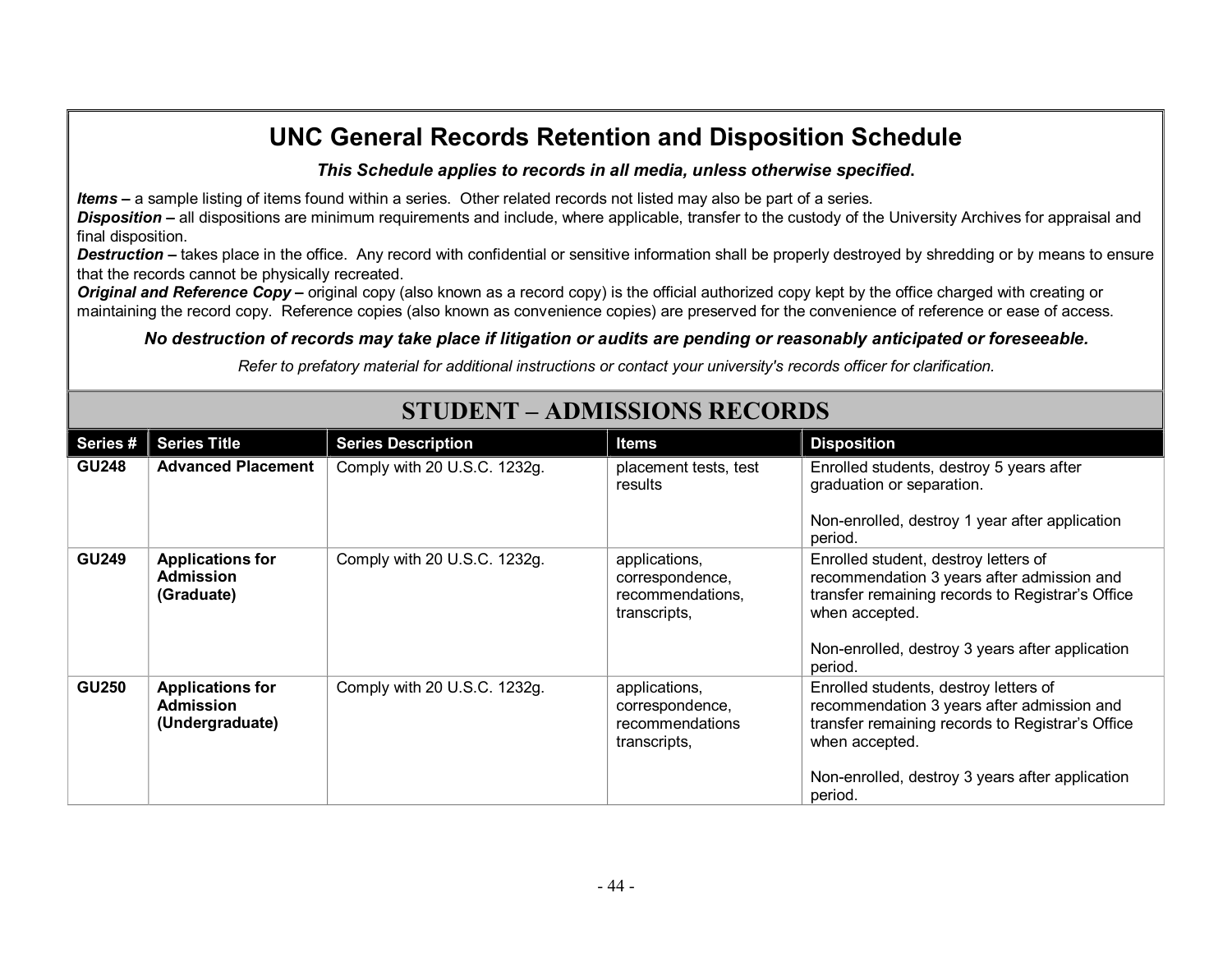| <b>GU251</b> | <b>Entrance</b><br><b>Examination Reports</b><br>/ Test Scores                                  | Comply with 20 U.S.C. 1232g. | ACT, CEEB, GRE, SAT,<br>LSAT, MCAT                           | Enrolled students, destroy 5 years after<br>graduation or separation.                          |
|--------------|-------------------------------------------------------------------------------------------------|------------------------------|--------------------------------------------------------------|------------------------------------------------------------------------------------------------|
|              |                                                                                                 |                              |                                                              | Non-enrolled, destroy 1 year after application<br>period.                                      |
| <b>GU252</b> | <b>Residency</b><br><b>Classification Forms</b>                                                 | Comply with 20 U.S.C. 1232g. | classification forms,<br>change of residency<br>status forms | Destroy in office 5 years after graduation or<br>separation and when released from all audits. |
| <b>GU253</b> | <b>Student Waivers for</b><br><b>Rights of Access to</b><br>Letters of<br><b>Recommendation</b> | Comply with 20 U.S.C. 1232g. |                                                              | Destroy in office when letters of recommendation<br>are destroyed.                             |

 $\mathcal{P}$  End of Student-Admissions Records Section  $\mathcal{P}$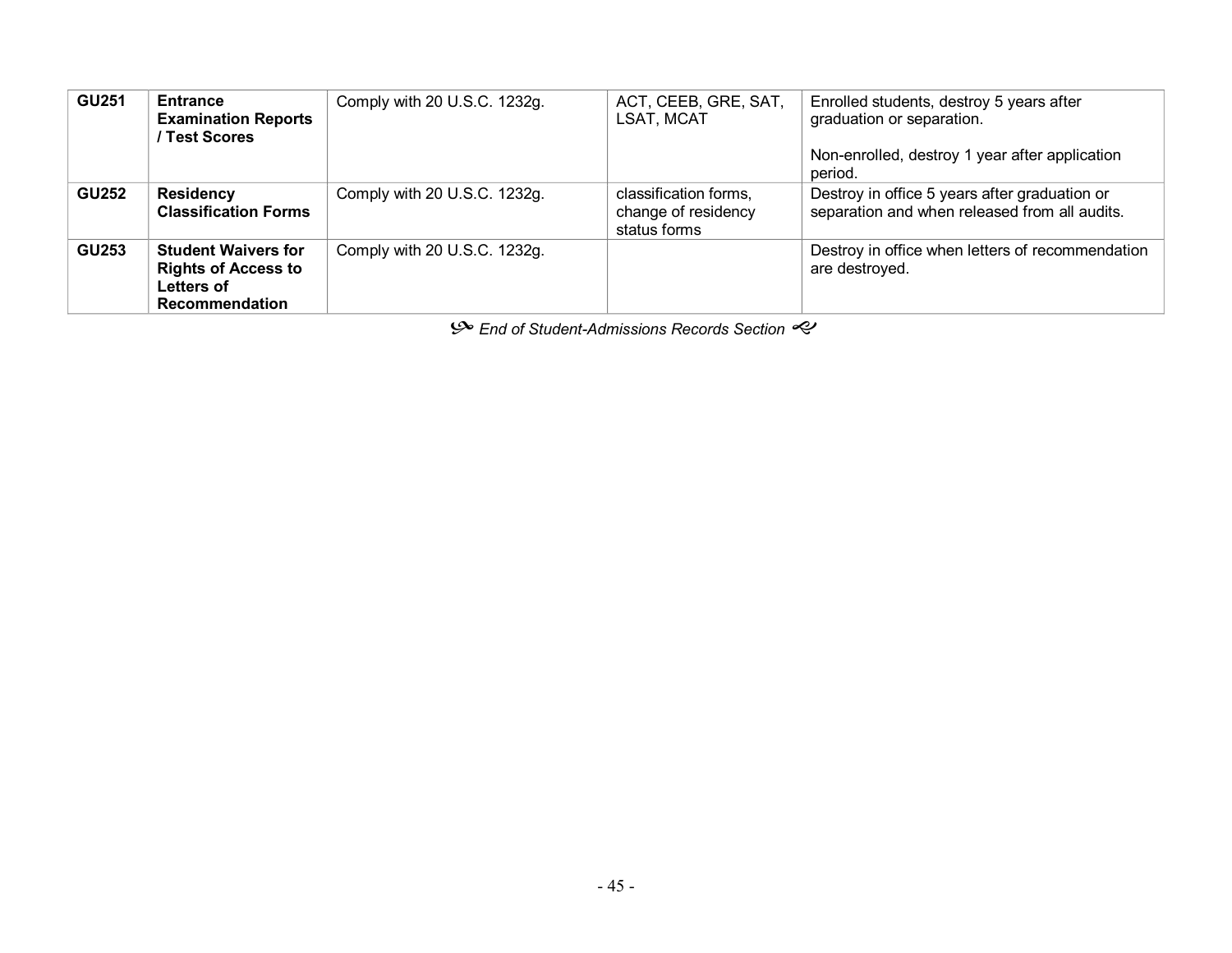#### *This Schedule applies to records in all media, unless otherwise specified***.**

*Items* **–** a sample listing of items found within a series. Other related records not listed may also be part of a series.

*Disposition* **–** all dispositions are minimum requirements and include, where applicable, transfer to the custody of the University Archives for appraisal and final disposition.

**Destruction** – takes place in the office. Any record with confidential or sensitive information shall be properly destroyed by shredding or by means to ensure that the records cannot be physically recreated.

**Original and Reference Copy** – original copy (also known as a record copy) is the official authorized copy kept by the office charged with creating or maintaining the record copy. Reference copies (also known as convenience copies) are preserved for the convenience of reference or ease of access.

#### *No destruction of records may take place if litigation or audits are pending or reasonably anticipated or foreseeable.*

*Refer to prefatory material for additional instructions or contact your university's records officer for clarification.*

| Series#      | <b>Series Title</b>                     | <b>Series Description</b>                                                                                                                   | Items                                                                                                                                                                     | <b>Disposition</b>                                                                                                                                                                                                                                                                                                                            |
|--------------|-----------------------------------------|---------------------------------------------------------------------------------------------------------------------------------------------|---------------------------------------------------------------------------------------------------------------------------------------------------------------------------|-----------------------------------------------------------------------------------------------------------------------------------------------------------------------------------------------------------------------------------------------------------------------------------------------------------------------------------------------|
| <b>GU254</b> | Academic<br>Counseling                  | Personal and academic counseling<br>of student athletes. Comply with<br>20 U.S.C. 1232g.                                                    | transcripts, grades, class<br>schedule, academic test<br>reports, correspondence                                                                                          | Destroy in office 5 years after graduation or<br>separation.                                                                                                                                                                                                                                                                                  |
| <b>GU255</b> | <b>Athletic Drug Testing</b>            | Comply with 20 U.S.C. 1232g and<br>NCAA rules and regulations                                                                               | lab reports,<br>interpretations,<br>correspondence                                                                                                                        | Destroy in office negative results after 1 year.<br>Destroy in office positive results after 6 years or<br>end of eligibility to compete whichever is later.                                                                                                                                                                                  |
| <b>GU256</b> | <b>Athletic Eligibility</b>             | Reference copies of eligibility<br>declarations for each student athlete.<br>Comply with 20 U.S.C. 1232g and<br>NCAA rules and regulations. | student status, grades,<br>hours enrolled                                                                                                                                 | Destroy in office when reference value ends.                                                                                                                                                                                                                                                                                                  |
| <b>GU257</b> | Athletic Injury and<br><b>Treatment</b> | Comply with 20 U.S.C. 1232g and<br>HIPAA.                                                                                                   | injury report, treatment<br>log, medication log,<br>medical history, NCAA<br><b>Injury Surveillance</b><br>System Individual Injury<br>forms, NCAA Weekly<br>Expose forms | Destroy in office records after 6 years and at end<br>of student's eligibility as a student athlete, if no<br>litigation, claim, audit, or other official action<br>involving the records has been initiated. If official<br>action has been initiated, destroy in office after<br>completion of action and resolution of issues<br>involved. |
| <b>GU258</b> | <b>Athletic Programs</b>                | Administration of university sports<br>programs.                                                                                            | programs, descriptions,<br>proposals, reports,<br>correspondence                                                                                                          | Transfer to University Archives after 5 years.                                                                                                                                                                                                                                                                                                |

### **STUDENT – ATHLETICS RECORDS**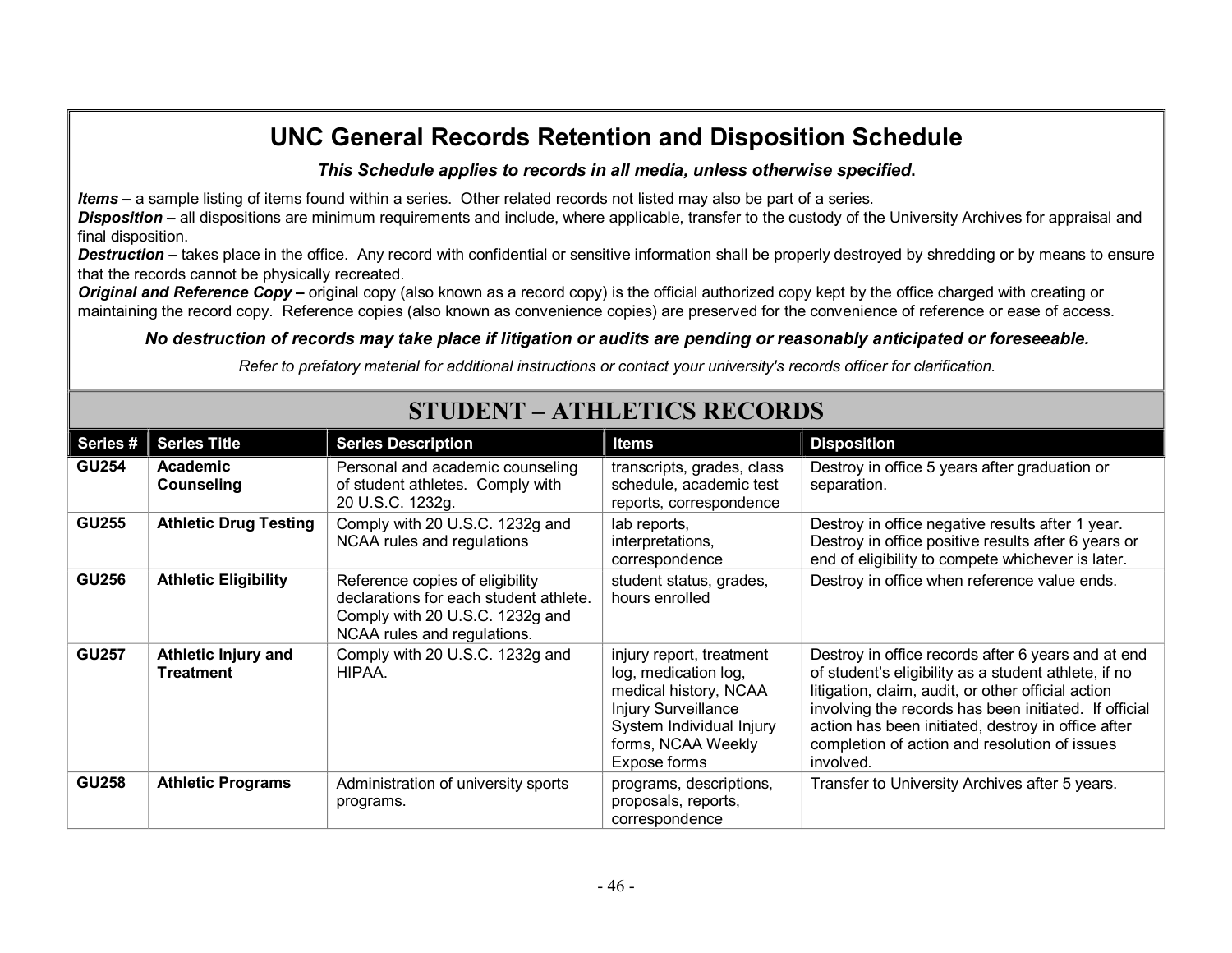| <b>GU259</b> | <b>Athletic Scholarships</b>                    | Comply with 20 U.S.C. 1232g and<br>NCAA rules and regulations.                                                                                                                                                                                                            | applications,<br>recommendations,<br>authorization of awards,<br>financial statements,<br>correspondence                                                               | Destroy in office 5 years after graduation or<br>separation.                                                                                                           |
|--------------|-------------------------------------------------|---------------------------------------------------------------------------------------------------------------------------------------------------------------------------------------------------------------------------------------------------------------------------|------------------------------------------------------------------------------------------------------------------------------------------------------------------------|------------------------------------------------------------------------------------------------------------------------------------------------------------------------|
| <b>GU260</b> | <b>Athletic Team Travel</b><br><b>Itinerary</b> | See Series Title                                                                                                                                                                                                                                                          |                                                                                                                                                                        | Destroy in office when superseded or obsolete.                                                                                                                         |
| <b>GU261</b> | <b>Coaches' Records</b>                         | See Series Title                                                                                                                                                                                                                                                          | playbooks, scouting<br>reports, recruitment<br>information.                                                                                                            | Transfer playbooks and scouting reports to<br>University Archives when administrative value<br>ends. Destroy in office remaining records when<br>reference value ends. |
| <b>GU262</b> | <b>Drug Dispensing</b>                          | Drugs dispensed to student athletes.<br>Comply with applicable provisions of<br>20 U.S.C. 1232g and NCAA rules<br>and regulations.                                                                                                                                        |                                                                                                                                                                        | Destroy in office 3 years after released from all<br>audits.                                                                                                           |
| <b>GU263</b> | <b>Films / Videotapes</b>                       | Produced by and for the university<br>including sporting events, interviews<br>and other related activities. Comply<br>with applicable provisions and<br>restrictions of copyright and NCAA<br>rules and regulations on distribution,<br>use, disposition and/or copying. | film, videotape,<br>audiotape, dvd, cd-rom                                                                                                                             | Original: Transfer to University Archives after 10<br>years.<br>Reference: Destroy in office when reference<br>value ends.                                             |
| <b>GU264</b> | <b>Game Contracts</b>                           | Comply with NCAA rules and<br>regulations.                                                                                                                                                                                                                                | agreements, contracts,<br>correspondence                                                                                                                               | Destroy in office after 4 years and when released<br>from all audits.                                                                                                  |
| <b>GU265</b> | <b>Player Recruitment</b>                       | Comply with NCAA rules and<br>regulations.                                                                                                                                                                                                                                | scouting reports, list of<br>prospects, recruitment<br>proposals,<br>correspondence,<br>newsletters, literature,<br>pamphlets, brochures and<br>audiovisual recordings | Destroy in office when administrative value ends.                                                                                                                      |
| <b>GU266</b> | <b>Receipts from</b><br><b>Income</b>           | Income generated from athletic<br>events.                                                                                                                                                                                                                                 | accounts receivable, gate<br>receipts, advertisement,<br>sponsorships                                                                                                  | Destroy in office after 5 closed fiscal years.                                                                                                                         |
| <b>GU267</b> | <b>Season Ticket</b><br><b>Records</b>          | See Series Title                                                                                                                                                                                                                                                          | name, seat location, sales                                                                                                                                             | Destroy in office when superseded or obsolete.                                                                                                                         |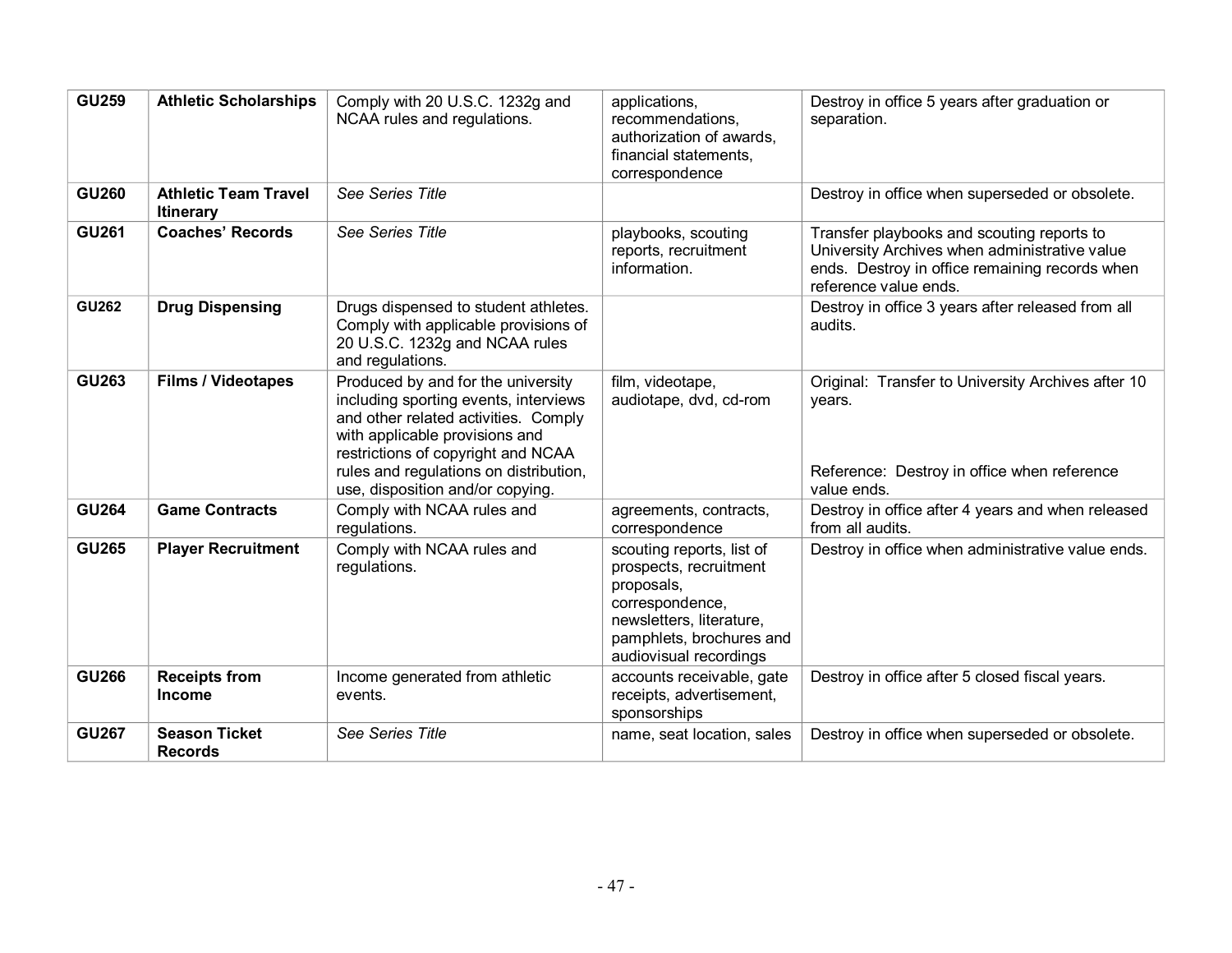| <b>GU268</b> | <b>Sports Information</b> | Includes program and student<br>athletic information. | correspondence,<br>schedules, promotional<br>literature, programs,<br>media guides, press<br>releases, calendars of<br>events, photographs,<br>sports statistics | Transfer to University Archives upon publication<br>or distribution.                |
|--------------|---------------------------|-------------------------------------------------------|------------------------------------------------------------------------------------------------------------------------------------------------------------------|-------------------------------------------------------------------------------------|
| <b>GU269</b> | <b>Ticket Sales</b>       | See Series Title                                      | itemizations, check<br>requests, order invoices,<br>reports                                                                                                      | Destroy in office after 5 closed fiscal years and<br>when released from all audits. |

h *End of StudentAthletics Records Section* g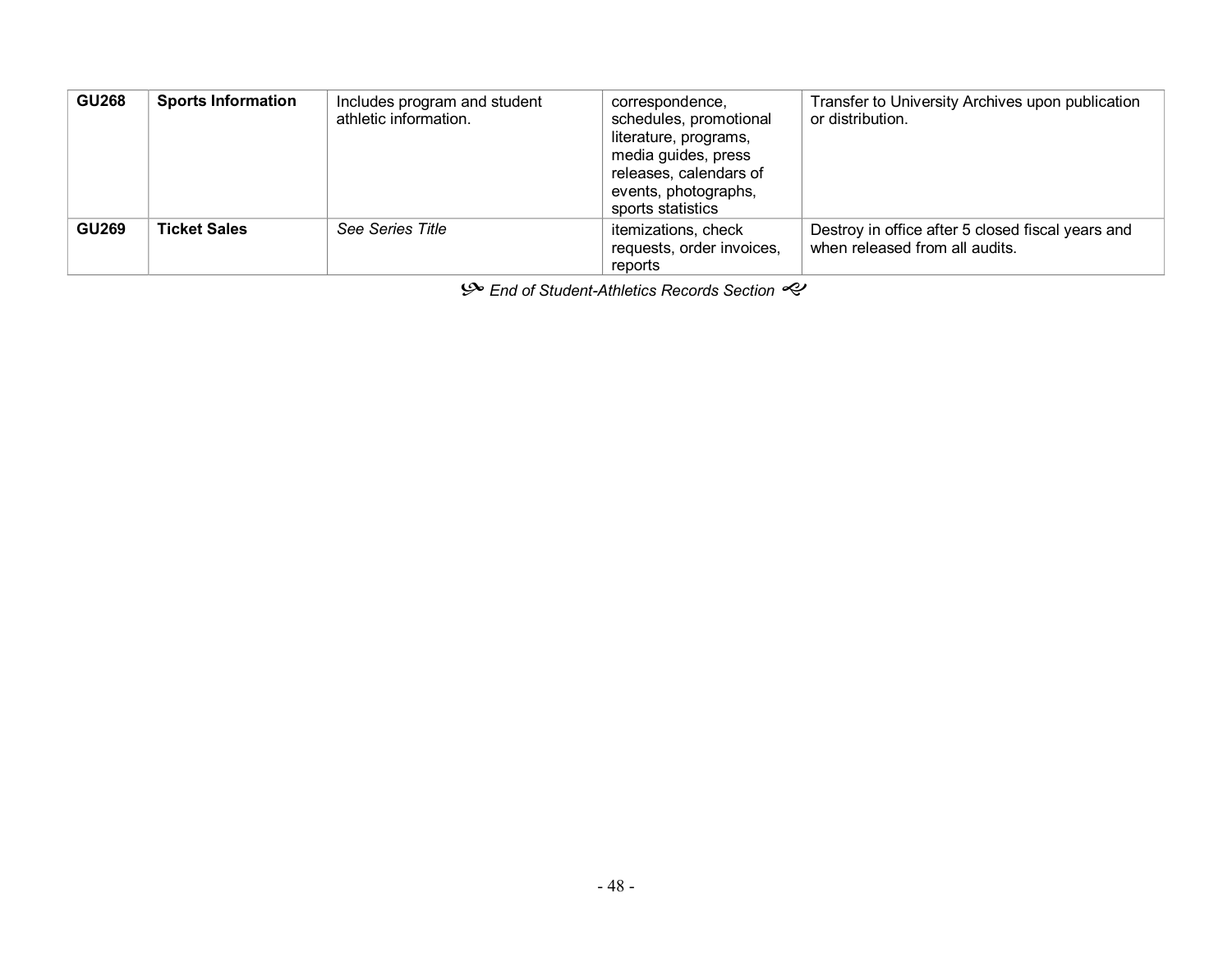#### *This Schedule applies to records in all media, unless otherwise specified***.**

*Items* **–** a sample listing of items found within a series. Other related records not listed may also be part of a series.

*Disposition* **–** all dispositions are minimum requirements and include, where applicable, transfer to the custody of the University Archives for appraisal and final disposition.

**Destruction** – takes place in the office. Any record with confidential or sensitive information shall be properly destroyed by shredding or by means to ensure that the records cannot be physically recreated.

**Original and Reference Copy** – original copy (also known as a record copy) is the official authorized copy kept by the office charged with creating or maintaining the record copy. Reference copies (also known as convenience copies) are preserved for the convenience of reference or ease of access.

#### *No destruction of records may take place if litigation or audits are pending or reasonably anticipated or foreseeable.*

*Refer to prefatory material for additional instructions or contact your university's records officer for clarification.*

| Series #     | <b>Series Title</b>                           | <b>Series Description</b>                                                                                      | Items                                                                                                                                                         | <b>Disposition</b>                                           |
|--------------|-----------------------------------------------|----------------------------------------------------------------------------------------------------------------|---------------------------------------------------------------------------------------------------------------------------------------------------------------|--------------------------------------------------------------|
| <b>GU270</b> | <b>Financial Aid</b><br><b>Administrative</b> | Administrative records concerning<br>federal and state student financial<br>aid. Comply with 20 U.S.C. 1232g.  | applications, participation<br>agreements,<br>recommendations,<br>correspondence, tax<br>returns, guidelines, award<br>notifications, eligibility<br>criteria | Destroy in office 3 years after graduation or<br>separation. |
| <b>GU271</b> | <b>Financial Aid Fiscal</b>                   | Financial management records<br>concerning federal and state<br>financial aid. Comply with<br>20 U.S.C. 1232g. | statements of accounts,<br>work-study award, audit<br>reports, check rosters,<br>checks                                                                       | Destroy in office 3 years after graduation or<br>separation. |
| <b>GU272</b> | <b>Financial Aid</b><br><b>Recipients</b>     | Records of concerning award of<br>federal and state student financial<br>aid. Comply with 20 U.S.C. 1232g.     | eligibility criteria, GPA<br>record, correspondence,<br>financial history,<br>disbursement reports                                                            | Destroy in office 3 years after graduation or<br>separation. |
| <b>GU273</b> | <b>Financial Aid Reports</b>                  | Summary reports to Chancellor and<br>administration on yearly awards.                                          | year end and summary<br>reports                                                                                                                               | Transfer to University Archives after 3 years.               |

# **STUDENT – FINANCIAL AID RECORDS**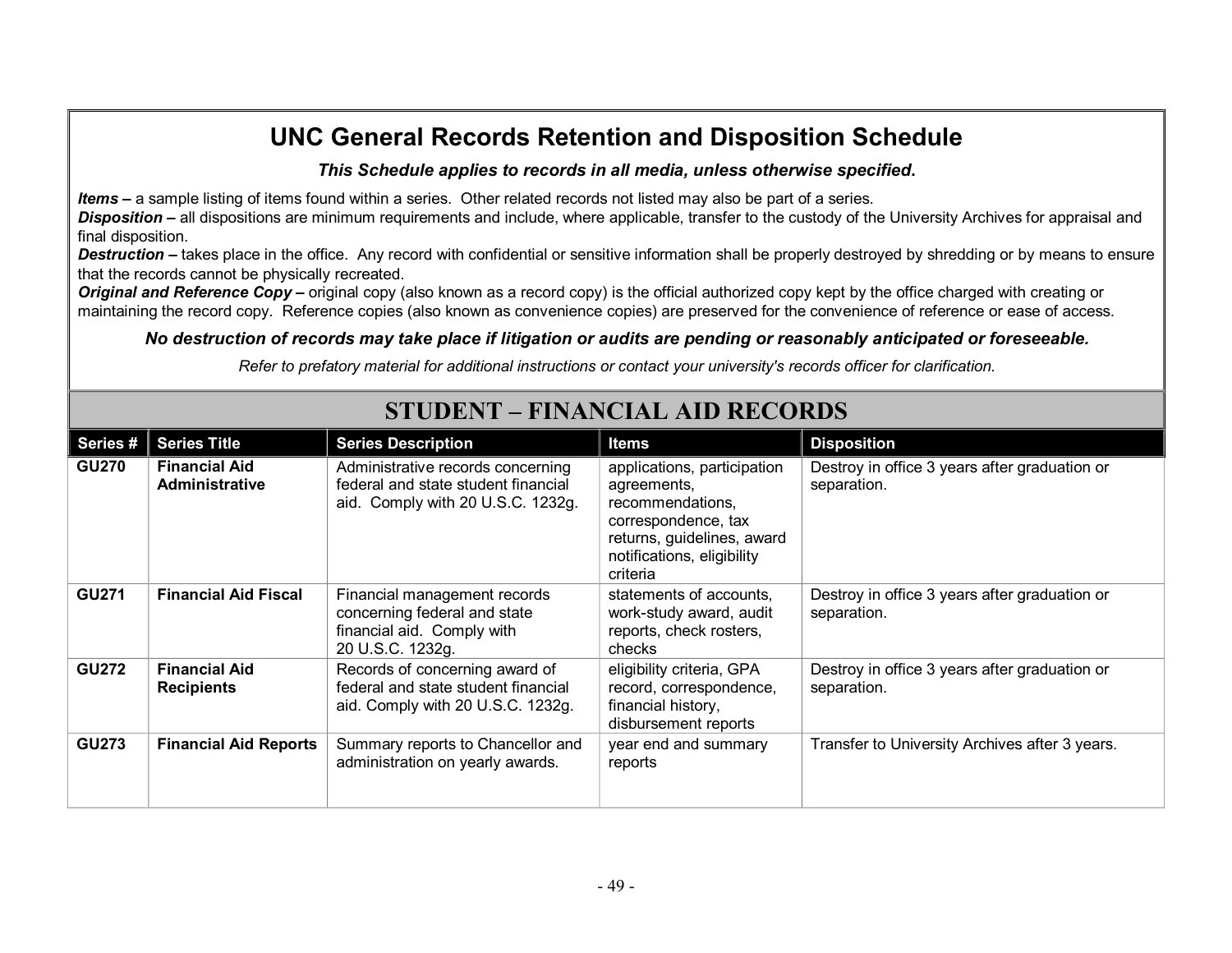| <b>GU274</b> | <b>Loan Administration</b>                                                                    | Records concerning the<br>administration of loans. Comply with<br>20 U.S.C. 1232g.                             | promissory notes,<br>enrollment verification.<br>correspondence,<br>accounting statements,<br>cancellation requests,<br>disbursement rosters,<br>repayment records | Destroy in office 3 years from date loan assigned,<br>cancelled or repaid.                                                                |
|--------------|-----------------------------------------------------------------------------------------------|----------------------------------------------------------------------------------------------------------------|--------------------------------------------------------------------------------------------------------------------------------------------------------------------|-------------------------------------------------------------------------------------------------------------------------------------------|
| <b>GU275</b> | <b>Scholarship</b><br><b>Administration</b>                                                   | Records concerning the<br>administration of student<br>scholarships. Comply with<br>20 U.S.C. 1232g.           | correspondence,<br>guidelines, reports,<br>funding sources, trust fund<br>withdrawals, description of<br>scholarships, names of<br>students, accounting<br>records | Original: Destroy in office 3 years after<br>graduation or separation.<br>Reference: Destroy in office when administrative<br>value ends. |
| <b>GU276</b> | Scholarship<br><b>Applications</b><br>(Awarded)                                               | Applications for scholarships<br>awarded by university. Comply with<br>20 U.S.C. 1232g.                        | applications,<br>correspondence,<br>recommendations,<br>approvals, disbursements,<br>accounting records                                                            | Destroy in office 3 closed fiscal years after<br>graduation or separation and when released from<br>all audits.                           |
| <b>GU277</b> | <b>Scholarship</b><br><b>Applications</b><br>(Awarded, Not<br><b>Accepted or</b><br>Rejected) | Applications for scholarships<br>awarded by university, rejected by<br>student. Comply with<br>20 U.S.C.1232g. | applications, approvals,<br>correspondence,<br>recommendations                                                                                                     | Destroy in office 5 years after application.                                                                                              |
| <b>GU278</b> | Scholarship / Loan<br><b>Reference</b>                                                        | Records describing scholarships and<br>loans.                                                                  | brochures, flyers,<br>requirements, guidelines                                                                                                                     | Transfer to University Archives when superseded<br>or obsolete.                                                                           |
| <b>GU279</b> | <b>Veterans' Benefits</b>                                                                     | Records concerning veterans'<br>benefits awarded. Comply with<br>20 U.S.C. 1232g.                              | accounting statements,<br>applications,<br>correspondence,<br>enrollment verifications,<br>award notifications                                                     | Destroy in office 3 years after graduation or<br>separation.                                                                              |

 $\mathcal{P}$  End of Student-Financial Aid Records Section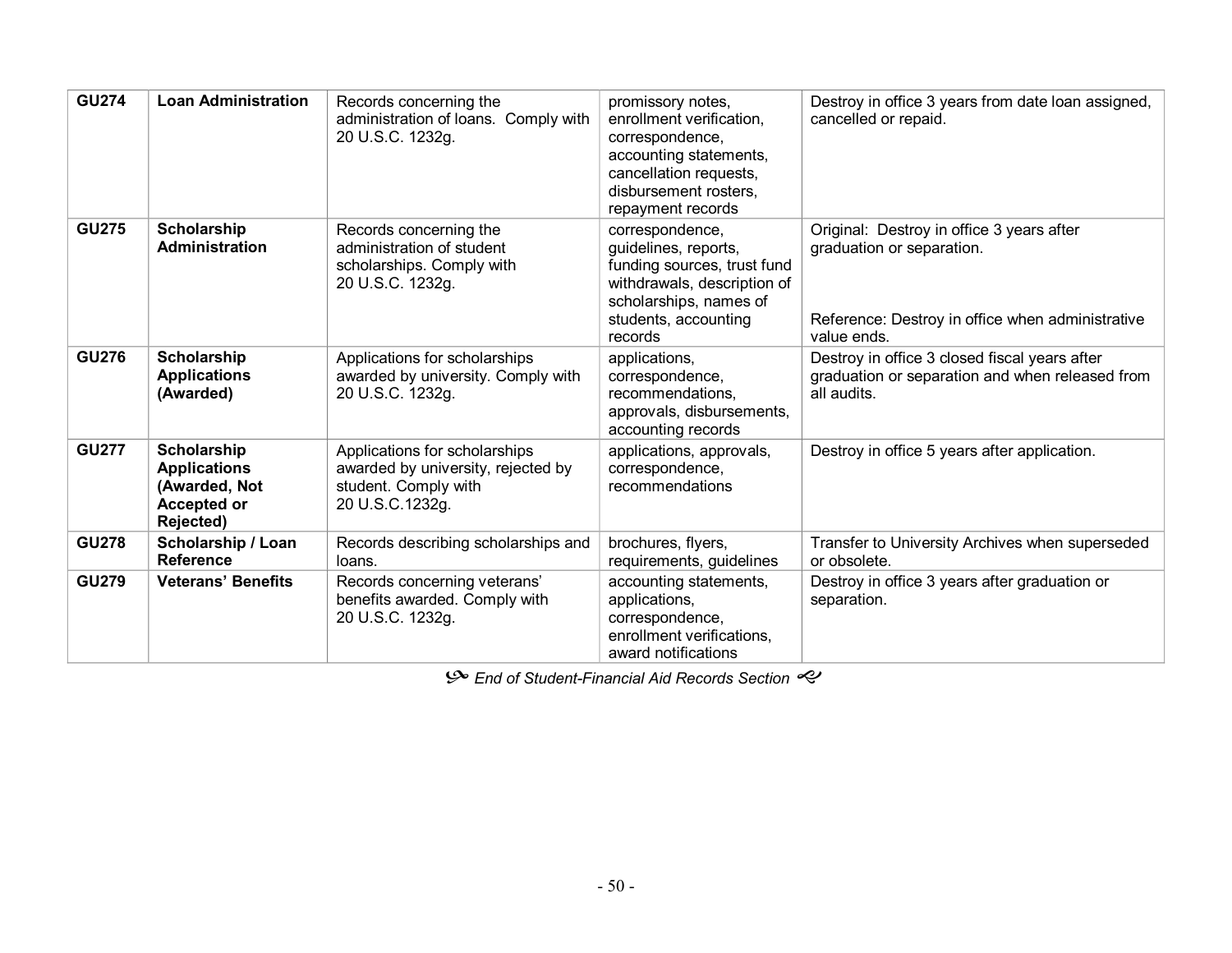#### *This Schedule applies to records in all media, unless otherwise specified***.**

*Items* **–** a sample listing of items found within a series. Other related records not listed may also be part of a series.

*Disposition* **–** all dispositions are minimum requirements and include, where applicable, transfer to the custody of the University Archives for appraisal and final disposition.

**Destruction** – takes place in the office. Any record with confidential or sensitive information shall be properly destroyed by shredding or by means to ensure that the records cannot be physically recreated.

**Original and Reference Copy** – original copy (also known as a record copy) is the official authorized copy kept by the office charged with creating or maintaining the record copy. Reference copies (also known as convenience copies) are preserved for the convenience of reference or ease of access.

#### *No destruction of records may take place if litigation or audits are pending or reasonably anticipated or foreseeable.*

*Refer to prefatory material for additional instructions or contact your university's records officer for clarification.*

### **STUDENT HEALTH SERVICES / COUNSELING SERVICES RECORDS**

| Series #     | <b>Series Title</b>                                                   | <b>Series Description</b>                                                                                                       | Items                                                                                      | <b>Disposition</b>                                                                                                                                                  |
|--------------|-----------------------------------------------------------------------|---------------------------------------------------------------------------------------------------------------------------------|--------------------------------------------------------------------------------------------|---------------------------------------------------------------------------------------------------------------------------------------------------------------------|
| <b>GU280</b> | <b>Controlled Drug</b><br>Administrative                              | Accounting for receipt and control of<br>controlled drugs by Health Center<br>personnel.                                        |                                                                                            | Destroy in office 3 years after released from all<br>audits.                                                                                                        |
| <b>GU281</b> | <b>Controlled Drug</b><br><b>Audit Forms</b>                          | See Series Title                                                                                                                | inventory                                                                                  | Destroy in office 3 years after released from all<br>audits.                                                                                                        |
| <b>GU282</b> | <b>Controlled Drug</b><br><b>Dispensing Records</b>                   | Daily dispensing of controlled drugs.<br>Comply with 20 U.S.C. 1232g.                                                           |                                                                                            | Destroy in office 3 years after released from all<br>audits.                                                                                                        |
| <b>GU283</b> | <b>Immunization</b><br>Incomplete Log                                 | Incomplete immunization logs from<br><b>Student Health Services. Comply</b><br>with 20 U.S.C. 1232g and HIPAA.                  | student name, date of<br>incomplete, date cleared                                          | Destroy in office when superseded or obsolete.                                                                                                                      |
| <b>GU284</b> | <b>Laboratory Results</b><br>Logs                                     | Comply with 20 U.S.C. 1232g and<br>HIPAA.                                                                                       | name, type of test, result                                                                 | Destroy in office 11 years after graduation or<br>separation.                                                                                                       |
| <b>GU285</b> | <b>Insurance Claims,</b><br><b>Benefits and</b><br><b>Payment Log</b> | Third party claims, explanation of<br>benefits and checks received.<br>Comply with 5 U.S.C. 552a,<br>20 U.S.C. 1232g and HIPAA. | name, social security<br>number, insurance<br>company, claim, date<br>processed, date paid | Destroy in office after 7 years.                                                                                                                                    |
| <b>GU286</b> | <b>Medical Histories and</b><br>Immunization<br><b>Reports</b>        | Comply with 20 U.S.C. 1232g and<br>HIPAA.                                                                                       |                                                                                            | Transfer to Student Medical Records (Active)<br>(GU290) for enrolled students into student's<br>medical file. For non-enrolled applicants, destroy<br>after 1 year. |
| <b>GU287</b> | <b>Patient Appointment</b><br><b>Book</b>                             | Comply with 20 U.S.C. 1232g and<br>HIPAA.                                                                                       |                                                                                            | Destroy in office after 1 year.                                                                                                                                     |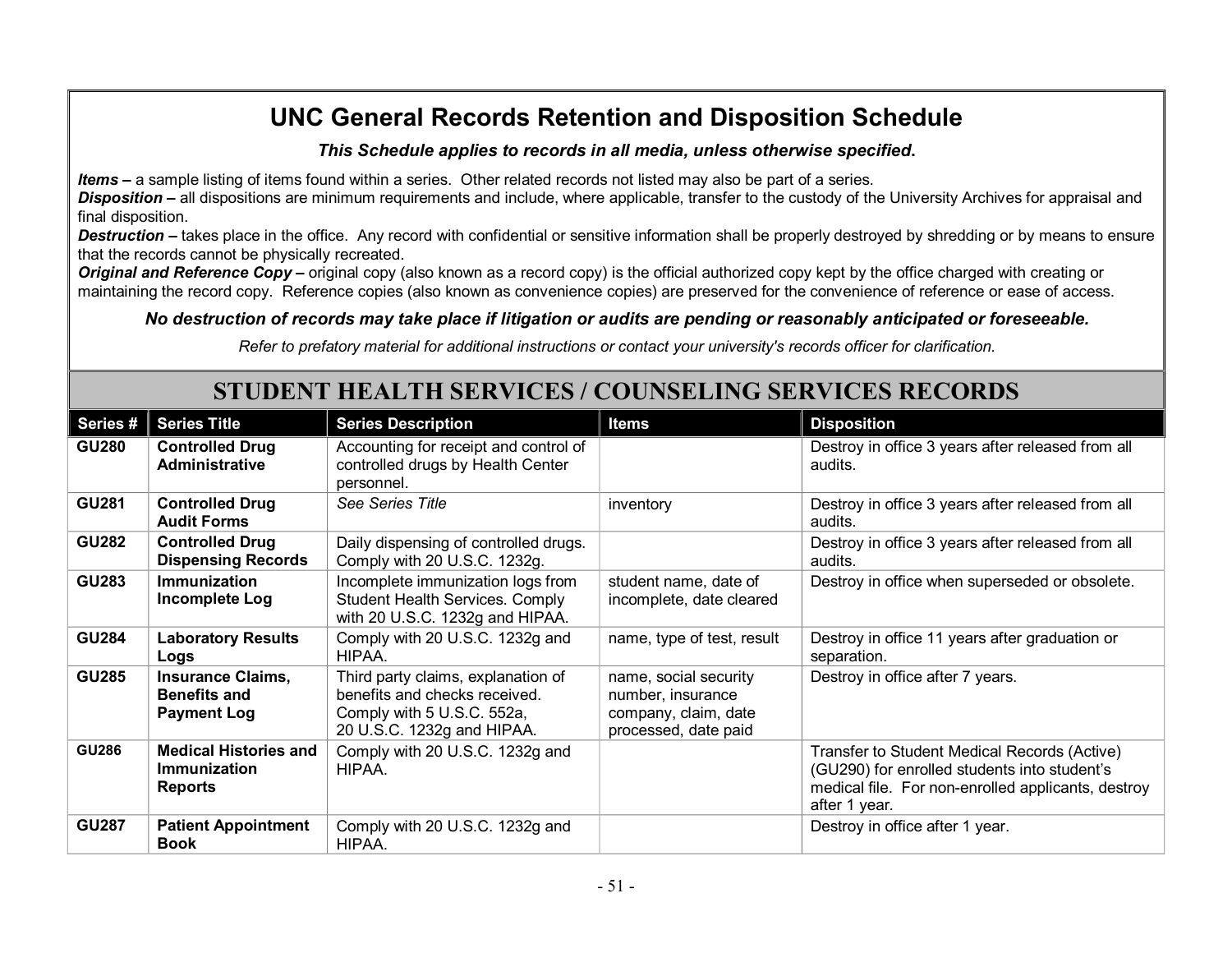| <b>GU288</b> | Performance<br>Improvement<br><b>Surveys and Reviews</b>                                                      | Self-studies conducted by Student<br>Health Services.                                                                                 | correspondence,<br>questionnaires, reports                                                                  | Destroy in office when superseded or obsolete.                                                                                               |
|--------------|---------------------------------------------------------------------------------------------------------------|---------------------------------------------------------------------------------------------------------------------------------------|-------------------------------------------------------------------------------------------------------------|----------------------------------------------------------------------------------------------------------------------------------------------|
| <b>GU289</b> | <b>Radiology Jackets</b>                                                                                      | Comply with 20 U.S.C. 1232g and<br>HIPAA.                                                                                             | x-rays                                                                                                      | Retain chest x-rays in office permanently.<br>Recycle remaining records for silver reclamation<br>after 11 years.                            |
| <b>GU290</b> | <b>Student</b><br><b>Immunizations</b>                                                                        | Immunizations received on campus.<br>Comply with 5 U.S.C. 552a,<br>20 U.S.C. 1232g and HIPAA.                                         | name, social security<br>number, immunizations                                                              | Permanent.                                                                                                                                   |
| <b>GU291</b> | <b>Student Medical</b><br><b>Records (Active)</b><br>(See also:<br><b>Student Mental Health</b><br>Records)   | Comply with 20 U.S.C. 1232g and<br>HIPAA.                                                                                             | medical charts, name,<br>medical history, accident<br>reports                                               | Transfer to Student Medical Records (Inactive)<br>(GU292) after graduation or separation.                                                    |
| <b>GU292</b> | <b>Student Medical</b><br><b>Records (Inactive)</b><br>(See also:<br><b>Student Mental Health</b><br>Records) | Comply with 20 U.S.C. 1232g and<br>HIPAA.                                                                                             | medical charts, name,<br>medical history, accidents<br>reports                                              | Destroy in office (inactive) 11 years after last<br>professional contact with patient.                                                       |
| <b>GU293</b> | <b>Student Mental</b><br><b>Health Records</b><br>(Active)<br>(See also: Student<br><b>Medical Records)</b>   | May include substance abuse<br>counseling, psychiatric and/or<br>psychological information. Comply<br>with 20 U.S.C. 1232g and HIPAA. | notes of practitioner,<br>diagnosis and treatment,<br>referral letters, release of<br>information agreement | <b>Transfer to Student Mental Health Records</b><br>(Inactive) (GU294) after graduation or separation.                                       |
| <b>GU294</b> | <b>Student Mental</b><br><b>Health Records</b><br>(Inactive)<br>(See also: Student<br><b>Medical Records)</b> | May include substance abuse<br>counseling, psychiatric and/or<br>psychological information. Comply<br>with 20 U.S.C. 1232g and HIPAA. | notes of practitioner,<br>diagnosis and treatment,<br>referral letters, release of<br>information agreement | Destroy in office (inactive) 11 years after last<br>professional contact with patient.                                                       |
| <b>GU295</b> | <b>Substance Abuse</b><br>Program<br><b>Administration</b>                                                    | Comply with 20 USCA 1232g.                                                                                                            | attendance rosters,<br>compliance status, reports                                                           | Transfer statistical reports to University Archives<br>when administrative value ends. Destroy in office<br>remaining records after 4 years. |

**Some** *End* of Student Health Services / Counseling Services Records Section  $\ll$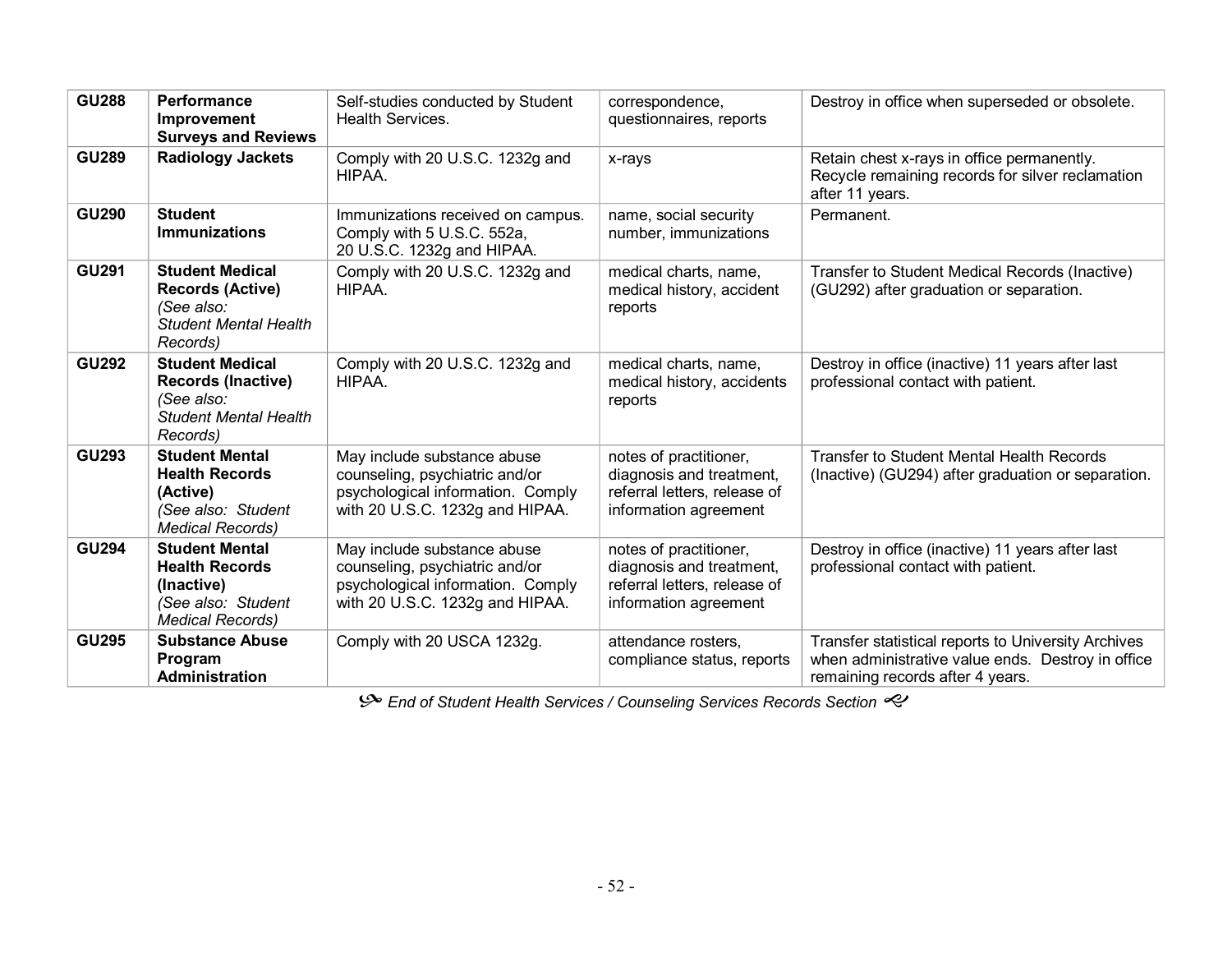#### *This Schedule applies to records in all media, unless otherwise specified***.**

*Items* **–** a sample listing of items found within a series. Other related records not listed may also be part of a series.

*Disposition* **–** all dispositions are minimum requirements and include, where applicable, transfer to the custody of the University Archives for appraisal and final disposition.

**Destruction** – takes place in the office. Any record with confidential or sensitive information shall be properly destroyed by shredding or by means to ensure that the records cannot be physically recreated.

**Original and Reference Copy** – original copy (also known as a record copy) is the official authorized copy kept by the office charged with creating or maintaining the record copy. Reference copies (also known as convenience copies) are preserved for the convenience of reference or ease of access.

#### *No destruction of records may take place if litigation or audits are pending or reasonably anticipated or foreseeable.*

*Refer to prefatory material for additional instructions or contact your university's records officer for clarification.*

| Series #     | <b>Series Title</b>                                                   | <b>Series Description</b>                                                                                                             | <b>Items</b>                                                                         | <b>Disposition</b>                                           |  |  |
|--------------|-----------------------------------------------------------------------|---------------------------------------------------------------------------------------------------------------------------------------|--------------------------------------------------------------------------------------|--------------------------------------------------------------|--|--|
| <b>GU296</b> | <b>Housing Appeals</b>                                                | Records concerning decisions on<br>refunds and/or dismissal of housing<br>deposits and other charges. Comply<br>with 20 U.S.C. 1232g. | correspondence, policies,<br>decisions                                               | Destroy in office 1 year after settlement of<br>appeals.     |  |  |
| <b>GU297</b> | <b>Housing Security</b><br><b>Reports</b>                             | See Series Title                                                                                                                      | security reports, condition<br>reports, with resulting list<br>of repairs to be made | Destroy in office after 3 years.                             |  |  |
| <b>GU298</b> | <b>Student Key Receipt</b>                                            | See Series Title                                                                                                                      | signature cards of<br>students and conference<br>attendees for room keys             | Destroy in office after 1 year.                              |  |  |
| <b>GU299</b> | <b>Student Guest Sign-</b><br>in Logs                                 | Sign-in sheets for guests of<br>residential students.                                                                                 |                                                                                      | Destroy in office after 2 years.                             |  |  |
| <b>GU300</b> | <b>Student Housing</b><br><b>Contracts</b>                            | Comply with 20 U.S.C. 1232g.                                                                                                          | contracts,<br>correspondence,<br>cancellations                                       | Destroy in office 3 years after termination of<br>agreement. |  |  |
| <b>GU301</b> | <b>Student Housing</b><br><b>Appliance Rental</b><br><b>Contracts</b> | Comply with 20 U.S.C. 1232g.                                                                                                          | rental contracts                                                                     | Destroy in office 3 years after termination of<br>agreement. |  |  |
| <b>GU302</b> | <b>Student Housing</b><br><b>Applications</b>                         | Comply with 20 U.S.C. 1232g.                                                                                                          | applications,<br>correspondence                                                      | Destroy in office after 1 year.                              |  |  |

# **STUDENT HOUSING RECORDS**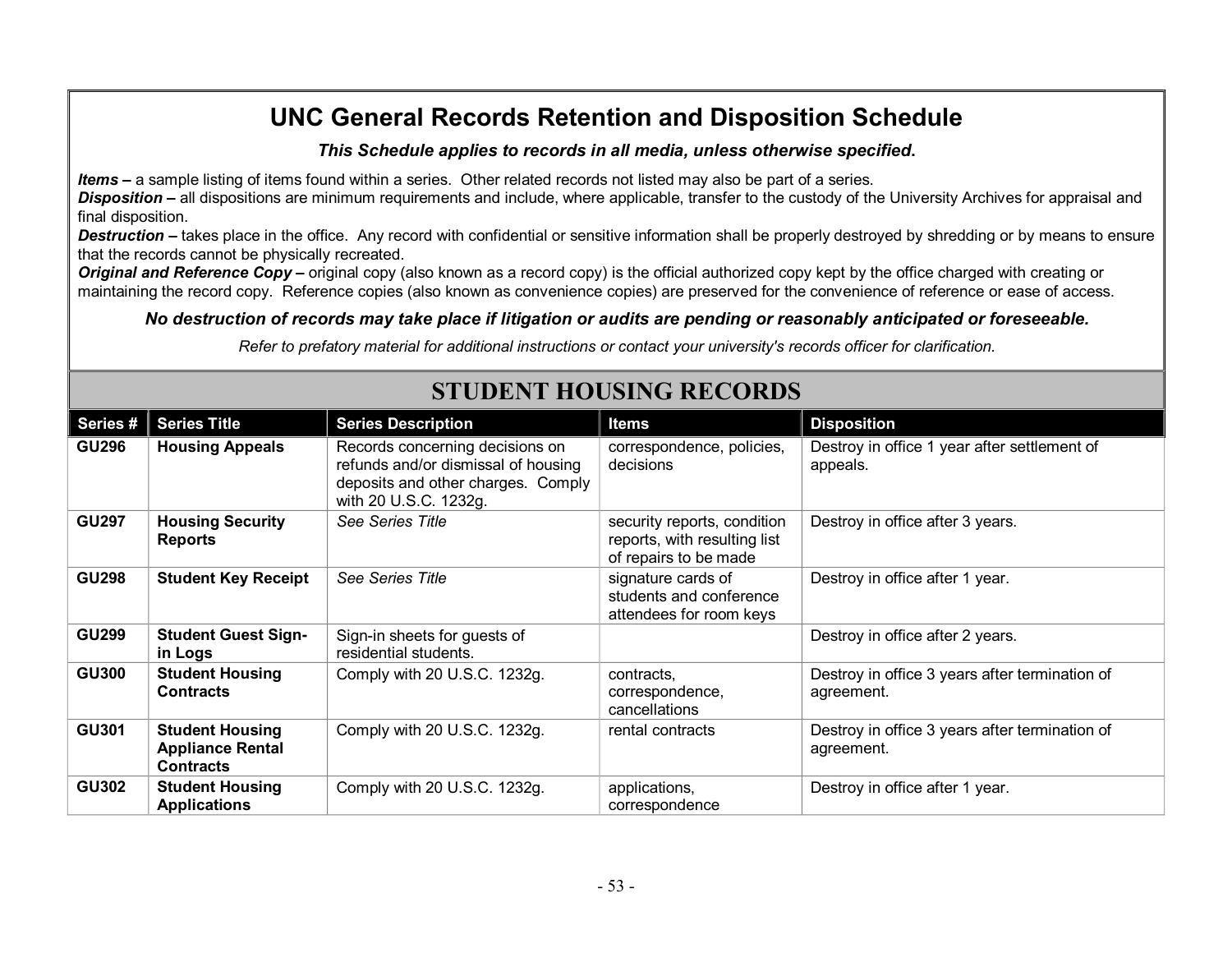| <b>GU303</b> | <b>Student Housing</b><br><b>Disciplinary Actions</b> | Disciplinary actions brought against<br>students for alleged violations of<br>university rules and regulations<br>found in student housing contracts.<br>Comply with 20 U.S.C. 1232g. | correspondence,<br>disciplinary action report<br>form, reports                | Destroy in office 5 years after resolution.                                                                                                                       |
|--------------|-------------------------------------------------------|---------------------------------------------------------------------------------------------------------------------------------------------------------------------------------------|-------------------------------------------------------------------------------|-------------------------------------------------------------------------------------------------------------------------------------------------------------------|
| <b>GU304</b> | <b>Student Housing</b><br><b>Damages</b>              | Concerning damages to student<br>residence halls and assessment of<br>costs. Comply with<br>20 U.S.C. 1232g.                                                                          | damage assessment<br>forms, reports                                           | Transfer records concerning individual damage<br>assessments to Registrar's Office and Business<br>Affairs. Destroy in office remaining records after<br>3 years. |
| <b>GU305</b> | <b>Summer School</b><br><b>Housing</b>                | Records concerning housing<br>available during summer session.                                                                                                                        | applications,<br>correspondence,<br>contracts, cancellations,<br>damages list | Destroy in office after 3 years.                                                                                                                                  |

 $\mathcal{S}$  End of Student Housing Records Section  $\mathcal{S}$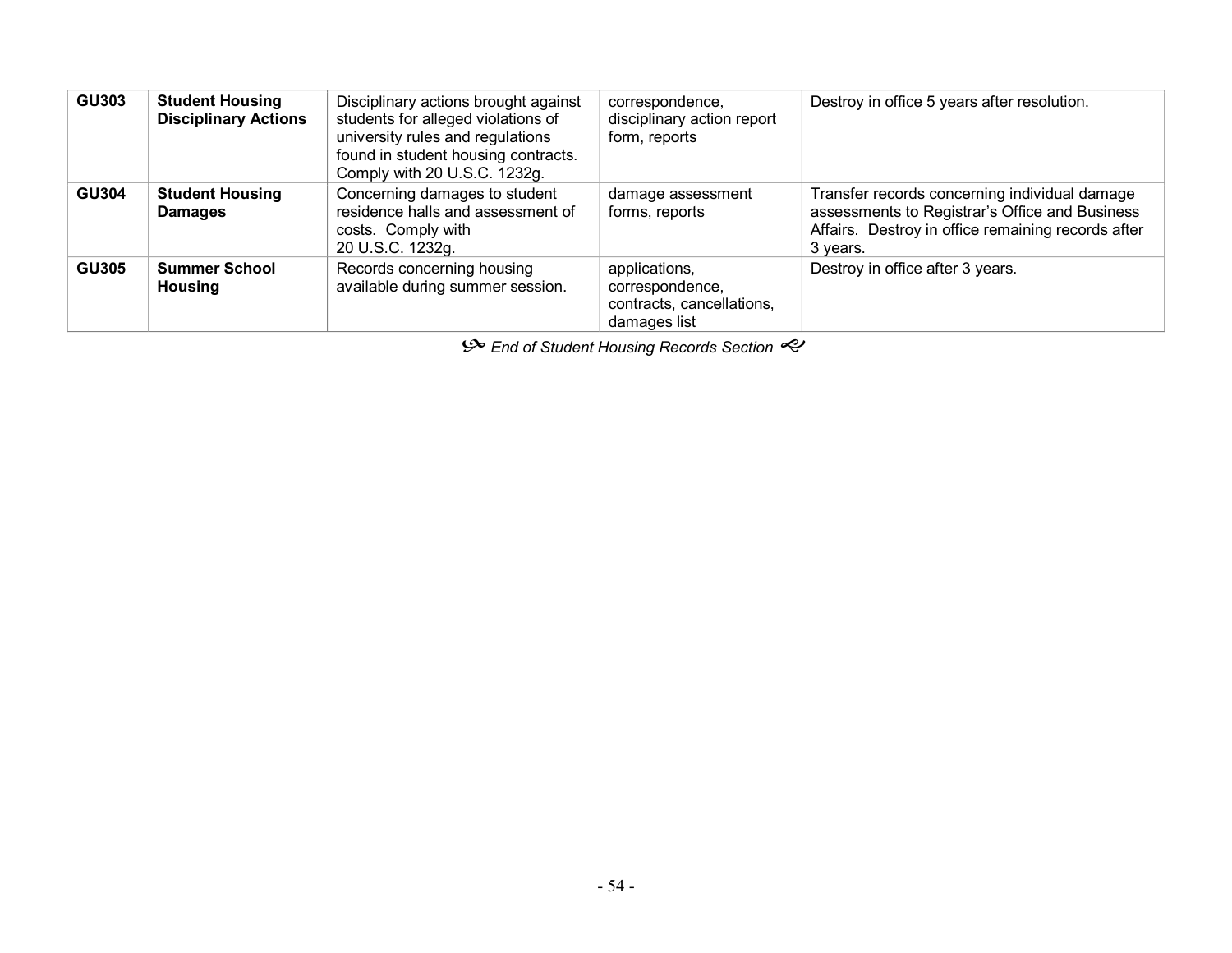#### *This Schedule applies to records in all media, unless otherwise specified***.**

*Items* **–** a sample listing of items found within a series. Other related records not listed may also be part of a series.

*Disposition* **–** all dispositions are minimum requirements and include, where applicable, transfer to the custody of the University Archives for appraisal and final disposition.

**Destruction** – takes place in the office. Any record with confidential or sensitive information shall be properly destroyed by shredding or by means to ensure that the records cannot be physically recreated.

**Original and Reference Copy** – original copy (also known as a record copy) is the official authorized copy kept by the office charged with creating or maintaining the record copy. Reference copies (also known as convenience copies) are preserved for the convenience of reference or ease of access.

#### *No destruction of records may take place if litigation or audits are pending or reasonably anticipated or foreseeable.*

*Refer to prefatory material for additional instructions or contact your university's records officer for clarification.*

| Series#      | <b>Series Title</b>                                                                                                                       | <b>Series Description</b>                                                                                                                                       | Items                                                                                        | <b>Disposition</b>                                                                                                                       |
|--------------|-------------------------------------------------------------------------------------------------------------------------------------------|-----------------------------------------------------------------------------------------------------------------------------------------------------------------|----------------------------------------------------------------------------------------------|------------------------------------------------------------------------------------------------------------------------------------------|
| <b>GU306</b> | <b>Career Planning /</b><br><b>Placement Records</b>                                                                                      | <b>See Series Title</b>                                                                                                                                         | resumes, job interview<br>forms, student profile data<br>sheets                              | Destroy in office when administrative value ends.                                                                                        |
| <b>GU307</b> | <b>Commuter Student</b><br><b>Information</b>                                                                                             | Information designed for commuting<br>students.                                                                                                                 | correspondence, articles,<br>brochures, newsletter,<br>surveys                               | Transfer to University Archives after 5 years.                                                                                           |
| <b>GU308</b> | <b>Disciplinary Records</b><br>(Academic)<br>(See also:<br><b>Honor Code Violations</b><br><b>Disciplinary Records</b><br>(Non-Academic)) | Brought against students for<br>academic infractions. Comply with<br>20 U.S.C. 1232g, Student Conduct<br>Code and appeals process.                              | correspondence, charges,<br>evidence, summary,<br>transcripts, audiotapes                    | Expulsion cases: Retain in office permanently.<br>Non-expulsion cases: Destroy in office 8 years<br>after date of settlement or hearing. |
| <b>GU309</b> | <b>Disciplinary Records</b><br>(Non-Academic)                                                                                             | Brought against students for<br>violations of university rules and<br>regulations. Comply with<br>20 U.S.C. 1232g, Student Conduct<br>Code and appeals process. | correspondence, charges,<br>evidence, summary,<br>transcripts, audiotapes,<br>police reports | Expulsion cases: Retain in office permanently.<br>Non-expulsion cases: Destroy in office 8 years<br>after date of settlement or hearing. |
| <b>GU310</b> | <b>Excused Absences</b>                                                                                                                   | See Series Title                                                                                                                                                |                                                                                              | Destroy in office at end of each semester.                                                                                               |

# **STUDENT LIFE RECORDS**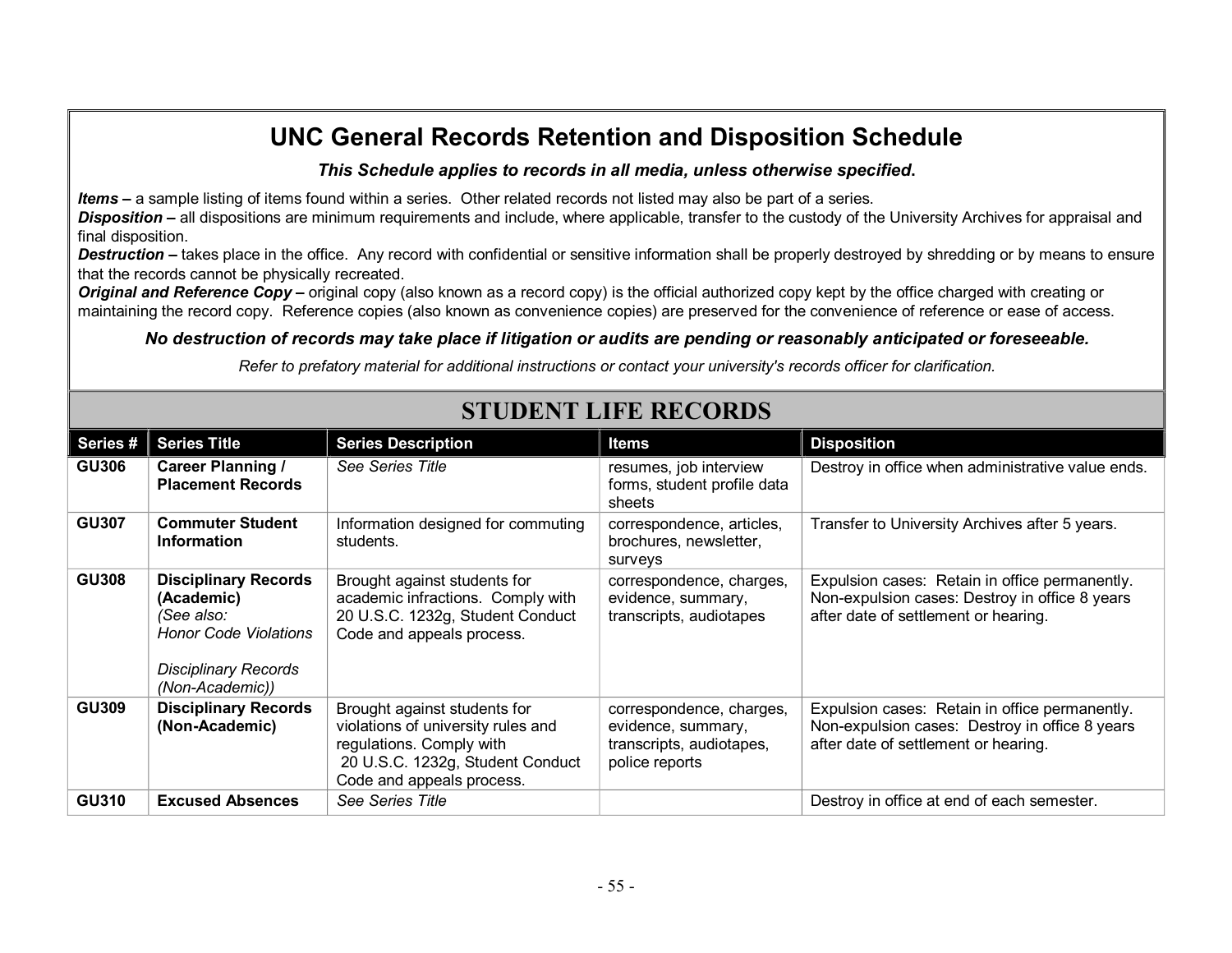| <b>GU311</b> | <b>Fraternities and</b><br><b>Sororities</b>          | Comply with 20 U.S.C. 1232g.                                                                                            | correspondence, charters,<br>discipline, GPA,<br>membership, reports,<br>photographs, scrapbooks                        | Transfer to University Archives after 5 years.                                                                                                                                                                                                                                                                                                                                                      |
|--------------|-------------------------------------------------------|-------------------------------------------------------------------------------------------------------------------------|-------------------------------------------------------------------------------------------------------------------------|-----------------------------------------------------------------------------------------------------------------------------------------------------------------------------------------------------------------------------------------------------------------------------------------------------------------------------------------------------------------------------------------------------|
| <b>GU312</b> | <b>Honor Board</b>                                    | Records concerning membership<br>functions of the Honor Board.<br>Comply with 20 U.S.C. 1232g.                          | applications, selection<br>criteria, position<br>descriptions, training<br>information                                  | Transfer selection criteria, position descriptions,<br>training information, policies and procedures to<br>University Archives when superseded or<br>obsolete. Destroy in office applications and<br>membership lists when administrative value ends.                                                                                                                                               |
| <b>GU313</b> | <b>Honor Code</b><br><b>Violations</b>                | Violations of university honor code.<br>Comply with 20 U.S.C. 1232g and<br>appeals process.                             | investigations,<br>case files,<br>trial transcripts                                                                     | A. Destroy in office records involving cases tried<br>and resulting in acquittal after verdict.<br>B. Transfer pertinent information involving cases<br>tried and resulting in conviction to Registrar's<br>Office and Dean's Office after verdict. Destroy in<br>office remaining records involving case after 10<br>years.<br>C. Destroy in office records not concerning cases<br>after 7 years. |
| <b>GU314</b> | <b>Intramural Sports</b>                              | See Series Title                                                                                                        |                                                                                                                         | Destroy in office after 3 years.                                                                                                                                                                                                                                                                                                                                                                    |
| <b>GU315</b> | <b>Non-Traditional</b><br><b>Students Information</b> | See Series Title                                                                                                        | correspondence,<br>handbooks, surveys and<br>studies                                                                    | Transfer to University Archives after 5 years.                                                                                                                                                                                                                                                                                                                                                      |
| <b>GU316</b> | <b>Student Counseling</b>                             | Records concerning Center for<br>Counseling and Student<br>Development clients. Comply with<br>20 U.S.C. 1232g and APA. | case notes, test results,<br>treatment plans, referrals,<br>correspondence,<br>evaluations, case<br>summaries           | Destroy in office 7 years after client's last visit.<br>Destroy in office case summaries after 10 years.                                                                                                                                                                                                                                                                                            |
| <b>GU317</b> | <b>Student Accident</b><br><b>Reports</b>             | Comply with 20 U.S.C. 1232g.                                                                                            | affidavits, photographs                                                                                                 | Destroy in office after 7 years.                                                                                                                                                                                                                                                                                                                                                                    |
| <b>GU318</b> | <b>Student Associations</b><br>and Organizations      | Associations and organizations<br>officially recognized by the<br>university.                                           | constitutions, by-laws,<br>newsletters, minutes,<br>brochures,<br>announcements,<br>photographs, reports,<br>scrapbooks | Transfer to University Archives after 1 year.                                                                                                                                                                                                                                                                                                                                                       |
| <b>GU319</b> | <b>Student Awards and</b><br><b>Honors</b>            | Comply with 20 U.S.C. 1232g.                                                                                            | recommendations,<br>approvals, reference<br>information                                                                 | Transfer information concerning recipients of<br>awards and honors to the Registrar's Office at<br>end of each grading period to be incorporated into<br>official academic file. Transfer remaining records<br>to University Archives after 5 years.                                                                                                                                                |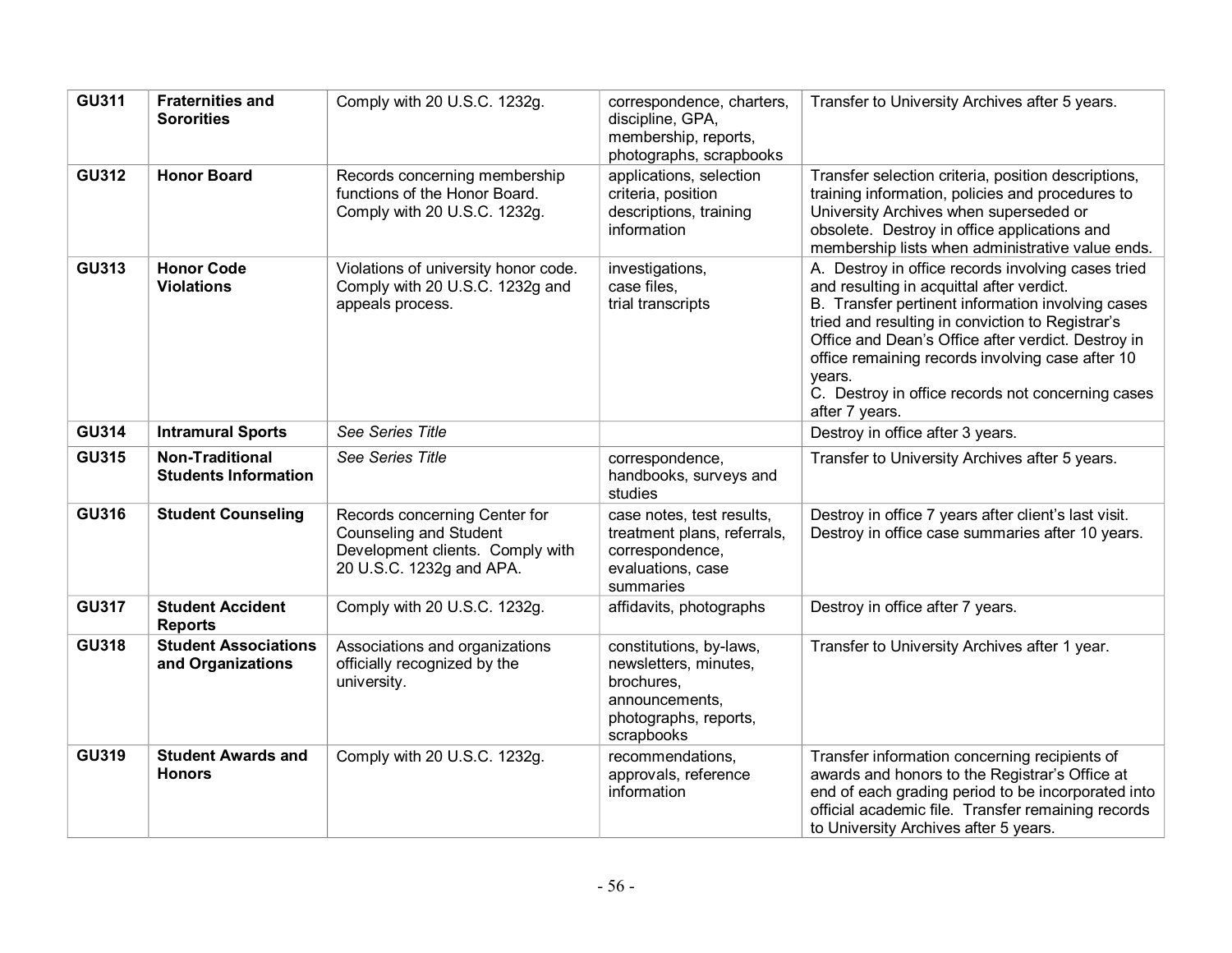| <b>GU320</b> | <b>Student Government</b><br><b>Association</b>  | <b>See Series Title</b>                                                | constitution, by-laws,<br>committee files.<br>correspondence, fiscal<br>records, meeting minutes,<br>annual reports                                                                                | Transfer to University Archives after 1 year.                                         |
|--------------|--------------------------------------------------|------------------------------------------------------------------------|----------------------------------------------------------------------------------------------------------------------------------------------------------------------------------------------------|---------------------------------------------------------------------------------------|
| <b>GU321</b> | <b>Student Legal</b><br><b>Services</b>          | Records concerning the<br>administration of student legal<br>services. | reports, correspondence,<br>financial data, budgets                                                                                                                                                | Transfer to University Archives after 5 years.                                        |
| <b>GU322</b> | <b>Student Legal</b><br><b>Services Cases</b>    | Comply with 20 U.S.C. 1232g.                                           | reports, transcripts,<br>opinions                                                                                                                                                                  | Destroy in office 5 years after completion of<br>action and resolution of all issues. |
| <b>GU323</b> | <b>Services to Students</b><br>with Disabilities | Comply with 20 U.S.C. 1232g and<br>HIPAA.                              | health professional<br>evaluation reports,<br>autobiographical essays,<br>copies of admission<br>applications, high school<br>transcripts, physicians'<br>statement, counseling<br>interview notes | Destroy in office 4 years after graduation or<br>separation.                          |

 $\mathcal{P}$  End of Student Life Records Section  $\mathcal{P}$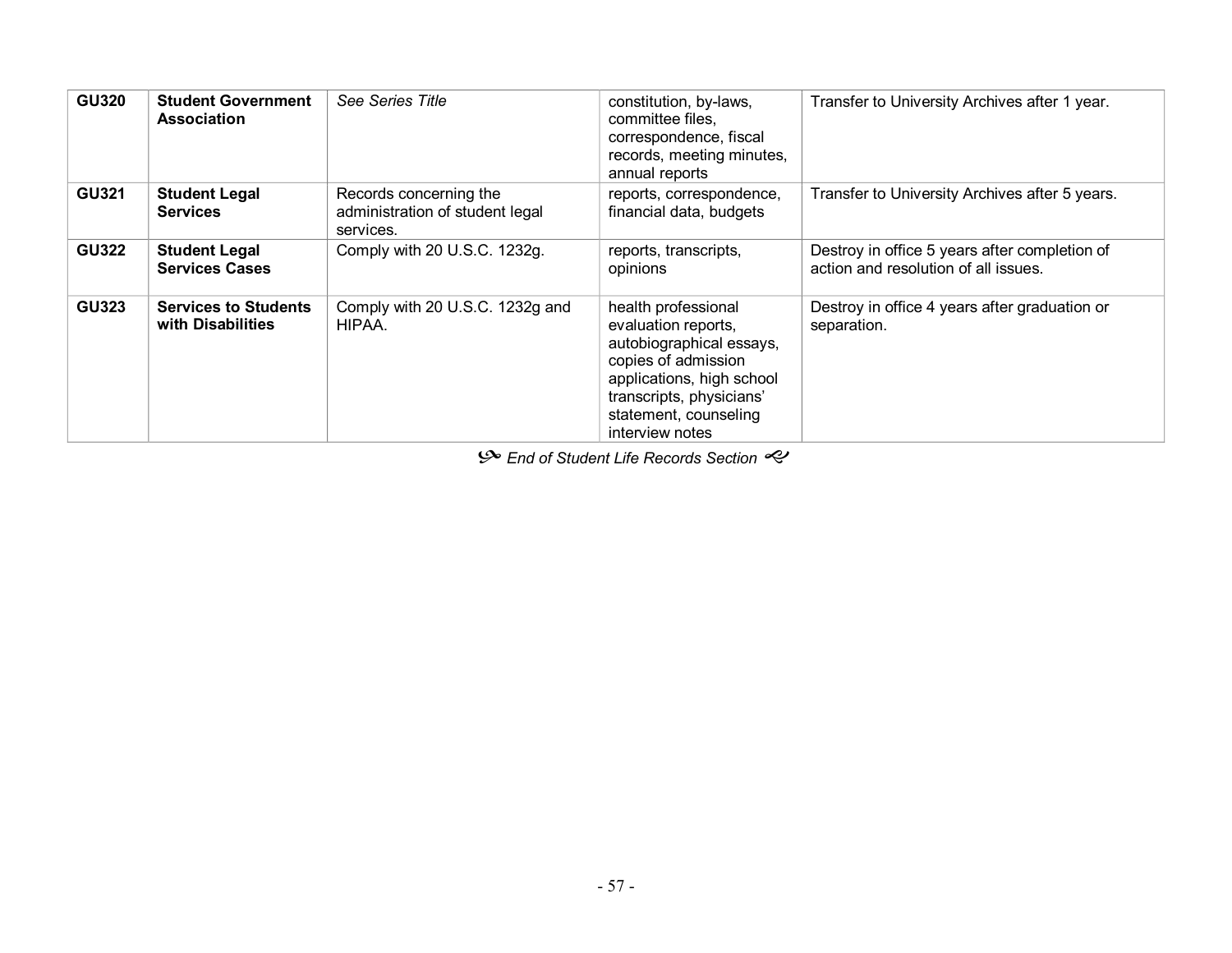#### *This Schedule applies to records in all media, unless otherwise specified***.**

*Items* **–** a sample listing of items found within a series. Other related records not listed may also be part of a series.

*Disposition* **–** all dispositions are minimum requirements and include, where applicable, transfer to the custody of the University Archives for appraisal and final disposition.

**Destruction** – takes place in the office. Any record with confidential or sensitive information shall be properly destroyed by shredding or by means to ensure that the records cannot be physically recreated.

*Original and Reference Copy* **–** original copy (also known as a record copy) is the official authorized copy kept by the office charged with creating or maintaining the record copy. Reference copies (also known as convenience copies) are preserved for the convenience of reference or ease of access.

#### *No destruction of records may take place if litigation or audits are pending or reasonably anticipated or foreseeable.*

*Refer to prefatory material for additional instructions or contact your university's records officer for clarification.*

### **UNIVERSITY POLICE / PUBLIC SAFETY RECORDS**

**Comply with applicable provisions of GS 1321.4 and 5 USC 552a regarding confidentiality of records.**

| Series#      | <b>Series Title</b>                                             | <b>Series Description</b>                                                                                                                                | <b>Items</b>                                                                                                                        | <b>Disposition</b>                                                                                                                                                 |
|--------------|-----------------------------------------------------------------|----------------------------------------------------------------------------------------------------------------------------------------------------------|-------------------------------------------------------------------------------------------------------------------------------------|--------------------------------------------------------------------------------------------------------------------------------------------------------------------|
| <b>GU324</b> | <b>Alarm Monitoring</b><br><b>Reports</b>                       | See Series Title                                                                                                                                         | fire and security alarm<br>reports                                                                                                  | Destroy in office after 2 years.                                                                                                                                   |
| <b>GU325</b> | <b>Bans / Trespass</b><br>Warnings                              | See Series Title                                                                                                                                         | name, social security<br>number, date of birth, type<br>of offense                                                                  | Destroy in office 2 years after ban removed.                                                                                                                       |
| <b>GU326</b> | <b>Building and</b><br><b>Grounds Security</b><br><b>Checks</b> | See Series Title                                                                                                                                         | logs and reports                                                                                                                    | Destroy in office after 3 years.                                                                                                                                   |
| <b>GU327</b> | <b>Duty Assignment</b>                                          | See Series Title                                                                                                                                         | name, dates                                                                                                                         | Destroy in office after 5 years.                                                                                                                                   |
| <b>GU328</b> | <b>Case Records</b>                                             | Felony / misdemeanor<br>investigations. Comply with<br>20 U.S.C. 1232g, confidentiality of<br>records G.S. 20-166(I),<br>G.S. 97-02(b) and G.S. 132-1.1. | arrests, investigations,<br>statements, incident<br>reports, photographs,<br>evidence sheets, dispatch,<br>name, warrant, recording | Destroy in office closed felony case records after<br>20 years. Destroy in office closed misdemeanor<br>case records after 5 years.                                |
| <b>GU329</b> | Communications /<br><b>Dispatch</b>                             | Radio, telephone and 911<br>emergency recordings of incoming<br>and/or outgoing communications<br>and/or related database.                               |                                                                                                                                     | Transfer felony/misdemeanor dispatches to<br>appropriate Case Records File when created.<br>Destroy in office remaining records when<br>administrative value ends. |